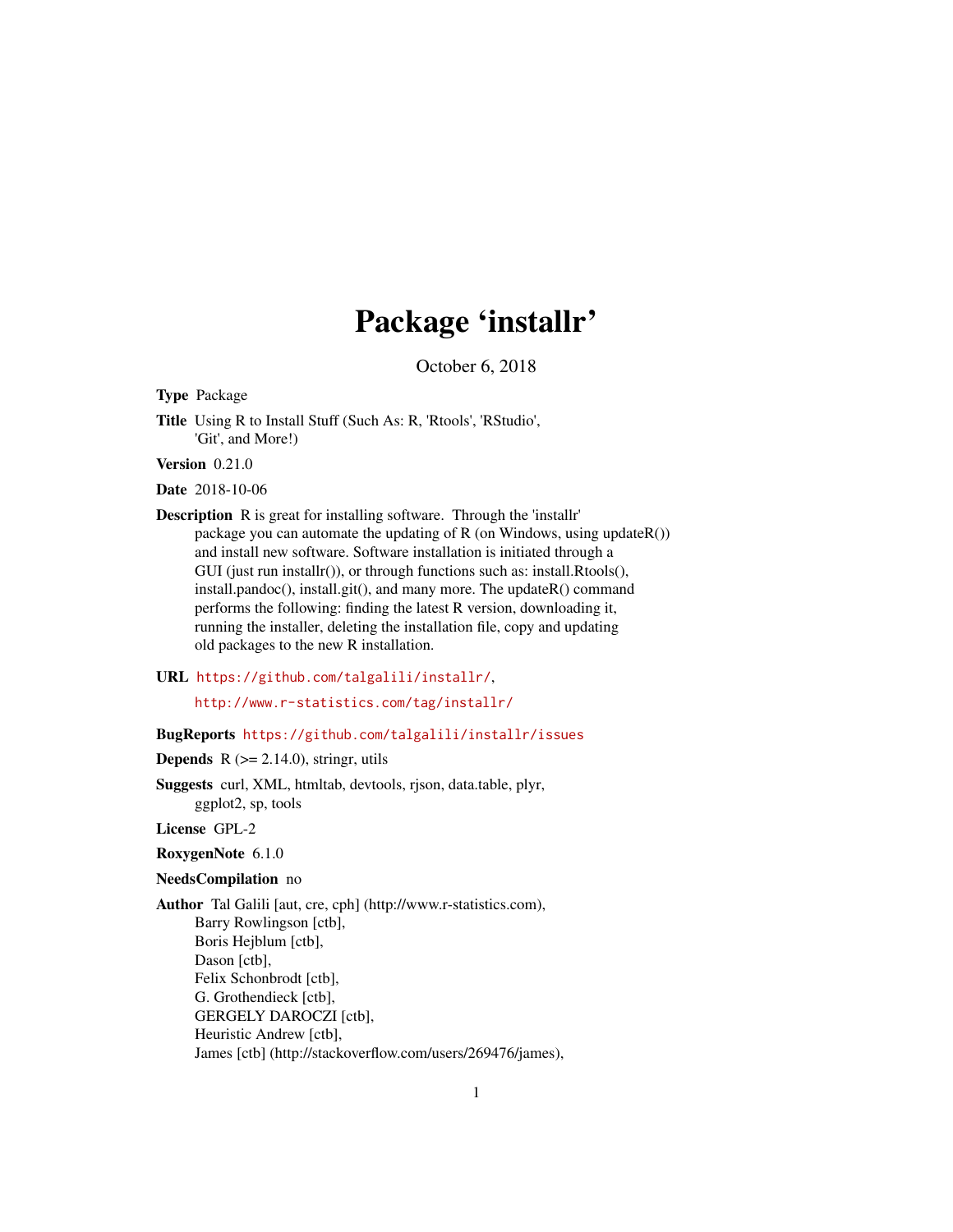Thomas Leeper [ctb] (http://thomasleeper.com/), VitoshKa [ctb], Yihui Xie [ctb] (http://yihui.name), Michael Friendly [ctb] (http://datavis.ca/), Kornelius Rohmeyer [ctb] (http://algorithm-forge.com/techblog/), Dieter Menne [ctb], Tyler Hunt [ctb] (https://github.com/JackStat), Takekatsu Hiramura [ctb] (https://github.com/hiratake55), Berry Boessenkool [ctb] (https://github.com/BerryBoessenkool), Jonathan Godfrey [ctb] (https://github.com/ajrgodfrey), Tom Allard [ctb], ChingChuan Chen [ctb], Jonathan Hill [ctb], Chan-Yub Park [ctb] (https://github.com/mrchypark) Maintainer Tal Galili <tal.galili@gmail.com>

OS\_type windows

Repository CRAN

Date/Publication 2018-10-06 21:10:03 UTC

# R topics documented:

| $\overline{\mathcal{A}}$                                                                                                                                    |
|-------------------------------------------------------------------------------------------------------------------------------------------------------------|
| $\overline{4}$                                                                                                                                              |
| 5                                                                                                                                                           |
| 5                                                                                                                                                           |
| 6                                                                                                                                                           |
| $\overline{7}$<br>$ask. user. for a row \dots \dots \dots \dots \dots \dots \dots \dots \dots \dots \dots \dots \dots \dots \dots \dots \dots \dots$        |
| 8                                                                                                                                                           |
| 9                                                                                                                                                           |
| browse.latest.R.NEWS $\ldots \ldots \ldots \ldots \ldots \ldots \ldots \ldots \ldots \ldots \ldots \ldots \ldots$<br>10                                     |
| $check.$ for updates. R $\ldots$ $\ldots$ $\ldots$ $\ldots$ $\ldots$ $\ldots$ $\ldots$ $\ldots$ $\ldots$ $\ldots$ $\ldots$ $\ldots$ $\ldots$ $\ldots$<br>11 |
| 12                                                                                                                                                          |
| 13                                                                                                                                                          |
| -14                                                                                                                                                         |
|                                                                                                                                                             |
|                                                                                                                                                             |
|                                                                                                                                                             |
| $\overline{19}$                                                                                                                                             |
| 20                                                                                                                                                          |
| 21                                                                                                                                                          |
| 22                                                                                                                                                          |
|                                                                                                                                                             |
| 24                                                                                                                                                          |
|                                                                                                                                                             |
|                                                                                                                                                             |
|                                                                                                                                                             |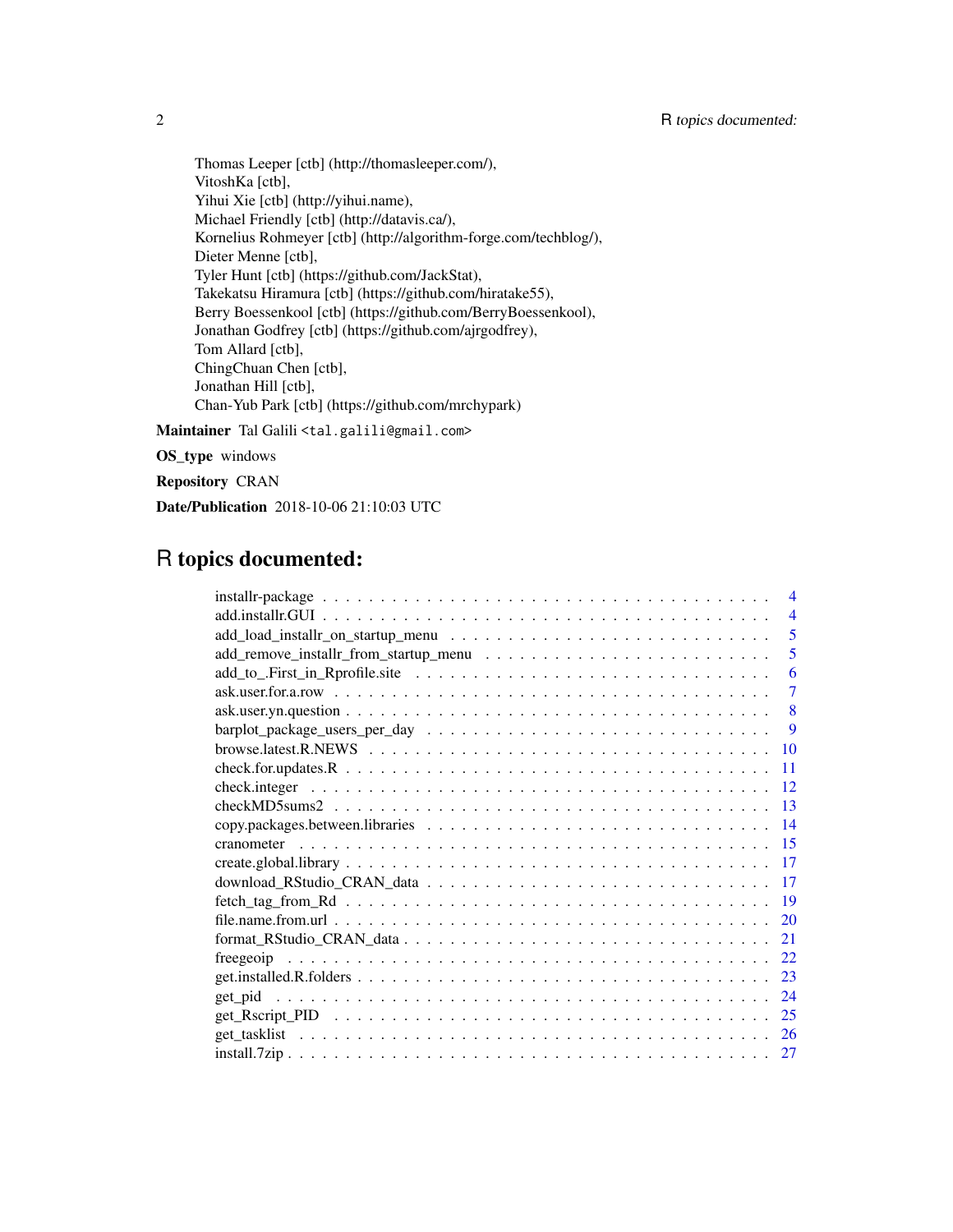|                                                                                                                  | 28 |
|------------------------------------------------------------------------------------------------------------------|----|
|                                                                                                                  | 29 |
|                                                                                                                  | 30 |
| $install.FFmpeg \dots \dots \dots \dots \dots \dots \dots \dots \dots \dots \dots \dots \dots \dots \dots$       | 30 |
| install.git                                                                                                      | 31 |
|                                                                                                                  | 32 |
|                                                                                                                  | 33 |
|                                                                                                                  | 34 |
|                                                                                                                  | 35 |
|                                                                                                                  | 36 |
|                                                                                                                  | 37 |
|                                                                                                                  |    |
|                                                                                                                  |    |
|                                                                                                                  | 40 |
| $install. not epadpp \dots \dots \dots \dots \dots \dots \dots \dots \dots \dots \dots \dots \dots \dots \dots$  | 41 |
|                                                                                                                  | 42 |
|                                                                                                                  | 43 |
| $install.pando c \ldots \ldots \ldots \ldots \ldots \ldots \ldots \ldots \ldots \ldots \ldots \ldots$            | 44 |
| $install.python \dots \dots \dots \dots \dots \dots \dots \dots \dots \dots \dots \dots \dots \dots \dots \dots$ | 45 |
|                                                                                                                  | 46 |
|                                                                                                                  | 47 |
|                                                                                                                  | 48 |
|                                                                                                                  | 49 |
|                                                                                                                  | 50 |
|                                                                                                                  | 51 |
|                                                                                                                  | 52 |
|                                                                                                                  | 53 |
|                                                                                                                  | 54 |
|                                                                                                                  | 55 |
|                                                                                                                  | 55 |
|                                                                                                                  | 56 |
|                                                                                                                  | 57 |
|                                                                                                                  | 58 |
|                                                                                                                  | 58 |
|                                                                                                                  | 59 |
|                                                                                                                  | 60 |
|                                                                                                                  | 61 |
|                                                                                                                  | 62 |
| load_installr_on_startup                                                                                         | 64 |
|                                                                                                                  | 64 |
|                                                                                                                  | 66 |
|                                                                                                                  | 66 |
|                                                                                                                  | 67 |
|                                                                                                                  | 68 |
|                                                                                                                  | 69 |
|                                                                                                                  | 70 |
| os.sleep                                                                                                         | 71 |
| package_authors                                                                                                  | 73 |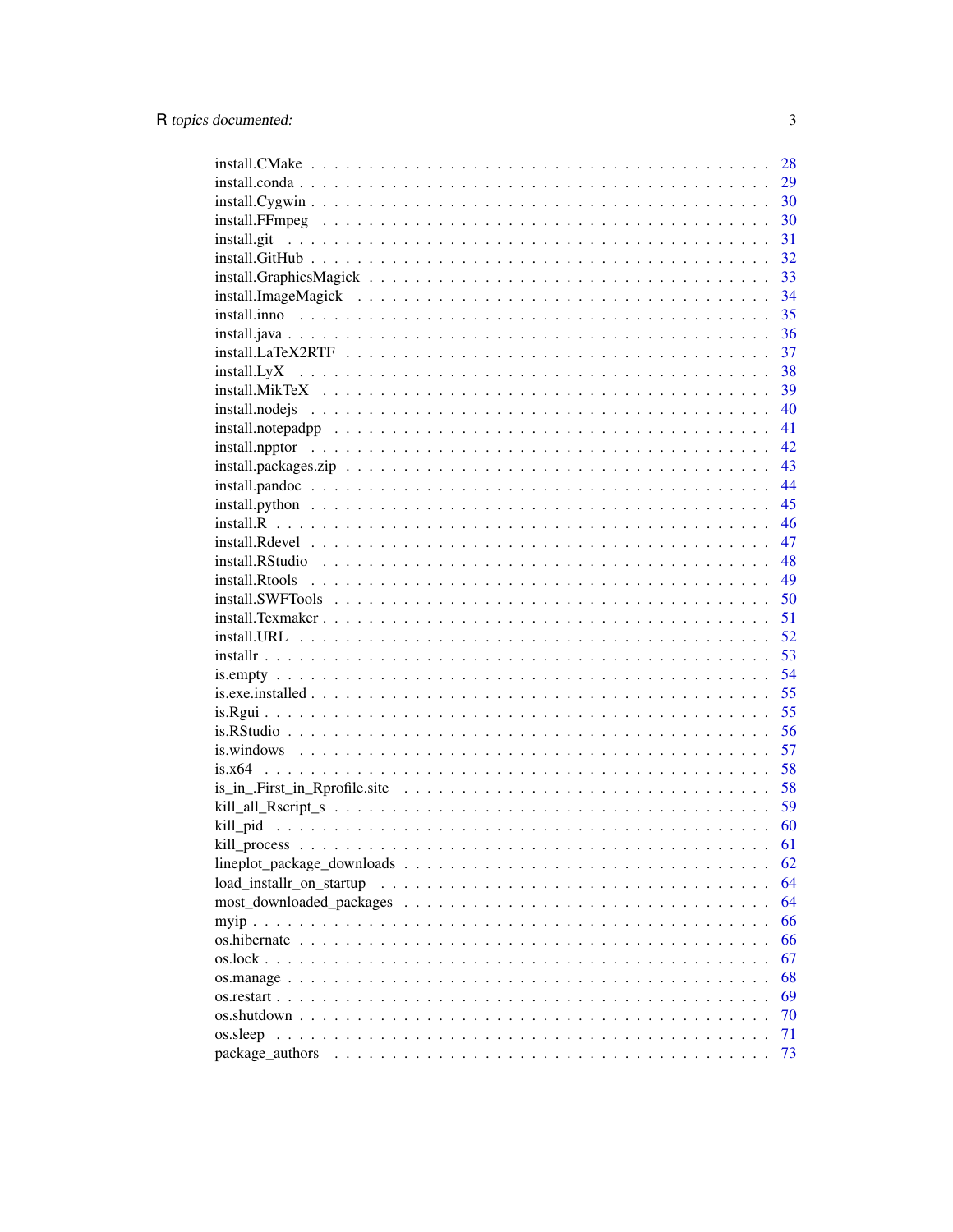# <span id="page-3-0"></span>4 add.installr.GUI

|       | $pkgDNLs_wordmap color \dots \dots \dots \dots \dots \dots \dots \dots \dots \dots \dots \dots \dots \dots \dots$ |    |
|-------|-------------------------------------------------------------------------------------------------------------------|----|
|       |                                                                                                                   |    |
|       |                                                                                                                   |    |
|       |                                                                                                                   |    |
|       |                                                                                                                   |    |
|       |                                                                                                                   |    |
|       |                                                                                                                   |    |
|       |                                                                                                                   |    |
|       |                                                                                                                   |    |
|       |                                                                                                                   |    |
|       |                                                                                                                   |    |
|       |                                                                                                                   |    |
|       |                                                                                                                   |    |
|       |                                                                                                                   |    |
|       |                                                                                                                   |    |
|       |                                                                                                                   |    |
|       |                                                                                                                   |    |
|       |                                                                                                                   |    |
|       |                                                                                                                   |    |
|       |                                                                                                                   |    |
| Index |                                                                                                                   | 92 |

installr-package *Using R to Install Stuff (Such As: R, Rtools, RStudio, Git, and More!)*

# Description

Using R to Install Stuff (Such As: R, Rtools, RStudio, Git, and More!)

add.installr.GUI *Adds a menu based GUI for updating R within Rgui*

# Description

Adds a menu based GUI for updating R within Rgui.

# Usage

add.installr.GUI()

# Details

This function is used during .onLoad to load the menus for the installr package in Rgui.

# Value

Returns invisible TRUE/FALSE if menus were added or not.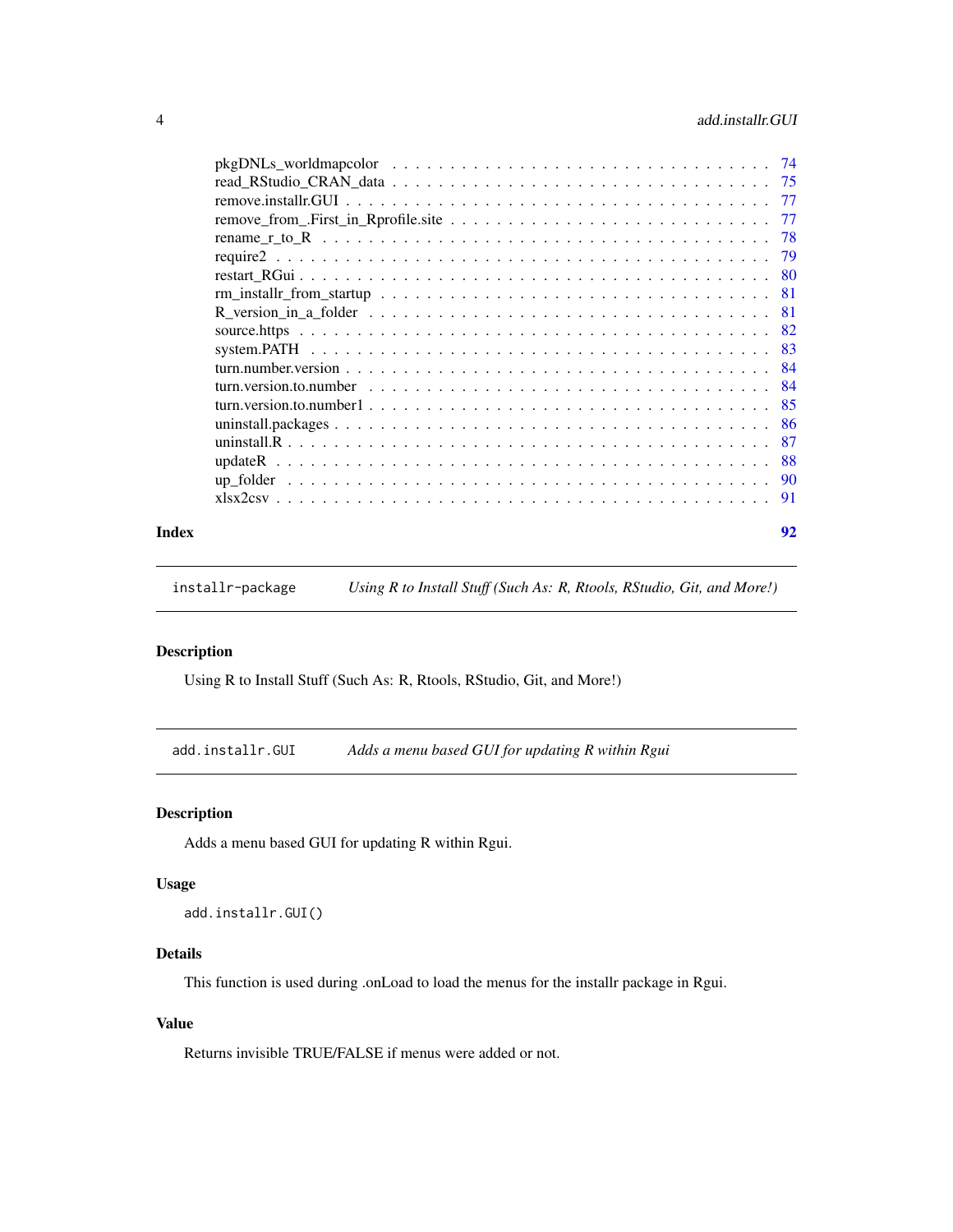# <span id="page-4-0"></span>Author(s)

Tal Galili, Dason

#### References

My thanks goes to Yihui and Dason, for the idea and help with implementation. See also: [http:](http://stackoverflow.com/questions/15250487/how-to-add-a-menu-item-to-rgui/) [//stackoverflow.com/questions/15250487/how-to-add-a-menu-item-to-rgui/](http://stackoverflow.com/questions/15250487/how-to-add-a-menu-item-to-rgui/)

#### Examples

```
## Not run:
add.installr.GUI()
```
## End(Not run)

add\_load\_installr\_on\_startup\_menu

*Add menu item for having installr load on startup*

# Description

Add menu item for having installr load on startup

#### Usage

```
add_load_installr_on_startup_menu(...)
```
#### Arguments

... not used. (but good for future backward compatibility)

add\_remove\_installr\_from\_startup\_menu

*Add menu item for having installr NOT load on startup*

# Description

Add menu item for having installr NOT load on startup

#### Usage

```
add_remove_installr_from_startup_menu(...)
```
#### Arguments

... not used. (but good for future backward compatibility)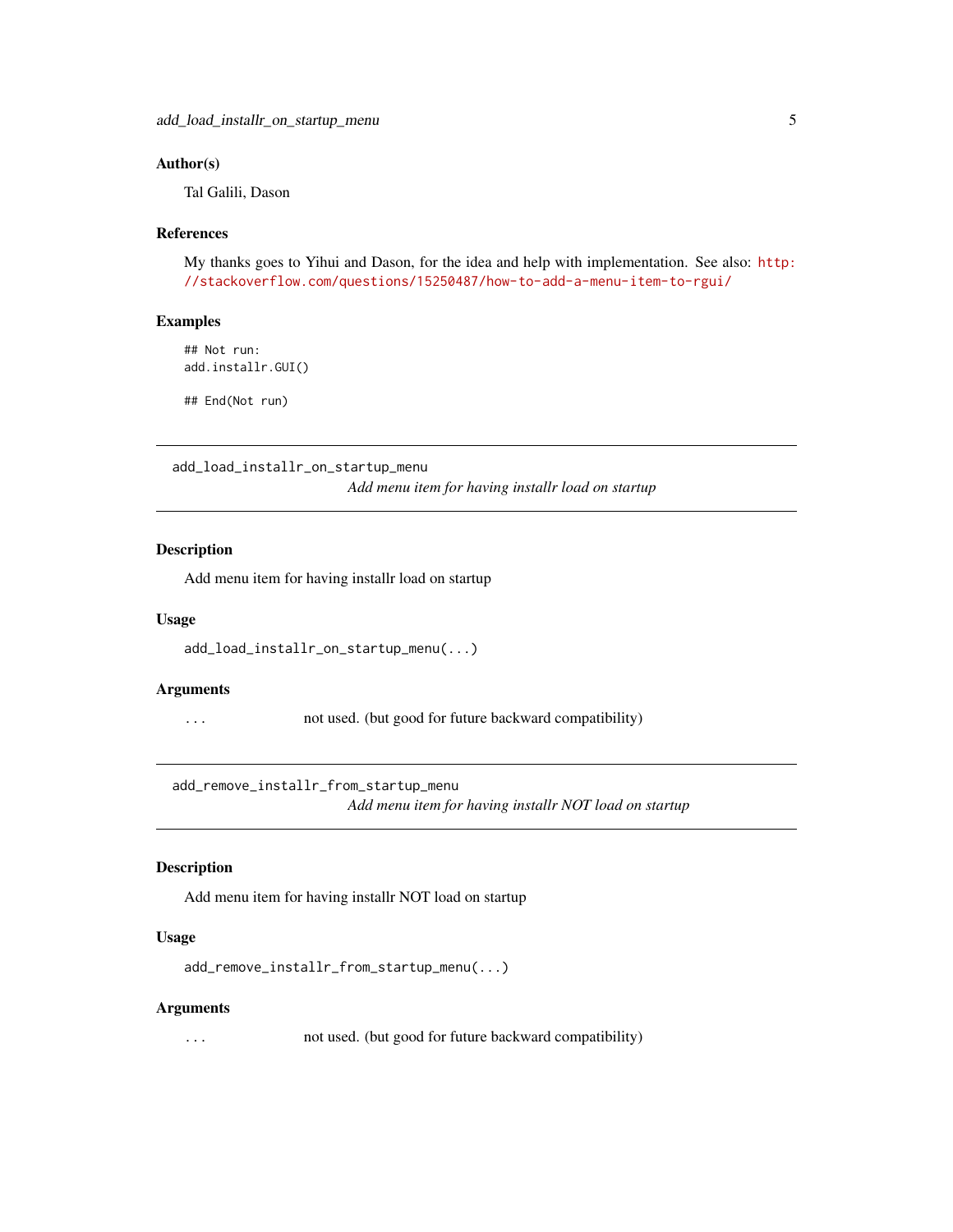<span id="page-5-0"></span>add\_to\_.First\_in\_Rprofile.site

*Add a code line to Rprofile.site .First*

# Description

Goes through Rprofile.site text, finds the .First function - and add a line of code to the beginning of it.

# Usage

```
add_to_.First_in_Rprofile.site(code, indent = "\t", ...)
```
# Arguments

| code     | A character scalar with code to add at the beginning of the First function in<br>Rprofile site |
|----------|------------------------------------------------------------------------------------------------|
| indent   | a character scalar indicating the text to be added before code. Default is a tab.              |
| $\cdots$ | not used.                                                                                      |

#### References

```
http://stackoverflow.com/questions/1395301/how-to-get-r-to-recognize-your-working-directory-as-its-working-directory
http://stackoverflow.com/questions/1189759/expert-r-users-whats-in-your-rprofile
http://www.noamross.net/blog/2012/11/2/rprofile.html http://www.statmethods.net/
interface/customizing.html
```
# Examples

```
## Not run:
is_in_.First_in_Rprofile.site("suppressMessages(library(installr))") # FALSE
add_to_.First_in_Rprofile.site("suppressMessages(library(installr))")
is_in_.First_in_Rprofile.site("suppressMessages(library(installr))") # TRUE
remove_from_.First_in_Rprofile.site("suppressMessages(library(installr))")
is_in_.First_in_Rprofile.site("suppressMessages(library(installr))") # FALSE
# this would still leave .First
```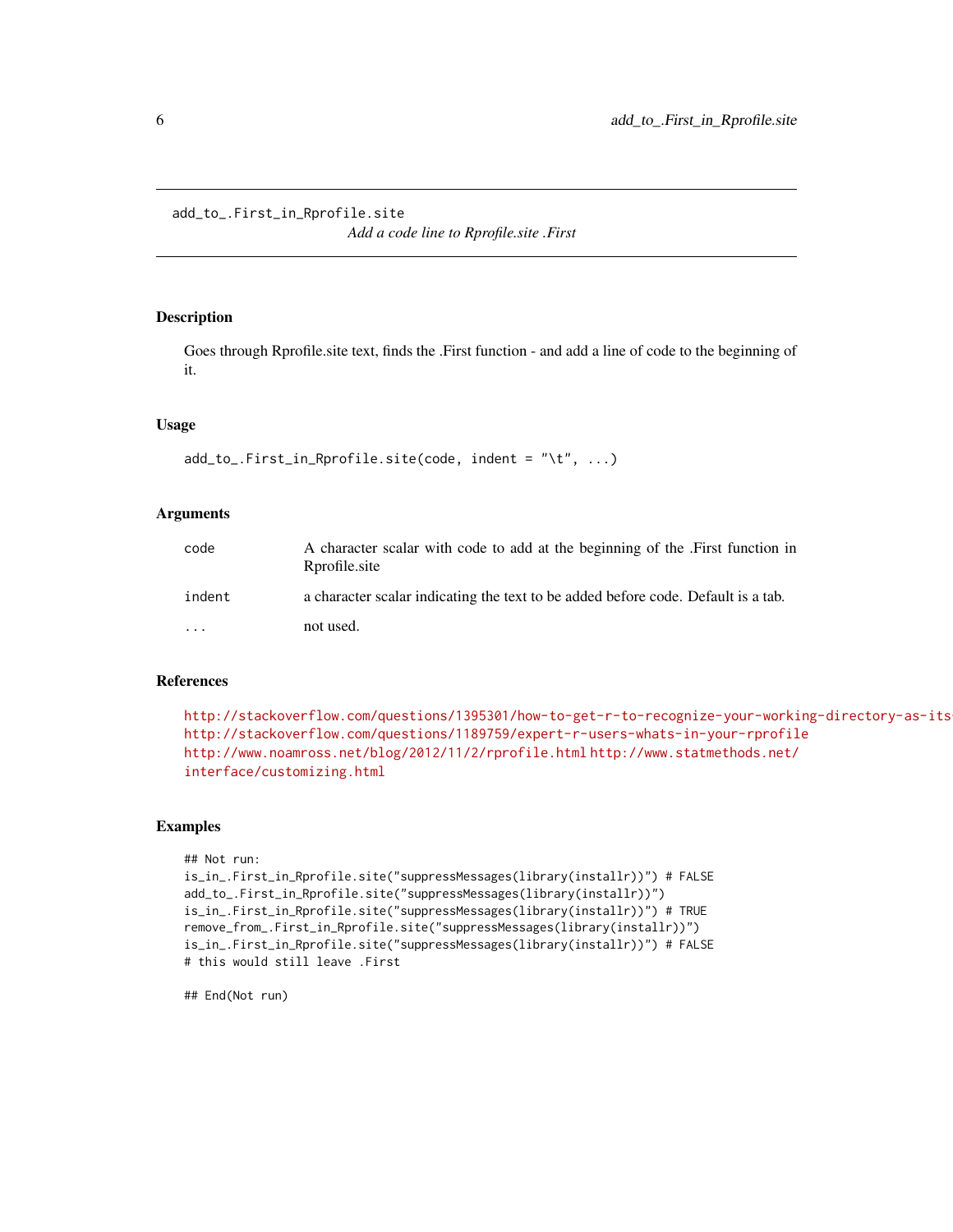<span id="page-6-0"></span>ask.user.for.a.row *Asks the user for a row number from a data.frame table*

# Description

The function gets a data.frame and asks the user to choose a row number. Once choosen, that row number is returned from the function.

#### Usage

```
ask.user.for.a.row(TABLE,
  header_text = "Possible versions to download (choose one)", questions_text)
```
# Arguments

| TABLE       | a data frame table with rows from which we wish the user to choose a row. If<br>TABLE is not a data.frame, it will be coerced into one.                                                                                                                                |
|-------------|------------------------------------------------------------------------------------------------------------------------------------------------------------------------------------------------------------------------------------------------------------------------|
| header text | the text the users sees (often a question) as a title for the printed table - explaining<br>which row he should choose from                                                                                                                                            |
|             | questions_text the question the users see after the printing of the table - explaining which row<br>he should choose from. (the default is: "Please review the table of versions from<br>above, and enter the row number of the file-version you'd like to install: ") |

# Details

This function is used in installr when we are not sure what version of the software to download, or when various actions are available for the user to choose from. If the user doesn't give a valid row number, the function repeats its questions until a valid row number is chosen (or the user escapes)

#### Value

The row number the user has choosen from the data.frame table.

# Source

On how to ask the user for input:

http://stackoverflow.com/questions/5974967/what-is-the-correct-way-to-ask-for-user-input-in-an-r-p

#### Examples

```
## Not run:
version_table <- data.frame(versions = c("devel", "V 1.0.0", "V 2.0.0"))
installr:::ask.user.for.a.row(version_table)
```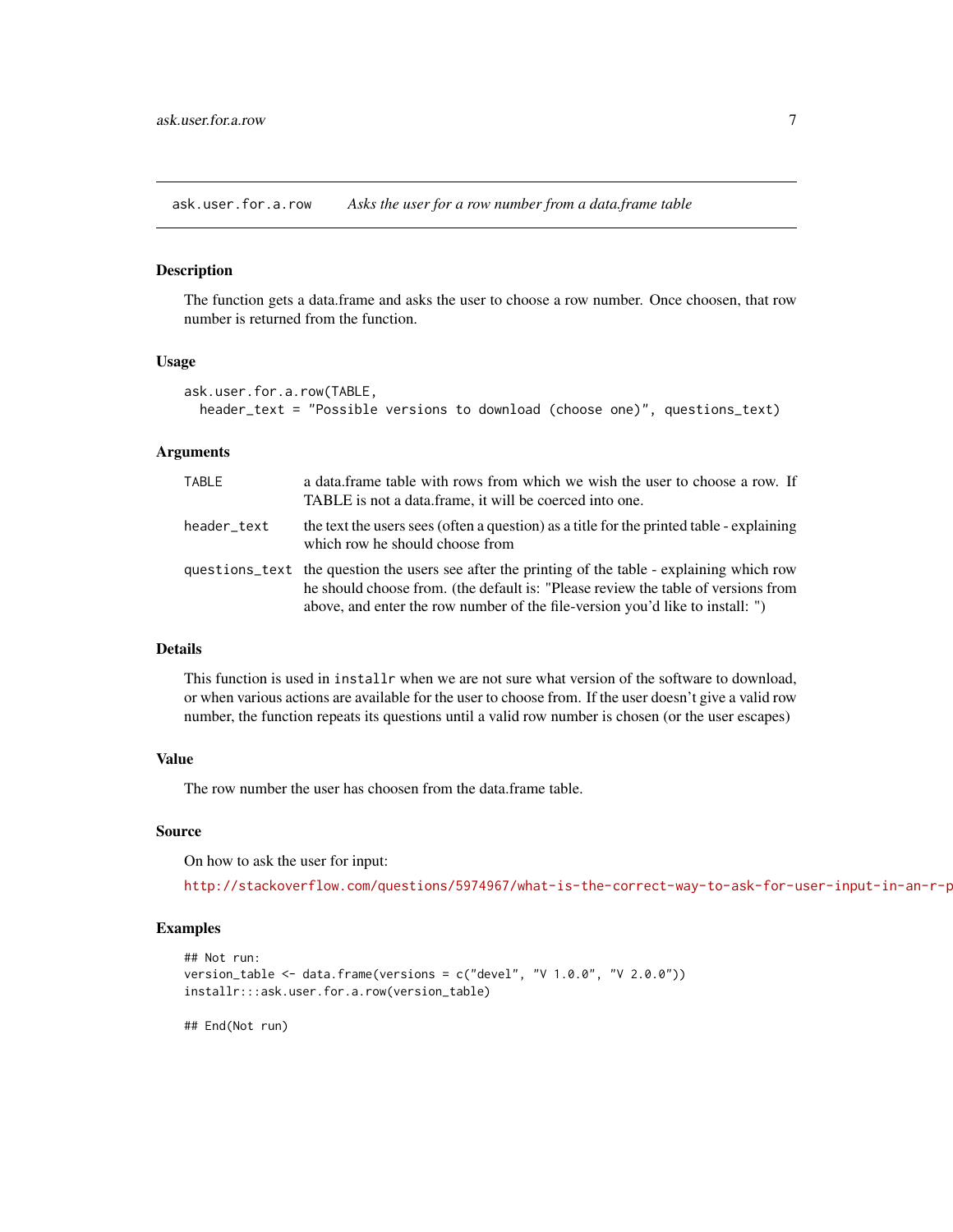<span id="page-7-0"></span>ask.user.yn.question *Asks the user for one yes/no question.*

#### Description

Asks the user for one yes/no question. If the users replies with a "yes" (or  $Y$ , or  $y$ ) the function returns TRUE. Otherwise, FALSE. (also exists as the function devtools::yesno)

#### Usage

```
ask.user.yn.question(question, GUI = TRUE, add_lines_before = TRUE)
```
#### Arguments

| question         | a character string with a question to the user.                                                                                                          |  |
|------------------|----------------------------------------------------------------------------------------------------------------------------------------------------------|--|
| GUI              | a logical indicating whether a graphics menu should be used if available. If<br>TRUE, and on Windows, it will use winDialog, otherwise it will use menu. |  |
| add lines before |                                                                                                                                                          |  |
|                  | if to add a line before asking the question. Default is TRUE.                                                                                            |  |

# Value

TRUE/FALSE - if the user answers yes or no.

#### References

<http://stackoverflow.com/questions/15250487/how-to-add-a-menu-item-to-rgui> (my thanks goes to Dason for his answer and help)

#### See Also

menu in the utils package, yesno in the devtools package.

#### Examples

```
## Not run:
ask.user.yn.question("Do you love R?")
ask.user.yn.question(question = "Do you love R?", GUI = TRUE) # the same one as before
ask.user.yn.question(question = "Do you love R?", GUI = FALSE)
# reverts to command line questions
```
ask.user.yn.question("Lorem ipsum dolor sit amet, consectetur adipisicing elit, sed do eiusmod tempor incididunt ut labore et dolore magna aliqua. Ut enim ad minim veniam, quis nostrud exercitation

ullamco laboris nisi ut aliquip ex ea commodo consequat. Do \n you \n love R?") # checking how it deals with multi lines, and a lot of text (very good actually)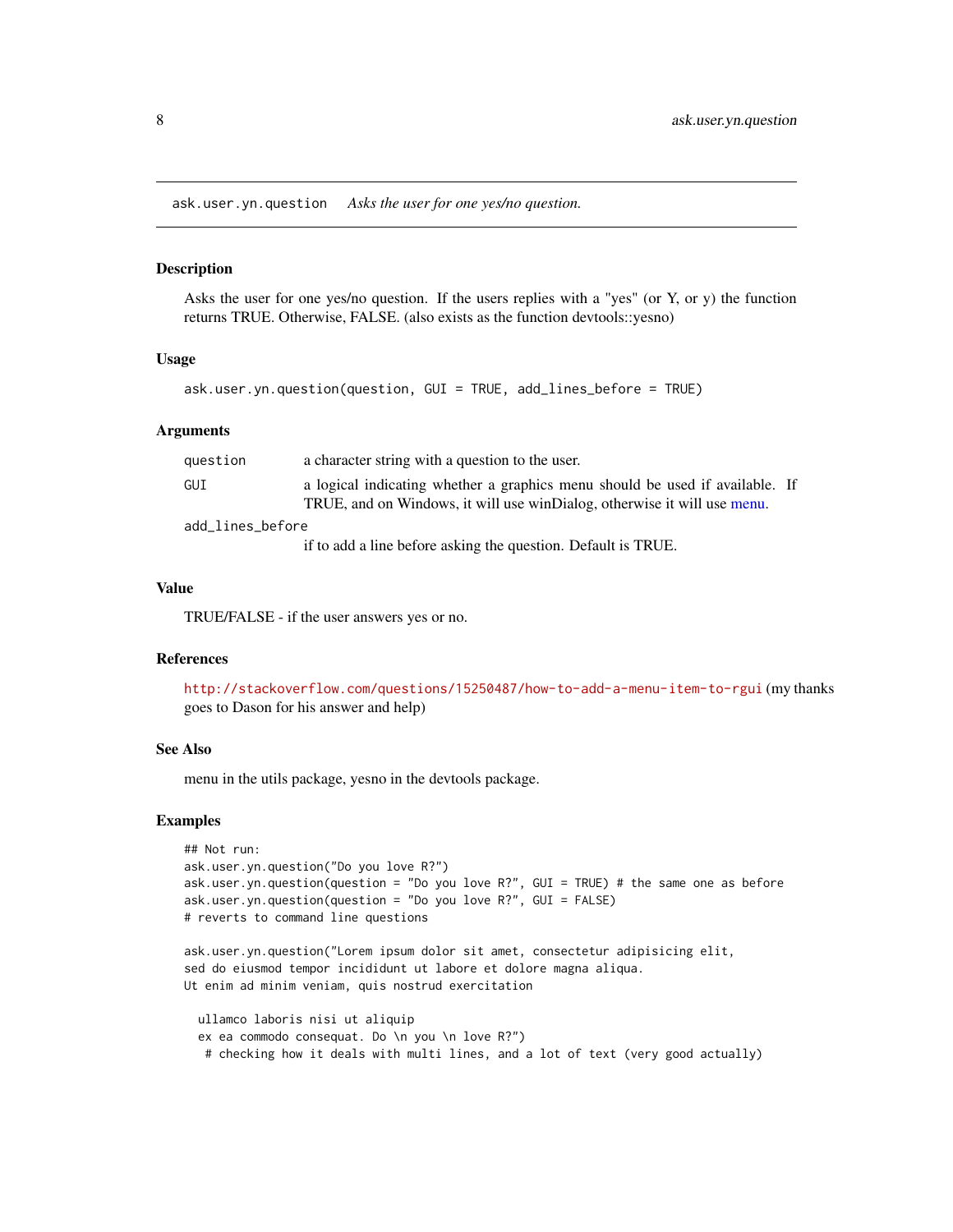<span id="page-8-0"></span>## End(Not run)

<span id="page-8-1"></span>barplot\_package\_users\_per\_day

*barplot for the number of users installation of a package*

# Description

This function is a first template for creating a barplot of the number of downloads a package had in a time period. This function is based on some other functions, have a look at the example for more details.

# Usage

```
barplot_package_users_per_day(pkg_name, dataset, remove_dups = TRUE, ...)
```
#### Arguments

| pkg_name    | a string of the package we are interested in checking.                                                                                                                               |
|-------------|--------------------------------------------------------------------------------------------------------------------------------------------------------------------------------------|
| dataset     | a dataset output from running read RStudio CRAN data.                                                                                                                                |
| remove_dups | default is TRUE. Should the duplicate user ids (based on their ips) be removed.<br>If TRUE, then the plot is the number of unique users who have downloaded our<br>package everyday. |
| $\ddots$    | not in use.                                                                                                                                                                          |

# Details

RStudio maintains its own CRAN mirror, https://cran.rstudio.com/ and offers its log files.

#### Value

Returns the total number of downloads of the package for that time period.

#### See Also

[download\\_RStudio\\_CRAN\\_data,](#page-16-1) [read\\_RStudio\\_CRAN\\_data](#page-74-1)[,barplot\\_package\\_users\\_per\\_day](#page-8-1)

```
## Not run:
# The first two functions might take a good deal of time to run (depending on the date range)
RStudio_CRAN_data_folder <-
     download_RStudio_CRAN_data(START = '2013-04-02',
                                 END = '2013-04-05')# around the time R 3.0.0 was released
my_RStudio_CRAN_data <- read_RStudio_CRAN_data(RStudio_CRAN_data_folder)
```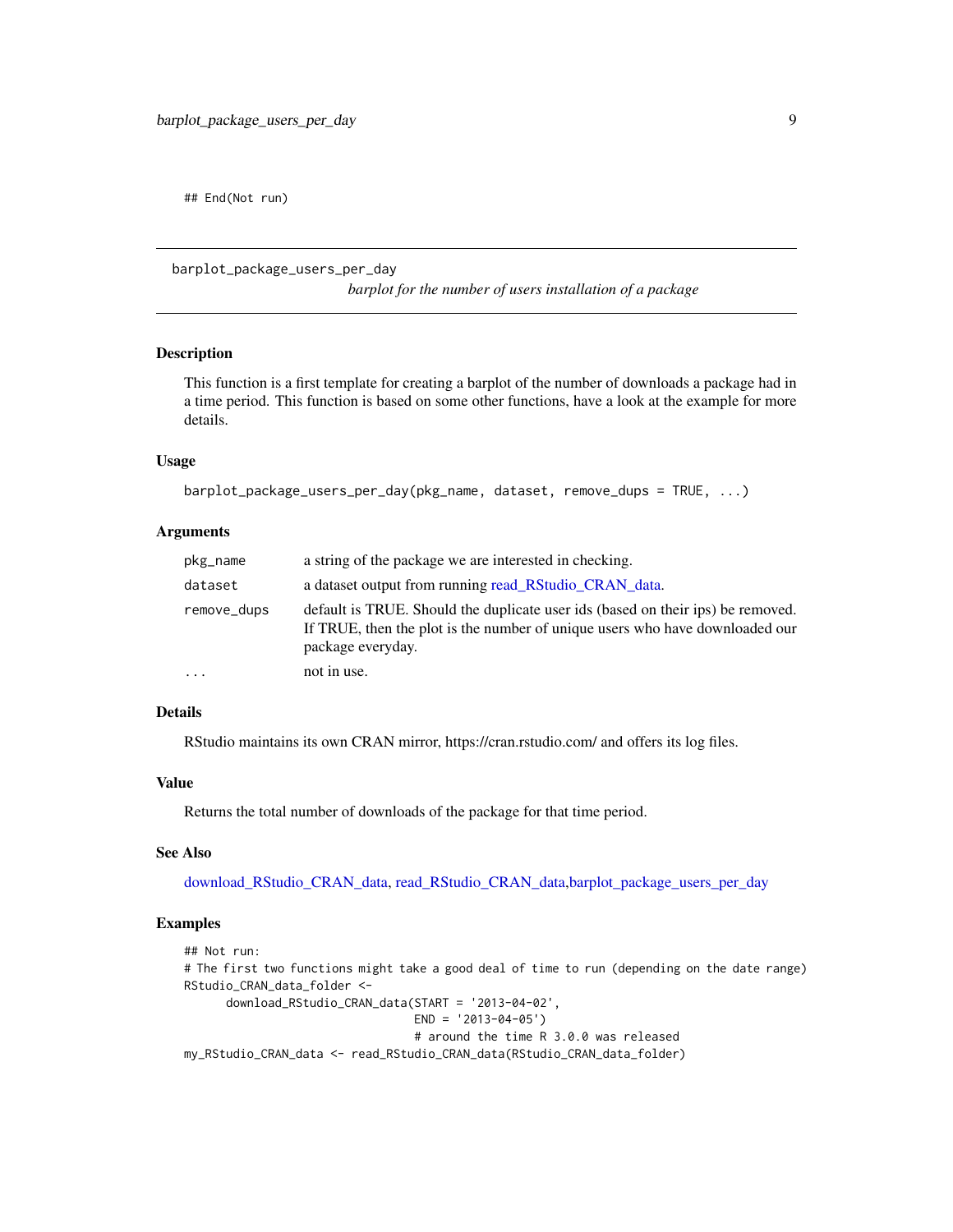```
my_RStudio_CRAN_data <- format_RStudio_CRAN_data(my_RStudio_CRAN_data)
head(my_RStudio_CRAN_data)
lineplot_package_downloads(pkg_names = c("ggplot2", "reshape", "plyr", "installr"),
                           dataset = my_RStudio_CRAN_data)
# older plots:
# barplots: (more functions can easily be added in the future)
barplot_package_users_per_day("installr", my_RStudio_CRAN_data)
barplot_package_users_per_day("plyr", my_RStudio_CRAN_data)
## End(Not run)
```
browse.latest.R.NEWS *See the NEWS file for the latest R release*

# Description

Sends the user the the NEWS html file on "https://cran.rstudio.com/bin/windows/base/NEWS.R-3.0.0.html" (URL changes with each version)

#### Usage

browse.latest.R.NEWS(URL = "https://cran.rstudio.com/bin/windows/base/", ...)

# Arguments

| URL | the URL of the page from which R can be downloaded. |
|-----|-----------------------------------------------------|
| .   | for future use                                      |

# Value

invisible(NULL)

# Examples

## Not run: browse.latest.R.NEWS()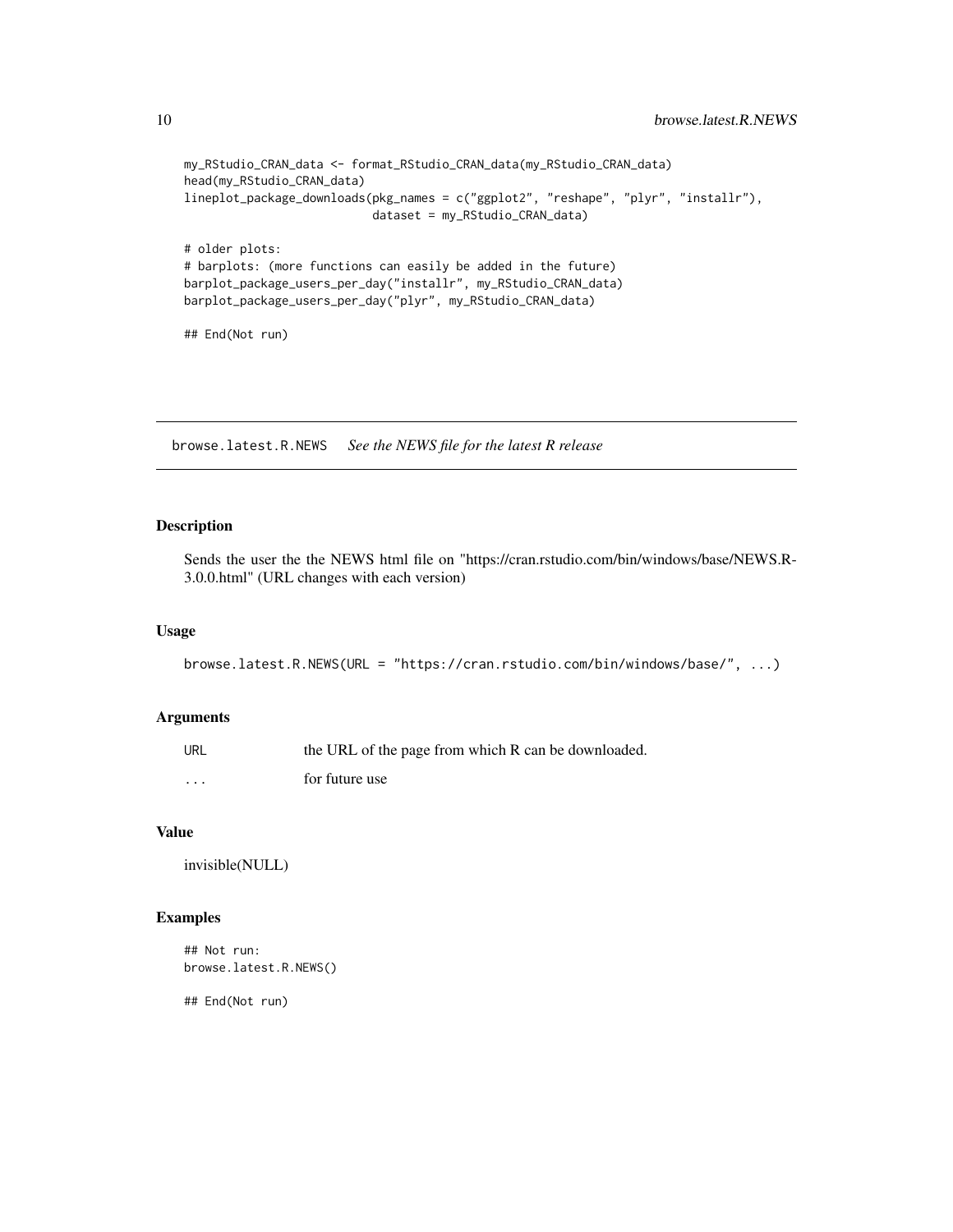<span id="page-10-0"></span>Fetches the latest (not development!) R version and compares it with your currently installed R version (the version of the R session from which you are running this function).

# Usage

```
check.for.updates.R(notify_user = TRUE, GUI = TRUE,
 page_with_download_url = "https://cran.rstudio.com/bin/windows/base/",
 pat = "R-[0-9.] + .+ -win\\ \csc")
```
# Arguments

| notify_user            | if to print to you (the user) what is the latest version and what version you are<br>currently using.                                                   |
|------------------------|---------------------------------------------------------------------------------------------------------------------------------------------------------|
| GUI                    | a logical indicating whether a graphics menu should be used if available. If<br>TRUE, and on Windows, it will use winDialog, otherwise it will use cat. |
| page_with_download_url | the URL of the page from which R can be downloaded.                                                                                                     |
| pat                    | pattern to search for when looking for a newer R version                                                                                                |

# Value

TRUE/FALSE - if there is a newer version of R to install or not.

# Examples

```
## Not run:
check.for.updates.R()
# Possible output:
# There is a newer version of R for you to download!
# You are using R version: 2.15.0
# And the latest R version is: 2.15.3
# [1] TRUE
```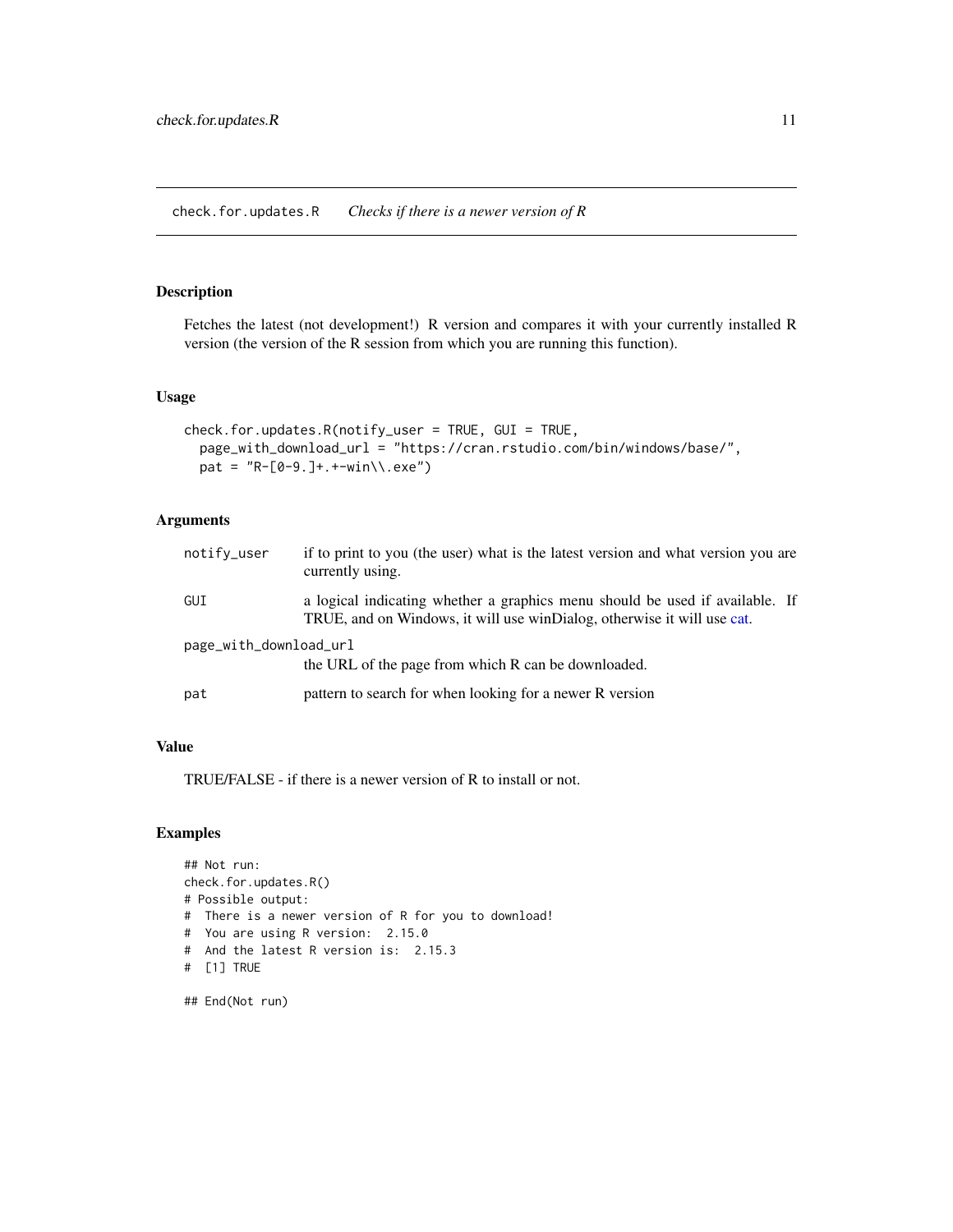<span id="page-11-0"></span>

Returns TRUE/FALSE on whether a number is integer or not.

#### Usage

check.integer(N)

#### Arguments

N A number (if a vector is supplied only the first element is checked - without warning)

# Details

Surprising as it may be, R doesn't come with a handy function to check if the number is integer. This function does just this.

# Value

TRUE/FALSE on whether a number is integer or not.

#### Author(s)

VitoshKa

#### Source

<http://stackoverflow.com/questions/3476782/how-to-check-if-the-number-is-integer>

```
check.integer <- installr:::check.integer
check.integer(4) # TRUE
check.integer(3243) #TRUE
check.integer(3243.34) #FALSE
check.integer("sdfds") #FALSE
check.integer(1e4) #TRUE
check.integer(1e6) #TRUE
check.integer(1e600) #FALSE - the function is having a hardtime with Inf...
rm(check.integer)
```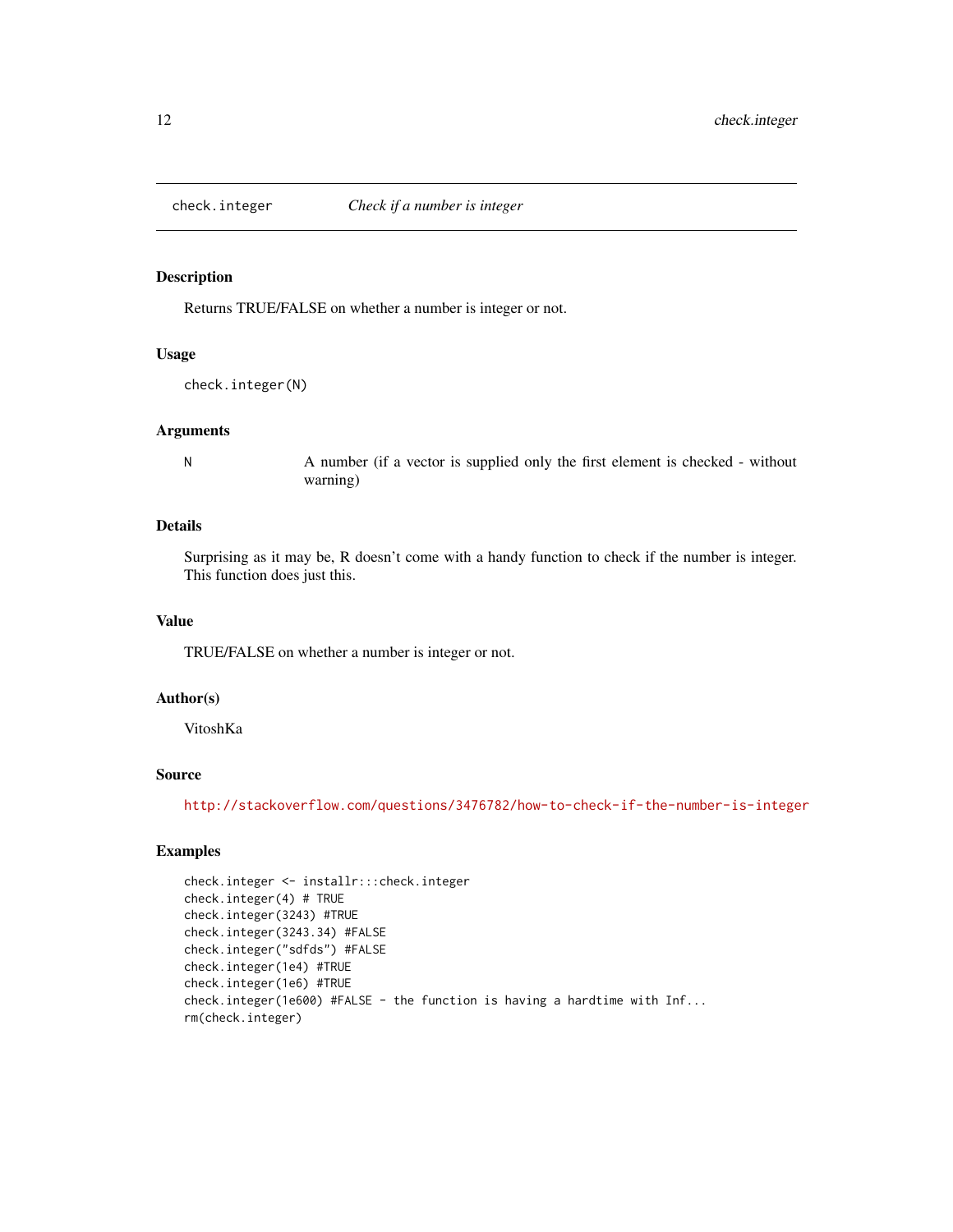<span id="page-12-0"></span>

checkMD5sums checks the files against a file 'MD5'. This extends the default checkMD5sums from package tools by adding a new parameter "md5file"

#### Usage

```
checkMD5sums2(package, dir, md5file, omit_files, ...)
```
#### Arguments

| package    | the name of an installed package                                                      |
|------------|---------------------------------------------------------------------------------------|
| dir        | the path to the top-level directory of an installed package.                          |
| md5file    | the exact path of the md5file to compare the dir with                                 |
| omit_files | a character vector with the files or file directories to not include in the checksums |
| $\ddotsc$  | not used. (but good for future backward compatibility)                                |

#### Value

checkMD5sums returns a logical, NA if there is no 'MD5' file to be checked.

#### See Also

[checkMD5sums](#page-0-0)

# Examples

```
## Not run:
checkMD5sums2(dir=R.home()) # doesn't work for R 3.0.0 or R 3.0.1
checkMD5sums2(dir=R.home(), omit_files = c("etc/Rconsole", "etc/Rprofile.site")) # will work!
# tools::md5sum(file.path(R.home(), "MD5"))
```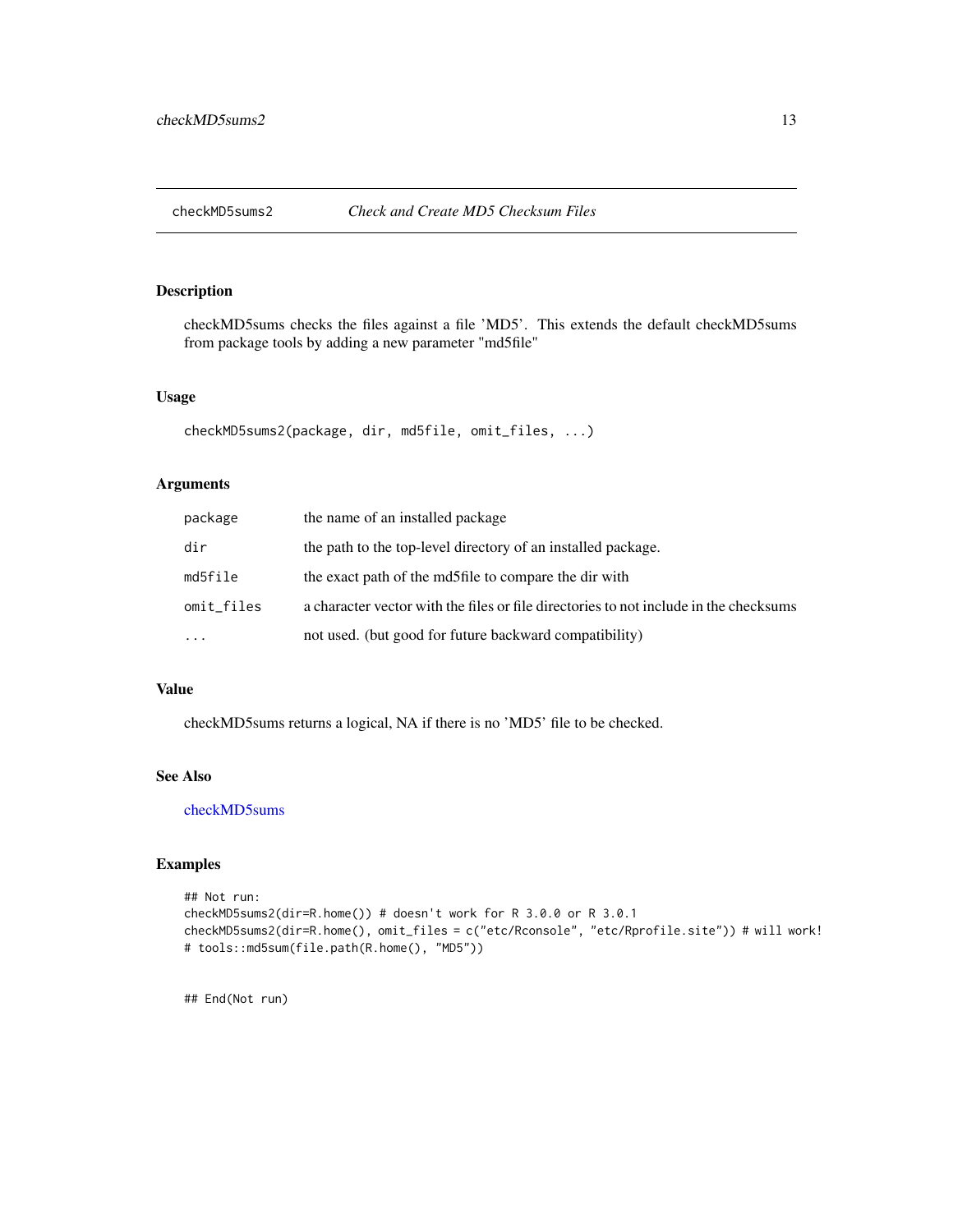*Copies all packages from one library folder to another*

#### <span id="page-13-1"></span><span id="page-13-0"></span>Description

Copies all packages from one folder to another. This function is used if we wish to either:

- Upgrade R to a new version and copy all of the packages from the old R installation to the new one.
- Move to a global library system and wanting to copy all of packages from the local library folder to the global one

It takes into account that we don't want to copy packages which have "high" importance (such as MASS, boot, graphics, utils, rpart, Matrix and more GREAT packages...) to the new library folder. Also, it assumes that within an R installation, the packages are located inside the "library" folder.

# Usage

```
copy.packages.between.libraries(from, to, ask = FALSE, keep_old = TRUE,
  do_NOT_override_packages_in_new_R = TRUE)
```
# Arguments

| from                              | a character vector for the location of the old library folder FROM which to copy<br>files from.                                                                                                                                                                         |  |
|-----------------------------------|-------------------------------------------------------------------------------------------------------------------------------------------------------------------------------------------------------------------------------------------------------------------------|--|
| to                                | a character vector for the location of the old library folder TO which to copy<br>files to.                                                                                                                                                                             |  |
| ask                               | should the user be given the option to choose between which two libraries to<br>copy the packages? If FALSE (default), the folders are copied from the before-<br>newest R installation to the newest R installation. This the overrides "from" and<br>"to" parameters. |  |
| keep_old                          | should the packages be COPIED to the new library folder, thus KEEPing the old<br>package as they are? Or should they be removed?                                                                                                                                        |  |
| do_NOT_override_packages_in_new_R |                                                                                                                                                                                                                                                                         |  |
|                                   | default TRUE If FALSE, then If a package exists in both the "from" and "to"                                                                                                                                                                                             |  |
|                                   | library folders - it would copy to "to" the version of the package from "from".                                                                                                                                                                                         |  |
|                                   | (this parameter should rarely be FALSE)                                                                                                                                                                                                                                 |  |

# Value

TRUE if it copied (moved) packages, and FALSE if it did not.

# See Also

[get.installed.R.folders](#page-22-1)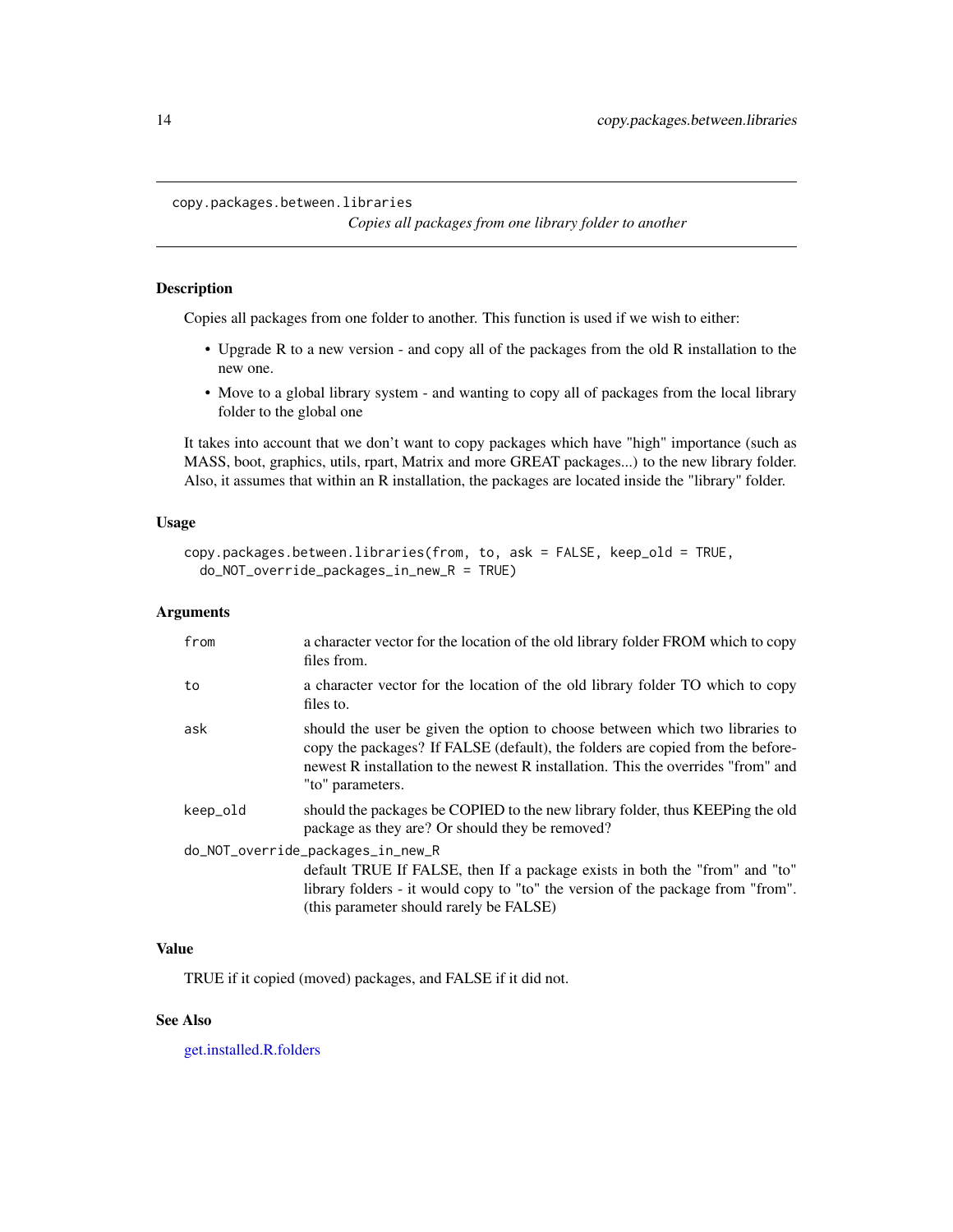#### <span id="page-14-0"></span>cranometer and the set of the set of the set of the set of the set of the set of the set of the set of the set of the set of the set of the set of the set of the set of the set of the set of the set of the set of the set o

#### Examples

```
## Not run:
copy.packages.between.libraries(ask = T)
# it will ask you from what R version
# to copy the packages into which R version.
# Since (do_NOT_override_packages_in_new_R = T) the function will
# make sure to NOT override your newer packages.
# copy.packages.between.libraries(ask = T, keep_old = F)
# As before, but this time it will MOVE (instead of COPY) the packages.
# e.g: erase them from their old location.
```
## End(Not run)

<span id="page-14-1"></span>cranometer *Measures the speed of downloading from different CRAN mirrors*

#### **Description**

Estimates the speed of each CRAN mirror by measuring the time it takes to download the NEWS file.

#### Usage

```
cranometer(ms = getCRANmirrors(all = FALSE, local.only = FALSE), \dots)
```
#### **Arguments**

| ms | - the output of getCRANmirrors. Defaults to using all of the mirrors. |
|----|-----------------------------------------------------------------------|
| .  | not in use                                                            |

#### Details

It works by downloading the latest NEWS file (288 Kbytes at the moment, so not huge) from each of the mirror sites in the CRAN mirrors list. If you want to test it on a subset then call getCRANmirrors yourself and subset it somehow.

It runs on the full CRAN list and while designing this package I've yet to find a timeout or error so I'm not sure what will happen if download.file fails. It returns a data frame like you get from getCRANmirrors but with an extra 't' column giving the elapsed time to get the NEWS file.

CAVEATS: if your network has any local caching then these results will be wrong, since your computer will probably be getting the locally cached NEWS file and not the one on the server. Especially if you run it twice. Oh, I should have put cacheOK=FALSE in the download.file - but even that might get overruled somewhere. Also, sites may have good days and bad days, good minutes and bad minutes, your network may be congested on a short-term basis, etc etc.

There may also be a difference in reliability, which would not so easily be measured by an individual user.

Later that year, Barry also wrote Cranography. See: [http://www.maths.lancs.ac.uk/~rowlings/](http://www.maths.lancs.ac.uk/~rowlings/R/Cranography/) [R/Cranography/](http://www.maths.lancs.ac.uk/~rowlings/R/Cranography/).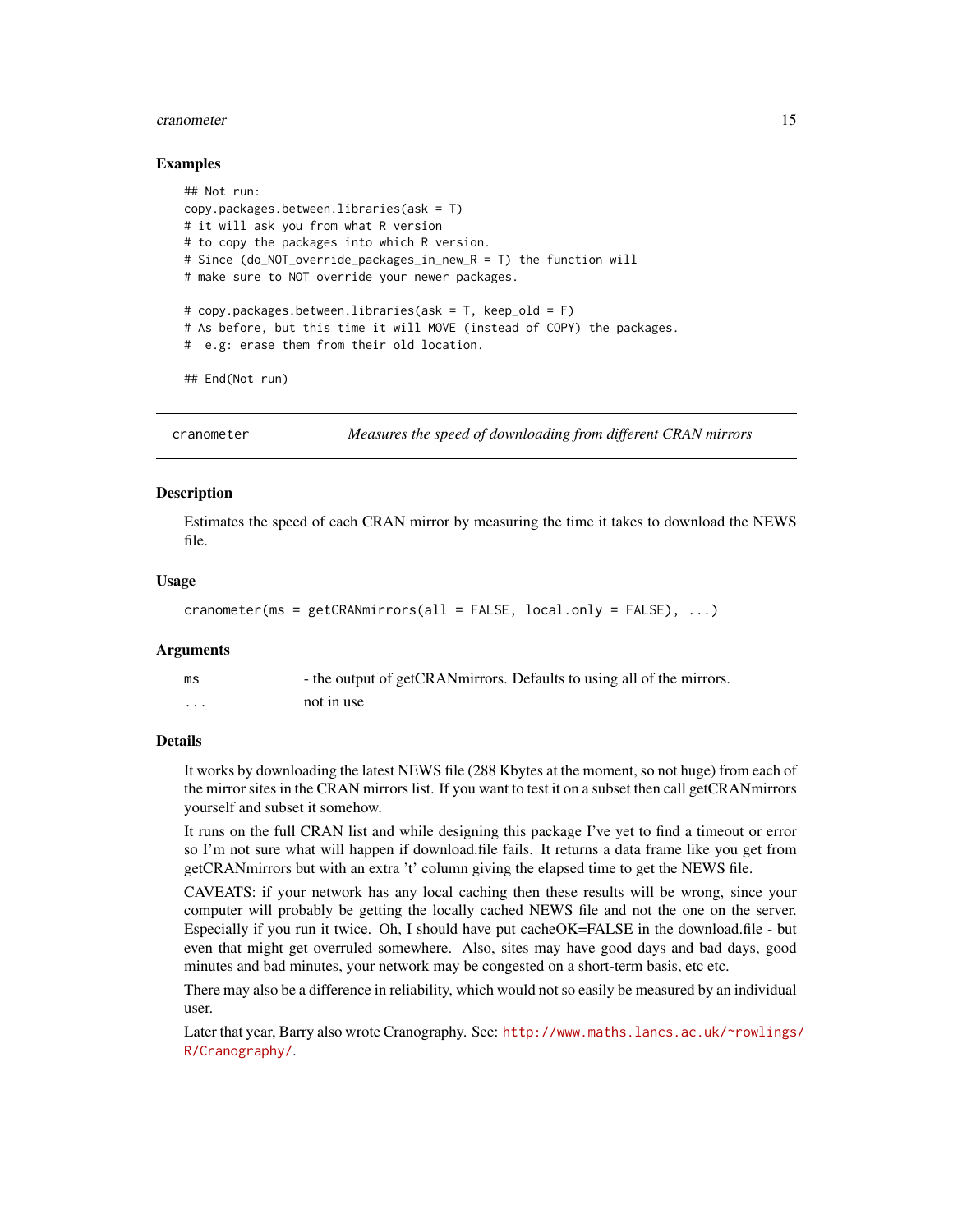a data.frame with details on mirror sites and the time it took to download their NEWS file.

#### Author(s)

Barry Rowlingson <b.rowlingson@lancaster.ac.uk>

# See Also

[freegeoip,](#page-21-1) [myip,](#page-65-1) [cranometer](#page-14-1)

```
## Not run:
# this can take some time
x <- cranometer()
time_order <- order(x$t)
# a quick overview of the fastest mirrors
head(x[time_order,c(1:4, 9)], 20)
# a dotchart of the fastest mirrors
with(x[rev(time_order),],
dotchart(t, labels =Name,
 cex = .5, xlab = "Timing of CRAN mirror"))
# tail(geonames_df)
# tail(x)
require(plyr)
ss \leq !(x$Name == "0-Cloud")
gvis_df <- ddply(x[ss,], .(CountryCode), function(xx) {
  ss <- which.min(xx$t)
  if(length(ss) == 0) ss <- 1
  data.frame(time = xx$t[ss], name = xx$Name[ss] )
})
gvis_df <- gvis_df[!is.na(gvis_df$time), ]
require2("googleVis")
Geo<-gvisGeoMap(gvis_df,
              locationvar = "CountryCode",
               numvar="time",
               hovervar = "name",
               options=list(
                            colors='[0xA5EF63,
                             0xFFB581, 0xFF8747]')
              )
# Display chart
plot(Geo)
## End(Not run)
```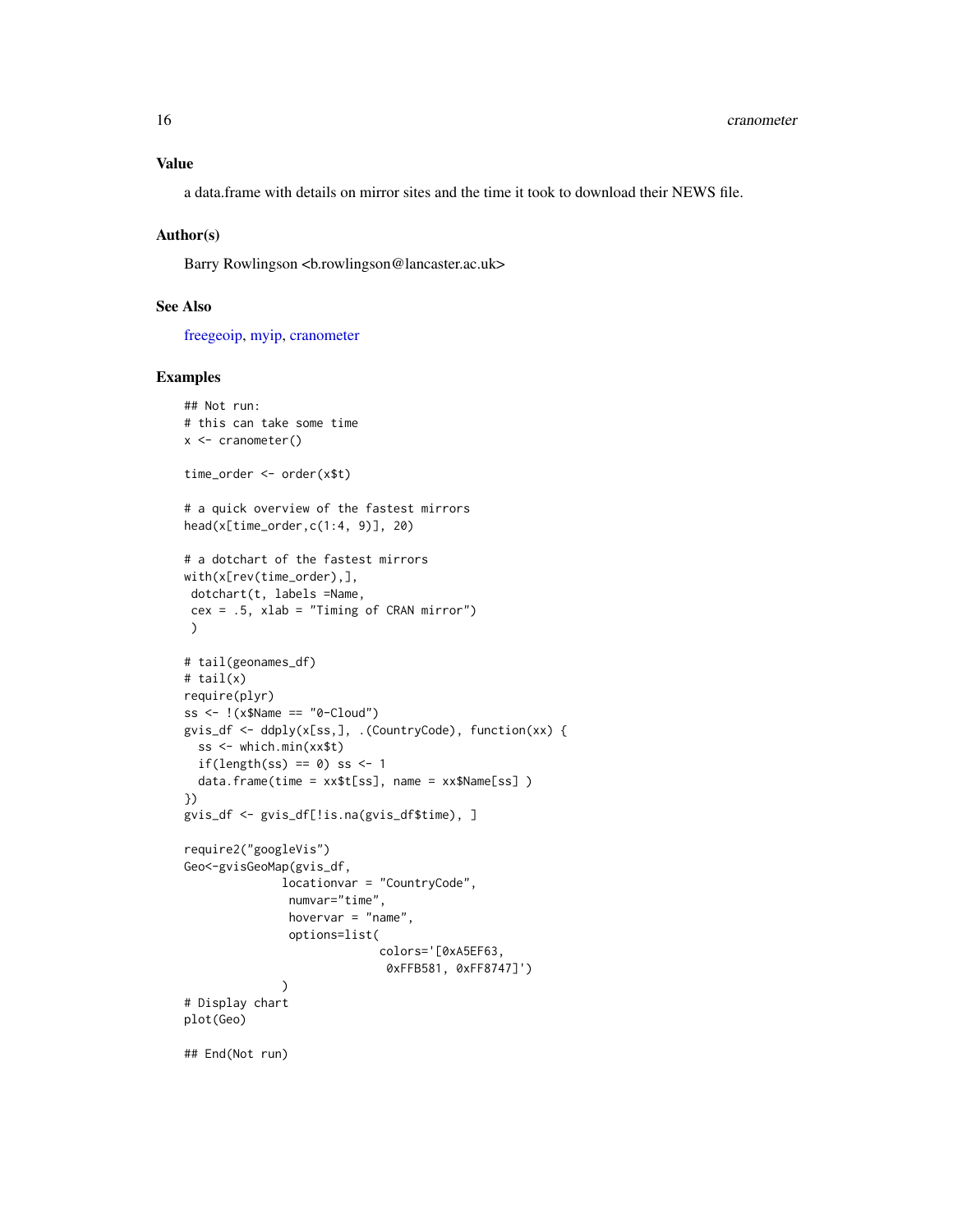<span id="page-16-0"></span>create.global.library *Creates a global library folder*

#### Description

Creates a global library folder (above the folder R is currently installed in)

# Usage

```
create.global.library(global_library_folder)
```
# Arguments

global\_library\_folder

the path of the new global library folder to create. If missing, will be set to R\_path/R/library. (for example: "C:/Program Files/R/library")

# Value

TRUE/FALSE if we created a new folder or not.

# Examples

```
## Not run:
create.global.library()
```
## End(Not run)

<span id="page-16-1"></span>download\_RStudio\_CRAN\_data *Download RStudio CRAN mirror data files into a folder*

# Description

This function download these files based on the code from the downlaod page ([http://cran-logs.](http://cran-logs.rstudio.com/) [rstudio.com/](http://cran-logs.rstudio.com/)) into a temporary folder.

# Usage

```
download_RStudio_CRAN_data(START = as.Date(Sys.time()) - 5,
 END = as.Date(Sys.time()), log_folder = tempdir(),
  trunc_END_date_to_today = TRUE, override = FALSE, message = TRUE, ...)
```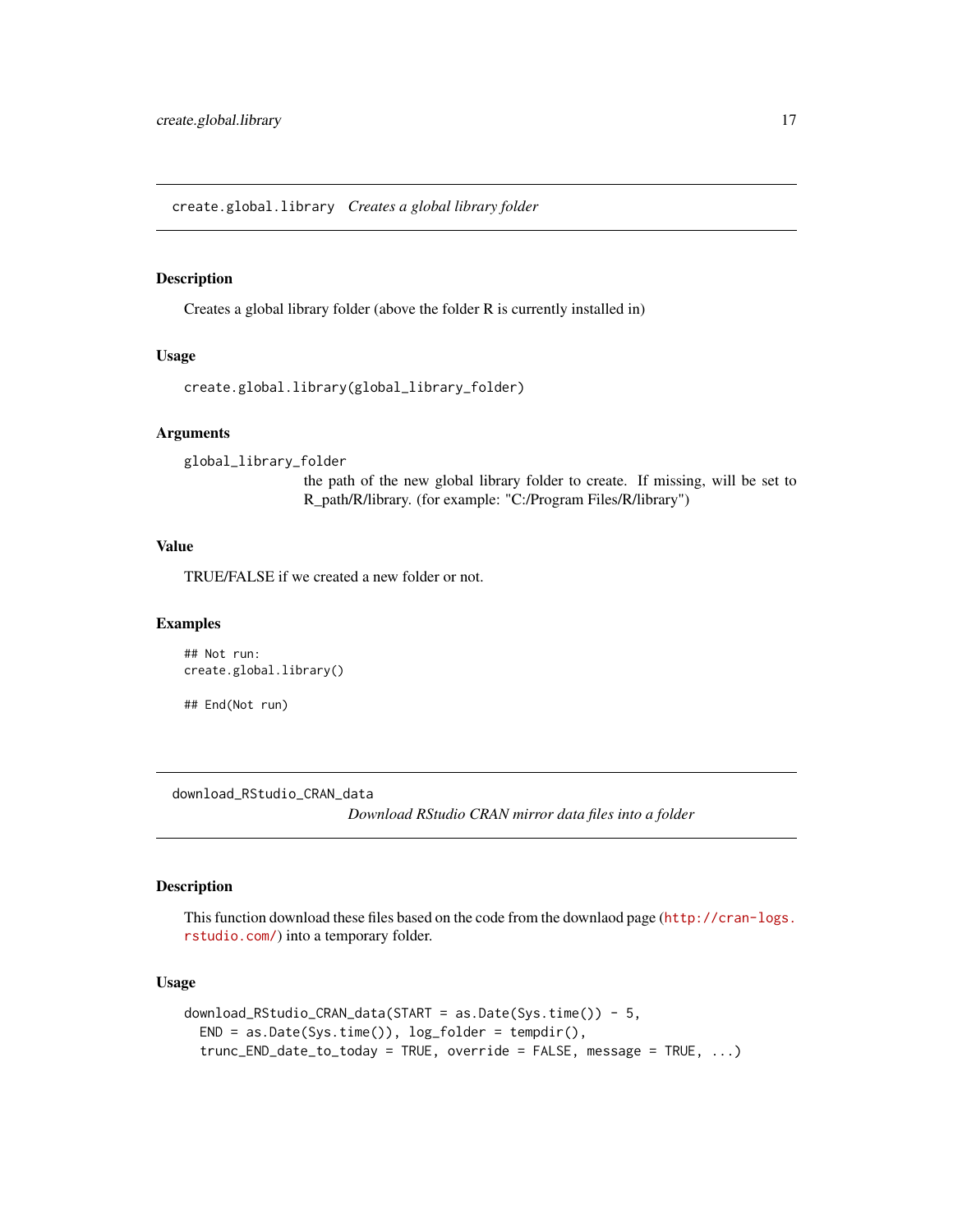# **Arguments**

| <b>START</b>            | the defaults is 5 days before today. A character string of the START date for<br>files to be downloaded. The date format is "YYYY-MM-DD".                     |  |
|-------------------------|---------------------------------------------------------------------------------------------------------------------------------------------------------------|--|
| END                     | the defaults is today. A character string of the END date for files to be down-<br>loaded. The date format is "YYYY-MM-DD".                                   |  |
| log_folder              | the folder into which we would like the files to be downloaded to. Default is the<br>temporary folder picked by tempdir.                                      |  |
| trunc_END_date_to_today |                                                                                                                                                               |  |
|                         | default is TRUE. Makes sure that if END date is later then today, the END date<br>will be change to today (since otherwise, we will only get many 404 errors) |  |
| override                | boolean (default is FALSE) - should the function download files that are already<br>available in the temp folder                                              |  |
| message                 | boolean (default is TRUE) - should a message be printed in interesting cases.                                                                                 |  |
| $\ddotsc$               | not in use.                                                                                                                                                   |  |

# Details

RStudio maintains its own CRAN mirror, https://cran.rstudio.com/ and offers its log files.

# Value

Returns the value of log\_folder.

# See Also

[download\\_RStudio\\_CRAN\\_data,](#page-16-1) [read\\_RStudio\\_CRAN\\_data](#page-74-1)[,barplot\\_package\\_users\\_per\\_day](#page-8-1)

#### Examples

```
## Not run:
# The first two functions might take a good deal of time to run (depending on the date range)
RStudio_CRAN_data_folder <-
      download_RStudio_CRAN_data(START = '2013-04-02',
                                 END = '2013-04-05')
                                 # around the time R 3.0.0 was released
# RStudio_CRAN_data_folder <- download_RStudio_CRAN_data()
my_RStudio_CRAN_data <- read_RStudio_CRAN_data(RStudio_CRAN_data_folder)
```

```
# barplots: (more functions can easily be added in the future)
barplot_package_users_per_day("installr", my_RStudio_CRAN_data)
barplot_package_users_per_day("plyr", my_RStudio_CRAN_data)
```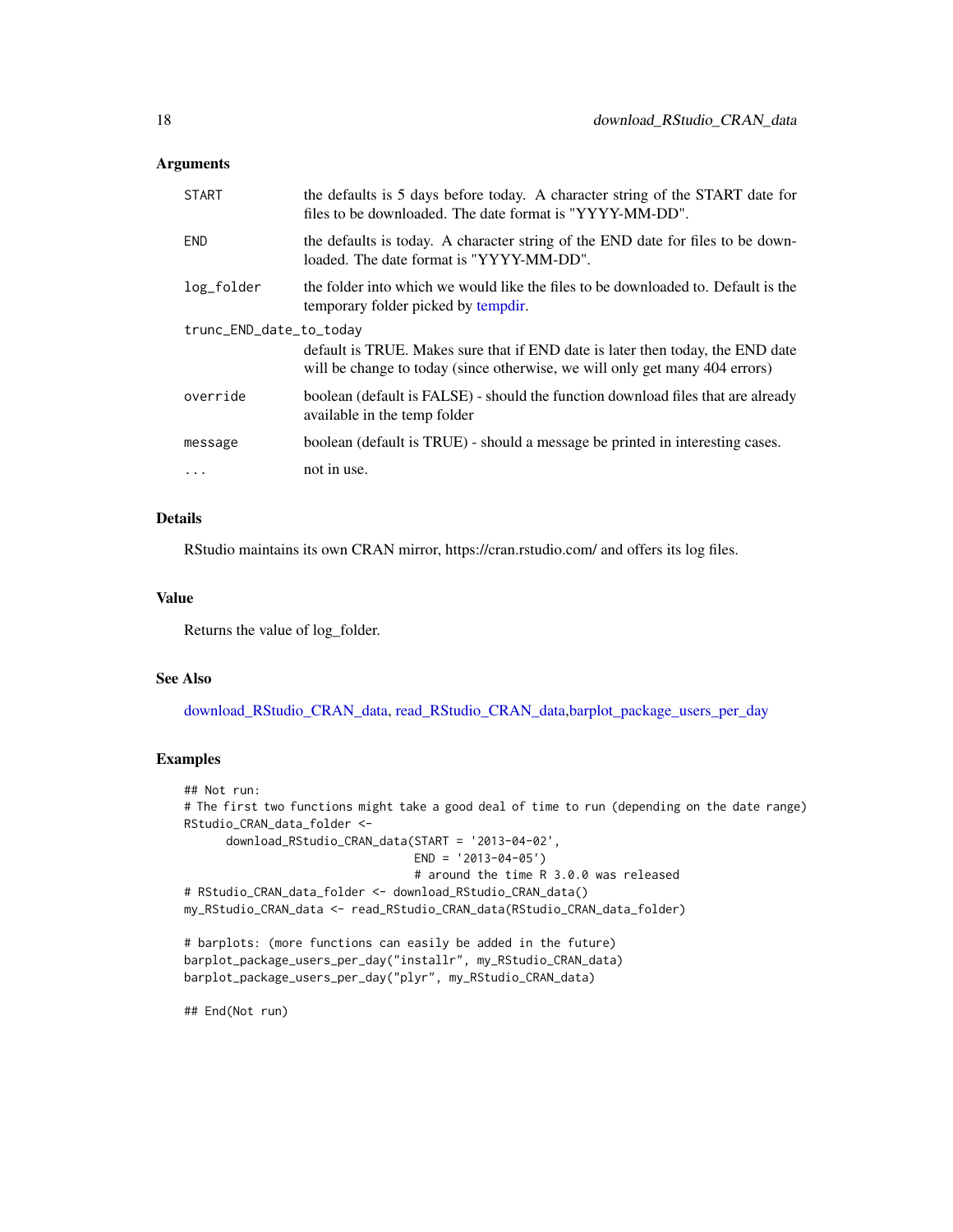<span id="page-18-0"></span>fetch\_tag\_from\_Rd *Access tag elements from R's Rd file*

#### Description

A function to extract elements from R's help file.

It is useful, for example, for going through a package and discover who are its authors (useful for me to help me give proper credit in the DESCRIPTION file).

# Usage

fetch\_tag\_from\_Rd(package, tag = "\\author", ...)

# Arguments

| package                 | a character string of the package we are interested in.        |
|-------------------------|----------------------------------------------------------------|
| tag                     | a character vector of tag(s) to get from a package's Rd files. |
| $\cdot$ $\cdot$ $\cdot$ | not in use.                                                    |

# Value

a character vector with the tag's contant, and the name of the Rd source of the function the tag came from.

# Author(s)

Thomas J. Leeper <thosjleeper@gmail.com>

#### Source

<http://stackoverflow.com/questions/17909081/access-elements-from-rs-rd-file>

#### See Also

[package\\_authors](#page-72-1)

```
## Not run:
fetch_tag_from_Rd("installr", "\\author")
fetch_tag_from_Rd("knitr", "\\author")
fetch_tag_from_Rd("lubridate", "\\author")
fetch_tag_from_Rd("installr", "\\source")
# get all the authors for this package
unique(unname(fetch_tag_from_Rd("installr", "\\author")))
```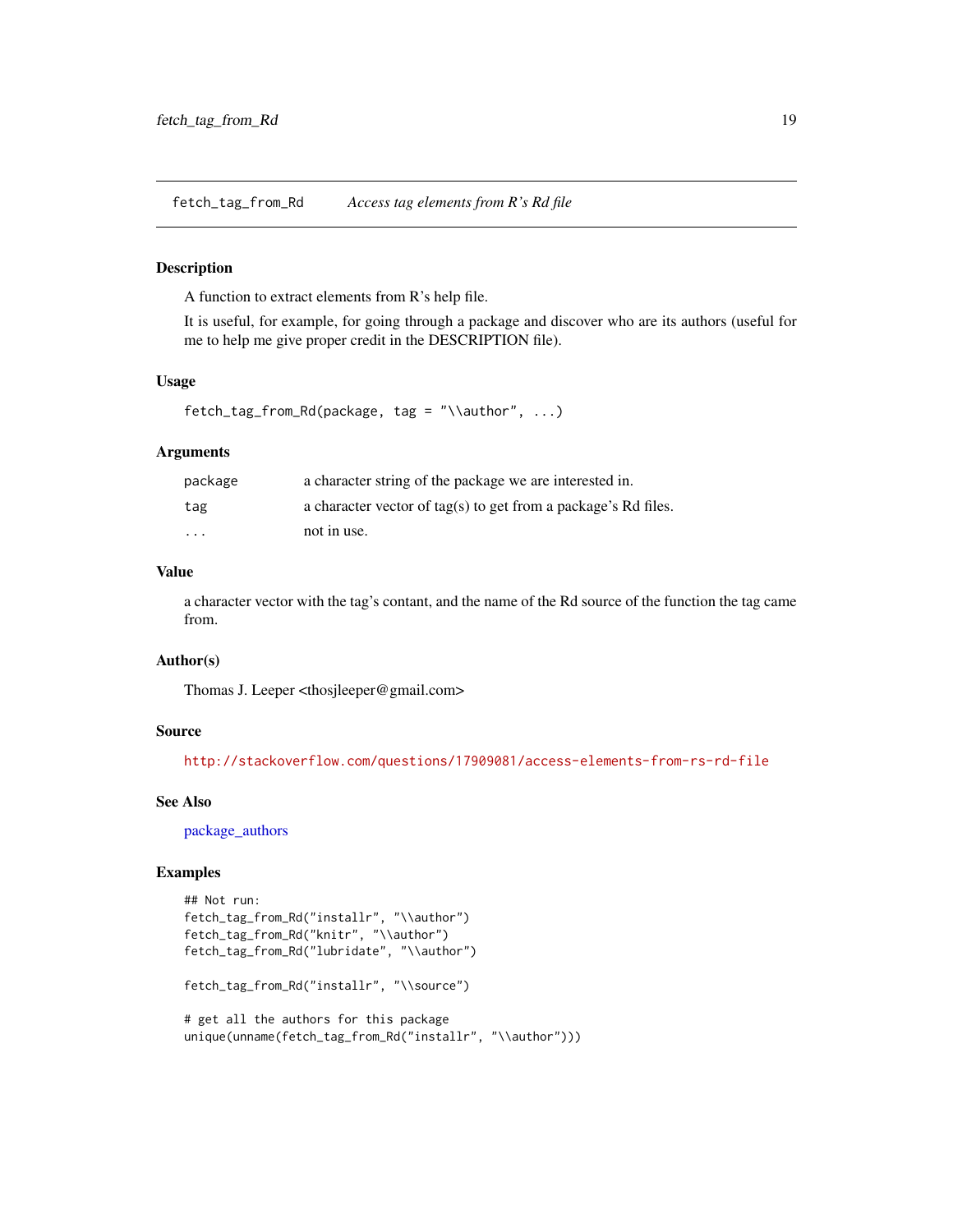```
fetch_tag_from_Rd("installr", "\\author")
package_authors("installr")
```
## End(Not run)

file.name.from.url *Extract the file name from some URL*

# Description

Gets a character of link to some file, and returns the name of the file in this link.

#### Usage

file.name.from.url(URL)

# Arguments

URL Some url to a file.

#### Details

The install.packages.zip must use this function, since it is crucial that the name of the file into which the ZIPPED package is downloaded to the computer, will have the same name as the file which is online.

# Value

The name of the file in the URL

# See Also

[install.URL](#page-51-1), [install.packages.zip](#page-42-1)

# Examples

```
## Not run:
url <- "https://cran.r-project.org/bin/windows/base/R-2.15.3-win.exe"
file.name.from.url(url) # returns: "R-2.15.3-win.exe"
```
<span id="page-19-0"></span>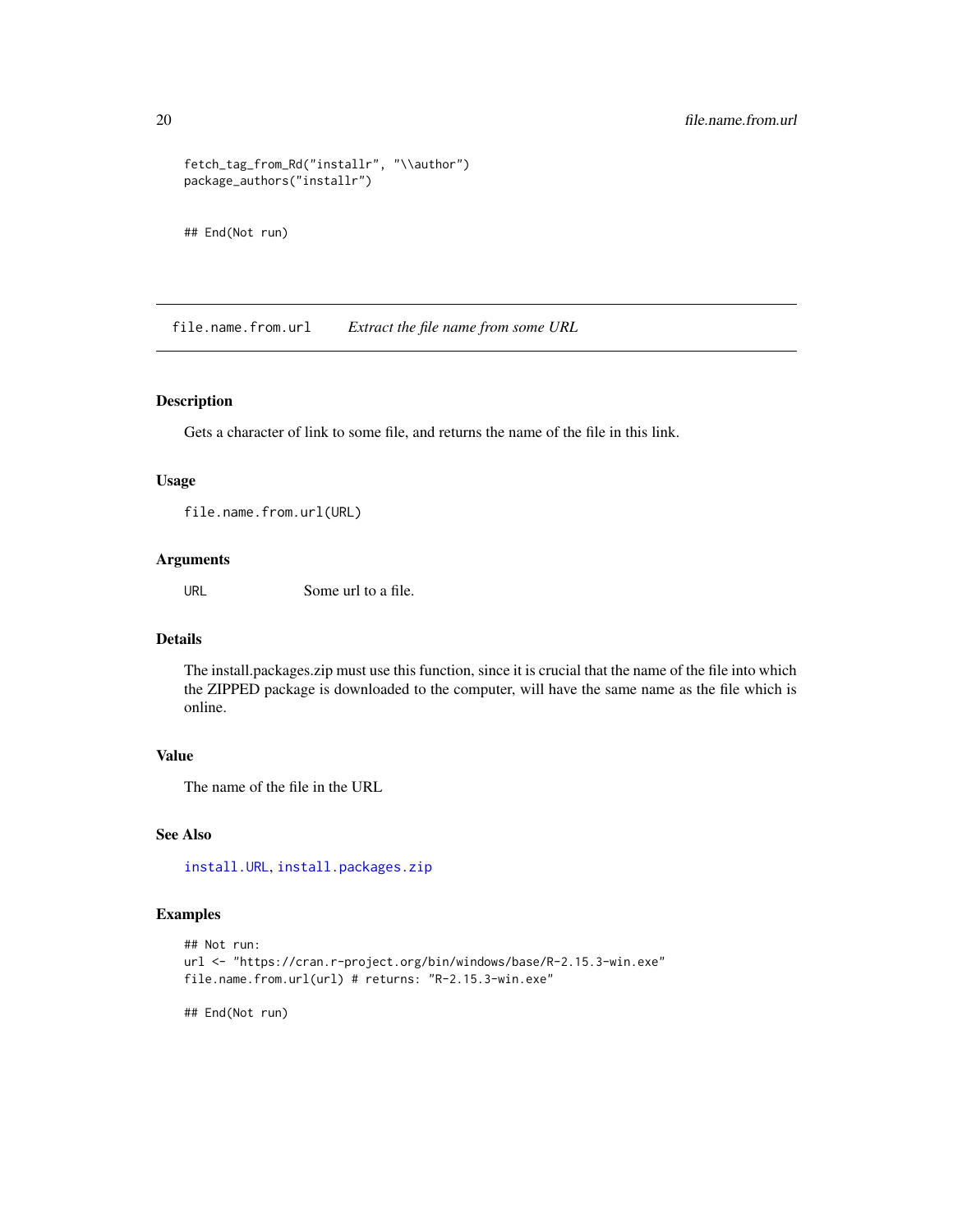<span id="page-20-0"></span>format\_RStudio\_CRAN\_data

*Format the RStudio CRAN mirror data into the data.table format*

#### Description

This function makes sure the the RStudio CRAN mirror data object has correct classes for the columns date, package, country. It also adds the columns weekday and week. Lastly, it also sets a key.

#### Usage

```
format_RStudio_CRAN_data(dataset, ...)
```
# Arguments

| dataset  | the RStudio CRAN mirror data object |
|----------|-------------------------------------|
| $\cdots$ | not in use.                         |

# Details

RStudio maintains its own CRAN mirror, https://cran.rstudio.com/ and offers its log files.

# Value

Returns the re-formated data object.

# Author(s)

Felix Schonbrodt, Tal Galili

#### Source

<http://www.nicebread.de/finally-tracking-cran-packages-downloads/>

# See Also

[download\\_RStudio\\_CRAN\\_data,](#page-16-1) [read\\_RStudio\\_CRAN\\_data](#page-74-1)[,barplot\\_package\\_users\\_per\\_day](#page-8-1)

```
## Not run:
# The first two functions might take a good deal of time to run (depending on the date range)
RStudio_CRAN_data_folder <-
      download_RStudio_CRAN_data(START = '2013-04-02',
                                 END = '2013-04-05')# around the time R 3.0.0 was released
my_RStudio_CRAN_data <- read_RStudio_CRAN_data(RStudio_CRAN_data_folder)
```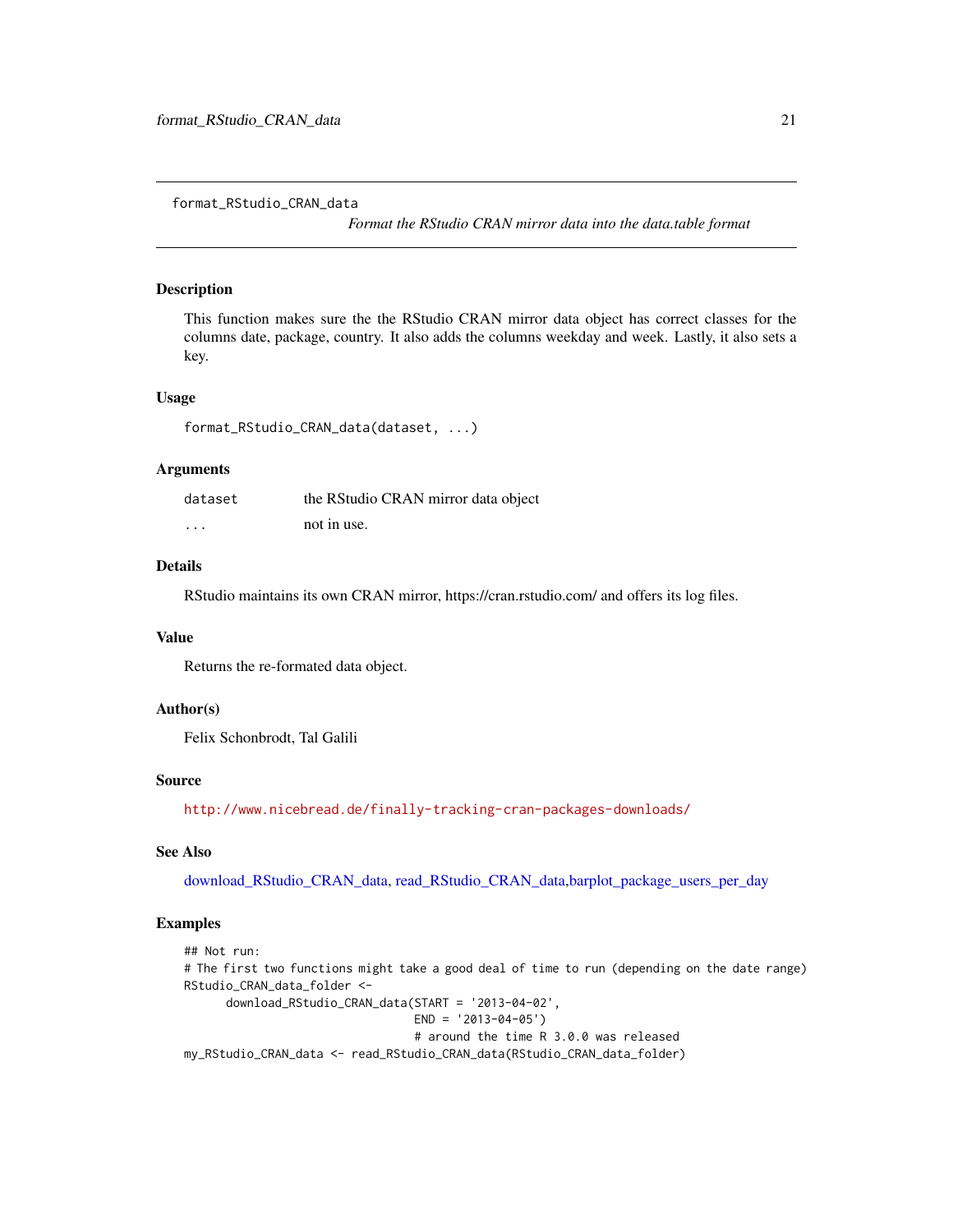```
my_RStudio_CRAN_data <- format_RStudio_CRAN_data(my_RStudio_CRAN_data)
head(my_RStudio_CRAN_data)
lineplot_package_downloads(pkg_names = c("ggplot2", "reshape", "plyr", "installr"),
                           dataset = my_RStudio_CRAN_data)
# older plots:
# barplots: (more functions can easily be added in the future)
barplot_package_users_per_day("installr", my_RStudio_CRAN_data)
barplot_package_users_per_day("plyr", my_RStudio_CRAN_data)
## End(Not run)
```
<span id="page-21-1"></span>freegeoip *Geolocate IP addresses in R*

#### Description

This R function uses the free freegeoip.net geocoding service to resolve an IP address (or a vector of them) into country, region, city, zip, latitude, longitude, area and metro codes.

The function require rjson.

#### Usage

```
freegeoip(ip = myip(), format = ifelse(length(ip) == 1, "list","dataframe"), \dots)
```
# Arguments

| ip                      | a character vector of ips (default is the output from myip)   |
|-------------------------|---------------------------------------------------------------|
| format                  | format of the output. Either "list" (default) or "data.frame" |
| $\cdot$ $\cdot$ $\cdot$ | not in use                                                    |

# Value

a list or data.frame with details on your geo location based on the freegeoip.net service.

# Author(s)

Heuristic Andrew (see source for details)

#### Source

<http://heuristically.wordpress.com/2013/05/20/geolocate-ip-addresses-in-r/>.

# See Also

[freegeoip,](#page-21-1) [myip,](#page-65-1) [cranometer](#page-14-1)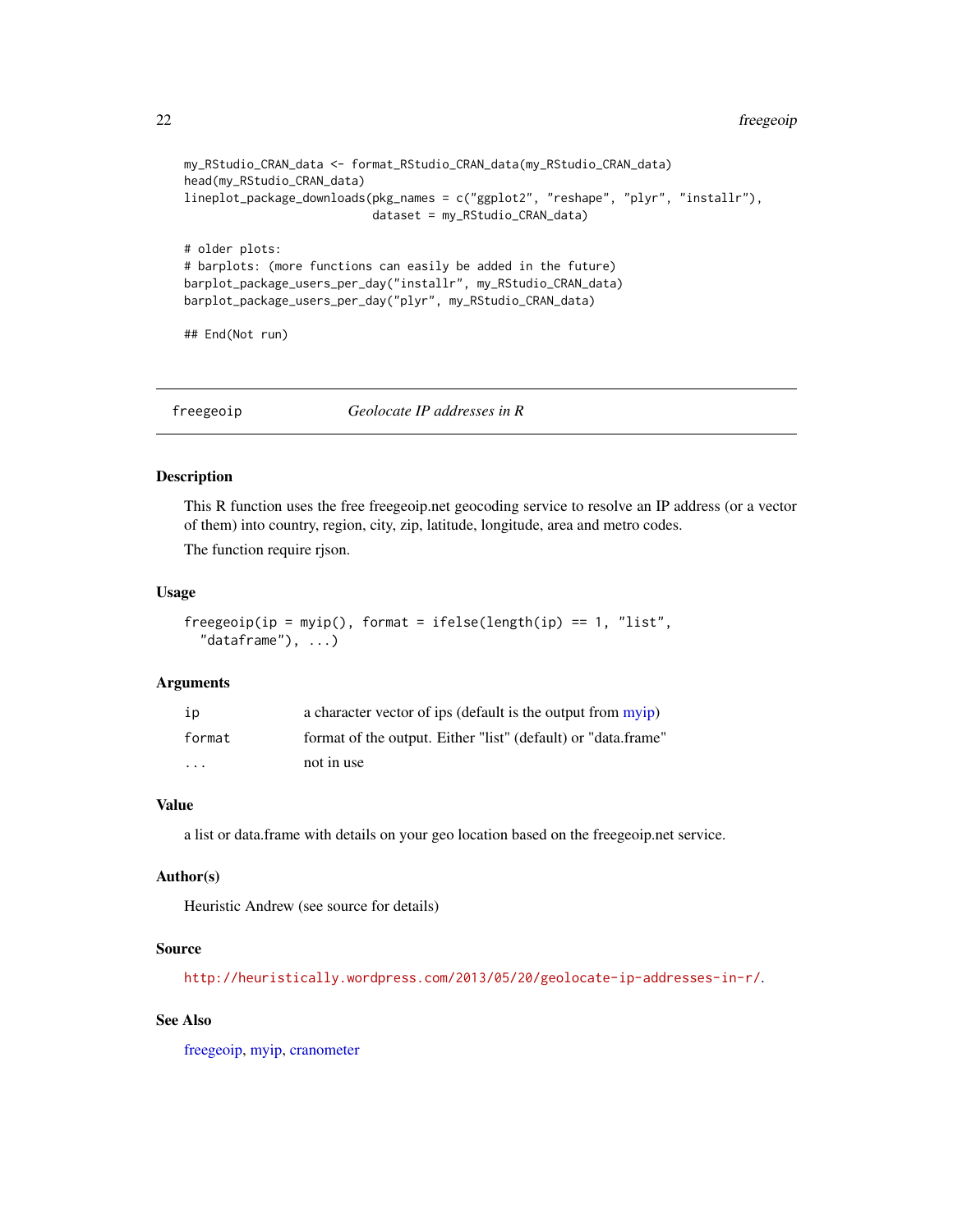# <span id="page-22-0"></span>get.installed.R.folders 23

#### Examples

```
## Not run:
freegeoip()
## http://www.students.ncl.ac.uk/keith.newman/r/maps-in-r
# install.packages("maps")
# install.packages("mapdata")
library(maps)
library(mapdata) # Contains the hi-resolution points that mark out the countries.
map('worldHires')
require(installr)
myip_details <- freegeoip(myip())
my_lati <- myip_details$latitude
my_long <- myip_details$longitude
points(my_lati,my_long,col=2,pch=18, cex = 1)
# lines(c(my_lati,0) ,c(my_long, 50), col = 2)#'
```
## End(Not run)

<span id="page-22-1"></span>get.installed.R.folders

*Returns folder names with R installations*

#### **Description**

The function finds the folders where there are R installations. This is important for deciding what to uninstall, and where from and to to move libraries. This function ignores installations of R-devel at this point. Also, this function is based on only looking at the folders above the current installation of R. If there are other isntallations of R outside the above folder, they will not be listed.

# Usage

```
get.installed.R.folders(sort_by_version = TRUE, add_version_to_name = TRUE)
```
#### Arguments

sort\_by\_version

should the returned vector be sorted by the version number? (default is yes - so that the first element is of the newest version of R) should the user be given the option to choose between which two libraries to copy the packages? If FALSE (default), the folders are copied from the before-newest R installation to the newest R installation.

add\_version\_to\_name

should the version number be added to the vector of folders? (default is yes)

#### Value

Returns a character vector (possibly named, possibly sorted) of the folders where there are R installations.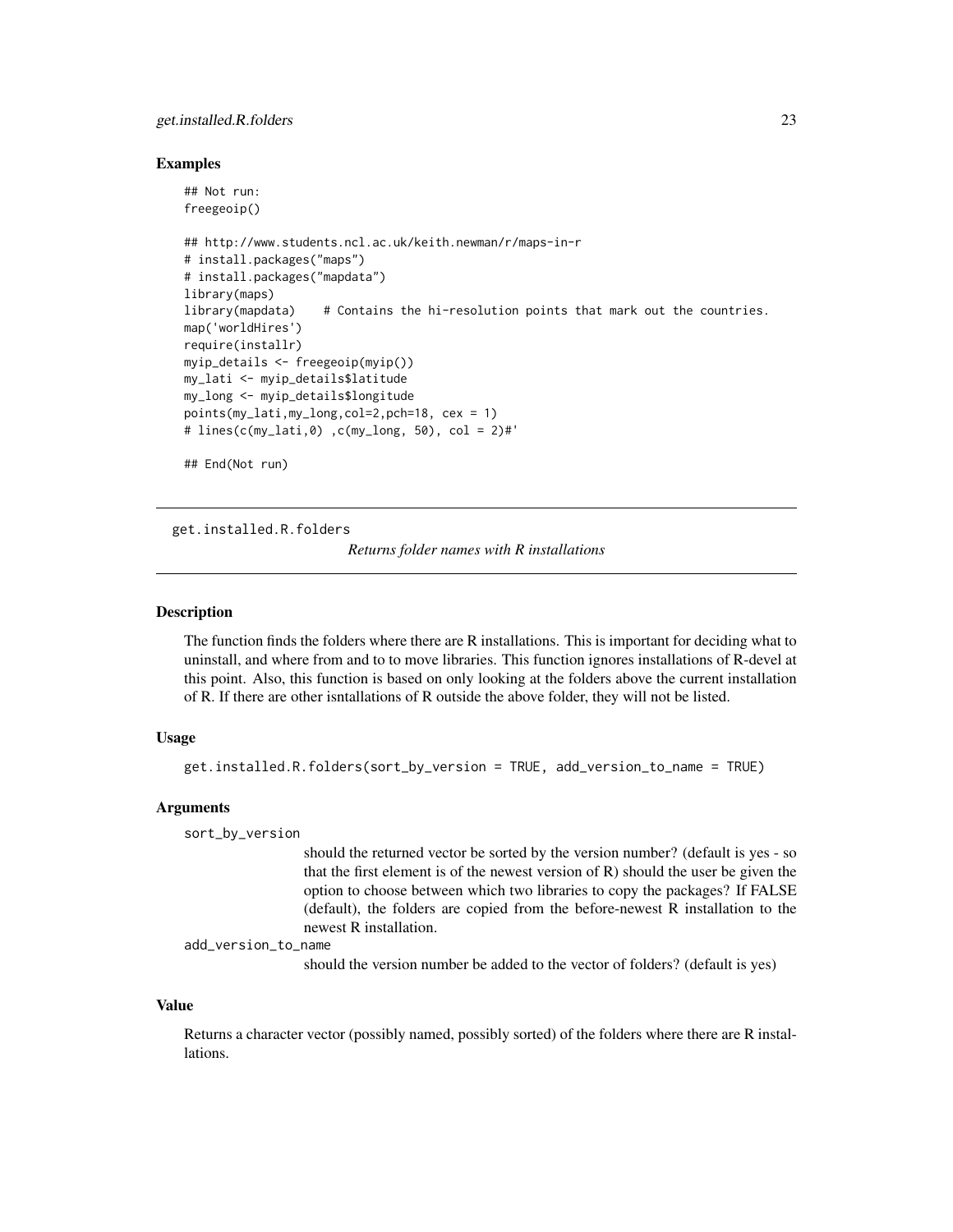# See Also

[copy.packages.between.libraries](#page-13-1)

# Examples

## Not run: get.installed.R.folders() # returns the sorted and named vector of # folder names where R is installed (in different versions). # The first element is # the folder of the newest version of R. get.installed.R.folders(F, F) # returns the folder names where R is # installed (in different versions) - no sorting of # the folder names was performed ## End(Not run)

<span id="page-23-1"></span>get\_pid *Find the pid of a process by name*

#### Description

Returns a vector with the process ID (pid) for all processes with a particular name.

# Usage

```
get_pid(process, exact = FALSE, ...)
```
# Arguments

| process  | a character vector of process names.                                                                |
|----------|-----------------------------------------------------------------------------------------------------|
| exact    | logical (FALSE), should we get exact match to process name, or can we use just<br>partial matching. |
| $\cdots$ | not used.                                                                                           |

# Value

an integer vector with the process ID (pid) of the processes.

# References

tasklist details from microsoft homepage: [http://technet.microsoft.com/en-us/library/](http://technet.microsoft.com/en-us/library/bb491010.aspx) [bb491010.aspx](http://technet.microsoft.com/en-us/library/bb491010.aspx)

<span id="page-23-0"></span>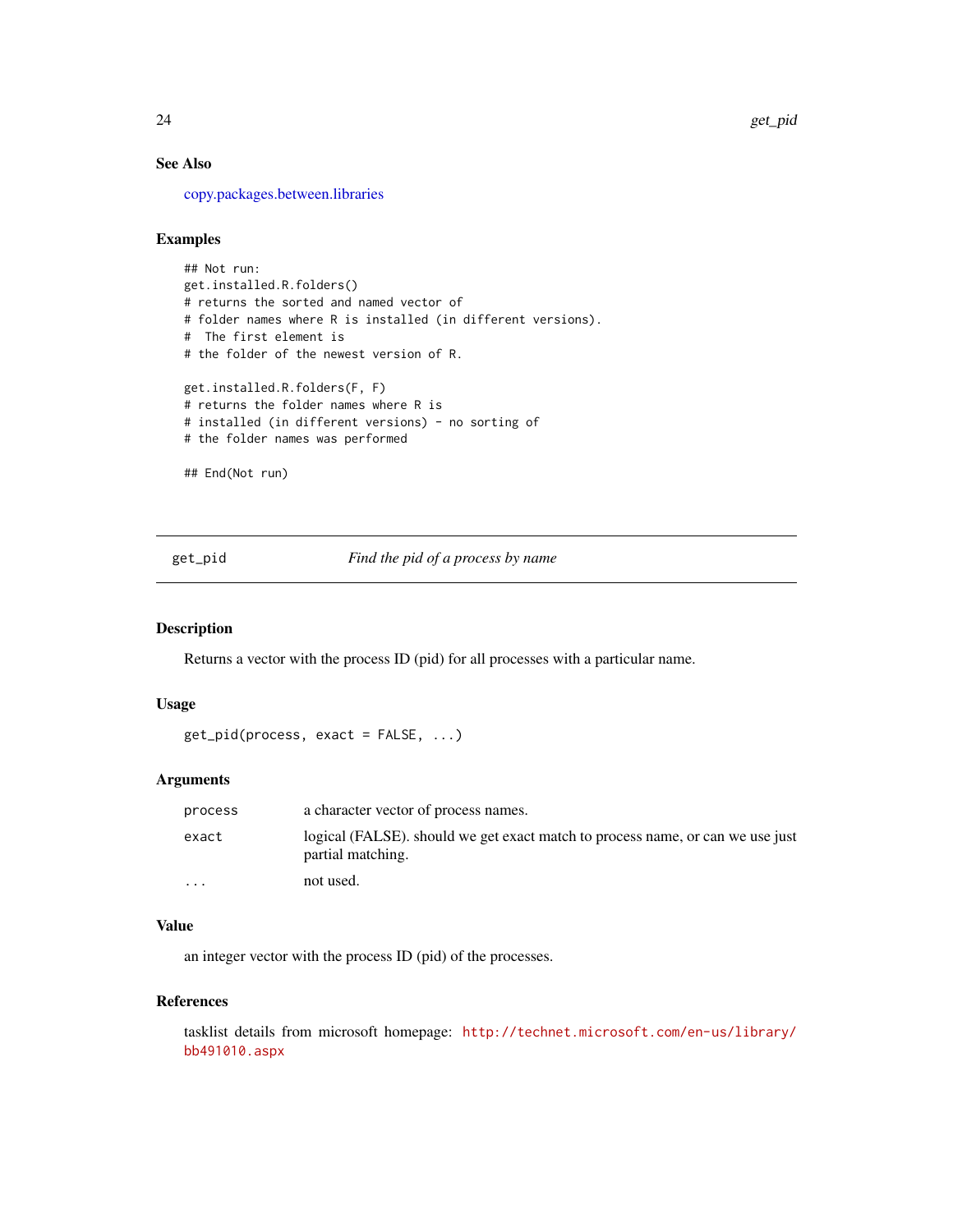# <span id="page-24-0"></span>get\_Rscript\_PID 25

# See Also

[get\\_tasklist](#page-25-1), [get\\_Rscript\\_PID](#page-24-1), [get\\_pid](#page-23-1), [kill\\_pid](#page-59-1), [kill\\_all\\_Rscript\\_s](#page-58-1), [pskill](#page-0-0)

# Examples

```
## Not run:
get_pid("rsession") # finds it
get_pid("rsession", exact = TRUE) # doesn't find it
get_pid("rsession.exe", exact = TRUE) # finds it
get_pid(c("wininit", "winlogon"), exact = TRUE) # doesn't find it
get_pid(c("wininit", "winlogon")) # finds it
```
## End(Not run)

<span id="page-24-1"></span>get\_Rscript\_PID *Get the running "Rscript" processes PID*

# Description

Returns a vector with the process ID (pid) of the "Rscript" processes which are currently running.

#### Usage

```
get_Rscript_PID(...)
```
# Arguments

... not used.

# Value

an integer vector with the process ID (pid) of the "Rscript" processes.

# References

tasklist details from microsoft homepage: [http://technet.microsoft.com/en-us/library/](http://technet.microsoft.com/en-us/library/bb491010.aspx) [bb491010.aspx](http://technet.microsoft.com/en-us/library/bb491010.aspx)

# See Also

[get\\_tasklist](#page-25-1), [get\\_Rscript\\_PID](#page-24-1), [get\\_pid](#page-23-1), [kill\\_pid](#page-59-1), [kill\\_all\\_Rscript\\_s](#page-58-1), [pskill](#page-0-0)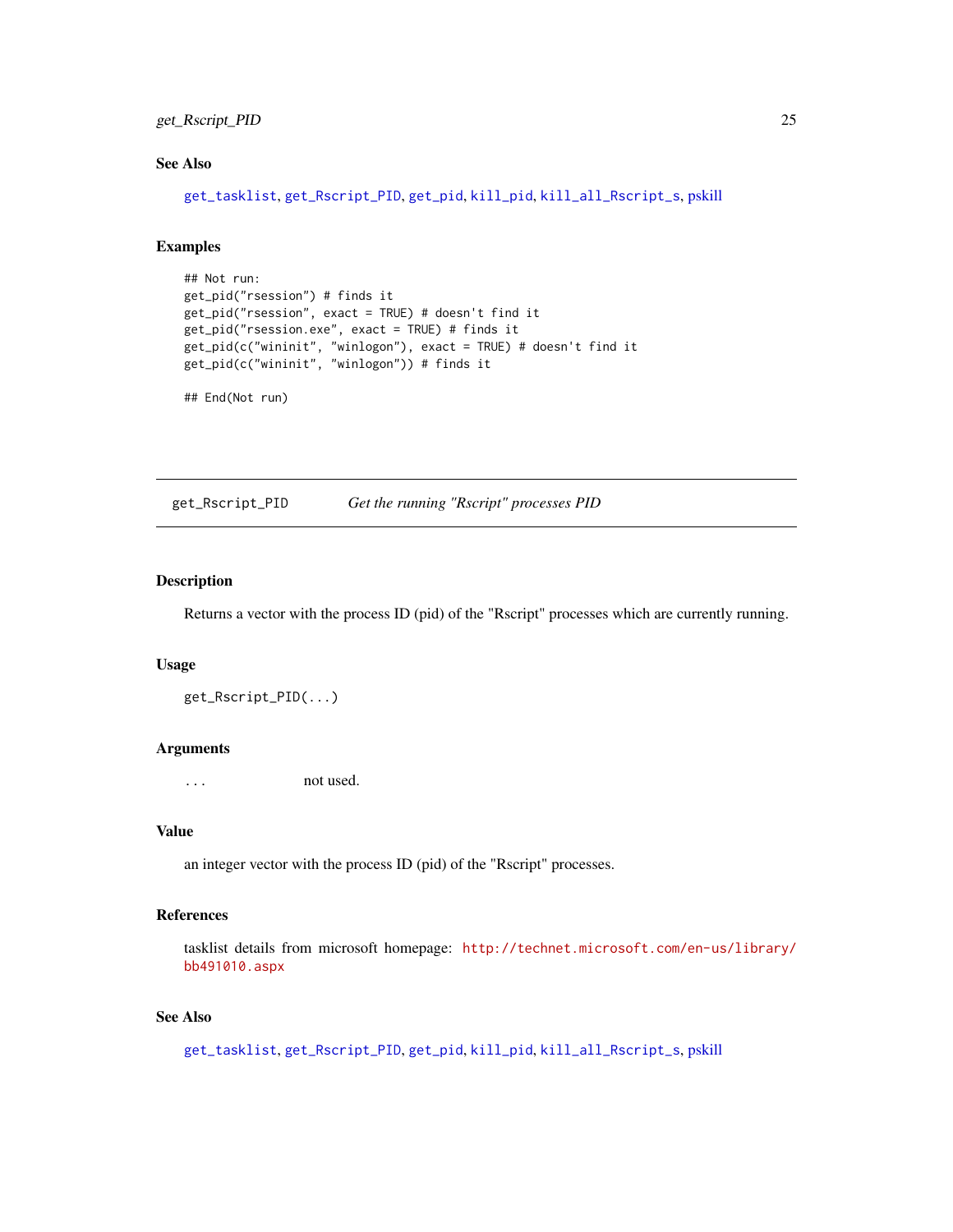# Examples

```
## Not run:
# create several running processes of Rscript (to shitdown)
system("Rscript -e repeat{2+2}", wait = FALSE) # this process should be stuck
system("Rscript -e repeat{2+2}", wait = FALSE) # this process should be stuck
# here are there pid numbers:
get_Rscript_PID()
# let's kill them:
kill_all_Rscript_s()
# they are gone...
get_Rscript_PID() # we no longer have Rscripts running
## End(Not run)
```
<span id="page-25-1"></span>get\_tasklist *Get the running processes in windows task manager*

# Description

Returns a data.frame with the current running processes (Windows only).

#### Usage

get\_tasklist(...)

#### Arguments

... not used.

# Value

a data.frame with the current running processes.

# References

tasklist details from microsoft homepage: [http://technet.microsoft.com/en-us/library/](http://technet.microsoft.com/en-us/library/bb491010.aspx) [bb491010.aspx](http://technet.microsoft.com/en-us/library/bb491010.aspx)

# See Also

```
get_tasklist, get_Rscript_PID, get_pid, kill_pid, kill_all_Rscript_s, pskill kill_pid,
kill_all_Rscript_s
```
<span id="page-25-0"></span>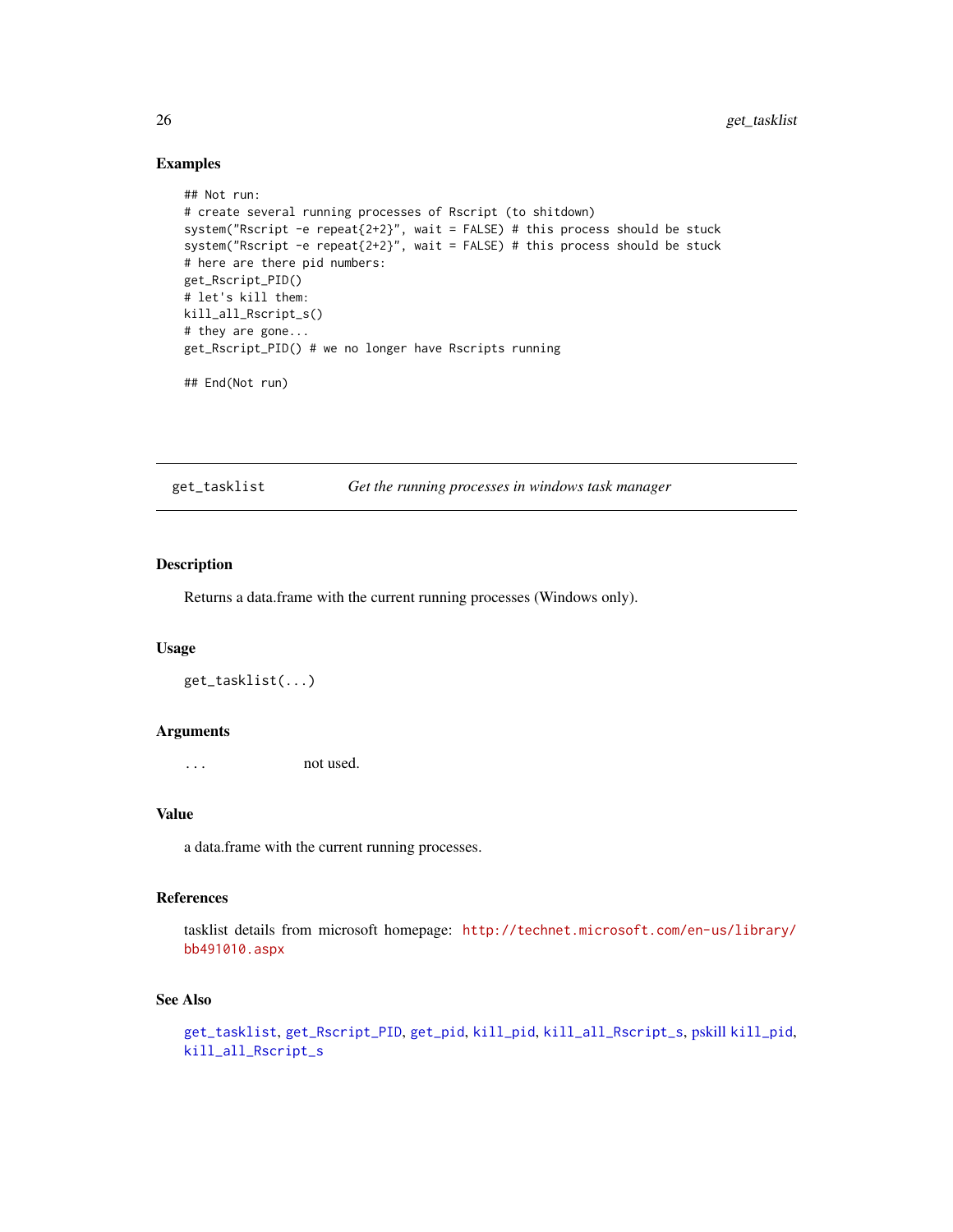#### <span id="page-26-0"></span>install.7zip 27

#### Examples

```
## Not run:
# create several running processes of Rscript (to shitdown)
system("Rscript -e repeat{2+2}", wait = FALSE) # this process should be stuck
system("Rscript -e repeat{2+2}", wait = FALSE) # this process should be stuck
# here are there pid numbers:
get_Rscript_PID()
# let's kill them:
kill_all_Rscript_s()
# they are gone...
get_Rscript_PID() # we no longer have Rscripts running
## End(Not run)
```
install.7zip *Downloads and installs 7-Zip for windows*

# **Description**

Allows the user to downloads and install the latest version of 7-Zip for Windows.

# Usage

```
install.7zip(page_with_download_url = "http://www.7-zip.org/download.html",
  ...)
```
# Arguments

| page_with_download_url  |                                          |
|-------------------------|------------------------------------------|
|                         | the URL of the 7-Zip download page.      |
| $\cdot$ $\cdot$ $\cdot$ | extra parameters to pass to install. URL |

# Details

7-Zip is open source software. Most of the source code is under the GNU LGPL license. The un-RAR code is under a mixed license: GNU LGPL + unRAR restrictions. Check license information here: 7-Zip license. You can use 7-Zip on any computer, including a computer in a commercial organization. You don't need to register or pay for 7-Zip. \*The main features of 7-Zip \*High compression ratio in 7z format with LZMA and LZMA2 compression \*Supported formats: \*\*Packing / unpacking: 7z, XZ, BZIP2, GZIP, TAR, ZIP and WIM \*\*Unpacking only: ARJ, CAB, CHM, CPIO, CramFS, DEB, DMG, FAT, HFS, ISO, LZH, LZMA, MBR, MSI, NSIS, NTFS, RAR, RPM, SquashFS, UDF, VHD, WIM, XAR and Z. For ZIP and GZIP formats, 7-Zip provides a compression ratio that is 2-10 \*Strong AES-256 encryption in 7z and ZIP formats \*Self-extracting capability for 7z format \*Integration with Windows Shell \*Powerful File Manager \*Powerful command line version \*Plugin for FAR Manager \*Localizations for 79 languages

#### Value

TRUE/FALSE - was the installation successful or not.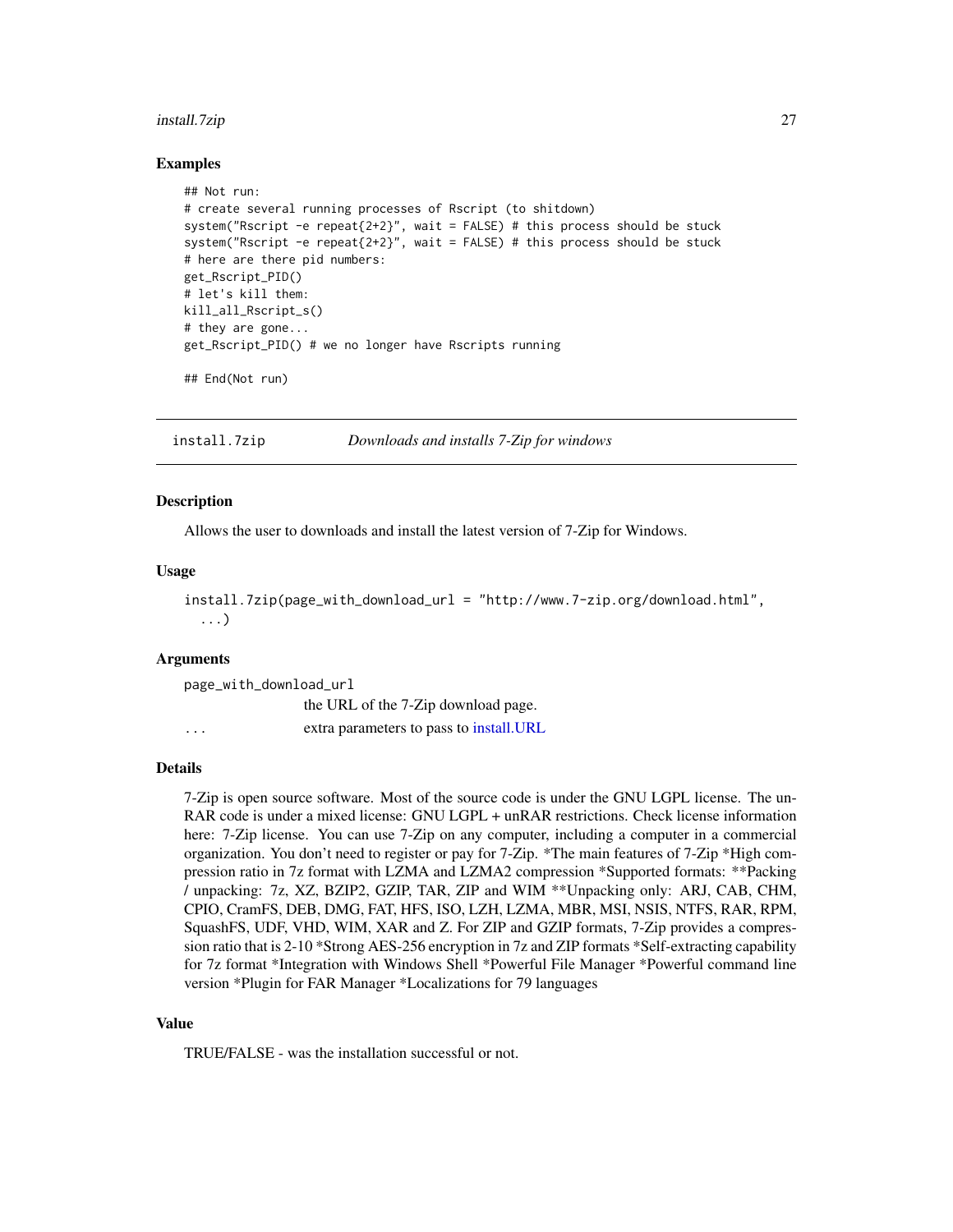# References

• 7-zip homepage: <http://www.7-zip.org/>

#### Examples

```
## Not run:
install.7zip() # installs the latest version of 7-Zip
```
## End(Not run)

install.CMake *Downloads and installs CMake for windows*

# Description

Allows the user to downloads and install the latest version of CMake for Windows.

# Usage

install.CMake(URL = "https://cmake.org/download/", ...)

# Arguments

| URL.     | the URL of the CMake download page.      |
|----------|------------------------------------------|
| $\cdots$ | extra parameters to pass to install. URL |

#### Details

CMake is a family of tools designed to build, test and package software. CMake is used to control the software compilation process using simple platform and compiler independent configuration files. CMake generates native makefiles and workspaces that can be used in the compiler environment of your choice.

# Value

TRUE/FALSE - was the installation successful or not.

# References

• CMake homepage: <http://www.cmake.org/cmake/resources/software.html>

```
## Not run:
install.CMake() # installs the latest version of ImageMagick
## End(Not run)
```
<span id="page-27-0"></span>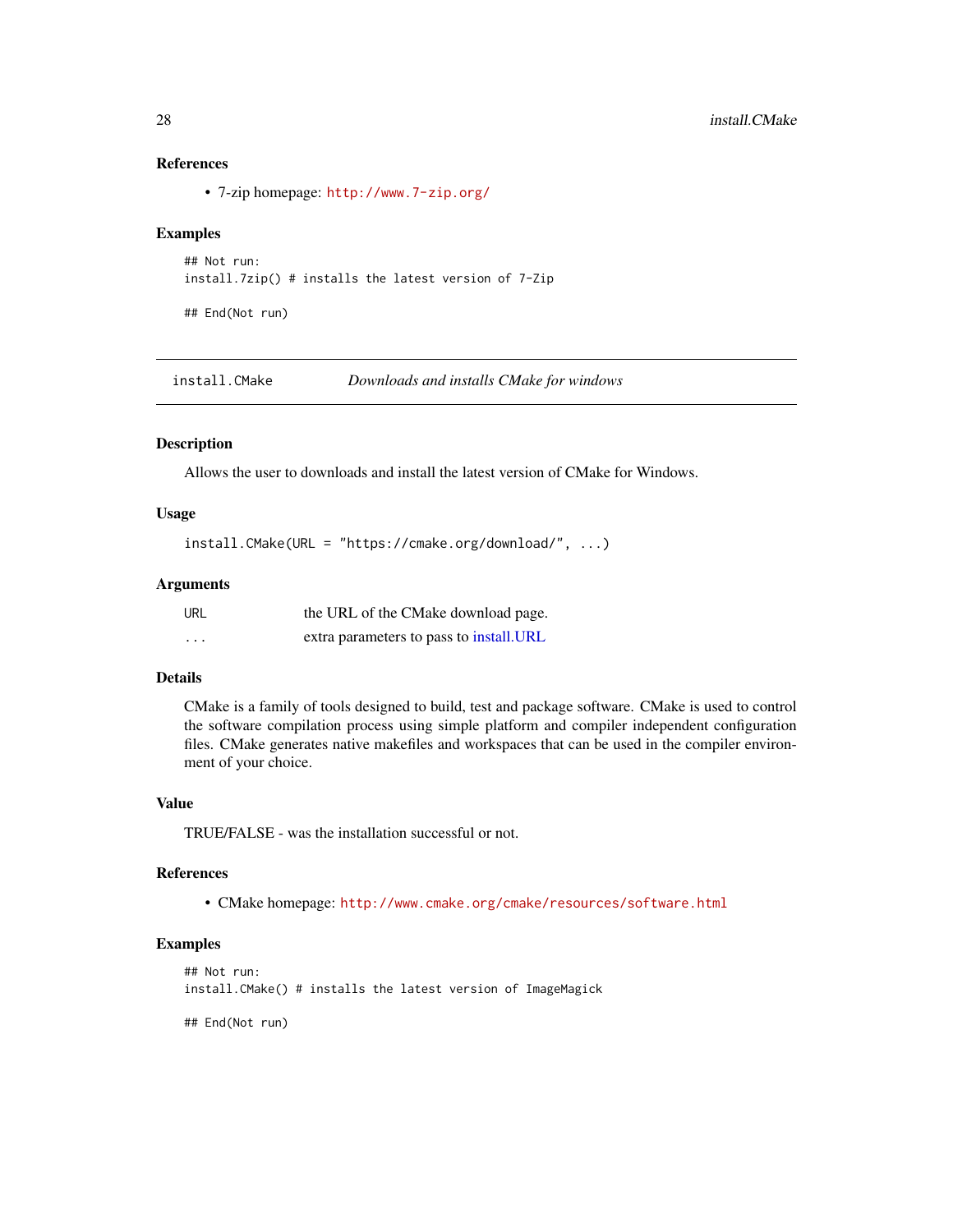<span id="page-28-0"></span>

Downloads and installs the latest version of miniconda for Windows.

# Usage

```
install.config(version = 3, bitNo = "auto", ...)
```
# Arguments

| version | 2 or 3. Default is 3                          |
|---------|-----------------------------------------------|
| bitNo   | 32 or 64. Defaults is "auto" to check system. |
| .       | extra parameters to pass to install. URL      |

# Details

Miniconda is minimal version of anaconda for python.

# Value

TRUE/FALSE - was the installation successful or not.

# Author(s)

Tal Galili and A. Jonathan R. Godfrey and Chanyub Park

```
## Not run:
install.conda()
install.conda(version = 3)
install.conda(3)
## End(Not run)
```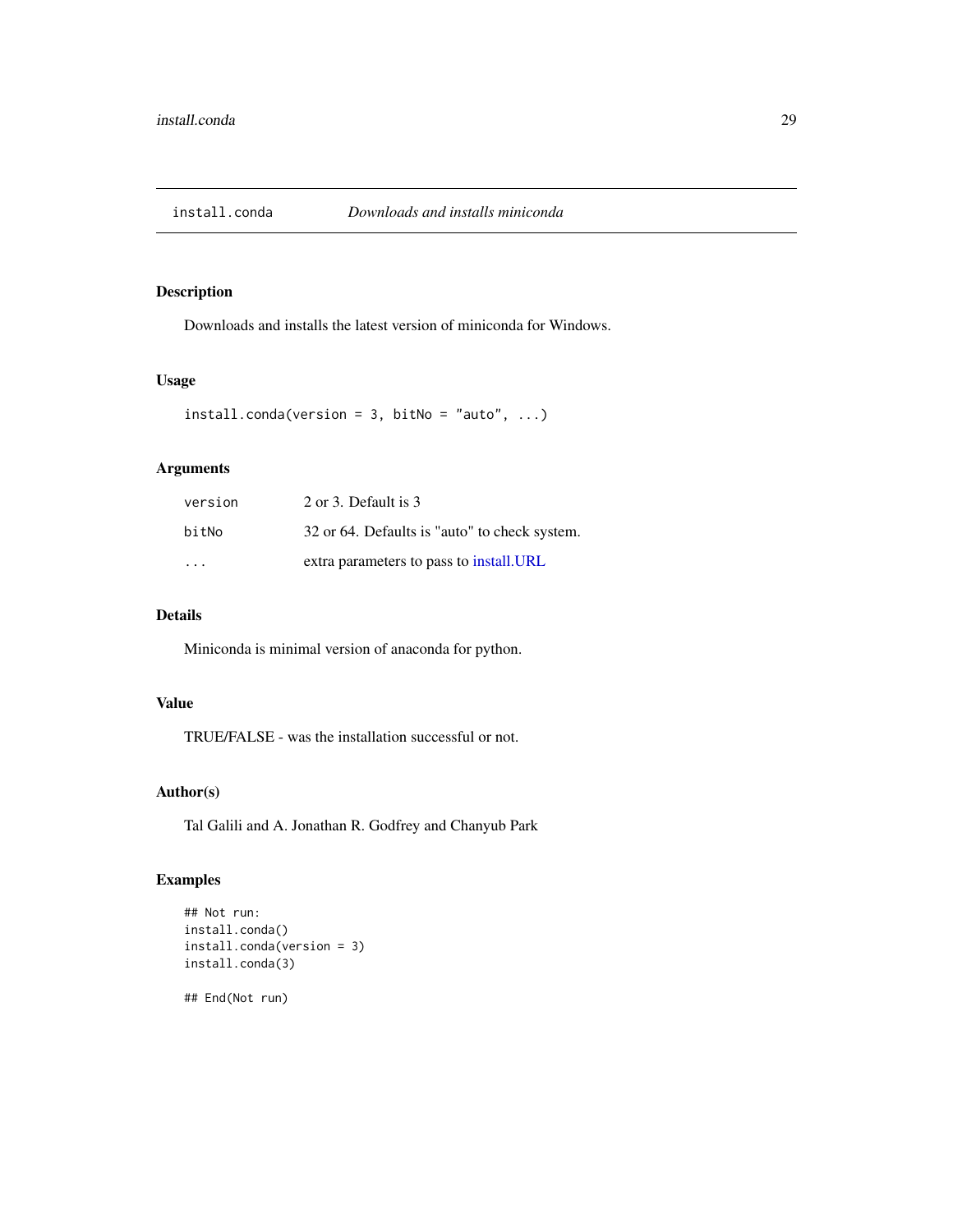<span id="page-29-0"></span>

Allows the user to downloads and install the latest version of Cygwin for Windows.

# Usage

```
install.Cygwin(bit = 32, ...)
```
# Arguments

| bit               | Specify 32 bit or 64 for your particular version of Windows. |
|-------------------|--------------------------------------------------------------|
| $\cdot\cdot\cdot$ | extra parameters to pass to install.URL                      |

# Details

Cygwin is a collection of tools which provide a Linux look and feel environment for Windows.

# Value

TRUE/FALSE - was the installation successful or not.

#### References

• Cygwin homepage: https://www.cygwin.com/

# Examples

```
## Not run:
install.Cygwin() # installs the latest version of Cygwin
## End(Not run)
```
install.FFmpeg *Downloads and installs FFmpeg for windows*

# Description

Allows the user to downloads the latest version of FFmpeg for Windows. IMPORTANT NOTE: The user (YOU) are responsible for unpacking the 7zip file into the relevant directory. All that this function does is to download the 7zip file and "run" it.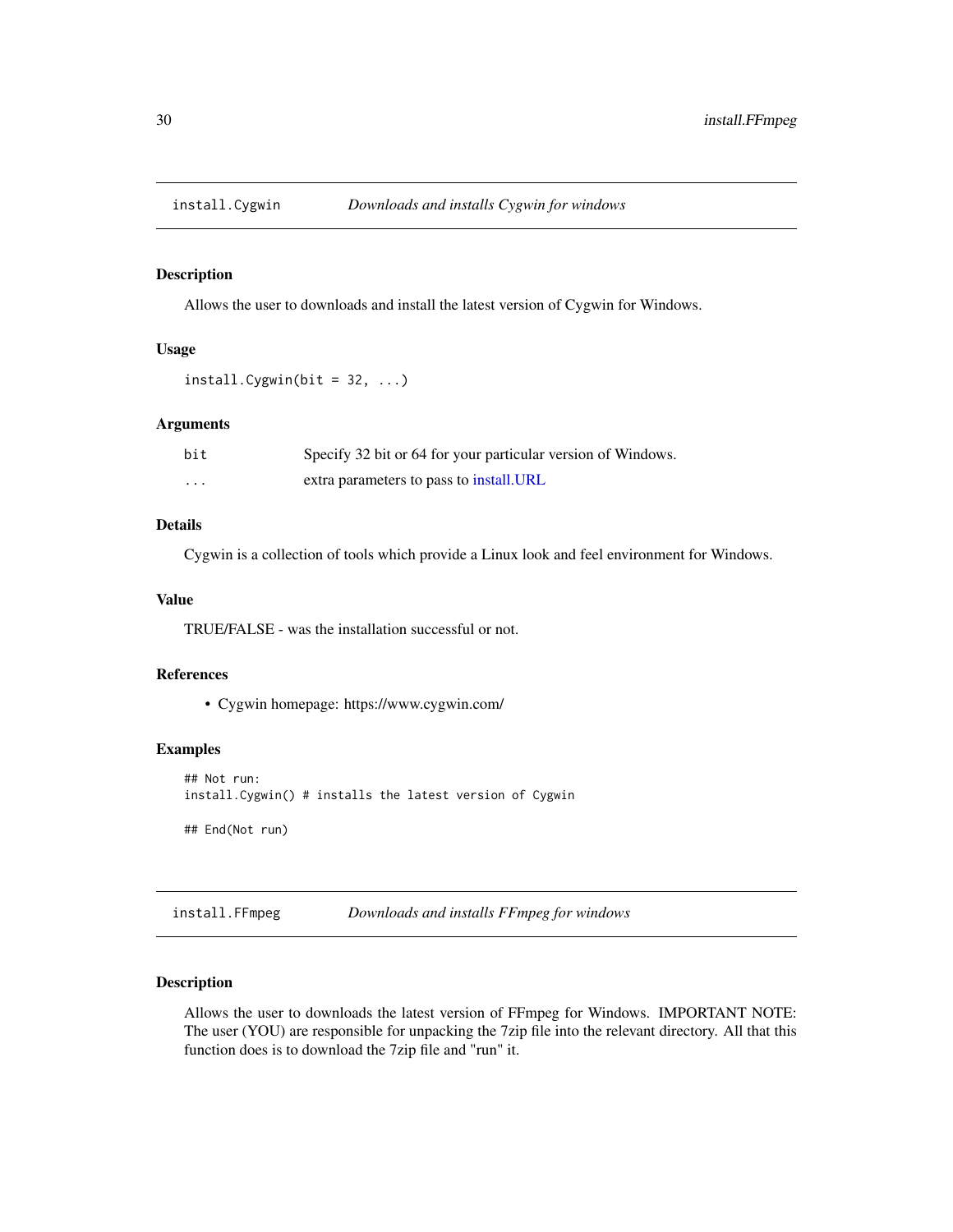#### <span id="page-30-0"></span>install.git 31

# Usage

```
install.FFmpeg(page_with_download_url = "http://ffmpeg.zeranoe.com/builds/",
  ...)
```
# Arguments

| page_with_download_url |                                          |
|------------------------|------------------------------------------|
|                        | the URL of the FFmpeg download page.     |
| $\cdot$                | extra parameters to pass to install. URL |

# Details

FFmpeg is a complete, cross-platform solution to record, convert and stream audio and video. It includes libavcodec - the leading audio/video codec library. See the documentation for a complete feature list and the Changelog for recent changes. This function downloads current releases and NOT the Development Snapshots. This function is useful for saveVideo() in the animation package.

# References

• FFmpeg homepage: <http://FFmpeg.org/>

#### Examples

```
## Not run:
install.FFmpeg() # installs the latest version of FFmpeg
## End(Not run)
```

| install.git | Downloads and installs git and git-gui for windows |
|-------------|----------------------------------------------------|
|-------------|----------------------------------------------------|

#### Description

Allows the user to downloads and install the latest version of git for Windows.

#### Usage

```
install.git(URL = "http://git-scm.com/download/win", version = 64, ...)
```
#### Arguments

| URL     | the URL of the git download page.        |
|---------|------------------------------------------|
| version | numeric - either 32 or 64 (default)      |
| .       | extra parameters to pass to install. URL |

# Details

Git is a distributed revision control and source code management system with an emphasis on speed.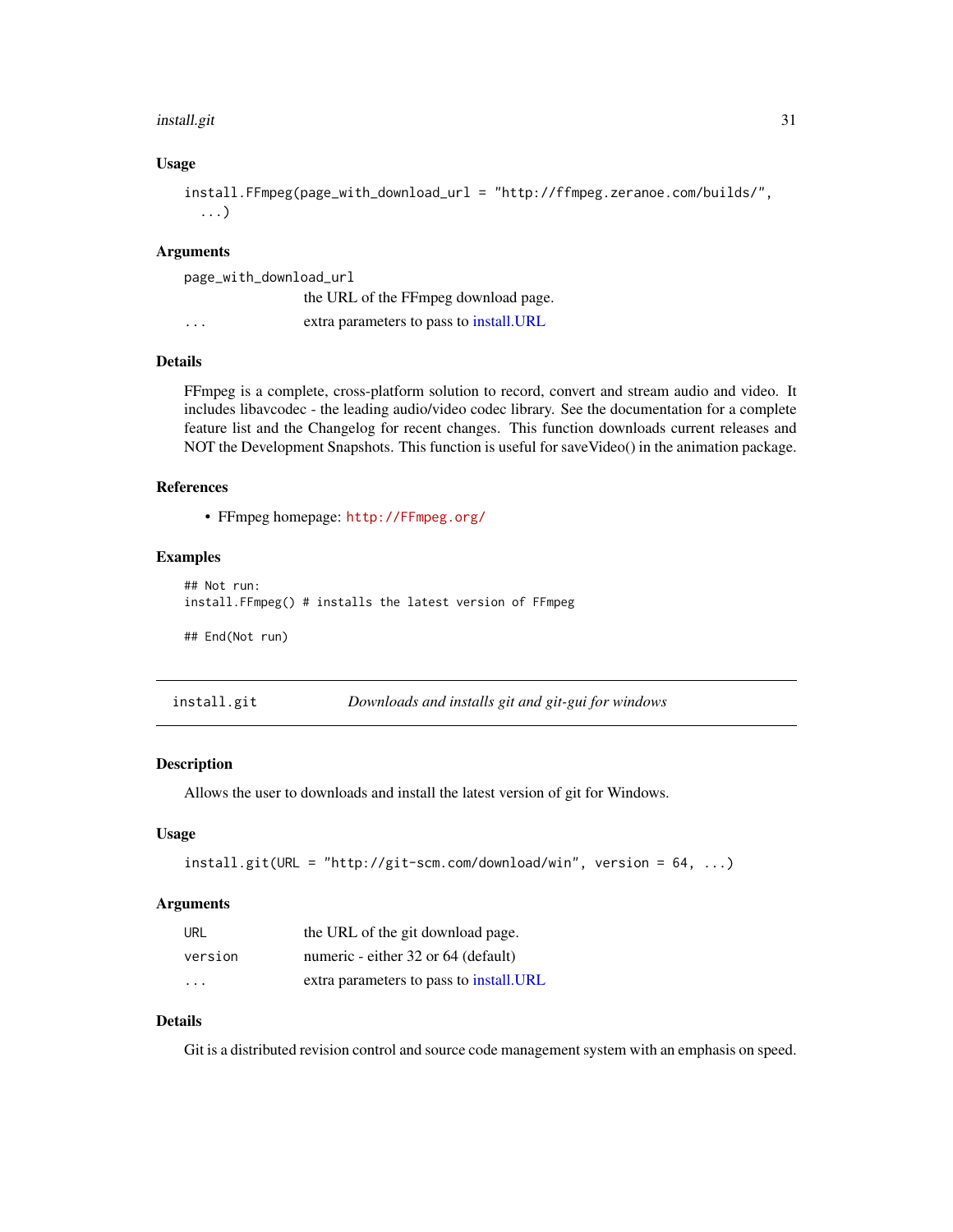# <span id="page-31-0"></span>Value

TRUE/FALSE - was the installation successful or not.

# References

git homepage: <http://git-scm.com/> git download page: <http://git-scm.com/download/win>

# Examples

```
## Not run:
install.git() # installs the latest version of git
```
## End(Not run)

install.GitHub *Downloads and installs GitHub for windows*

# Description

Allows the user to downloads and install the latest version of GitHub for Windows.

# Usage

install.GitHub(URL = "http://github-windows.s3.amazonaws.com/GitHubSetup.exe", ...)

# Arguments

| URL      | the URL of the GitHub download page.     |
|----------|------------------------------------------|
| $\cdots$ | extra parameters to pass to install. URL |

# Details

"The easiest way to use Git on Windows." (at least so they say...)

# Value

TRUE/FALSE - was the installation successful or not.

# References

- GitHub homepage: <https://github.com/>
- GitHub for windows download page: <http://windows.github.com/>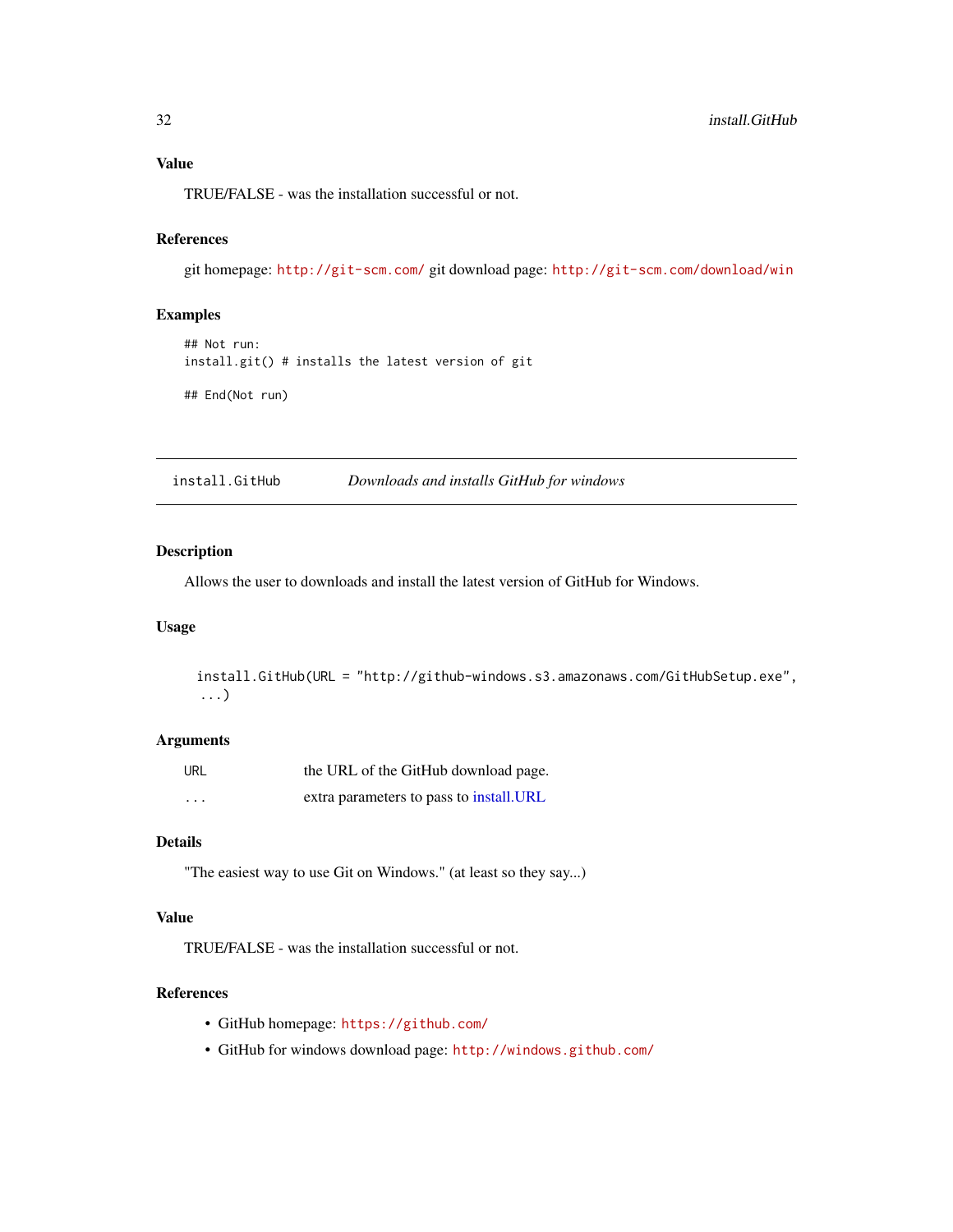# <span id="page-32-0"></span>install.GraphicsMagick 33

#### Examples

```
## Not run:
install.GitHub() # installs the latest version of GitHub for windows
## End(Not run)
```
install.GraphicsMagick

*Downloads and installs GraphicsMagick for windows*

#### Description

Allows the user to downloads and install the latest version of GraphicsMagick for Windows.

# Usage

```
install.GraphicsMagick(URL = "http://sourceforge.net/projects/graphicsmagick/",
...)
```
#### Arguments

| url      | the URL of the ImageMagick download page. |
|----------|-------------------------------------------|
| $\cdots$ | extra parameters to pass to install. URL  |

# Details

GraphicsMagick is the swiss army knife of image processing. Comprised of 282K physical lines (according to David A. Wheeler's SLOCCount) of source code in the base package (or 964K including 3rd party libraries) it provides a robust and efficient collection of tools and libraries which support reading, writing, and manipulating an image in over 88 major formats including important formats like DPX, GIF, JPEG, JPEG-2000, PNG, PDF, PNM, and TIFF. This function downloads Win32 dynamic at 16 bits-per-pixel.

#### Value

TRUE/FALSE - was the installation successful or not.

#### References

• GraphicsMagick homepage: <http://www.graphicsmagick.org/>

```
## Not run:
install.GraphicsMagick() # installs the latest version of GraphicsMagick
```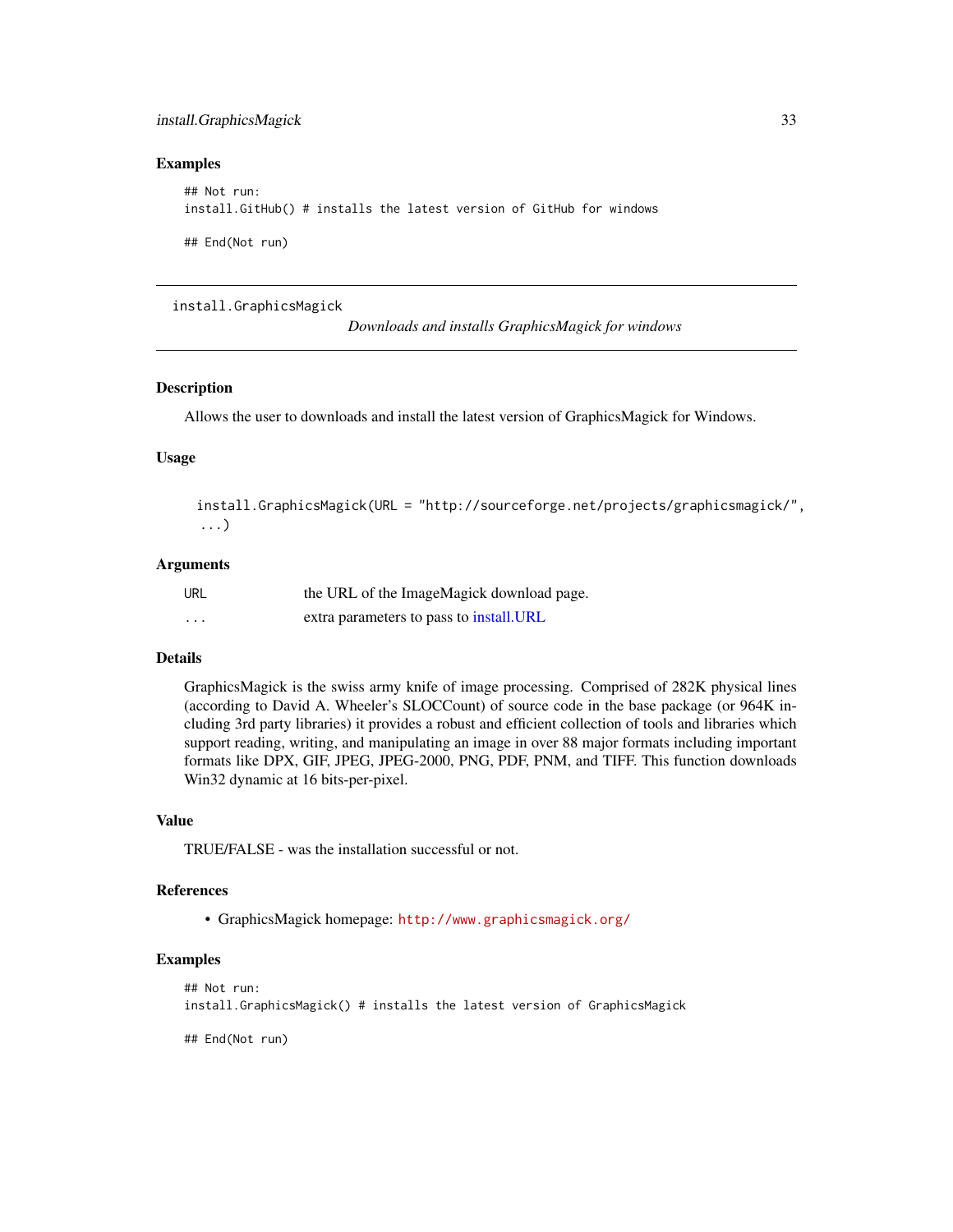<span id="page-33-0"></span>install.ImageMagick *Downloads and installs ImageMagick for windows*

# Description

Allows the user to downloads and install the latest version of ImageMagick for Windows.

# Usage

```
install.ImageMagick(URL = "http://www.imagemagick.org/script/download.php",
  ...)
```
# Arguments

| URL                     | the URL of the ImageMagick download page. |
|-------------------------|-------------------------------------------|
| $\cdot$ $\cdot$ $\cdot$ | extra parameters to pass to install. URL  |

# Details

ImageMagick is a software suite to create, edit, compose, or convert bitmap images. It can read and write images in a variety of formats (over 100) including DPX, EXR, GIF, JPEG, JPEG-2000, PDF, PhotoCD, PNG, Postscript, SVG, and TIFF. Use ImageMagick to resize, flip, mirror, rotate, distort, shear and transform images, adjust image colors, apply various special effects, or draw text, lines, polygons, ellipses and Bezier curves. This function downloads Win32 dynamic at 16 bits-per-pixel.

# Value

TRUE/FALSE - was the installation successful or not.

# References

• ImageMagick homepage: <http://www.imagemagick.org/script/index.php>

#### Examples

```
## Not run:
install.ImageMagick() # installs the latest version of ImageMagick
```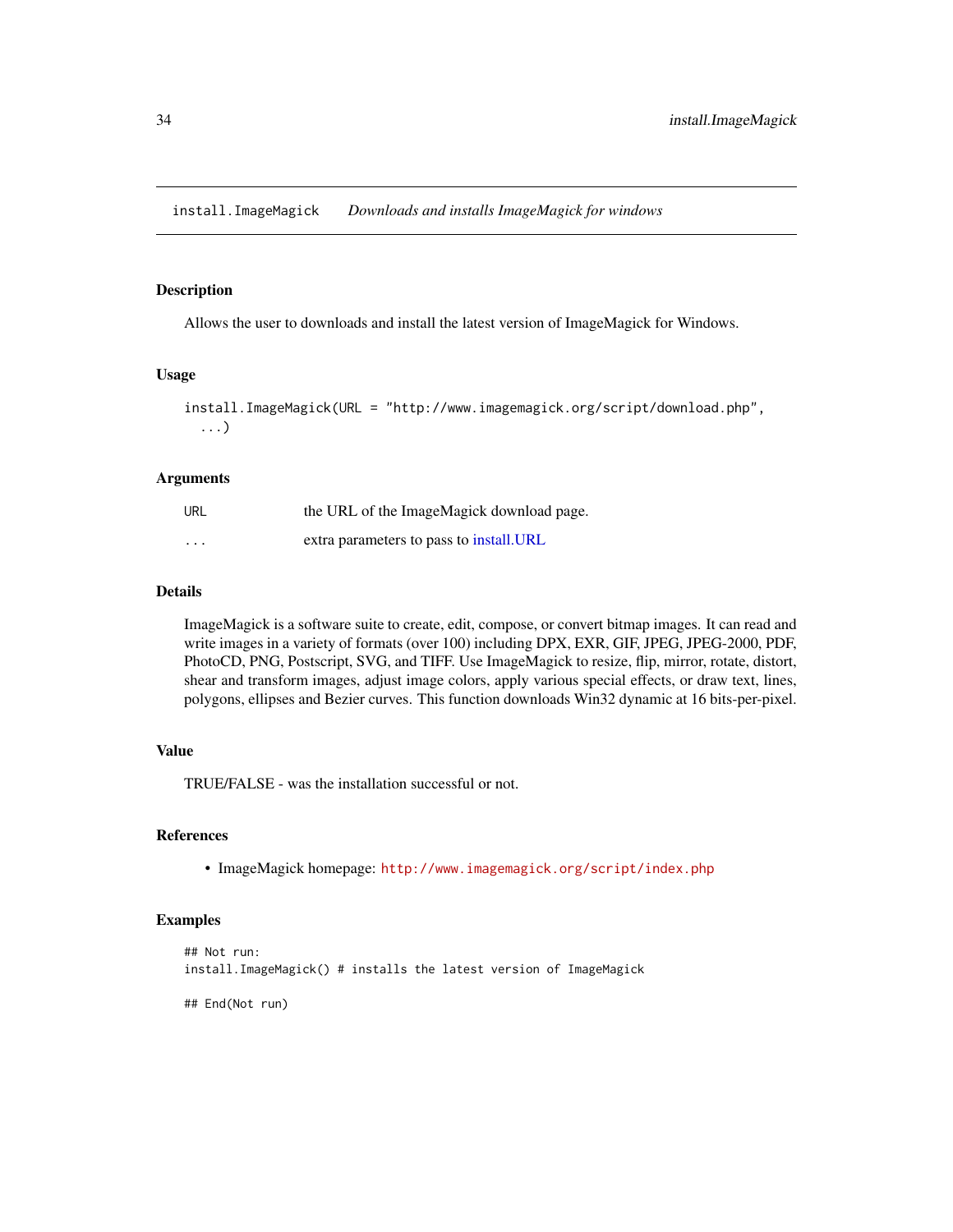<span id="page-34-0"></span>

Downloads and installs Inno Setup's [stable release](http://www.jrsoftware.org/isdl.php#stable)

# Usage

```
install.inno(quick_start_pack = FALSE, encryption_module = TRUE, ...)
```
#### **Arguments**

quick\_start\_pack logical (default is FALSE) - The Inno Setup QuickStart Pack includes Inno Setup and Inno Script Studio script editor. See [Third-Party Files](http://www.jrsoftware.org/is3rdparty.php) page for more information. encryption\_module logical (default is TRUE) - Inno Setup's Encryption Module ... extra parameters to pass to [install.URL](#page-51-1)

#### Details

Inno Setup is a free installer for Windows programs. First introduced in 1997, it currently rivals many commercial installers in feature set and stability.

See [Features](http://www.jrsoftware.org/isinfo.php#features) for more information.

# Value

TRUE/FALSE - was the installation successful or not.

# Author(s)

Tal Galili and Jonathan M. Hill

# Examples

```
## Not run:
install.inno()
install.inno(quick_start_pack = TRUE)
```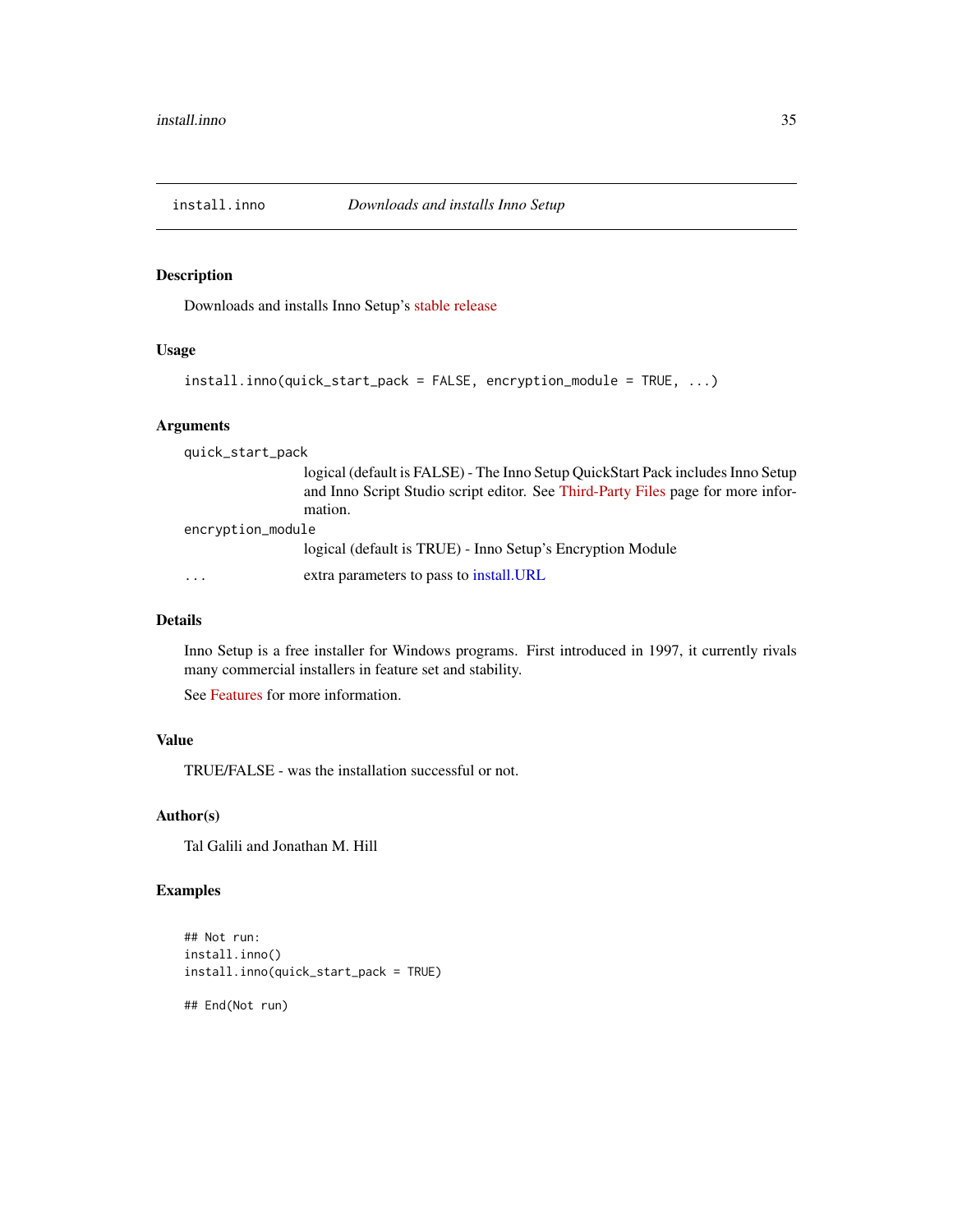<span id="page-35-0"></span>

Downloads and set path the latest version of openjdk for Windows.

# Usage

```
install.java(version = 11,
 page_with_download_url = "http://jdk.java.net/java-se-ri/",
 path = "C:}/java")install.Java(version = 11,
 page_with_download_url = "http://jdk.java.net/java-se-ri/",
 path = (C: /java")install.jdk(version = 11,
 page_with_download_url = "http://jdk.java.net/java-se-ri/",
 path = "C:}/java")install.Jdk(version = 11,
 page_with_download_url = "http://jdk.java.net/java-se-ri/",
 path = "C://java")install.openjdk(version = 11,
 page_with_download_url = "http://jdk.java.net/java-se-ri/",
 path = "C:}/java")install.OpenJdk(version = 11,
 page_with_download_url = "http://jdk.java.net/java-se-ri/",
 path = (C: /java")
```
#### Arguments

| version                | 9 or 10 is passible. Default is 11.                             |  |
|------------------------|-----------------------------------------------------------------|--|
| page_with_download_url |                                                                 |  |
|                        | where to download. Default is http://jdk.java.net/java-se-ri/11 |  |
| path                   | where to set java. Defulat path is C:/java                      |  |

# Details

install openjdk 9 or 10 version for windows.

#### Value

TRUE/FALSE - was the installation successful or not.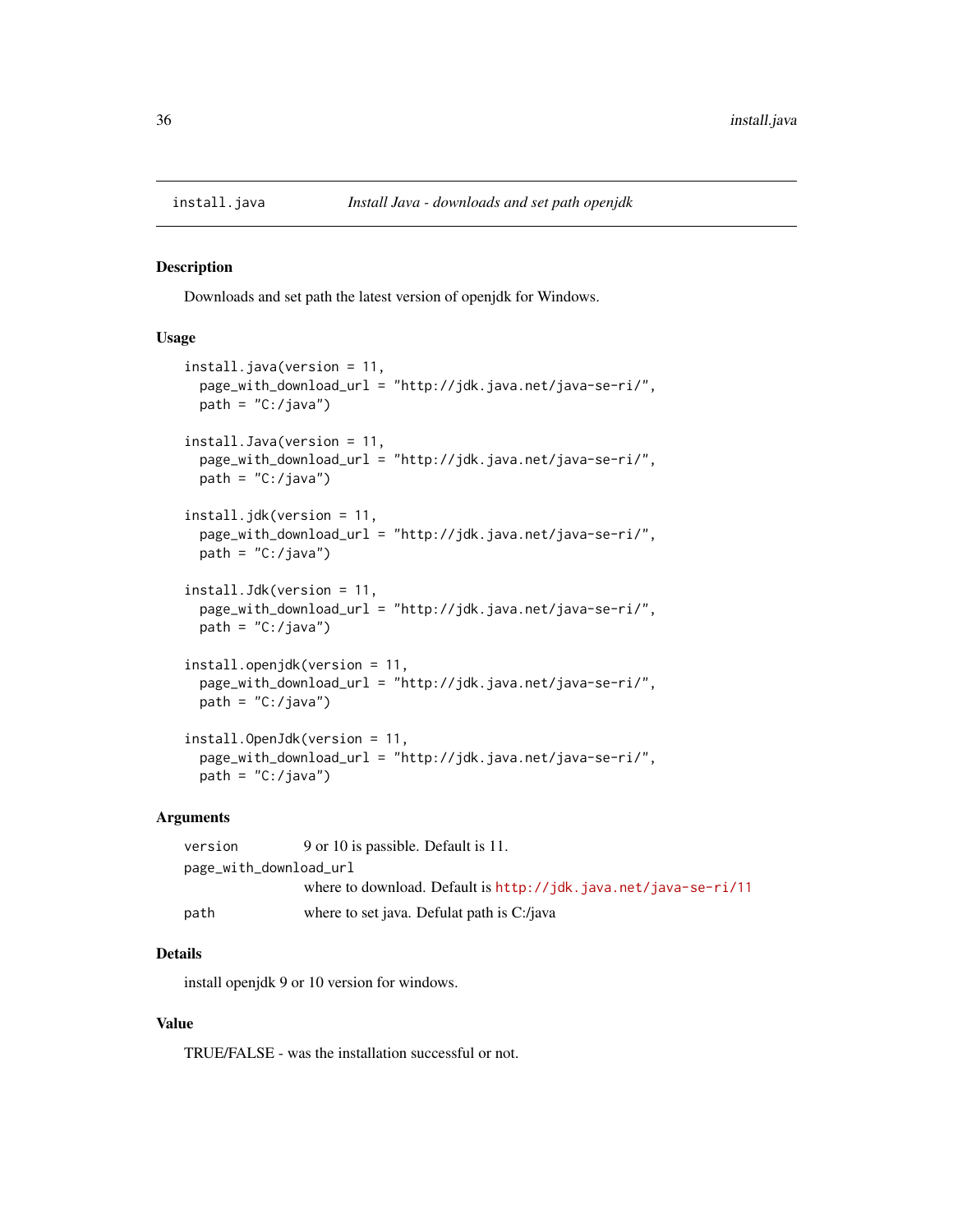## install.LaTeX2RTF 37

#### Author(s)

Chan-Yub Park And Tal Galili

# Examples

```
## Not run:
install.java()
install.java(version = 11)
install.java(11)
```
## End(Not run)

install.LaTeX2RTF *Downloads and installs LaTeX2RTF for windows*

## Description

Allows the user to downloads and install the latest version of LaTeX2RTF for Windows.

#### Usage

```
install.LaTeX2RTF(page_with_download_url = "http://sourceforge.net/projects/latex2rtf/",
...)
```
# Arguments

| page_with_download_url |                                          |  |
|------------------------|------------------------------------------|--|
|                        | the URL of the SWFTools download page.   |  |
| .                      | extra parameters to pass to install. URL |  |

## Details

Latex2rtf tries to convert your LaTeX file into a RTF file for opening in Microsoft Word. The general idea is to try and get the things that computers are good at correct: character conversion, graphic conversion, etc. Page layout suffers because control in RTF is pretty pathetic compared to TeX. Consequently, it is likely that manual reformatting will be needed.

#### Value

TRUE/FALSE - was the installation successful or not.

### References

• SWFTools homepage: <http://latex2rtf.sourceforge.net/>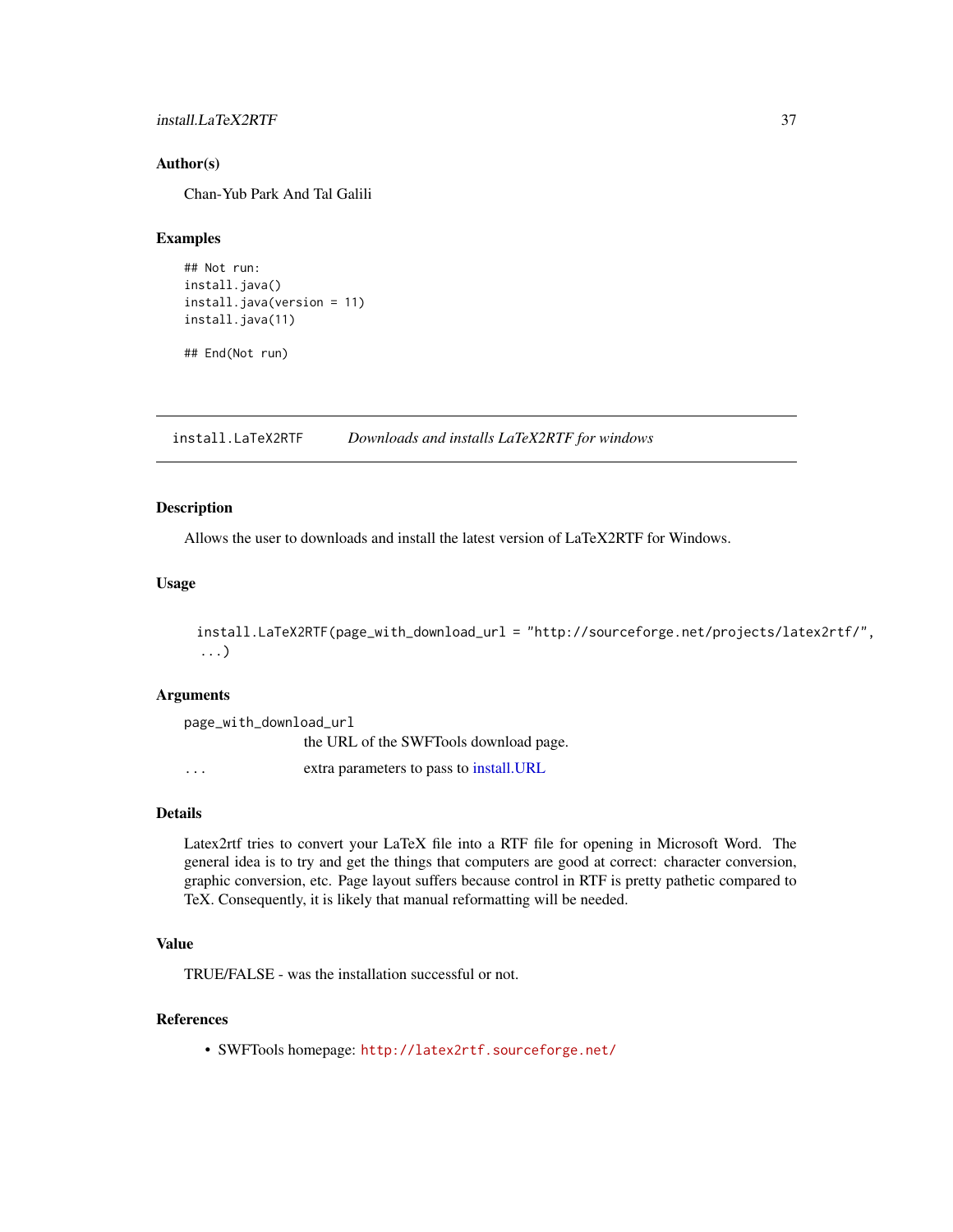#### Examples

```
## Not run:
install.LaTeX2RTF() # installs the latest version of LaTeX2RTF
## End(Not run)
```
install.LyX *Downloads and installs LyX for windows*

# Description

Allows the user to downloads and install the latest version of LyX for Windows.

#### Usage

```
install.LyX(page_with_download_url = "http://www.lyx.org/Download",
 new_installation, ...)
```
#### Arguments

| page_with_download_url  |                                                                                                                                                        |
|-------------------------|--------------------------------------------------------------------------------------------------------------------------------------------------------|
|                         | the URL of the LyX download page.                                                                                                                      |
| new_installation        |                                                                                                                                                        |
|                         | boolean. TRUE means we should make a new installation of LyX. FALSE<br>means to update an existing installation. Missing - prompts the user to decide. |
| $\cdot$ $\cdot$ $\cdot$ | extra parameters to pass to install.URL                                                                                                                |

# Details

LyX is an advanced open source document processor running on Linux/Unix, Windows, and Mac OS X. It is called a "document processor", because unlike standard word processors, LyX encourages an approach to writing based on the structure of your documents, not their appearance.#' LyX lets you concentrate on writing, leaving details of visual layout to the software. LyX automates formatting according to predefined rule sets, yielding consistency throughout even the most complex documents. LyX produces high quality, professional output - using LaTeX, an open source, industrial strength typesetting engine, in the background.

# Value

TRUE/FALSE - was the installation successful or not.

# References

• LyX homepage: <http://www.lyx.org/>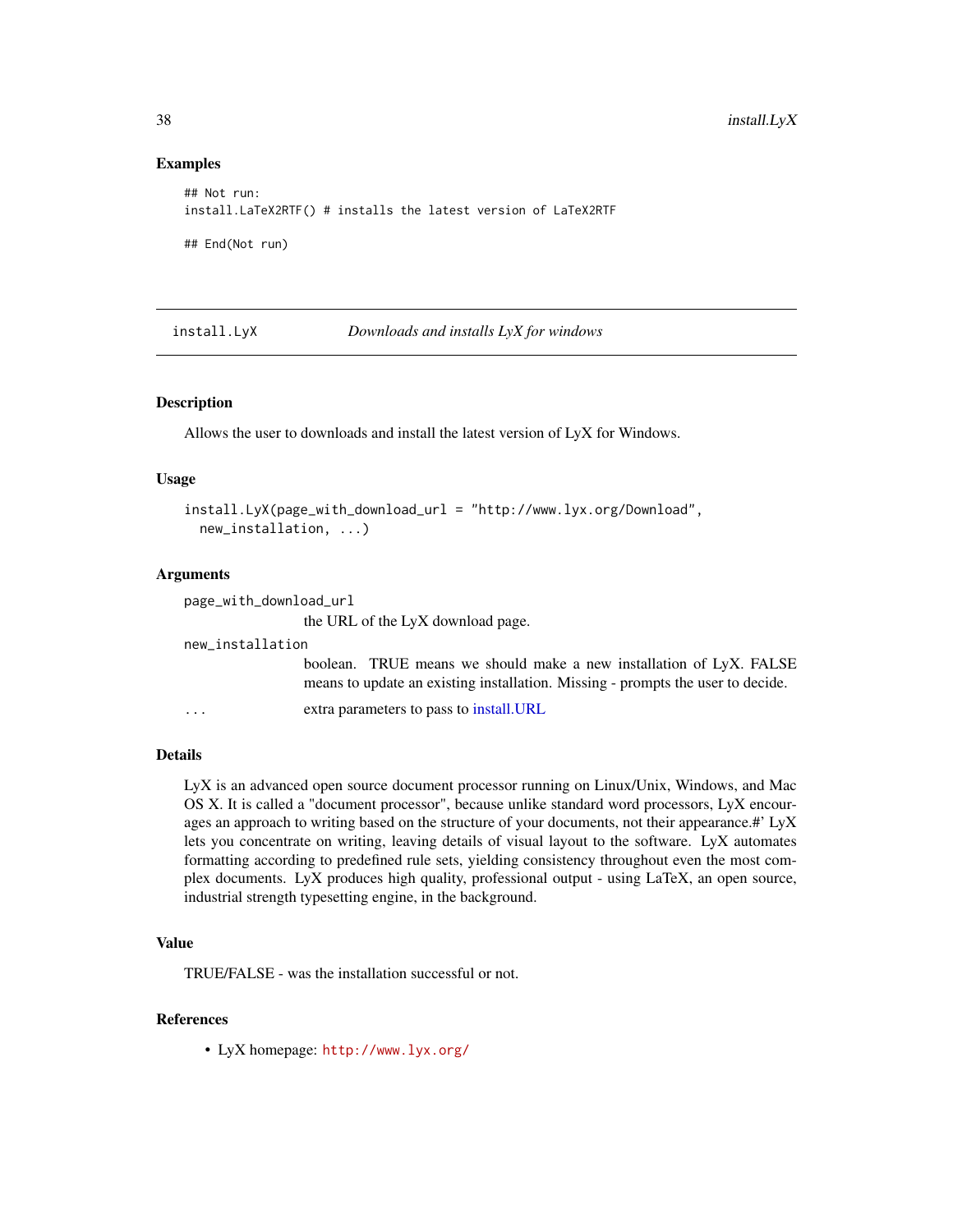## install.MikTeX 39

# Examples

```
## Not run:
install.LyX() # installs the latest version of LyX
```
## End(Not run)

<span id="page-38-0"></span>install.MikTeX *Downloads and installs MikTeX for windows*

## Description

Allows the user to downloads and install the latest version of MikTeX for Windows.

#### Usage

```
install.MikTeX(page_with_download_url = "http://miktex.org/download", ...)
```
#### Arguments

page\_with\_download\_url the URL of the MikTeX download page. ... extra parameters to pass to [install.URL](#page-51-0)

#### Details

MiKTeX is a typesetting system for Microsoft Windows that is developed by Christian Schenk. It consists of an implementation of TeX and a set of related programs. MiKTeX provides the tools necessary to prepare documents using the TeX/LaTeX markup language, as well a simple tex editor (TeXworks).

MiKTeX is essential for using Sweave, knitr, and creating Vignette for R packages.

#### Value

TRUE/FALSE - was the installation successful or not.

#### References

MikTeX homepage: <http://miktex.org/> MikTeX download page: <http://miktex.org/download>

#### Examples

```
## Not run:
install.MikTeX() # installs the latest version of MikTeX 62 bit
```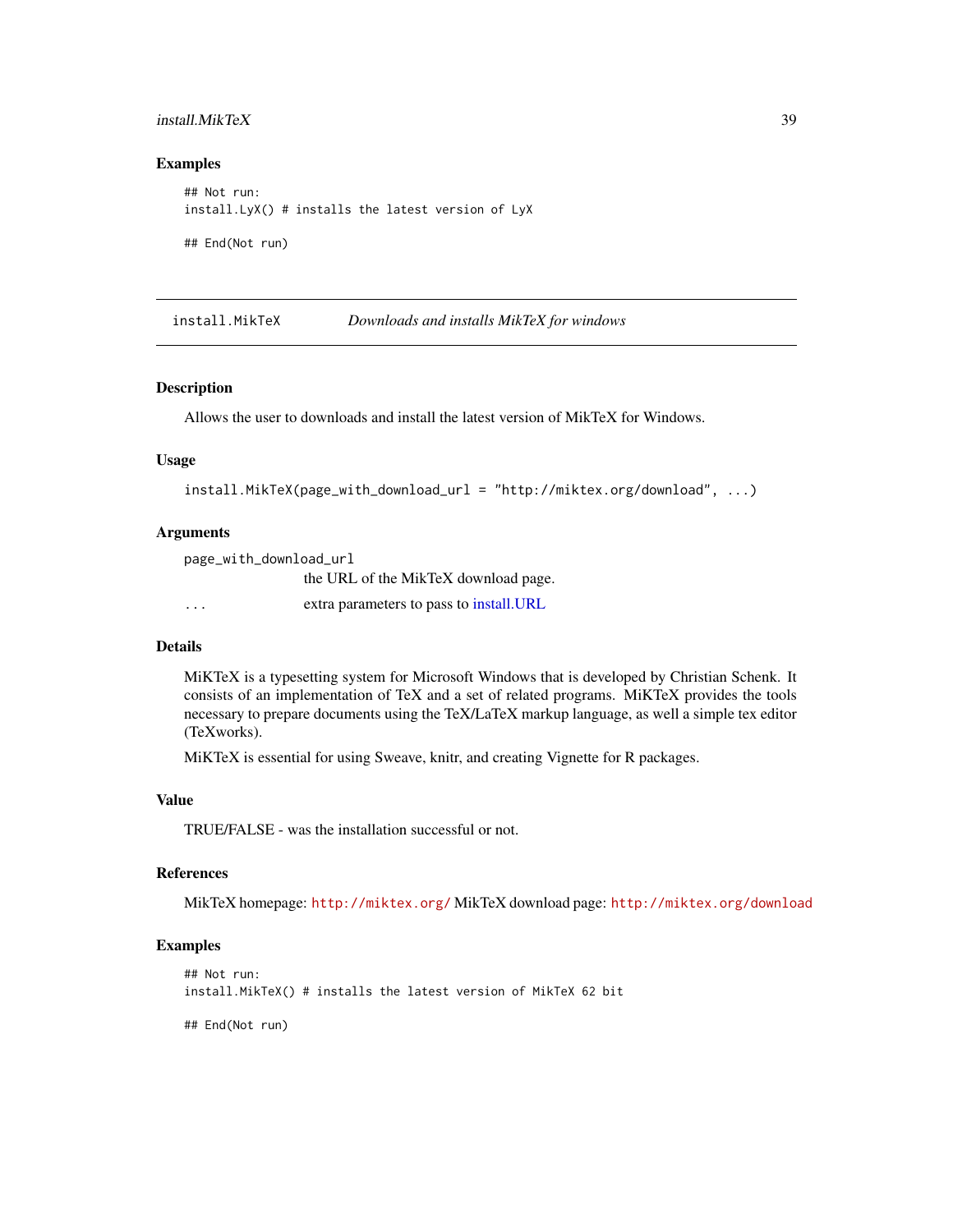Downloads and installs the latest version of nodejs LTS or Current for Windows.

#### Usage

```
install.nodejs(page_with_download_url = "https://nodejs.org/en/download/",
 version_number = "LTS", ...)
```
#### Arguments

| page_with_download_url |                                                                                    |  |
|------------------------|------------------------------------------------------------------------------------|--|
|                        | a link to the list of download links for Node is                                   |  |
|                        | version_number Either LTS or Current. Version LTS will lead to download of v6.11.X |  |
| $\ddotsc$              | extra parameters to pass to install. URL                                           |  |

# Details

Nodejs is a programming language which has two versions under active development. Make sure you know which version is required for the code you have to run, or alternatively, make sure you are developing code that is fit for your chosen version of Nodejs.

# Value

TRUE/FALSE - was the installation successful or not.

# Author(s)

Tal Galili and A. Jonathan R. Godfrey and Chanyub Park

#### Examples

```
## Not run:
install.nodejs()
install.nodejs(,"Current")
install.nodejs(,"LTS")
```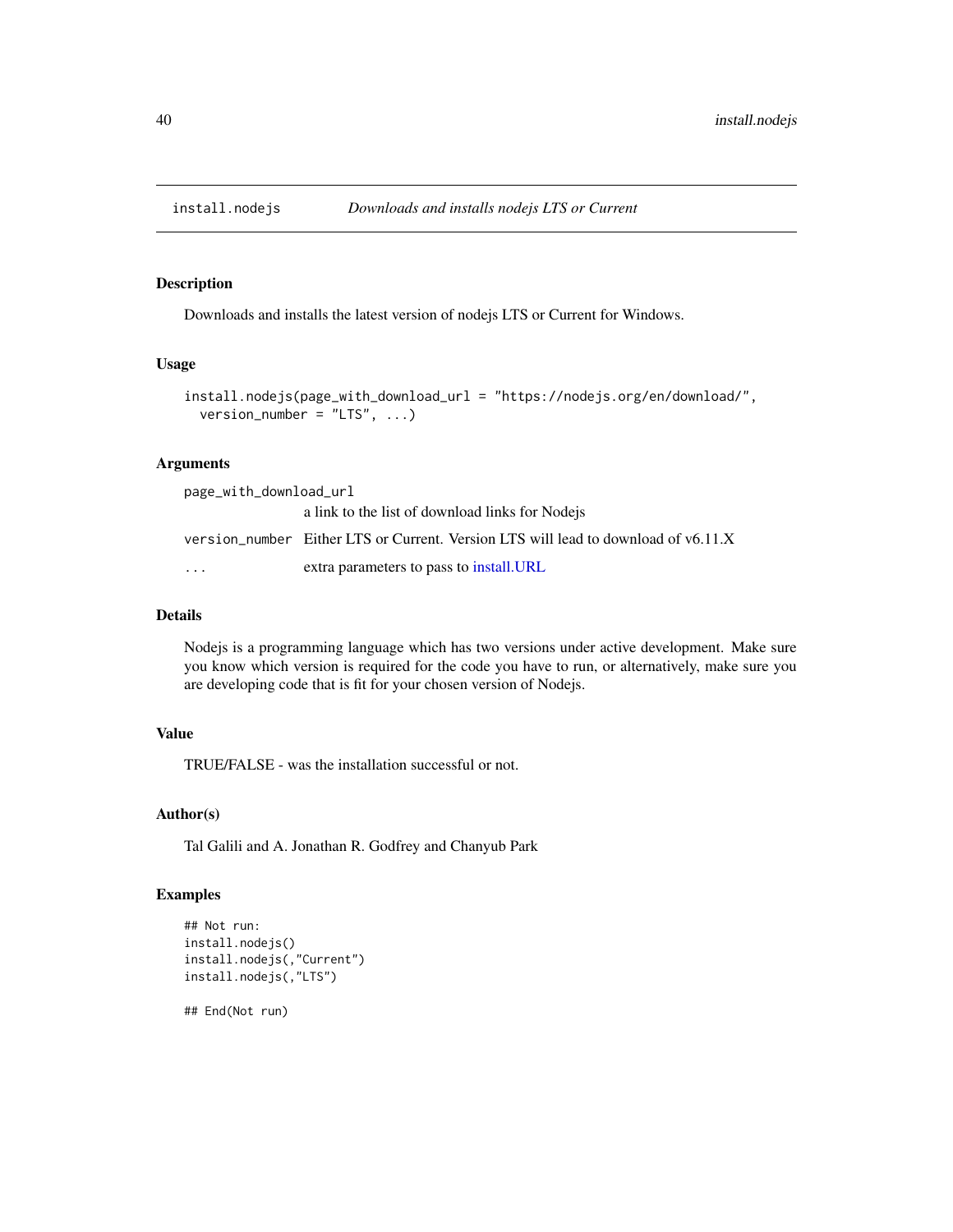install.notepadpp *Downloads and installs Notepad++ for windows*

#### Description

Allows the user to downloads and install the latest version of Notepad++ for Windows.

#### Usage

```
install.notepadpp(page_with_download_url = "http://notepad-plus-plus.org/download/",
...)
```
#### Arguments

| page_with_download_url  |                                                     |  |
|-------------------------|-----------------------------------------------------|--|
|                         | the URL of the Notepad <sup>++</sup> download page. |  |
| $\cdot$ $\cdot$ $\cdot$ | extra parameters to pass to install. URL            |  |

#### Details

Notepad++ is a free (as in "free speech" and also as in "free beer") source code editor and Notepad replacement that supports several languages. Running in the MS Windows environment, its use is governed by GPL License. Based on the powerful editing component Scintilla, Notepad++ is written in C++ and uses pure Win32 API and STL which ensures a higher execution speed and smaller program size. By optimizing as many routines as possible without losing user friendliness, Notepad++ is trying to reduce the world carbon dioxide emissions. When using less CPU power, the PC can throttle down and reduce power consumption, resulting in a greener environment.

# Value

invisible TRUE/FALSE - was the installation successful or not.

#### References

homepage: <http://notepad-plus-plus.org/> download page: [http://notepad-plus-plus.](http://notepad-plus-plus.org/download/) [org/download/](http://notepad-plus-plus.org/download/)

#### Examples

```
## Not run:
install.notepadpp() # installs the latest version of Notepad++
```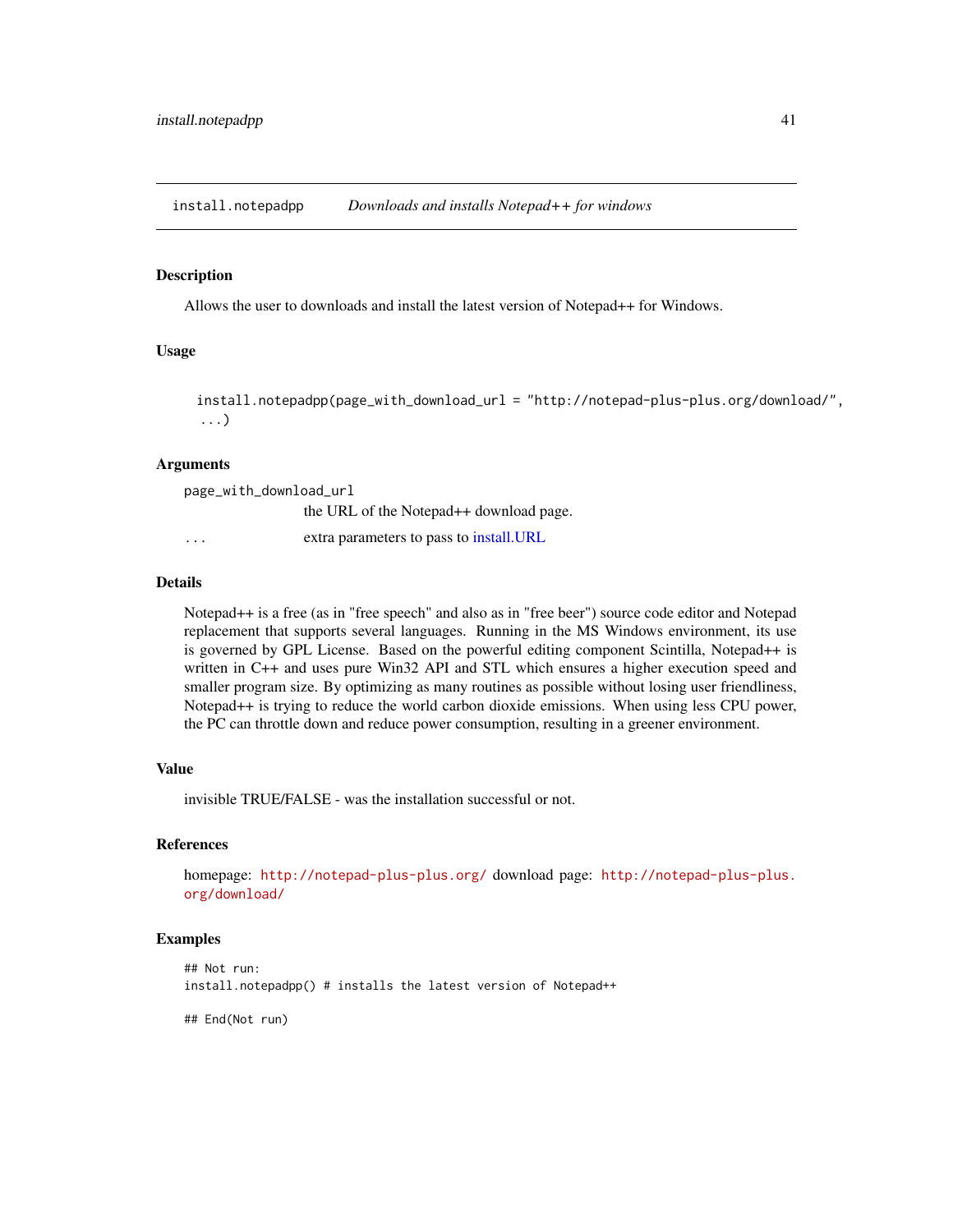Allows the user to downloads and install the latest version of NppToR extension for Notepad++ for Windows.

# Usage

```
install.npptor(URL = "http://sourceforge.net/projects/npptor/files/npptor%20installer/",
...)
```
#### Arguments

| URL                     | the URL of the Notepad <sup>++</sup> download page. |
|-------------------------|-----------------------------------------------------|
| $\cdot$ $\cdot$ $\cdot$ | extra parameters to pass to install. URL            |

#### Details

Similar to the windows R gui built in editor, NppToR aims to extend the functionality of code passing to the Notepad++ code editor. In addition to passing to the R gui, NppToR provides optional passing to a PuTTY window for passing to an R instance a remote machine.

NppToR is a companion utility that facilitates communication between R and Notepad++. It provides code passing from Notepad++ into the windows R Gui. NppToR also provides an autocompletion database which is dynamically generated from the users' R library of packages, thanks to an addition by Yihui Xie. Notepad++ provides built it R code highlighting and folding.

## Value

invisible TRUE/FALSE - was the installation successful or not.

# References

homepage: <http://npptor.sourceforge.net/> download page: [http://sourceforge.net/proj](http://sourceforge.net/projects/npptor/)ects/ [npptor/](http://sourceforge.net/projects/npptor/)

# Examples

```
## Not run:
install.npptor() # installs the latest version of NppToR
```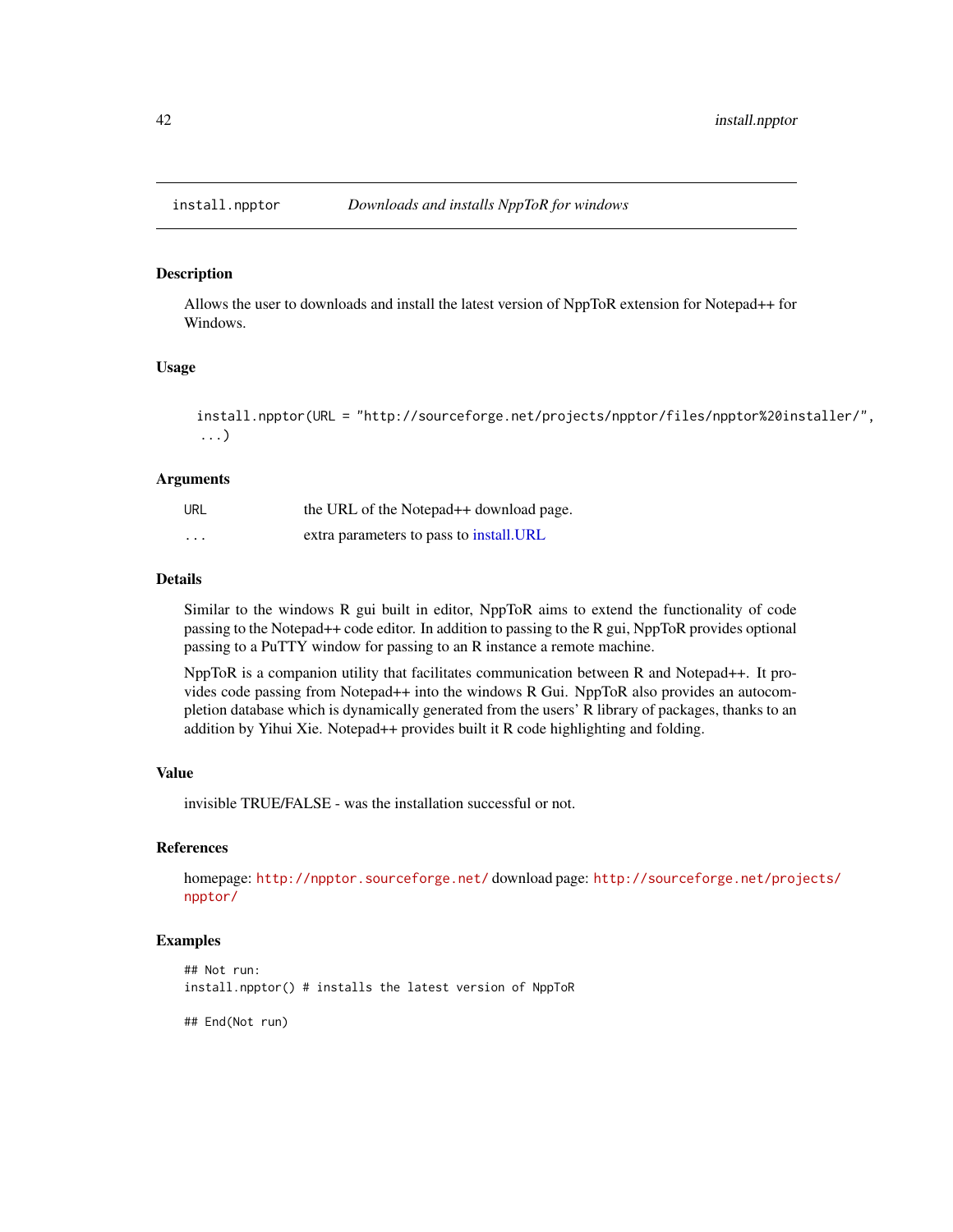<span id="page-42-0"></span>install.packages.zip *Downloads and installs a ZIP R package Binary (for Windows) from a URL*

#### Description

Gets a character with a link to an R package Binary, downloads it, and installs it.

#### Usage

install.packages.zip(zip\_URL)

#### Arguments

zip\_URL a link to a ZIP R package Binary.

# Details

To my knowledge, there is currently three ways to install packages on R: 1. To get the package through a repository (such as CRAN or RForge) through install.packages. 2. To manually download a ZIP file locally to the computer, and use install.packages on it. 3. To get the package from github, by using devtools (but this will require you to first install RTools, and not everyone wishes to do it for just some package). This function aims to combine option 1 and 2, by automatically downloading the ZIP file locally and then running install.packages on it. After being downloaded and installed, the binary is erased from the computer.

# Value

Invisible NULL

# See Also

[install.packages](#page-0-0), [installPackages](#page-0-0)

# Examples

```
## Not run:
install.packages.zip("https://cran.r-project.org/bin/windows/contrib/r-release/devtools_1.1.zip")
```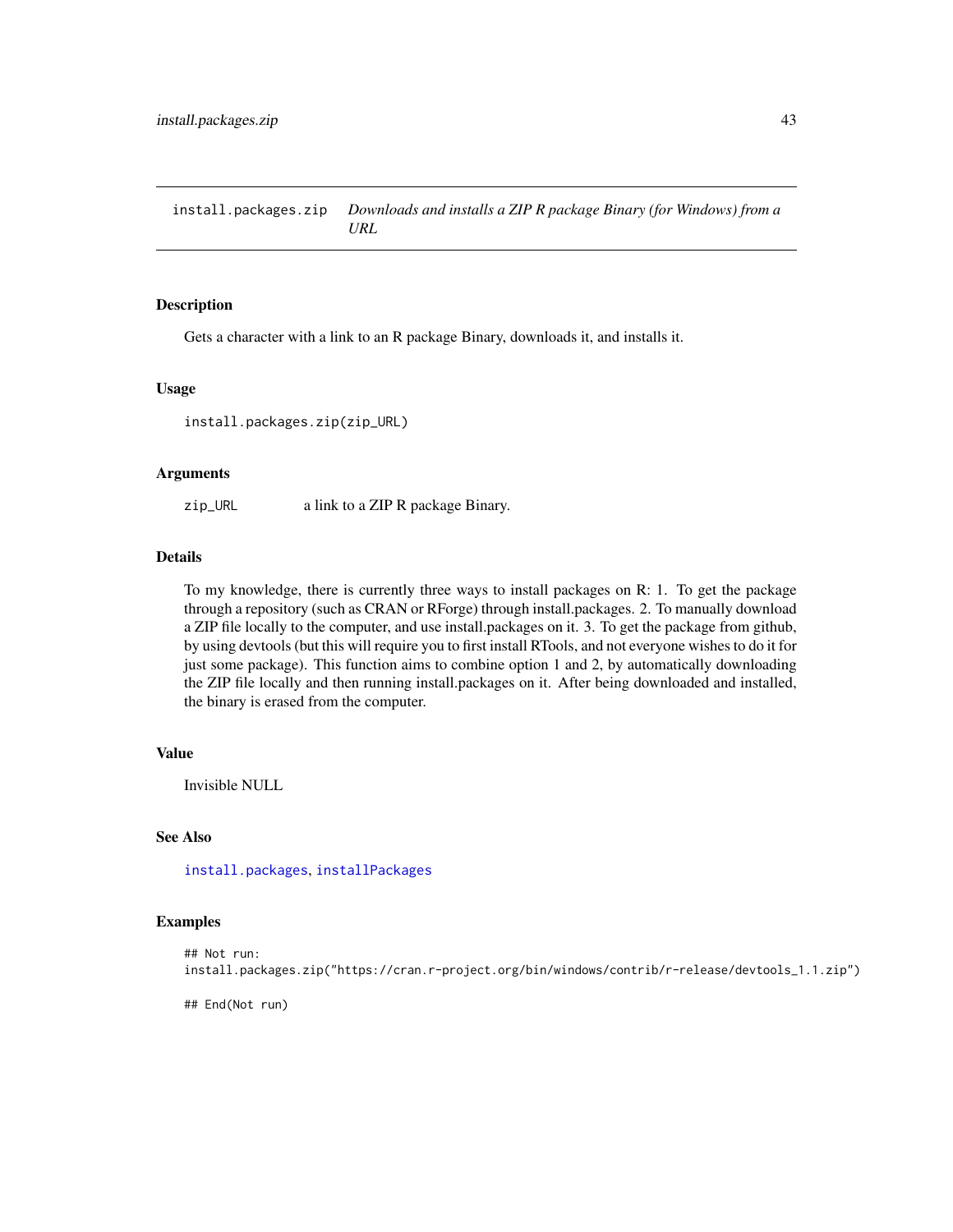<span id="page-43-0"></span>

Downloads and installs the latest version of pandoc for Windows.

#### Usage

```
install.pandoc(URL = "https://github.com/jgm/pandoc/releases",
 use_regex = TRUE, to_restart, ...)
```
#### Arguments

| URL        | a link to the list of download links of pandoc                                                                                |
|------------|-------------------------------------------------------------------------------------------------------------------------------|
| use_regex  | (default TRUE) - deprecated (kept for legacy purposes).                                                                       |
| to_restart | boolean. Should the computer be restarted after pandoc is installed? (if missing<br>then the user is prompted for a decision) |
| $\cdots$   | extra parameters to pass to install. URL                                                                                      |

## Details

pandoc is a free open source software for converting documents from many filetypes to many filetypes. For details, see <http://johnmacfarlane.net/pandoc/>.

Credit: the code in this function is based on GERGELY DAROCZIs coding in his answer on the Q&A forum StackOverflow, and also G. Grothendieck for the non-XML addition to the function. I thank them both!

#### Value

TRUE/FALSE - was the installation successful or not.

## Author(s)

GERGELY DAROCZI, G. Grothendieck, Tal Galili

## Source

http://stackoverflow.com/questions/15071957/is-it-possible-to-install-pandoc-on-windows-using-an-r

## Examples

```
## Not run:
install.pandoc()
```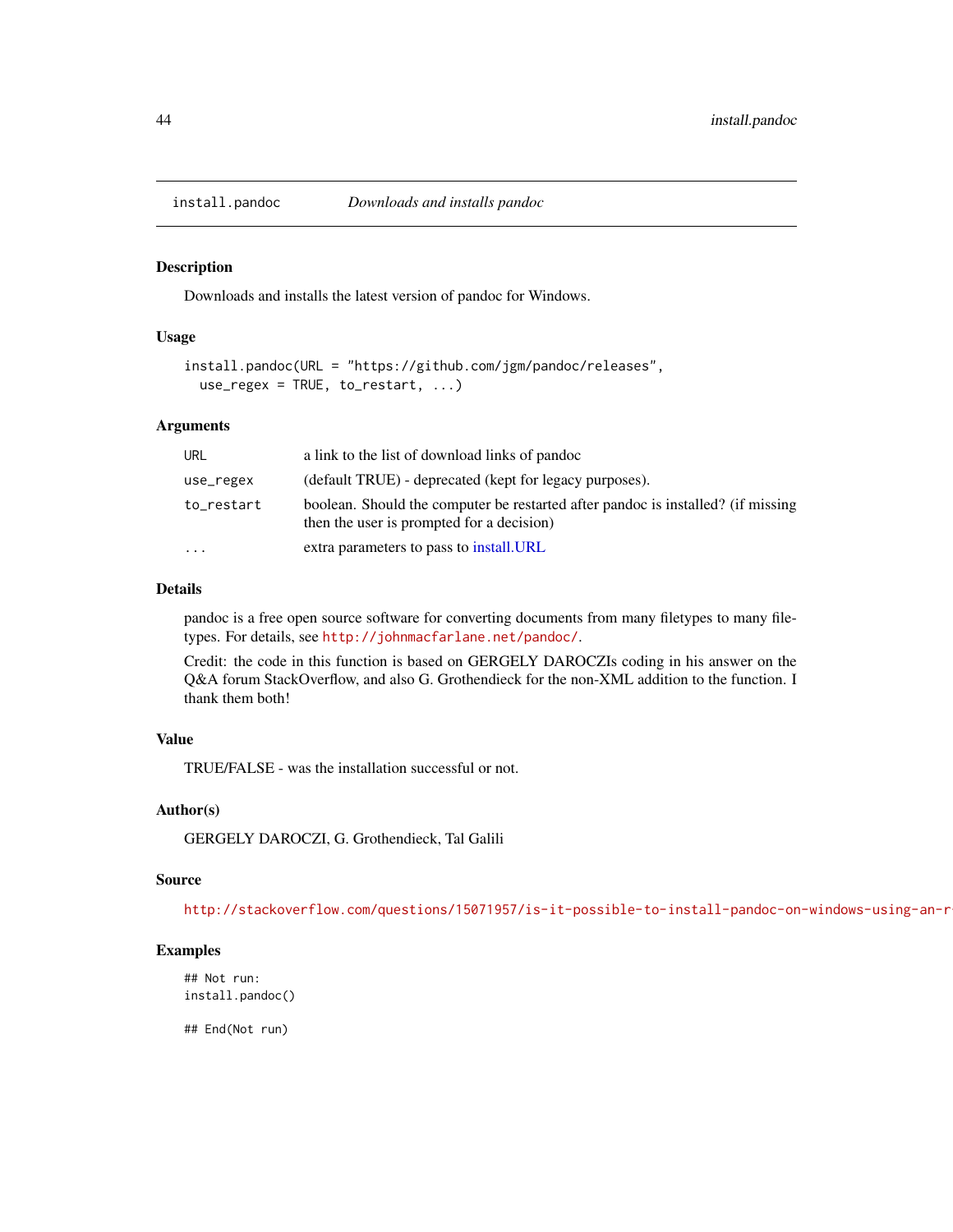install.python *Downloads and installs python 2 or 3*

# Description

Downloads and installs the latest version of python 2 or 3 for Windows.

#### Usage

install.python(page\_with\_download\_url = "https://www.python.org/downloads/windows/", version\_number = 3,  $x64 = is.x64(), ...$ 

#### Arguments

| page_with_download_url |                                                                                                     |  |
|------------------------|-----------------------------------------------------------------------------------------------------|--|
|                        | a link to the list of download links for Python                                                     |  |
|                        | version_number Either 2 or 3. Version $2/3$ will lead to download of $v2.7.xx/3.6.xx$ respectively. |  |
| x64                    | logical: fetch a 64 bit version, default checks architecture of current R session.                  |  |
| $\ddots$               | extra parameters to pass to install. URL                                                            |  |

#### Details

Python is a programming language which has two versions under active development. Make sure you know which version is required for the code you have to run, or alternatively, make sure you are developing code that is fit for your chosen version of Python. In addition, the Python installers are specific to 32 or 64 bit windows architectures.

#### Value

TRUE/FALSE - was the installation successful or not.

#### Author(s)

Tal Galili and A. Jonathan R. Godfrey

# Examples

```
## Not run:
install.python()
install.python(,3)
install.python(,2)
```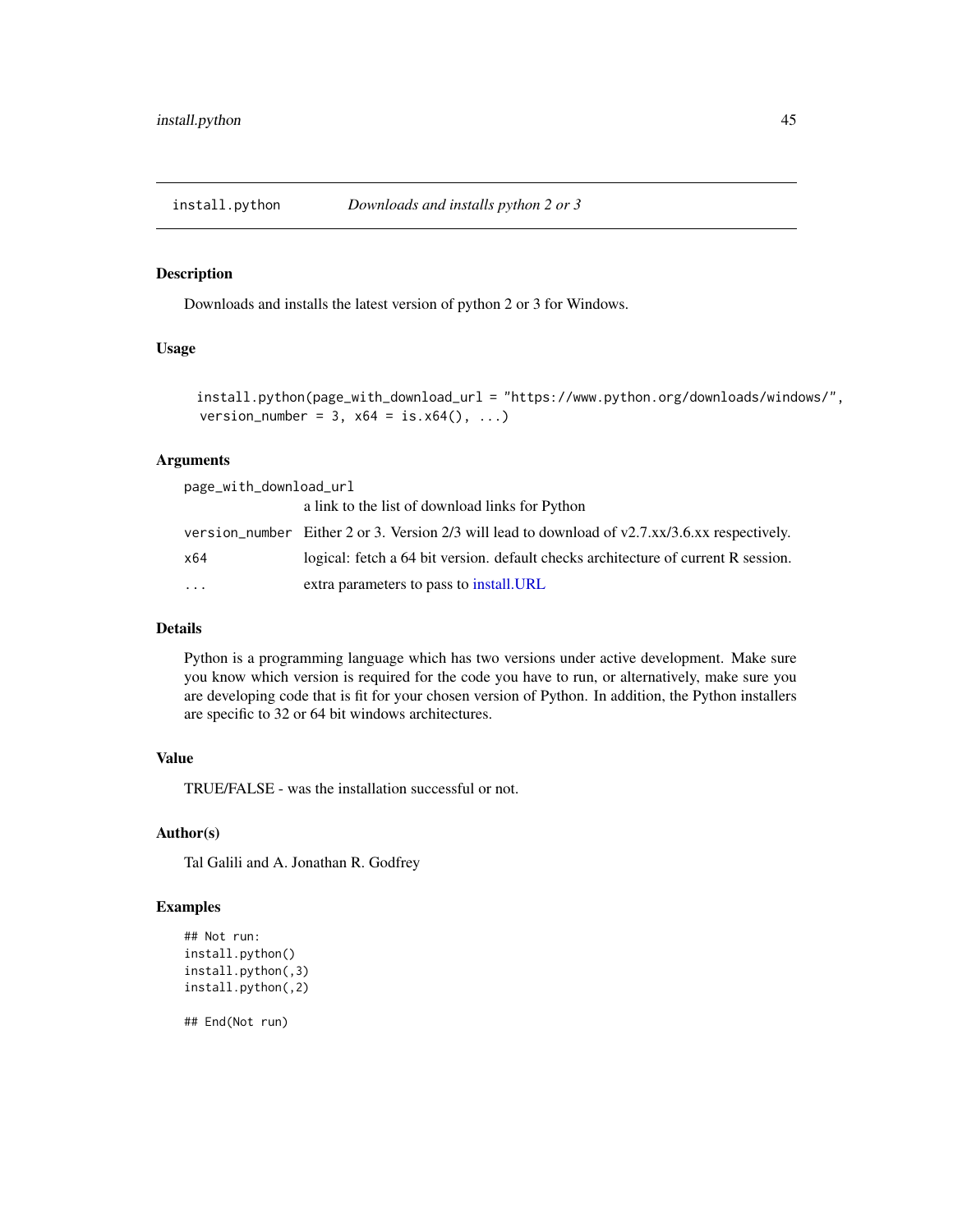<span id="page-45-0"></span>

Fetches the latest (not development!) R version

# Usage

```
install.R(page_with_download_url = "https://cran.rstudio.com/bin/windows/base/",
pat = "R-[0-9.]+.+-win\\.exe", to_checkMD5sums = TRUE,keep_install_file = FALSE, download_dir = tempdir(), silent = FALSE,
...)
```
## Arguments

| page_with_download_url |                                                                                                                                                                                                 |  |  |
|------------------------|-------------------------------------------------------------------------------------------------------------------------------------------------------------------------------------------------|--|--|
|                        | URL from which the latest stable version of R can be downloaded from.                                                                                                                           |  |  |
| pat                    | the pattern of R .exe file to download                                                                                                                                                          |  |  |
|                        | to checkMD5sums                                                                                                                                                                                 |  |  |
|                        | Should we check that the new R installation has the files we expect it to (by<br>checking the MD5 sums)? default is TRUE. It assumes that the R which was<br>isntalled is the latest R version. |  |  |
| keep_install_file      |                                                                                                                                                                                                 |  |  |
|                        | If TRUE - the installer file will not be erased after it is downloaded and run.                                                                                                                 |  |  |
| download_dir           | A character of the directory into which to download the file. (default is tem-<br>pdir()                                                                                                        |  |  |
| silent                 | If TRUE - enables silent installation mode.                                                                                                                                                     |  |  |
|                        | extra parameters to pass to install. URL                                                                                                                                                        |  |  |

#### Details

If you are not sure if you need to update R or not, It is better to use updateR for updating R, since it includes more options. But in case you wish to only install R, with no other steps taken (for example, taking care of your old packages), then you can use install.R()

See the [install.Rdevel](#page-46-0) function for installing the latest R-devel version.

## Value

TRUE/FALSE - was the installation of R successful or not.

# References

<https://cran.r-project.org/bin/windows/base/>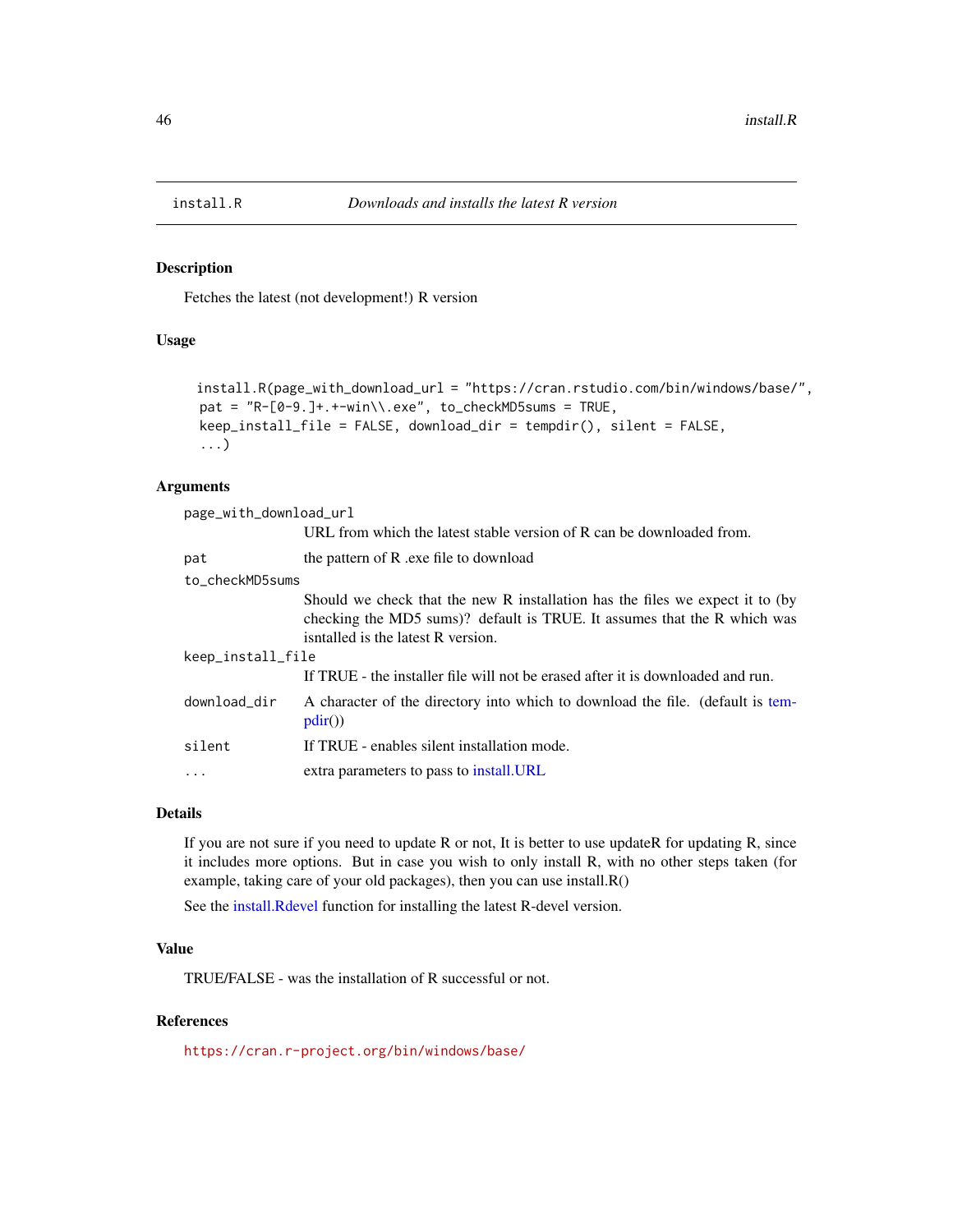## install.Rdevel 47

# See Also

[uninstall.R,](#page-86-0) [install.Rdevel,](#page-46-0) [updateR,](#page-87-0) [system](#page-0-0)

## Examples

## Not run: install.R()

## End(Not run)

<span id="page-46-0"></span>install.Rdevel *Downloads and installs the latest Rdevel version*

# Description

Fetches the latest (development!) R version

#### Usage

install.Rdevel(exe\_URL = "https://cran.rstudio.com/bin/windows/base/R-devel-win.exe", ...)

#### Arguments

| exe URL | A character with a link to an installer file (with the .exe file extension) |
|---------|-----------------------------------------------------------------------------|
| .       | extra parameters to pass to install. URL                                    |

# Details

This is a development version of R. It likely contains bugs, so be careful if you use it. Please don't report bugs in this version through the usual R bug reporting system, please report them on the r-devel mailing list —but only if they persist for a few days.

#### Value

TRUE/FALSE - was the installation of R successful or not.

## References

<https://cran.r-project.org/bin/windows/base/rdevel.html>

# See Also

[install.R,](#page-45-0) [updateR](#page-87-0)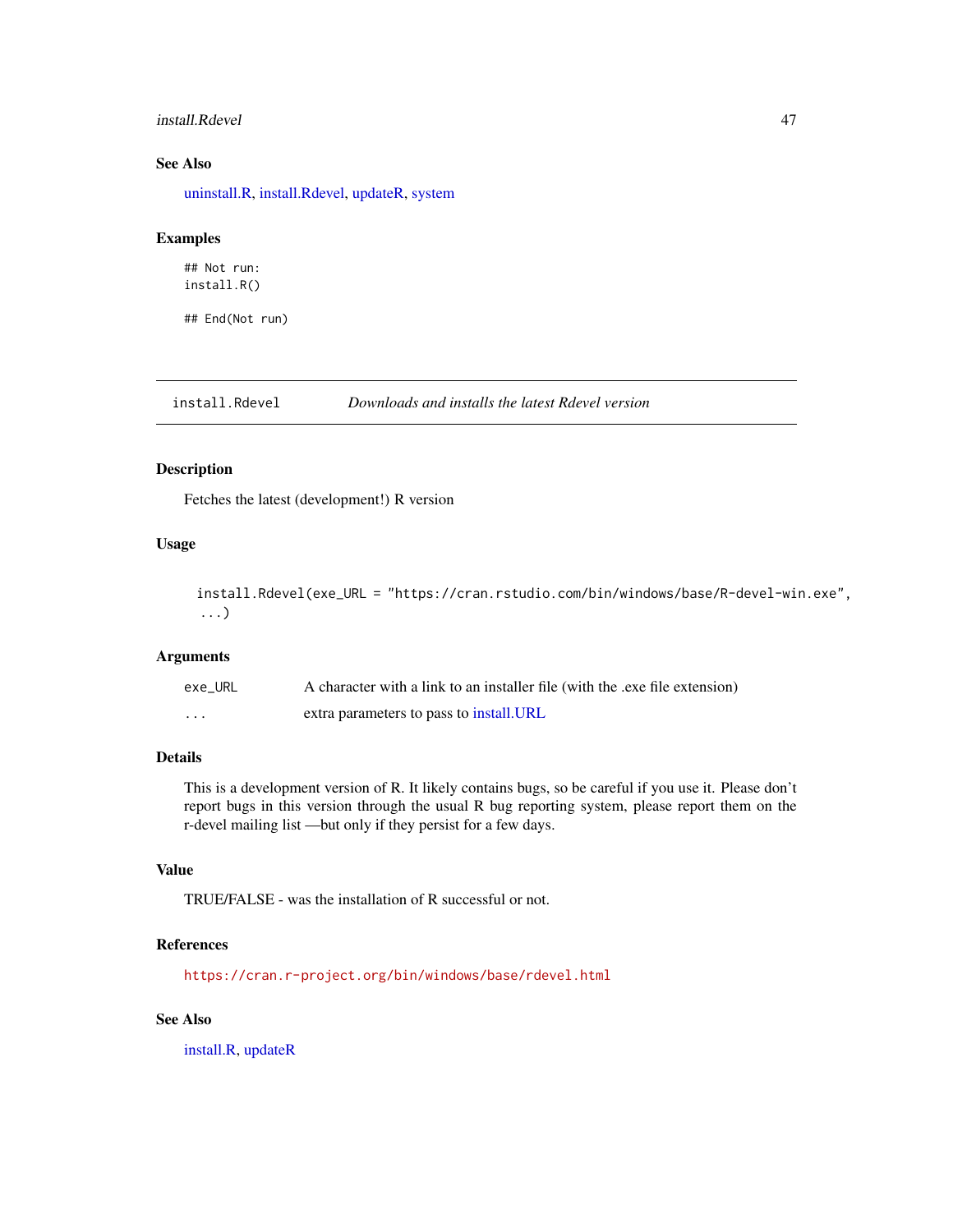## Examples

```
## Not run:
install.Rdevel()
```
## End(Not run)

<span id="page-47-0"></span>install.RStudio *Downloads and installs RStudio for windows*

#### Description

Allows the user to downloads and install the latest version of RStudio for Windows.

# Usage

install.RStudio(page\_with\_download\_url = "http://www.rstudio.com/ide/download/desktop", ...)

#### Arguments

| page_with_download_url |                                          |  |
|------------------------|------------------------------------------|--|
|                        | the URL of the RStudio download page.    |  |
| $\cdot$                | extra parameters to pass to install. URL |  |

# Details

RStudio is a free and open source integrated development environment (IDE) for R, a programming language for statistical computing and graphics.

#### Value

TRUE/FALSE - was the installation successful or not.

## References

• RStudio homepage: <http://www.rstudio.com/>

#### Examples

```
### devtools::source_url
## Not run:
install.RStudio() # installs the latest version of RStudio
## End(Not run)
```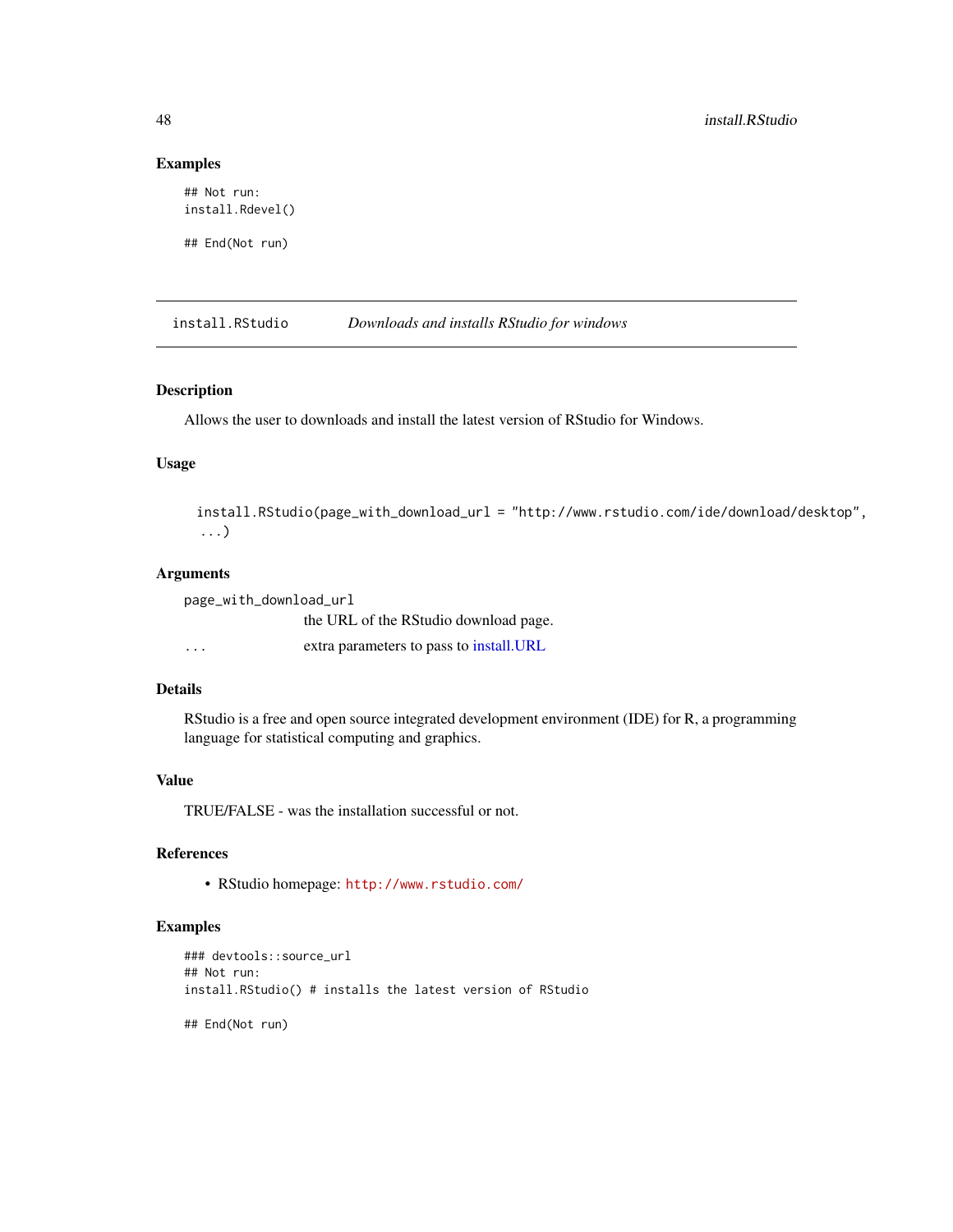<span id="page-48-0"></span>install.Rtools *Downloads and installs Rtools*

#### **Description**

Allows the user to choose, downloads and install - the latest version of Rtools for Windows. By default, the function searches if RTools is installed, if not, it checks if it knows which version to isntall for the current R version, and if not - it asks the user to choose which Rtools version to install.

#### Usage

```
install.Rtools(choose_version = FALSE, check = TRUE, GUI = TRUE,
 page_with_download_url = "https://cran.r-project.org/bin/windows/Rtools/",
  ...)
```
## **Arguments**

|                        | choose_version if TRUE, allows the user to choose which version of RTools to install. Useful if<br>you wish to install the devel version of RTools, or if you are running on an old<br>version of R which requires an old version of R. |
|------------------------|-----------------------------------------------------------------------------------------------------------------------------------------------------------------------------------------------------------------------------------------|
| check                  | checks if we need to install Rtools or not. Relies on the "find_rtools" function<br>in the devtools package.                                                                                                                            |
| GUI                    | Should a GUI be used when asking the user questions? (defaults to TRUE)                                                                                                                                                                 |
| page_with_download_url |                                                                                                                                                                                                                                         |
|                        | the URL of the RTools download page.                                                                                                                                                                                                    |
| $\cdots$               | extra parameters to pass to install. URL                                                                                                                                                                                                |

## Details

RTools is a collection of software for building packages for R under Microsoft Windows, or for building R itself (version 1.9.0 or later). The original collection was put together by Prof. Brian Ripley; it is currently being maintained by Duncan Murdoch.

## Value

invisible(TRUE/FALSE) - was the installation successful or not.

# Source

Some parts of the code are taken from the devtools.

# References

RTools homepage (for other resources and documentation): [https://cran.r-project.org/bin/](https://cran.r-project.org/bin/windows/Rtools/) [windows/Rtools/](https://cran.r-project.org/bin/windows/Rtools/)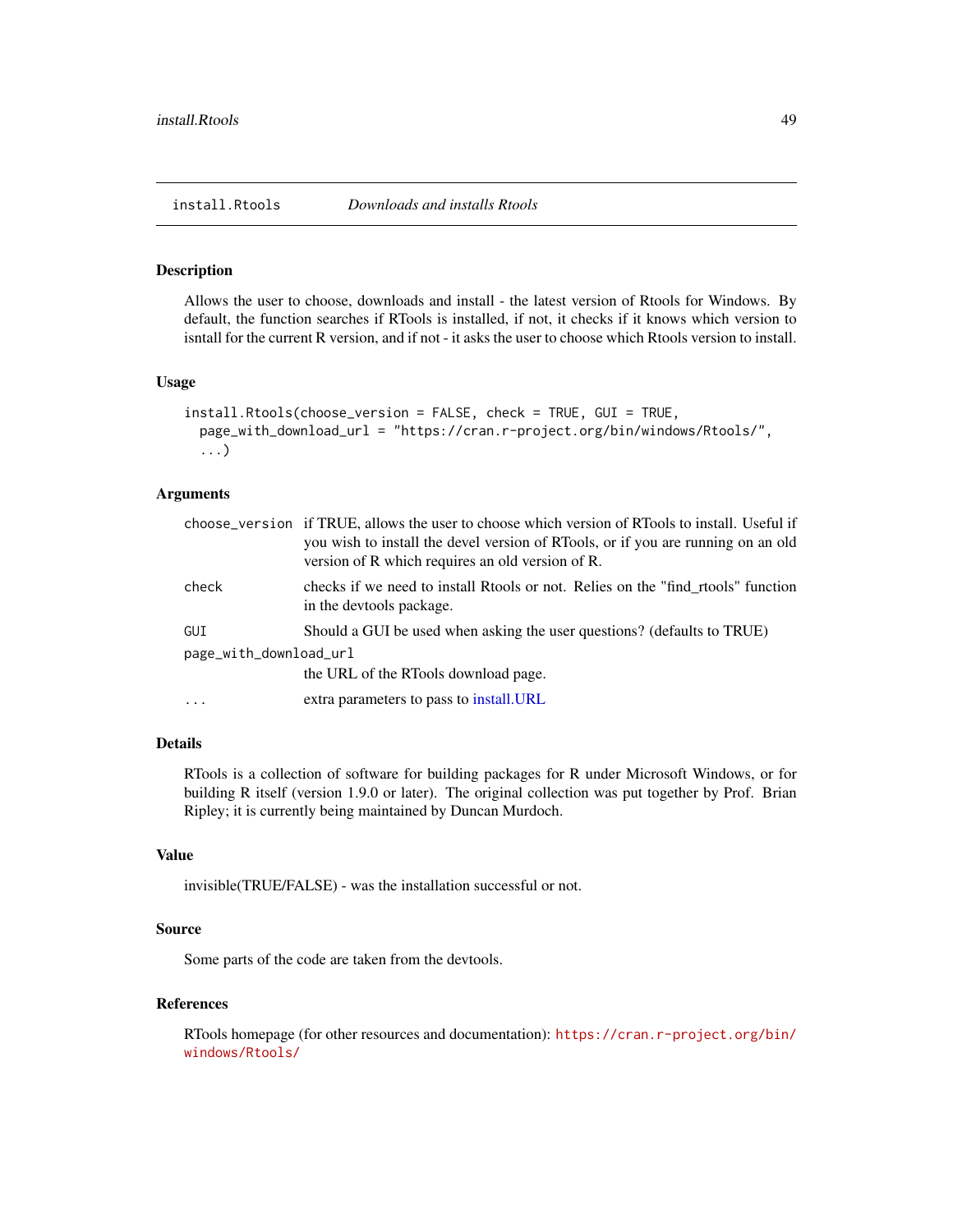## Examples

```
## Not run:
install.Rtools() # installs the latest version of RTools (if one is needed)
install.Rtools(TRUE) # if one is needed - asks the user to choose the latest
# version of RTools to install
install.Rtools(TRUE, FALSE) # asks the user to choose
# the latest version of RTools to install
# (regardless if one is needed)
# install.Rtools(F,F)
## End(Not run)
```
install.SWFTools *Downloads and installs SWFTools for windows*

#### **Description**

Allows the user to downloads and install the latest version of SWFTools for Windows.

#### Usage

```
install.SWFTools(page_with_download_url = "http://swftools.org/download.html",
...)
```
# Arguments

```
page_with_download_url
               the URL of the SWFTools download page.
... extra parameters to pass to install.URL
```
## Details

SWFTools is a collection of utilities for working with Adobe Flash files (SWF files). The tool collection includes programs for reading SWF files, combining them, and creating them from other content (like images, sound files, videos or sourcecode). SWFTools is released under the GPL. This function downloads current releases and NOT the Development Snapshots. This function is useful for saveSWF() in the animation package.

# Value

TRUE/FALSE - was the installation successful or not.

# References

• SWFTools homepage: <http://swftools.org/>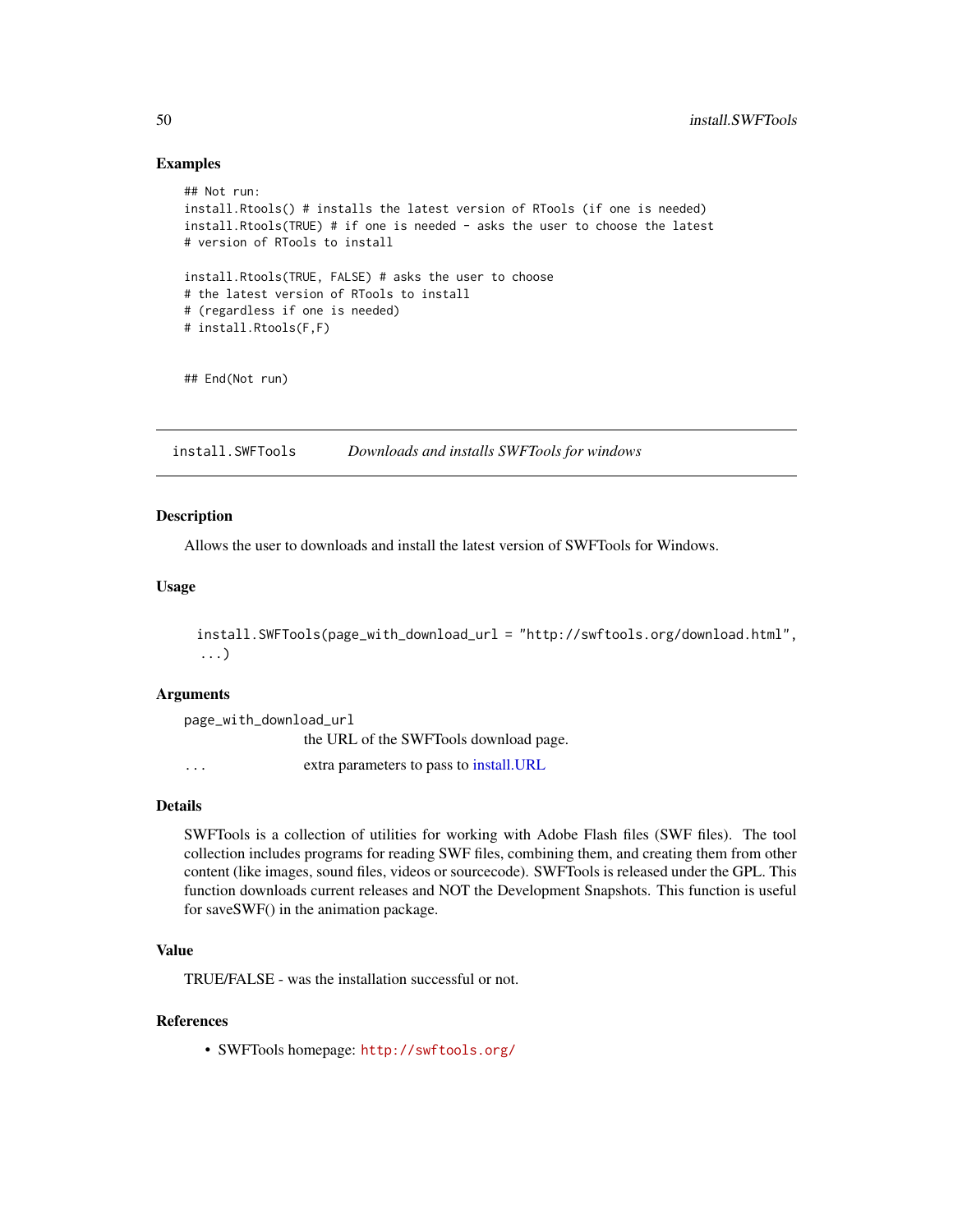## install.Texmaker 51

## Examples

```
## Not run:
install.SWFTools() # installs the latest version of SWFTools
## End(Not run)
```
install.Texmaker *Downloads and installs Texmaker for windows*

# Description

Allows the user to downloads and install the latest version of Texmaker for Windows.

#### Usage

```
install.Texmaker(URL = "http://www.xm1math.net/texmaker/texmakerwin32_install.exe",
...)
```
# Arguments

| URL                     | the URL of the GitHub download page.     |
|-------------------------|------------------------------------------|
| $\cdot$ $\cdot$ $\cdot$ | extra parameters to pass to install. URL |

# Details

Texmaker is a free, modern and cross-platform LaTeX editor for linux, macosx and windows systems that integrates many tools needed to develop documents with LaTeX, in just one application.

# Value

logical - was the installation successful or not.

# References

• Texmaker homepage: <http://www.xm1math.net/texmaker/>

#### Examples

```
## Not run:
install.Texmaker() # installs the latest version of Texmaker for windows
## End(Not run)
```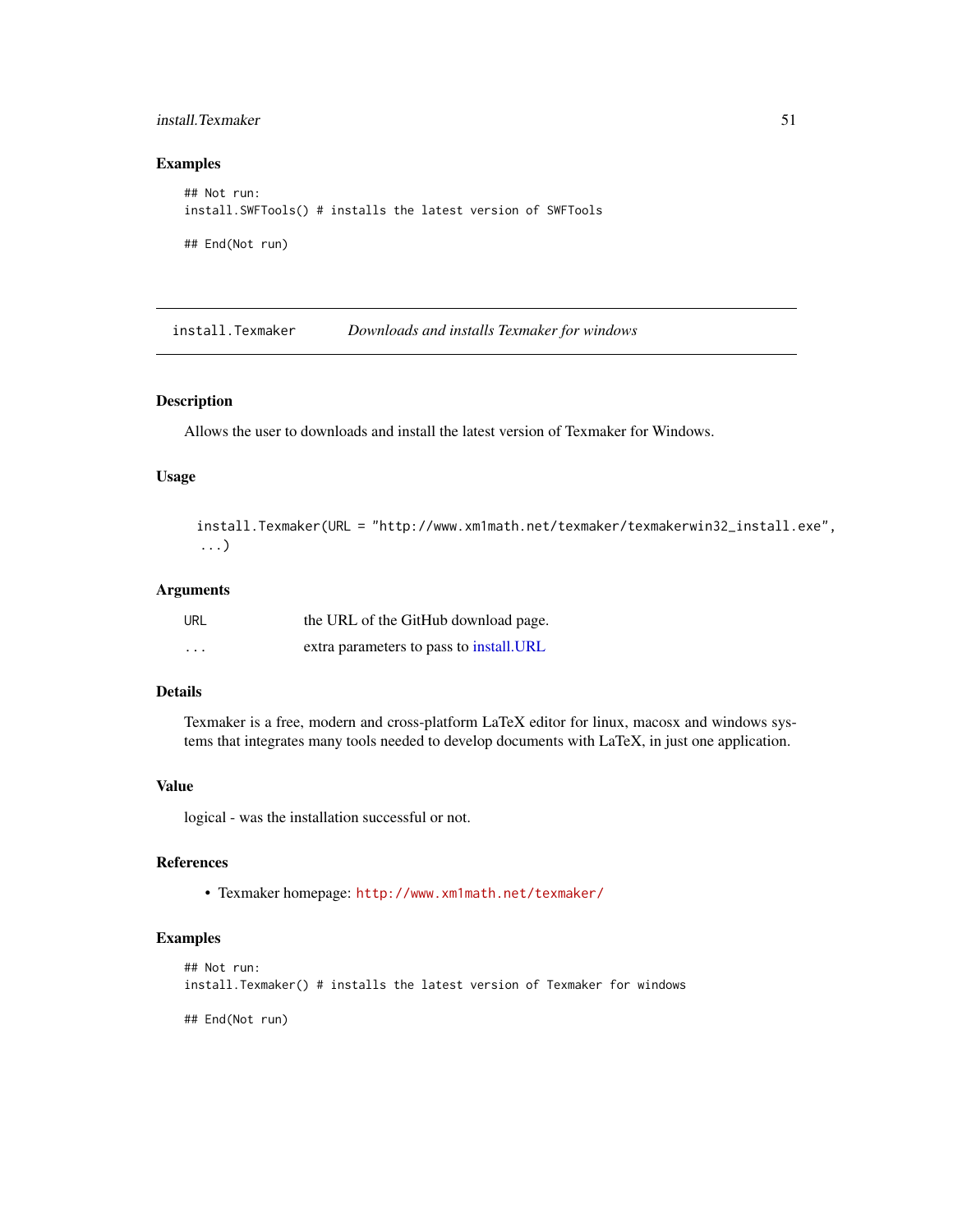<span id="page-51-0"></span>

Gets a character with a link to an installer file, downloads it, runs it, and then erases it.

## Usage

```
install.URL(exe_URL, keep_install_file = FALSE, wait = TRUE,
  download_dir = tempdir(), message = TRUE, installer_option = NULL,
  download_fun = download.file, ...)
```
# Arguments

| exe_URL           | A character with a link to an installer file (with the .exe file extension)                                                                                             |  |  |  |  |
|-------------------|-------------------------------------------------------------------------------------------------------------------------------------------------------------------------|--|--|--|--|
| keep_install_file |                                                                                                                                                                         |  |  |  |  |
|                   | If TRUE - the installer file will not be erased after it is downloaded and run.                                                                                         |  |  |  |  |
| wait              | should the R interpreter wait for the command to finish? The default is to NOT<br>wait.                                                                                 |  |  |  |  |
| download_dir      | A character of the directory into which to download the file. (default is tem-<br>pdir()                                                                                |  |  |  |  |
| message           | boolean. Should a message on the file be printed or not (default is TRUE)                                                                                               |  |  |  |  |
| installer_option  |                                                                                                                                                                         |  |  |  |  |
|                   | A character of the command line arguments                                                                                                                               |  |  |  |  |
| download_fun      | a function to use for downloading. Default is download.file. We can also use<br>curl_download (but it doesn't give as good of an output while downloading the<br>file). |  |  |  |  |
| .                 | parameters passed to 'shell'                                                                                                                                            |  |  |  |  |

#### Details

This function is used by many functions in the installr package. The .exe file is downloaded into a temporary directory, where it is erased after installation has started (by default - though this can be changed)

#### Value

invisible(TRUE/FALSE) - was the installation successful or not. (this is based on the output of shell of running the command being either 0 or 1/2. 0 means the file was successfully installed, while 1 or 2 means there was a failure in running the installer.)

## Author(s)

GERGELY DAROCZI, Tal Galili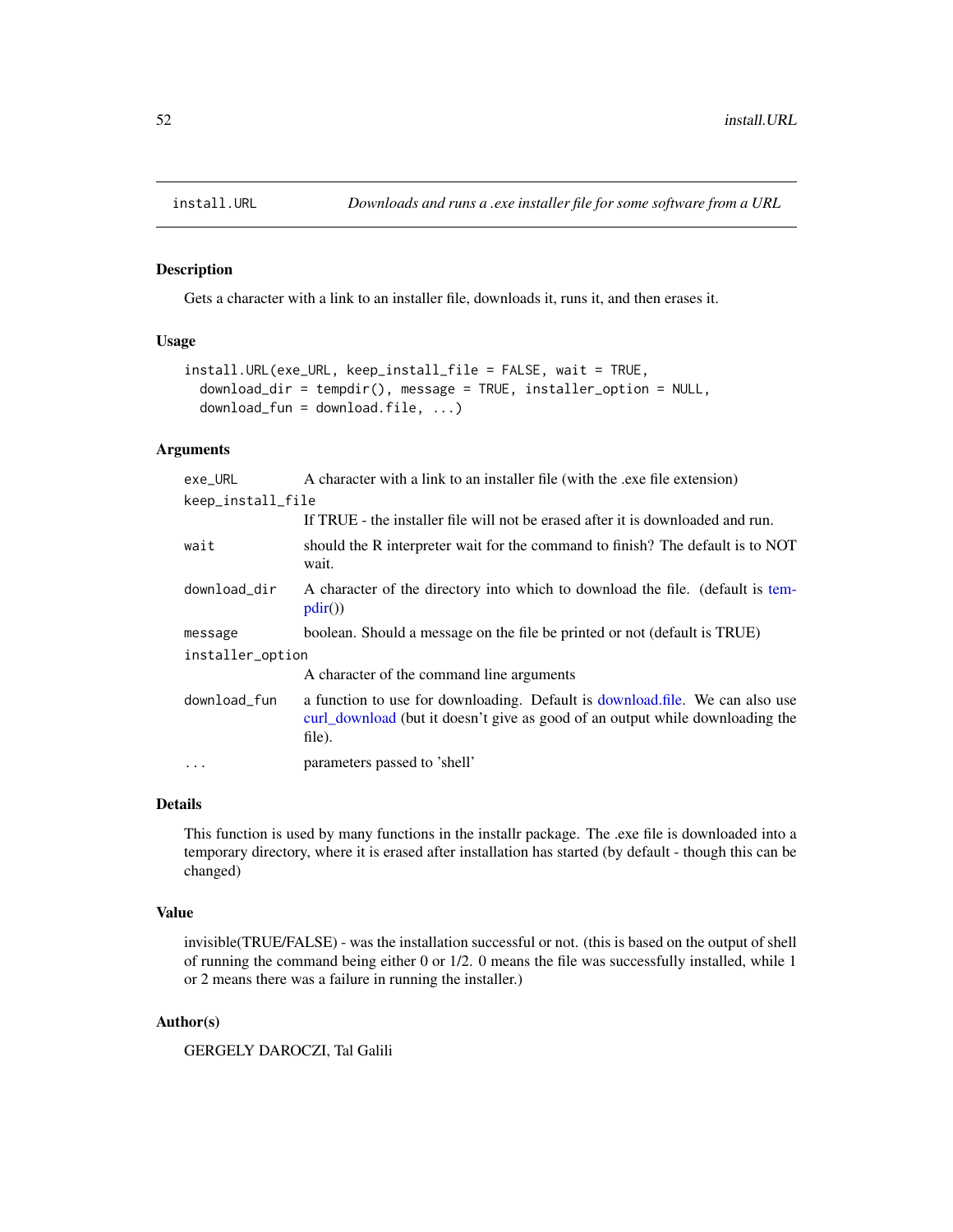#### installr **53**

# See Also

[shell](#page-0-0)

# Examples

```
## Not run:
install.URL("adfadf") # shows the error produced when the URL is not valid.
```
## End(Not run)

# installr *Installing software from R*

# Description

Gives the user the option to download software from within R.

## Usage

 $installr(GUI = TRUE, ...)$ 

## Arguments

| GUI | a logical indicating whether a graphics menu should be used if available. If<br>TRUE, and on Windows, it will use winDialog, otherwise it will use menu. |  |
|-----|----------------------------------------------------------------------------------------------------------------------------------------------------------|--|
| .   | not in use                                                                                                                                               |  |

# Value

TRUE/FALSE - if the software was installed successfully or not.

# See Also

[updateR,](#page-87-0) [install.R,](#page-45-0) [install.RStudio,](#page-47-0) [install.Rtools,](#page-48-0) [install.pandoc,](#page-43-0) [install.MikTeX,](#page-38-0) [install.git,](#page-30-0) [install.git,](#page-30-0) [install.GraphicsMagick,](#page-32-0) [install.ImageMagick,](#page-33-0) [check.for.updates.R,](#page-10-0) [install.URL,](#page-51-0) [install.packages.zip,](#page-42-0)

## Examples

## Not run: installr()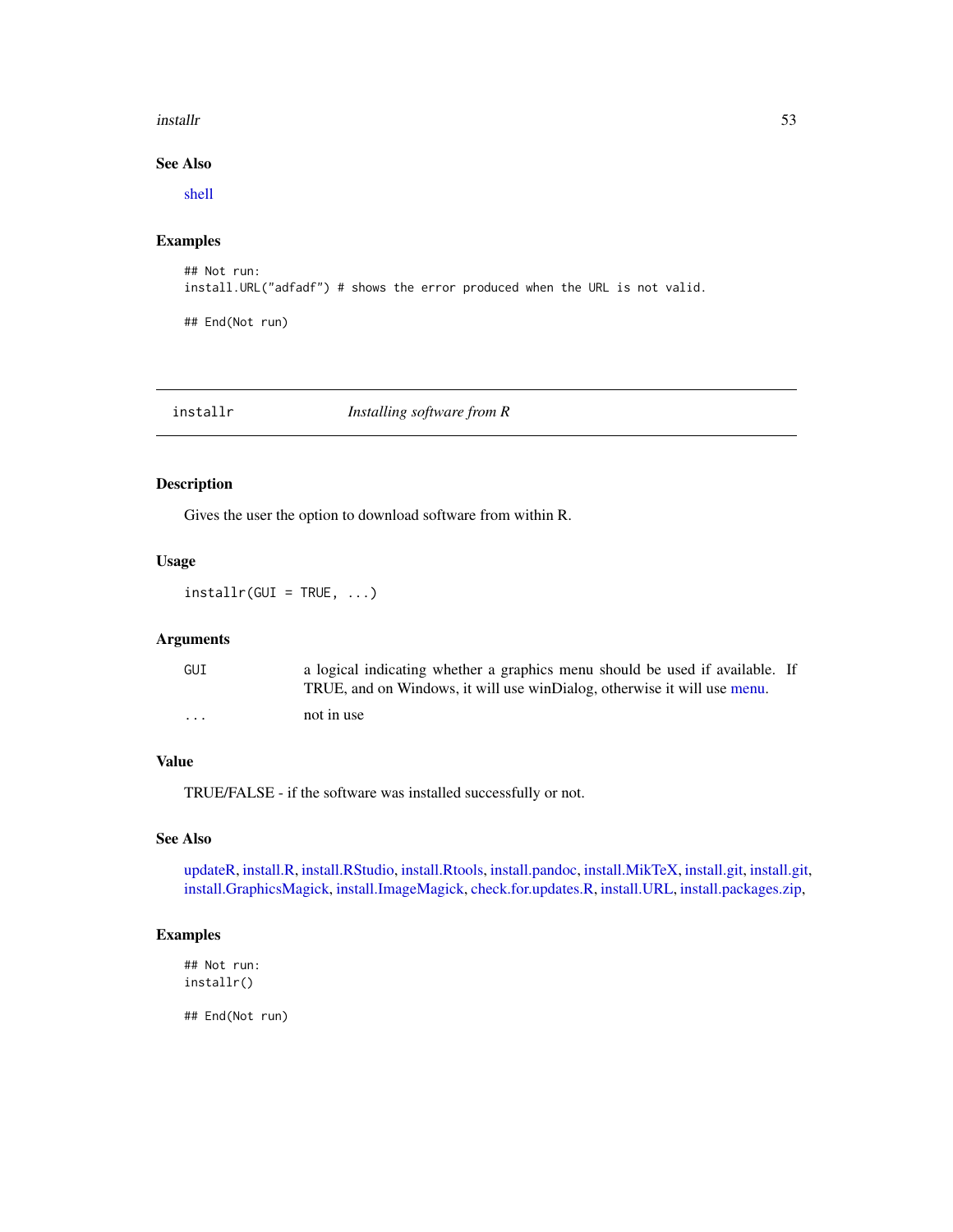Checks if an object is empty (e.g: of zero length) and returns TRUE/FALSE

#### Usage

```
is.empty(x, mode = NULL, ...)
```
## Arguments

| $\mathsf{x}$ | an object                                                                                              |
|--------------|--------------------------------------------------------------------------------------------------------|
| mode         | is the object an empty (zero length) object of this mode (can be "integer", "nu-<br>meric", and so on) |
| $\cdot$      | none are available.                                                                                    |

# Details

Uses identical and avoids any attribute problems by using the fact that it is the empty set of that class of object and combine it with an element of that class.

## Value

Returns TRUE/FALSE if the object is empty or not.

# Author(s)

James (<http://stackoverflow.com/users/269476/james>)

## Source

<http://stackoverflow.com/questions/6451152/how-to-catch-integer0>

# See Also

[integer,](#page-0-0) [identical](#page-0-0)

# Examples

```
is.empty(integer(0)) #TRUE
is.empty(0L) #FALSE
is.empty(numeric(0)) #TRUE
is.empty(NA) # FALSE
is.empty(FALSE) # FALSE
is.empty(NULL) # FALSE (with a warning)
```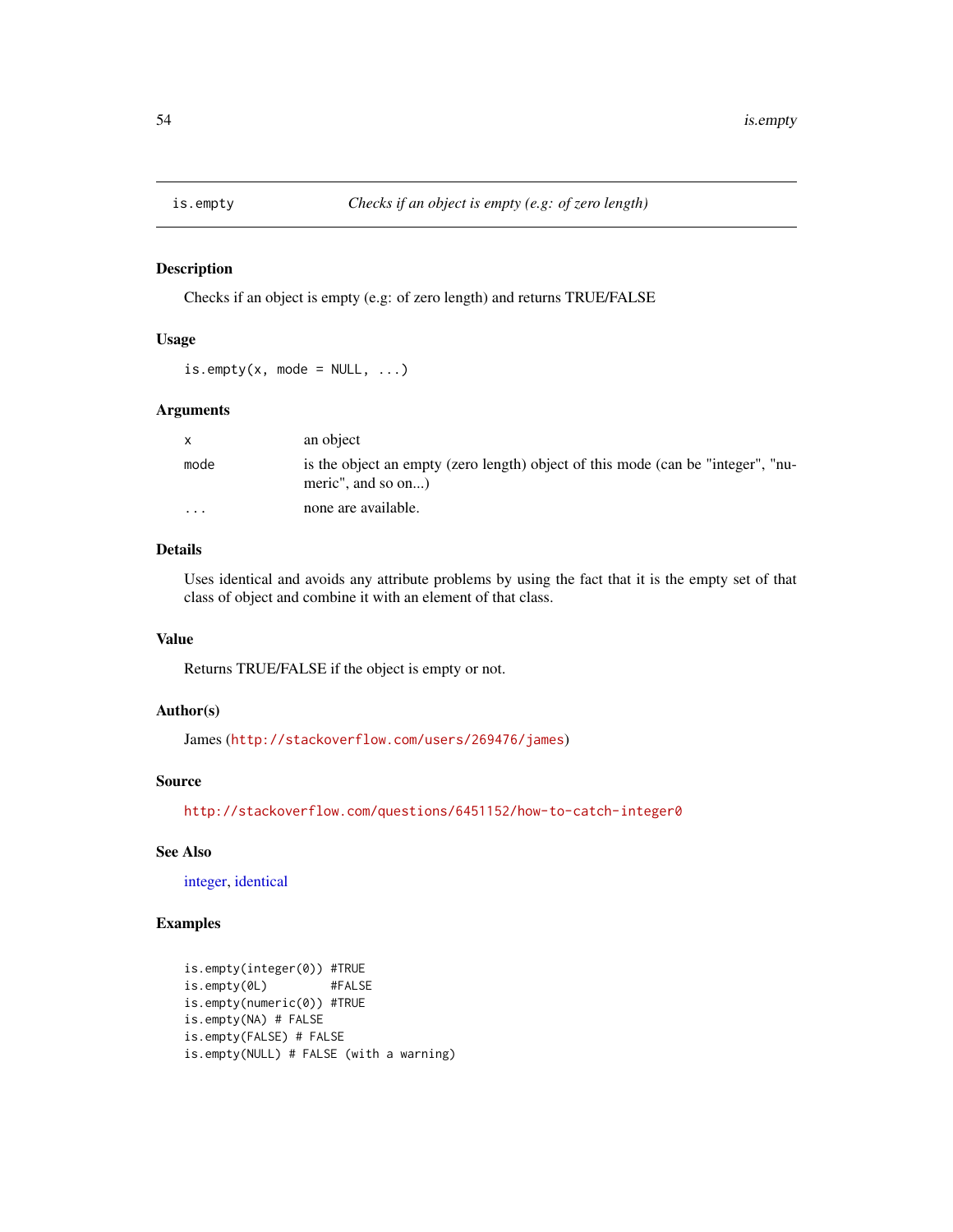## is.exe.installed 55

```
a \le - which(1:3 == 5)
b \leftarrow numeric(0)
is.empty(a)
is.empty(a,"numeric")
is.empty(b)
is.empty(b,"integer")
```

| is.exe.installed | Checks if some .exe is available in on the Windows machine search |
|------------------|-------------------------------------------------------------------|
|                  | PATH                                                              |

# Description

Checks the existence of an .exe extention in the search path for executable files

# Usage

```
is.exe.installed(exe_file)
```
# Arguments

exe\_file a character with the name of the executable to be looked for

## Value

A boolean vector indicating the existence of each program's availability on the system.

# Examples

```
## Not run:
is.exe.installed(c("zip.exe", "Rgui.exe", "blablabla")) # [1] TRUE TRUE FALSE
is.exe.installed("7z")
## End(Not run)
```
is.Rgui *Checks if the R session is running within Rgui (Windows OS)*

## Description

Returns TRUE/FALSE if the R session is running within Rgui or not.

## Usage

is.Rgui(...)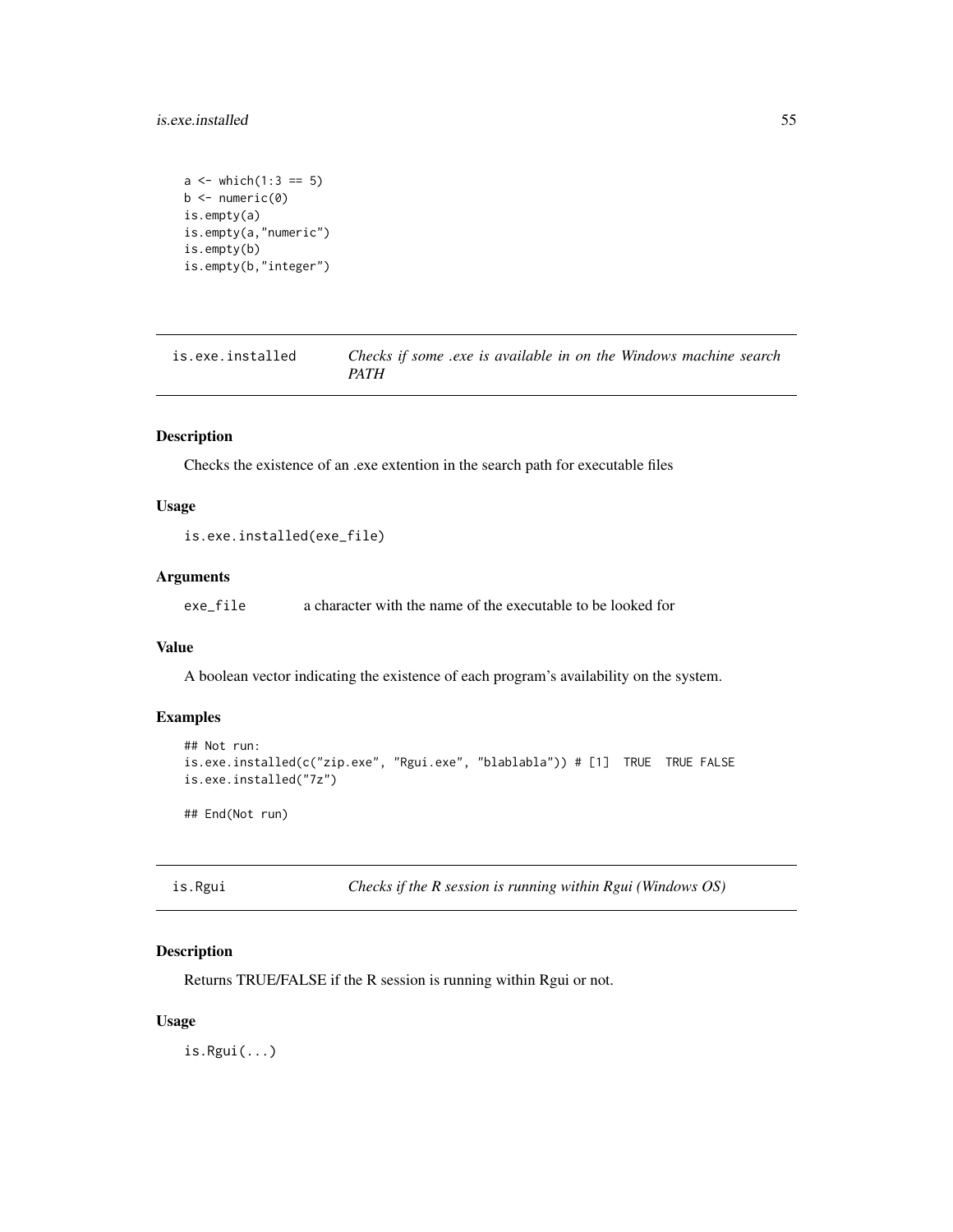#### Arguments

... none are available.

# Details

This function is used in order to check if a GUI can be added to the session or not.

# Value

Returns TRUE/FALSE if the R session is running within Rgui or not.

# See Also

[is.RStudio,](#page-55-0) [is.windows](#page-56-0)

# Examples

## Not run: is.Rgui()

## End(Not run)

<span id="page-55-0"></span>is.RStudio *Checks if the R session is running within RStudio*

### Description

Returns TRUE/FALSE if the R session is running within RStudio or not.

### Usage

```
is.RStudio(...)
```
### Arguments

... none are available.

# Details

This function is used in order to check if a GUI can be added to the session or not.

# Value

Returns TRUE/FALSE if the R session is running within RStudio or not.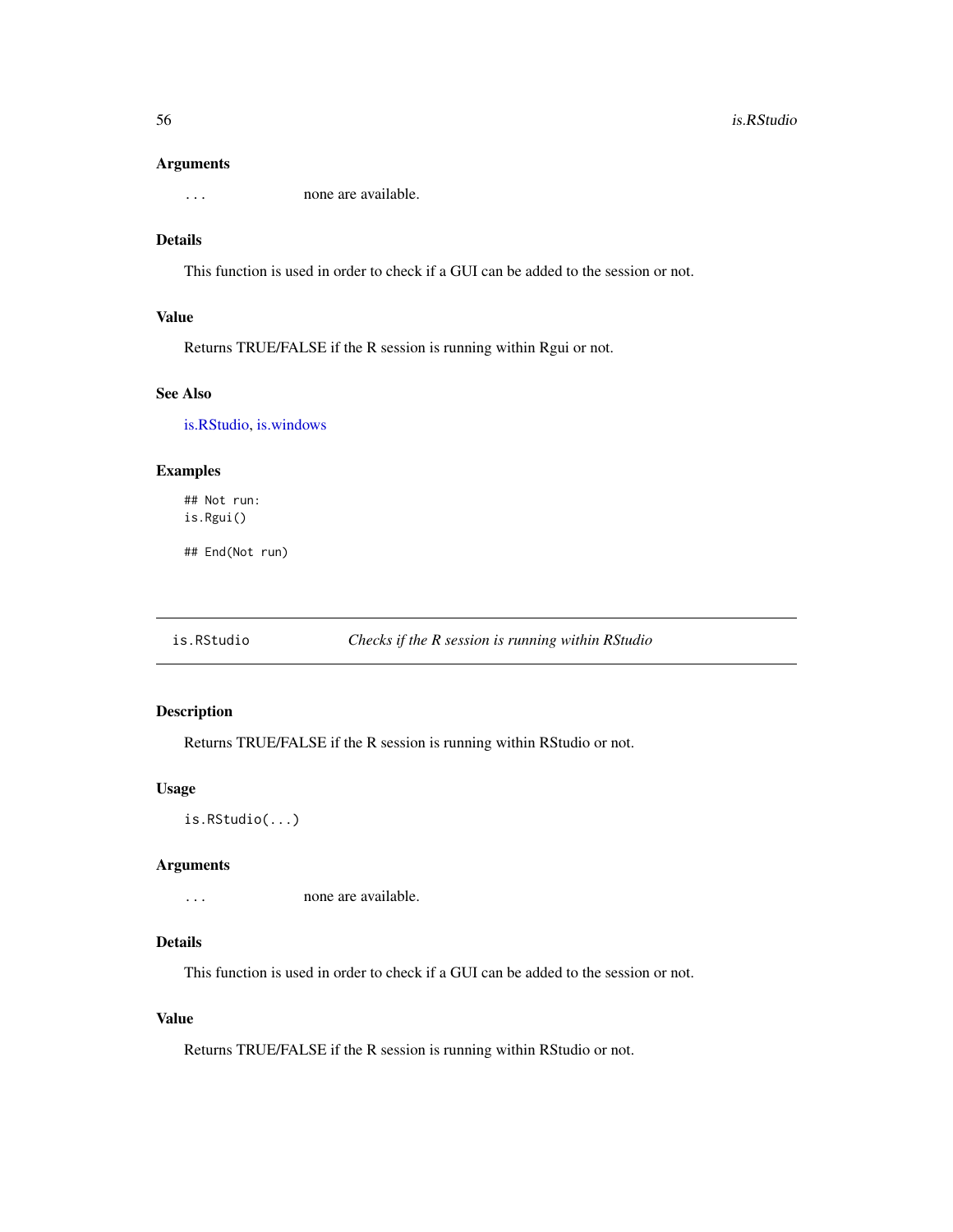#### is.windows 57

## Examples

## Not run: is.RStudio()

## End(Not run)

<span id="page-56-0"></span>is.windows *Checks if the running OS is windows*

# Description

Returns TRUE/FALSE if the R session is running on Windows or not.

# Usage

is.windows(...)

# Arguments

... none are available.

# Details

This function is run when the 'installr' package is first loaded in order to check if the current running OS is Windows. If you are running a different OS, then the installr package (at its current form) does not have much to offer you.

## Value

Returns TRUE/FALSE if the R session is running on Windows or not.

# Examples

```
## Not run:
is.windows() # returns TRUE on my machine.
```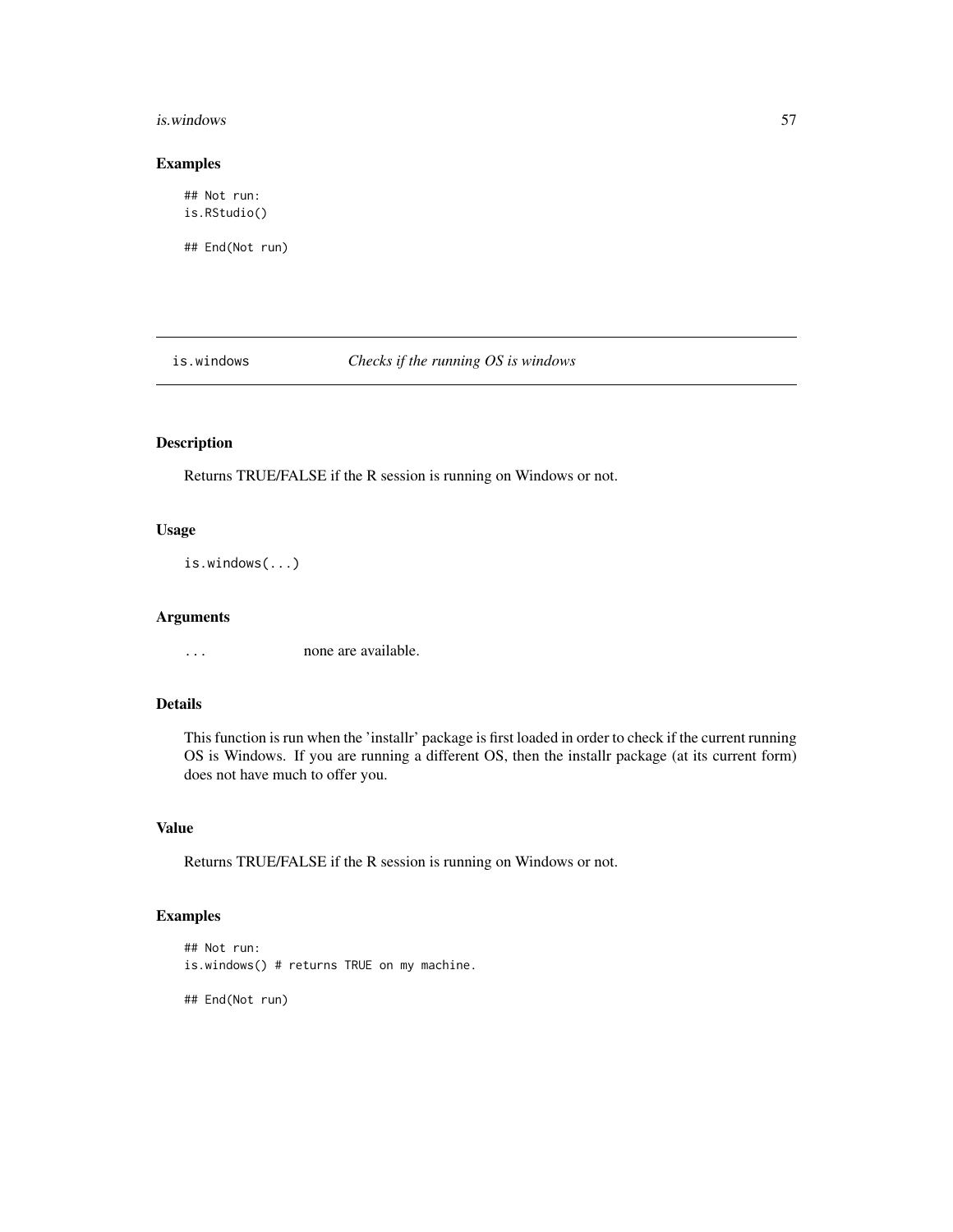Returns TRUE/FALSE if the R session is running on Windows 64-bit or not.

# Usage

is.x64(...)

## **Arguments**

... none are available.

#### Details

This function is run when the 'installr' package is first loaded in order to check if the current running OS is Windows 64-bit. If you are running a different OS, then the installr package (at its current form) does not have much to offer you.

# Value

Returns TRUE/FALSE if the R session is running on Windows 64-bit or not.

#### Examples

## Not run: is.x64() # returns TRUE on my machine.

## End(Not run)

is\_in\_.First\_in\_Rprofile.site

*Remove a code line from Rprofile.site .First*

## Description

Goes through

# Usage

```
is_in_.First_in_Rprofile.site(code, fixed = TRUE, ...)
```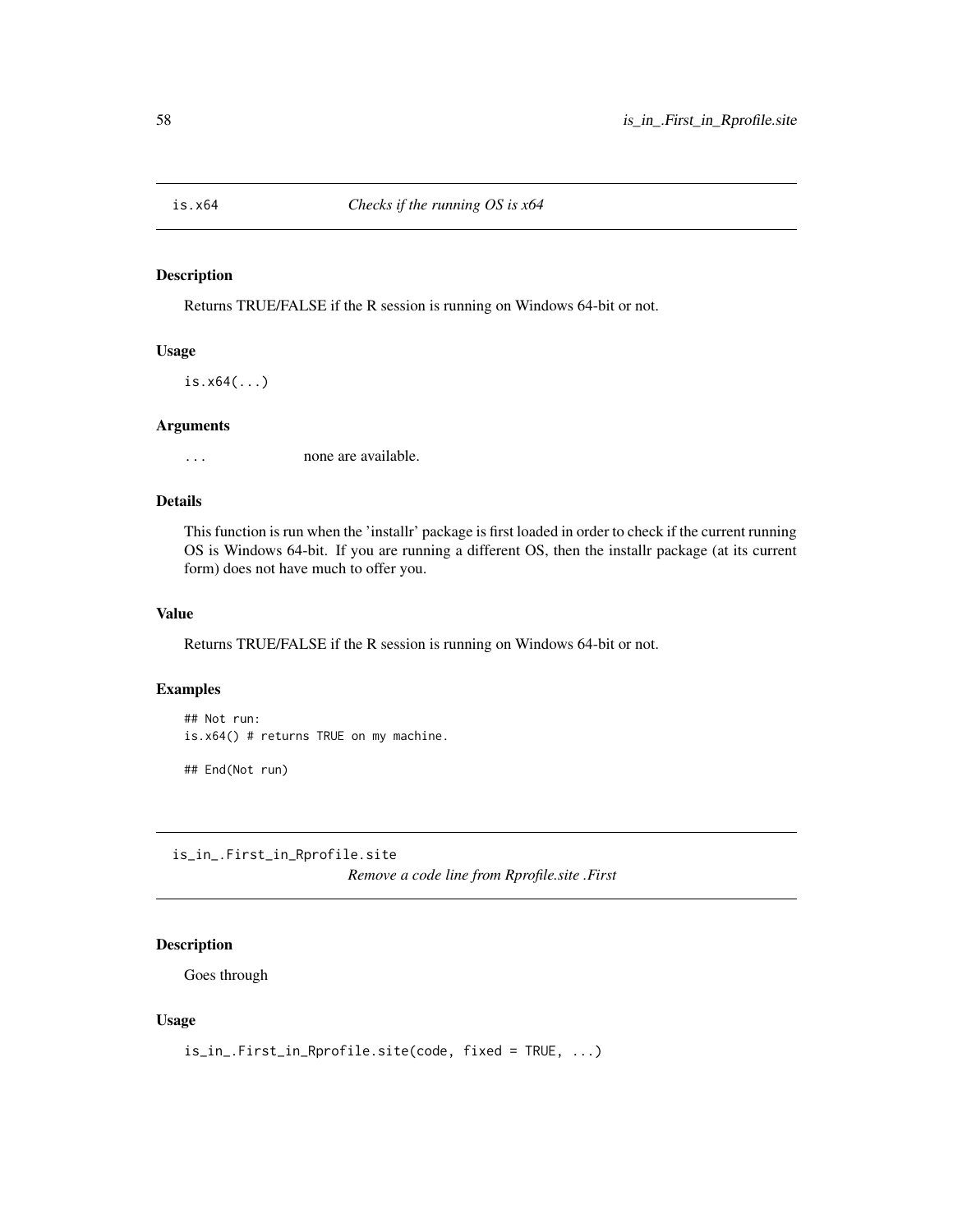#### **Arguments**

| code  | A character scalar with code to add at the beginning of the . First function in<br>Rprofile site |
|-------|--------------------------------------------------------------------------------------------------|
| fixed | passed to grep                                                                                   |
| .     | passed to grep                                                                                   |

## Value

logical, if code is in Rprofile.site or not.

#### References

```
http://stackoverflow.com/questions/1395301/how-to-get-r-to-recognize-your-working-directory-as-its-working-directory
http://stackoverflow.com/questions/1189759/expert-r-users-whats-in-your-rprofile
http://www.noamross.net/blog/2012/11/2/rprofile.html http://www.statmethods.net/
interface/customizing.html
```
## Examples

```
## Not run:
is_in_.First_in_Rprofile.site("suppressMessages(library(installr))") # FALSE
add_to_.First_in_Rprofile.site("suppressMessages(library(installr))")
is_in_.First_in_Rprofile.site("suppressMessages(library(installr))") # TRUE
remove_from_.First_in_Rprofile.site("suppressMessages(library(installr))")
is_in_.First_in_Rprofile.site("suppressMessages(library(installr))") # FALSE
# this would still leave .First
```
## End(Not run)

<span id="page-58-0"></span>kill\_all\_Rscript\_s *kill (i.e.: stop) all running "Rscript" processes*

# Description

kill (i.e.: stop) all running "Rscript" processes based on their process ID (pid)

#### Usage

```
kill\_all\_Rscript_s(s = 0, m = 0, h = 0, ...)
```

| -S | numeric. number of seconds to wait before killing the processes |
|----|-----------------------------------------------------------------|
| m  | numeric, number of minutes to wait before killing the processes |
| h  | numeric, number of hours to wait before killing the processes   |
|    | not used.                                                       |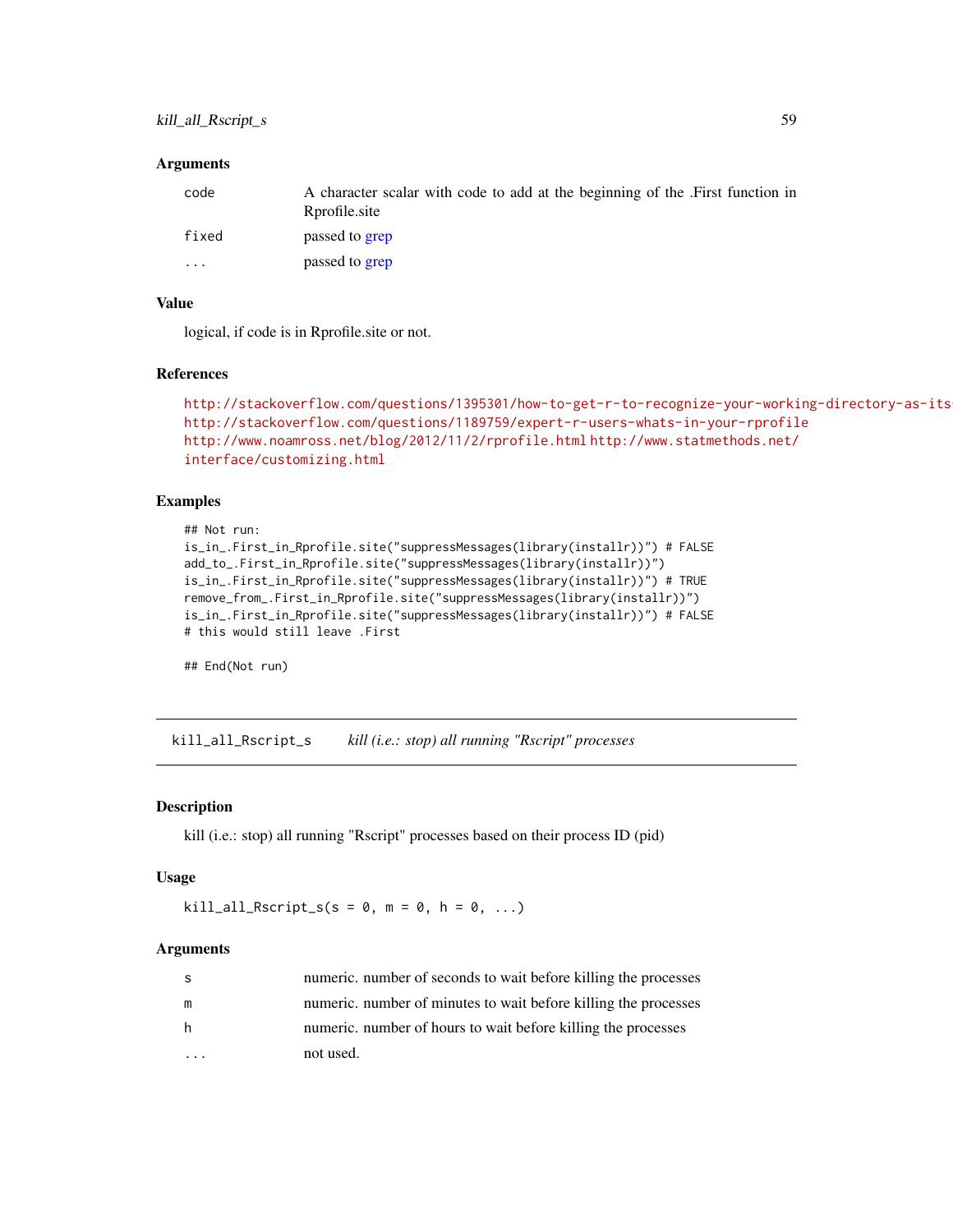## Value

an integer vector with the process ID (pid) of the "Rscript" processes.

#### References

tasklist details from microsoft homepage: [http://technet.microsoft.com/en-us/library/](http://technet.microsoft.com/en-us/library/bb491010.aspx) [bb491010.aspx](http://technet.microsoft.com/en-us/library/bb491010.aspx) pskill details from microsoft homepage: [http://technet.microsoft.com/en-us](http://technet.microsoft.com/en-us/sysinternals/bb896683.aspx)/ [sysinternals/bb896683.aspx](http://technet.microsoft.com/en-us/sysinternals/bb896683.aspx)

# See Also

[get\\_tasklist](#page-25-0), [get\\_Rscript\\_PID](#page-24-0), [get\\_pid](#page-23-0), [kill\\_pid](#page-59-0), [kill\\_all\\_Rscript\\_s](#page-58-0), [pskill](#page-0-0)

## Examples

```
## Not run:
# create several running processes of Rscript (to shitdown)
system("Rscript -e repeat{2+2}", wait = FALSE) # this process should be stuck
system("Rscript -e repeat{2+2}", wait = FALSE) # this process should be stuck
# here are there pid numbers:
get_Rscript_PID()
# let's kill them:
kill_all_Rscript_s()
# they are gone...
get_Rscript_PID() # we no longer have Rscripts running
## End(Not run)
```
<span id="page-59-0"></span>

kill\_pid *kill (i.e.: stop) running processes by there pid*

## Description

kill (i.e.: stop) running processes by there pid. It spawns a new Rscript which runs [pskill](#page-0-0) on the pid-s

# Usage

 $kill\_pid(pid, s = 0, m = 0, h = 0, ...)$ 

| pid | an integer vector with process id numbers (i.e.: can kill severa pid at once!) |
|-----|--------------------------------------------------------------------------------|
| -S  | numeric, number of seconds to wait before killing the processes                |
| m   | numeric, number of minutes to wait before killing the processes                |
| -h  | numeric. number of hours to wait before killing the processes                  |
|     | not used.                                                                      |
|     |                                                                                |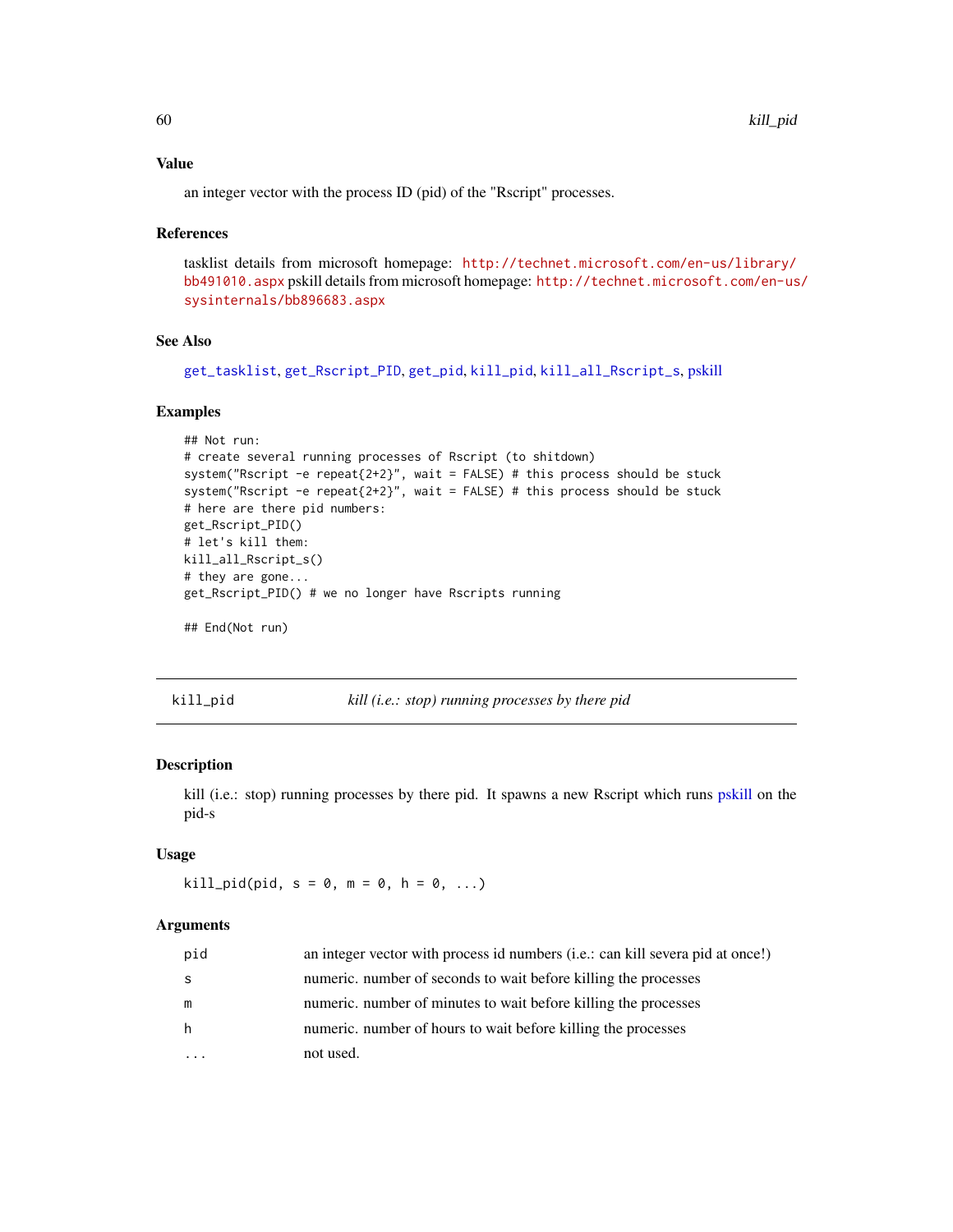# kill\_process 61

## Value

output from system

#### References

tasklist details from microsoft homepage: [http://technet.microsoft.com/en-us/library/](http://technet.microsoft.com/en-us/library/bb491010.aspx) [bb491010.aspx](http://technet.microsoft.com/en-us/library/bb491010.aspx) pskill details from microsoft homepage: [http://technet.microsoft.com/en-us](http://technet.microsoft.com/en-us/sysinternals/bb896683.aspx)/ [sysinternals/bb896683.aspx](http://technet.microsoft.com/en-us/sysinternals/bb896683.aspx)

# See Also

```
get_tasklist, get_Rscript_PID, get_pid, kill_pid, kill_all_Rscript_s, pskill
```
## Examples

```
## Not run:
# create several running processes of Rscript (to shitdown)
system("Rscript -e repeat{2+2}", wait = FALSE) # this process should be stuck
system("Rscript -e repeat{2+2}", wait = FALSE) # this process should be stuck
# here are there pid numbers:
get_Rscript_PID()
# let's kill them:
kill_pid(get_Rscript_PID())
# they are gone...
get_Rscript_PID() # we no longer have Rscripts running
## End(Not run)
```
kill\_process *kill (i.e.: stop) running processes by there process name*

# Description

kill (i.e.: stop) running processes by there process name It spawns a new Rscript which runs [pskill](#page-0-0) on the pid-s per process name.

#### Usage

```
kill\_process(process, s = 0, m = 0, h = 0, exact = FALSE, ...)
```

| process | a character vector of process names.                                                                |
|---------|-----------------------------------------------------------------------------------------------------|
| S       | numeric, number of seconds to wait before killing the processes                                     |
| m       | numeric, number of minutes to wait before killing the processes                                     |
| h.      | numeric, number of hours to wait before killing the processes                                       |
| exact   | logical (FALSE), should we get exact match to process name, or can we use just<br>partial matching. |
|         | not used.                                                                                           |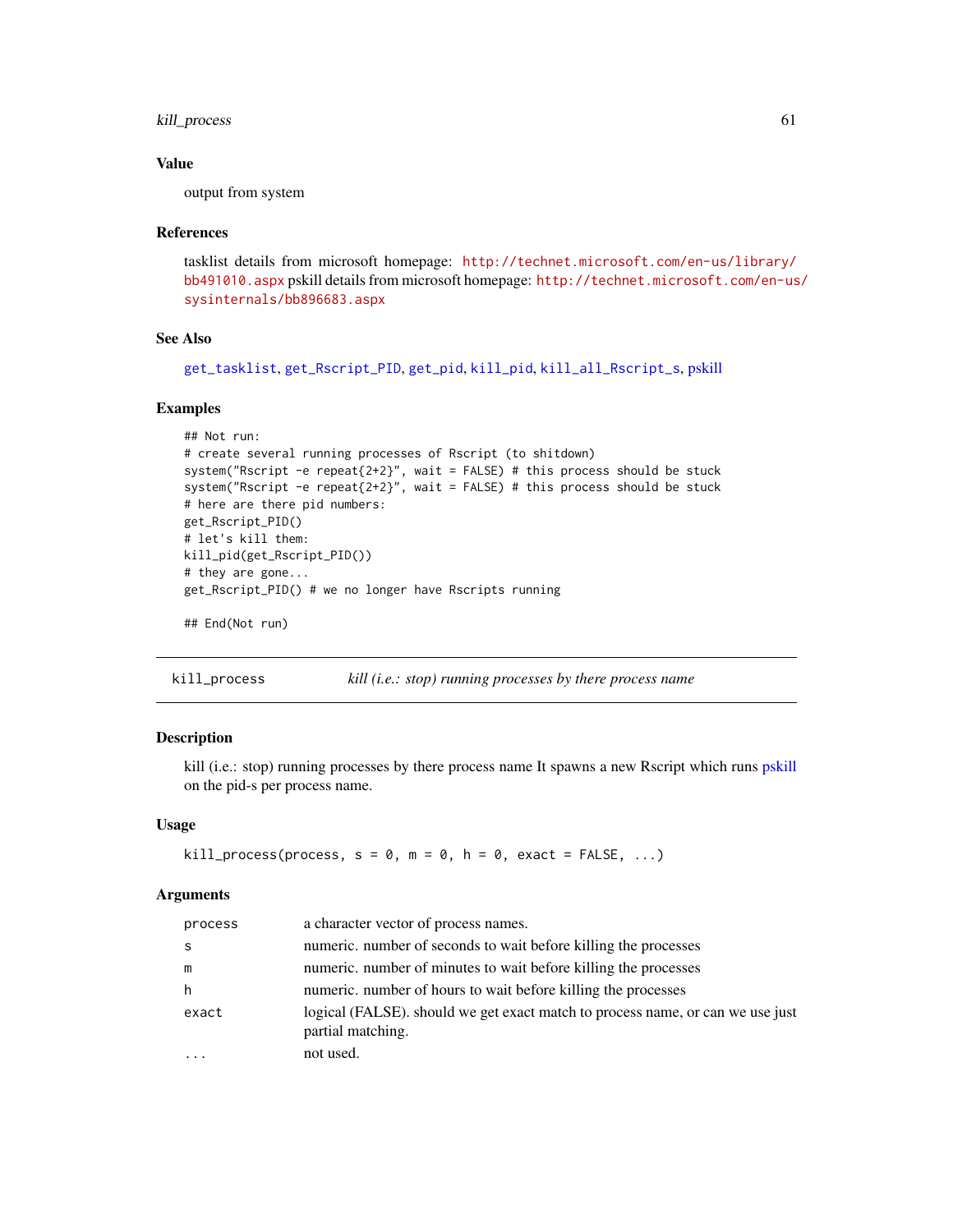## Value

output from system

# References

tasklist details from microsoft homepage: [http://technet.microsoft.com/en-us/library/](http://technet.microsoft.com/en-us/library/bb491010.aspx) [bb491010.aspx](http://technet.microsoft.com/en-us/library/bb491010.aspx) pskill details from microsoft homepage: [http://technet.microsoft.com/en-us](http://technet.microsoft.com/en-us/sysinternals/bb896683.aspx)/ [sysinternals/bb896683.aspx](http://technet.microsoft.com/en-us/sysinternals/bb896683.aspx)

#### See Also

```
get_tasklist, get_Rscript_PID, get_pid, kill_pid, kill_all_Rscript_s, pskill
```
#### Examples

```
## Not run:
# create several running processes of Rscript (to shitdown)
system("Rscript -e repeat\{2+2\}", wait = FALSE) # this process should be stuck
system("Rscript -e repeat{2+2}", wait = FALSE) # this process should be stuck
# here are there pid numbers:
get_Rscript_PID()
# let's kill them:
kill_process("Rscript")
# they are gone...
get_Rscript_PID() # we no longer have Rscripts running
## End(Not run)
```
lineplot\_package\_downloads

*barplot for the number of users installation of a package*

# Description

This function gets a vector of package names, and returns a line plot of number of downloads for these packages per week.

# Usage

```
lineplot_package_downloads(pkg_names, dataset, by_time = c("date", "week"),
  ...)
```

| pkg_names | a character vector of packages we are interested in checking.                                          |
|-----------|--------------------------------------------------------------------------------------------------------|
| dataset   | a dataset output from running read_RStudio_CRAN_data, after going through<br>format RStudio CRAN data. |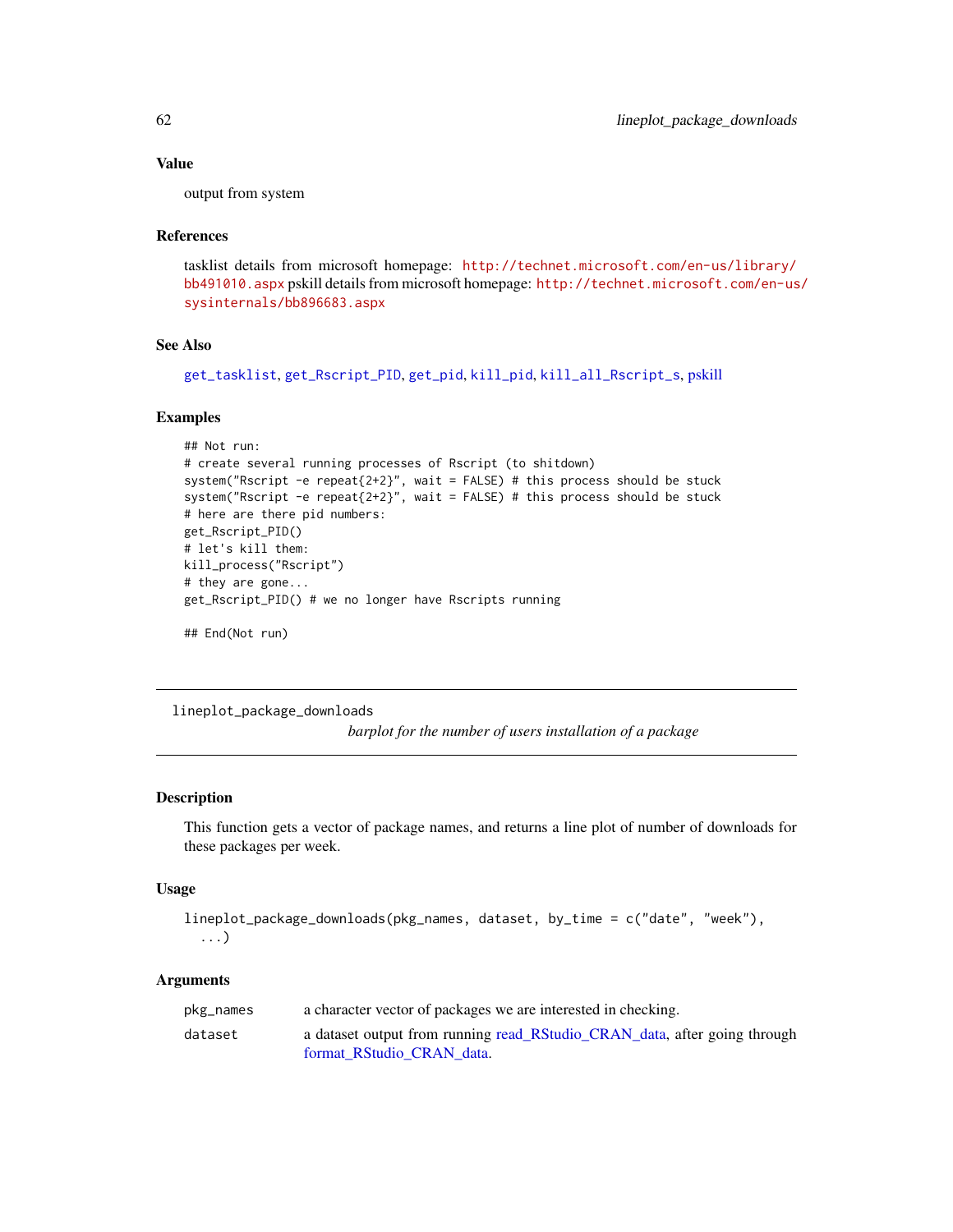| $by$ _time | by what time frame should packages be plotted? defaults to "date", but can also |
|------------|---------------------------------------------------------------------------------|
|            | he "week"                                                                       |
| $\cdot$    | not in use.                                                                     |

#### Details

RStudio maintains its own CRAN mirror, https://cran.rstudio.com/ and offers its log files.

## Value

invisible aggregated data that was used for the plot

#### Author(s)

Felix Schonbrodt, Tal Galili

# Source

<http://www.nicebread.de/finally-tracking-cran-packages-downloads/>

## See Also

[download\\_RStudio\\_CRAN\\_data,](#page-16-0) [read\\_RStudio\\_CRAN\\_data](#page-74-0)[,barplot\\_package\\_users\\_per\\_day](#page-8-0)

## Examples

```
## Not run:
# The first two functions might take a good deal of time to run (depending on the date range)
RStudio_CRAN_data_folder <-
      download_RStudio_CRAN_data(START = '2013-04-02',
                                 END = '2013-04-05')
                                 # around the time R 3.0.0 was released
my_RStudio_CRAN_data <- read_RStudio_CRAN_data(RStudio_CRAN_data_folder)
my_RStudio_CRAN_data <- format_RStudio_CRAN_data(my_RStudio_CRAN_data)
head(my_RStudio_CRAN_data)
lineplot_package_downloads(pkg_names = c("ggplot2", "reshape", "plyr", "installr"),
                           dataset = my_RStudio_CRAN_data)
# older plots:
# barplots: (more functions can easily be added in the future)
barplot_package_users_per_day("installr", my_RStudio_CRAN_data)
barplot_package_users_per_day("plyr", my_RStudio_CRAN_data)
```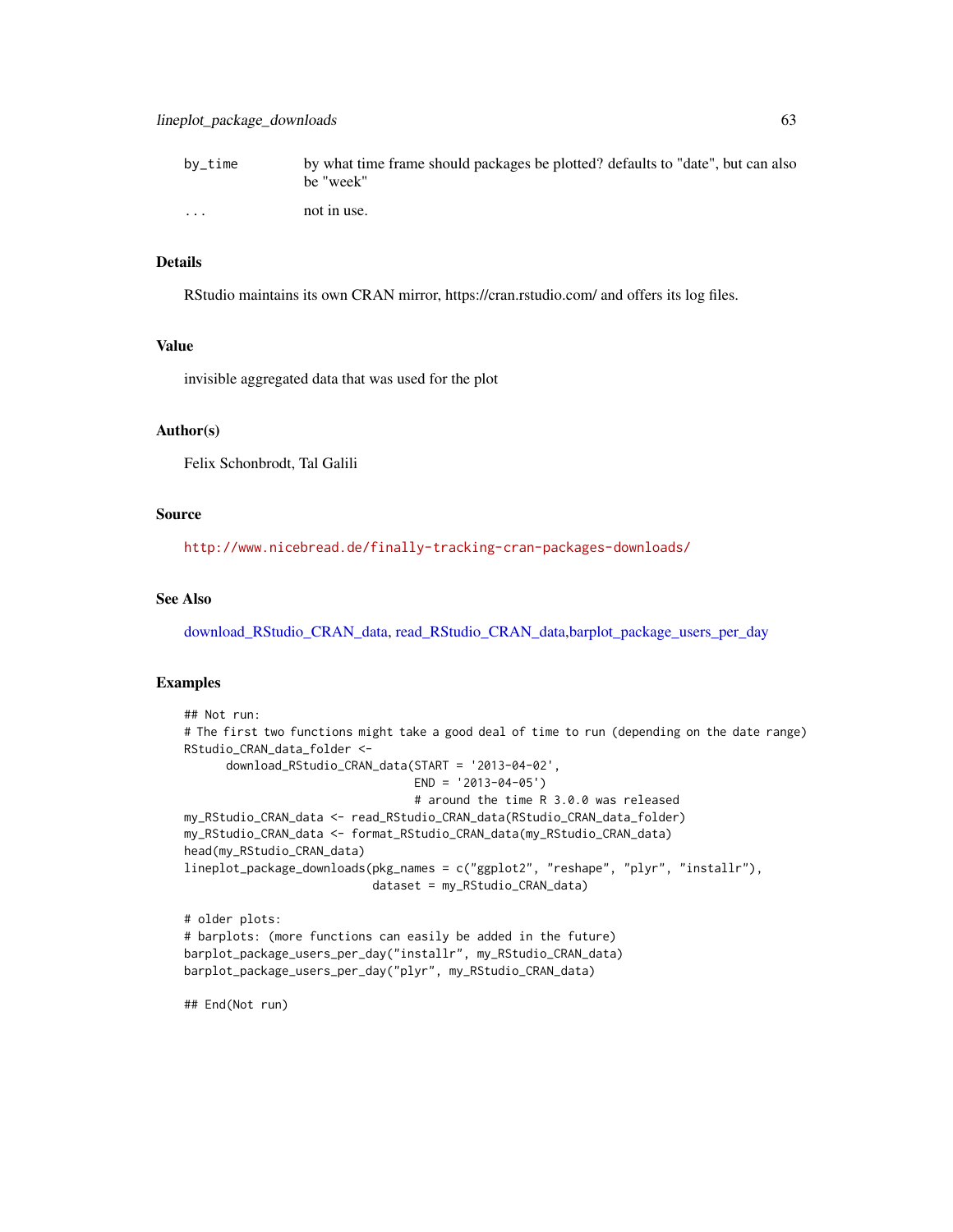load\_installr\_on\_startup

*Have the installr package load on startup*

## Description

Load installr on startup.

#### Usage

load\_installr\_on\_startup(...)

#### Arguments

... not used. (but good for future backward compatibility)

# Value

invisible(NULL)

## References

```
http://stackoverflow.com/questions/1395301/how-to-get-r-to-recognize-your-working-directory-as-its
http://stackoverflow.com/questions/1189759/expert-r-users-whats-in-your-rprofile
http://www.noamross.net/blog/2012/11/2/rprofile.html http://www.statmethods.net/
interface/customizing.html
```
#### Examples

## Not run: load\_installr\_on\_startup()

## End(Not run)

most\_downloaded\_packages

*Most downloaded packages*

# Description

Gives the top "x" most downloaded packages.

#### Usage

```
most_downloaded_packages(dataset, n = 6L, ...)
```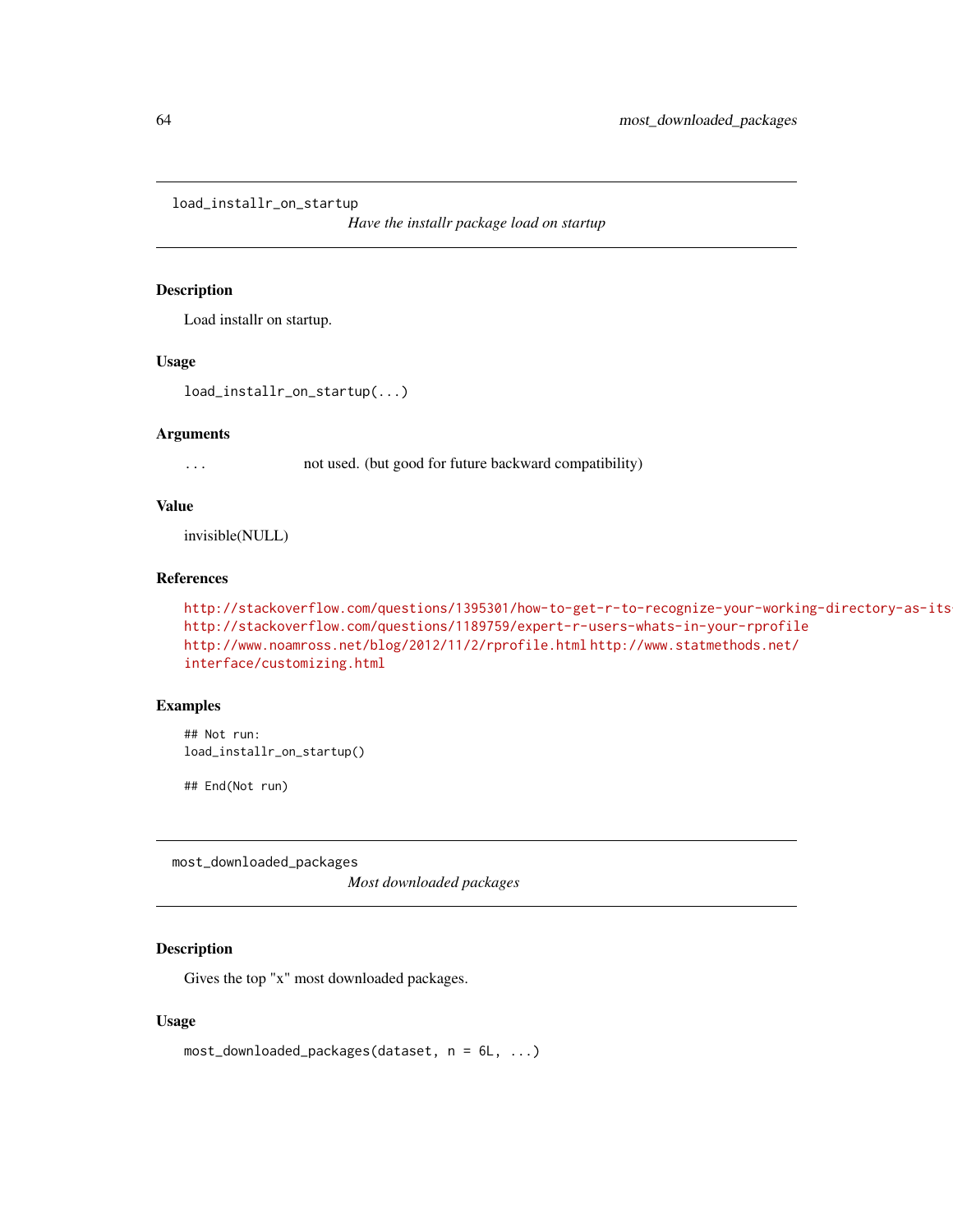#### **Arguments**

| dataset | a dataset output from running read_RStudio_CRAN_data, after going through<br>format RStudio CRAN data. |
|---------|--------------------------------------------------------------------------------------------------------|
| n       | the number of top packages to show.                                                                    |
| $\cdot$ | not in use.                                                                                            |

## Details

RStudio maintains its own CRAN mirror, https://cran.rstudio.com/ and offers its log files.

#### Value

a table of top packages by downloads (a numeric vector with packages as names)

## Source

<http://www.nicebread.de/finally-tracking-cran-packages-downloads/>

## See Also

[download\\_RStudio\\_CRAN\\_data,](#page-16-0) [read\\_RStudio\\_CRAN\\_data](#page-74-0)[,barplot\\_package\\_users\\_per\\_day](#page-8-0)

# Examples

```
## Not run:
# The first two functions might take a good deal of time to run (depending on the date range)
RStudio_CRAN_data_folder <-
      download_RStudio_CRAN_data(START = '2013-04-02',
                                 END = '2013-04-05')
                                 # around the time R 3.0.0 was released
my_RStudio_CRAN_data <- read_RStudio_CRAN_data(RStudio_CRAN_data_folder)
my_RStudio_CRAN_data <- format_RStudio_CRAN_data(my_RStudio_CRAN_data)
head(my_RStudio_CRAN_data)
most_downloaded_packages(my_RStudio_CRAN_data)
```

```
top_packages <- names(most_downloaded_packages(my_RStudio_CRAN_data))
lineplot_package_downloads(pkg_names = top_packages, dataset = my_RStudio_CRAN_data)
```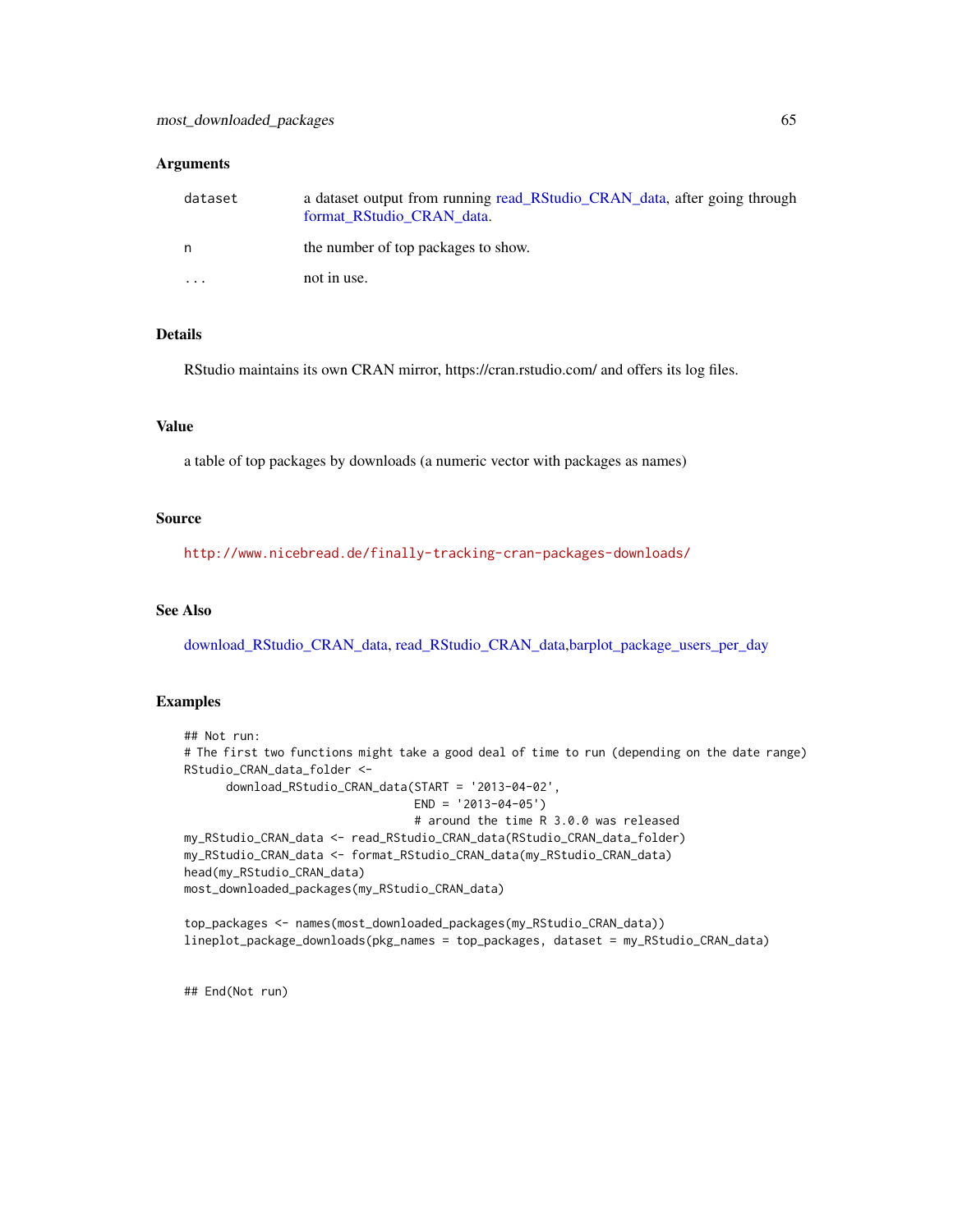<span id="page-65-0"></span>

Retrieving your public IP via <https://api.ipify.org>. (old solution used: http://api.exip.org/ based on http://stackoverflow.com/questions/3097589/getting-my-public-ip-via-api)

## Usage

myip(...)

# Arguments

... not in use

# Value

your current ip (character string)

#### Source

<https://api.ipify.org>

# See Also

[freegeoip,](#page-21-0) [myip,](#page-65-0) [cranometer](#page-14-0)

# Examples

```
## Not run:
myip() # "37.132.25.15"
```
## End(Not run)

<span id="page-65-1"></span>

| os.hibernate |  |  | Hibernate the operating system (Windows) through a shell command |  |  |
|--------------|--|--|------------------------------------------------------------------|--|--|
|--------------|--|--|------------------------------------------------------------------|--|--|

# Description

This Hibernates Windows after set amount of time.

# Usage

os.hibernate(s =  $0$ , m =  $0$ , h =  $0$ , first\_turn\_hibernate\_on = TRUE)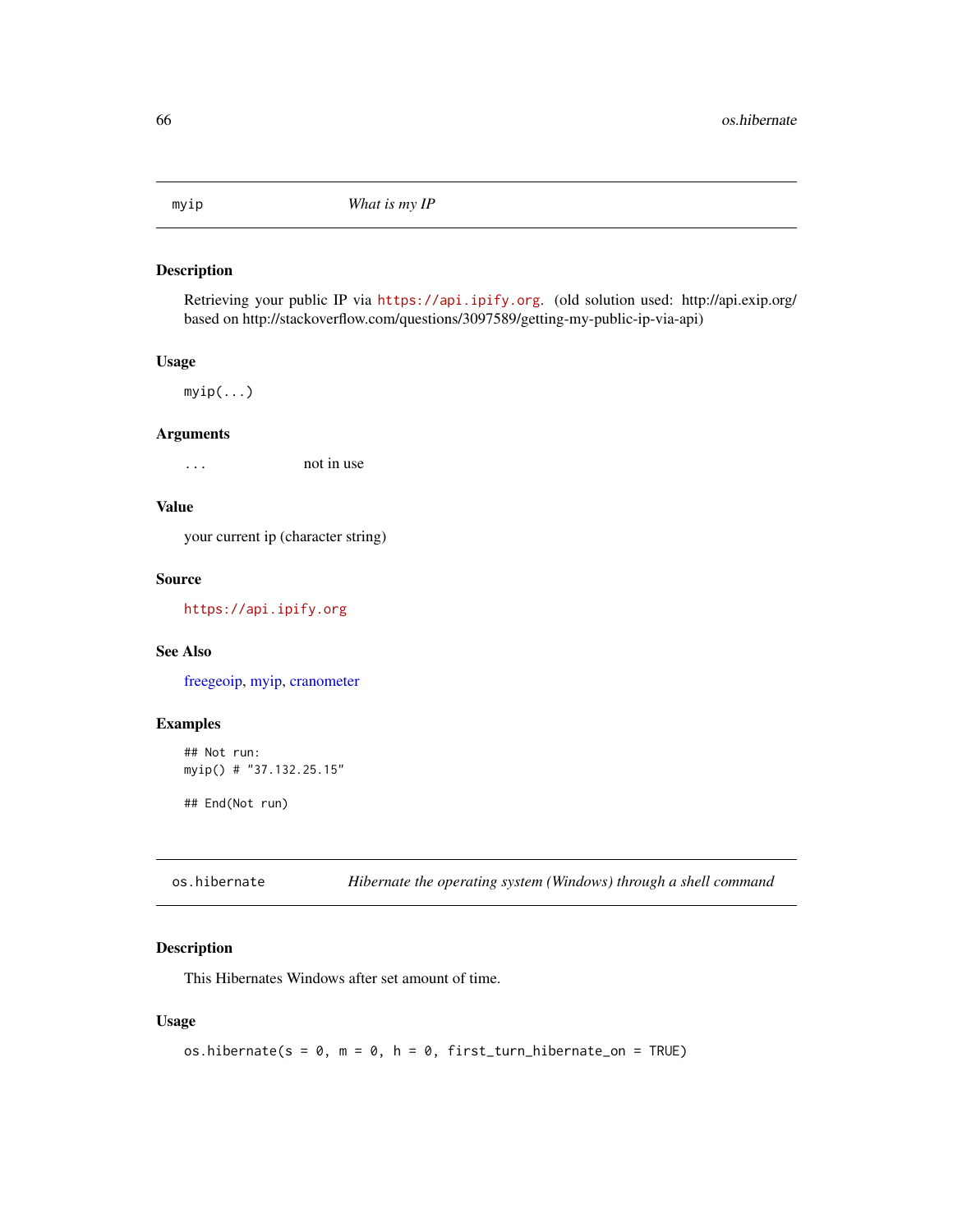#### $\alpha$ s.lock 67

#### Arguments

| -S                      | time to wait before shutting down (in seconds), added to m and h; passed to<br>Sys.sleep                         |
|-------------------------|------------------------------------------------------------------------------------------------------------------|
| m                       | time to wait before shutting down (in minutes), added to s and h; passed to<br>Sys.sleep                         |
| h.                      | time to wait before shutting down (in hours), added to s and m; passed to<br>Sys.sleep                           |
| first_turn_hibernate_on |                                                                                                                  |
|                         | default is TRUE. This runs "powercfg -hibernate on" in order to turn hibernate<br>on, in cases where it was off. |

# Value

The status code of [shell](#page-0-0).

#### Author(s)

Tal Galili

# References

http://superuser.com/questions/42124/how-can-i-put-the-computer-to-sleep-from-command-prompt-run-m , <http://www.howtogeek.com/howto/windows-vista/quick-tip-create-shutdown-restart-lock-icons-in-windows-vista/>

## See Also

[system](#page-0-0),[shell](#page-0-0), [Sys.sleep](#page-0-0), [is.windows](#page-56-0), [os.shutdown](#page-69-0), [os.sleep](#page-70-0), [os.hibernate](#page-65-1), [os.lock](#page-66-0), [os.restart](#page-68-0)

# Examples

```
## Not run:
## when your code is extremely time-consuming,
# you may need this function to run at the
# end of the simulation.
os.hibernate()
```
## End(Not run)

<span id="page-66-0"></span>os.lock *Locks the operating system (Windows) through a shell command*

## Description

This locks Windows after set amount of time.

#### Usage

 $os.\text{lock}(s = 0, m = 0, h = 0)$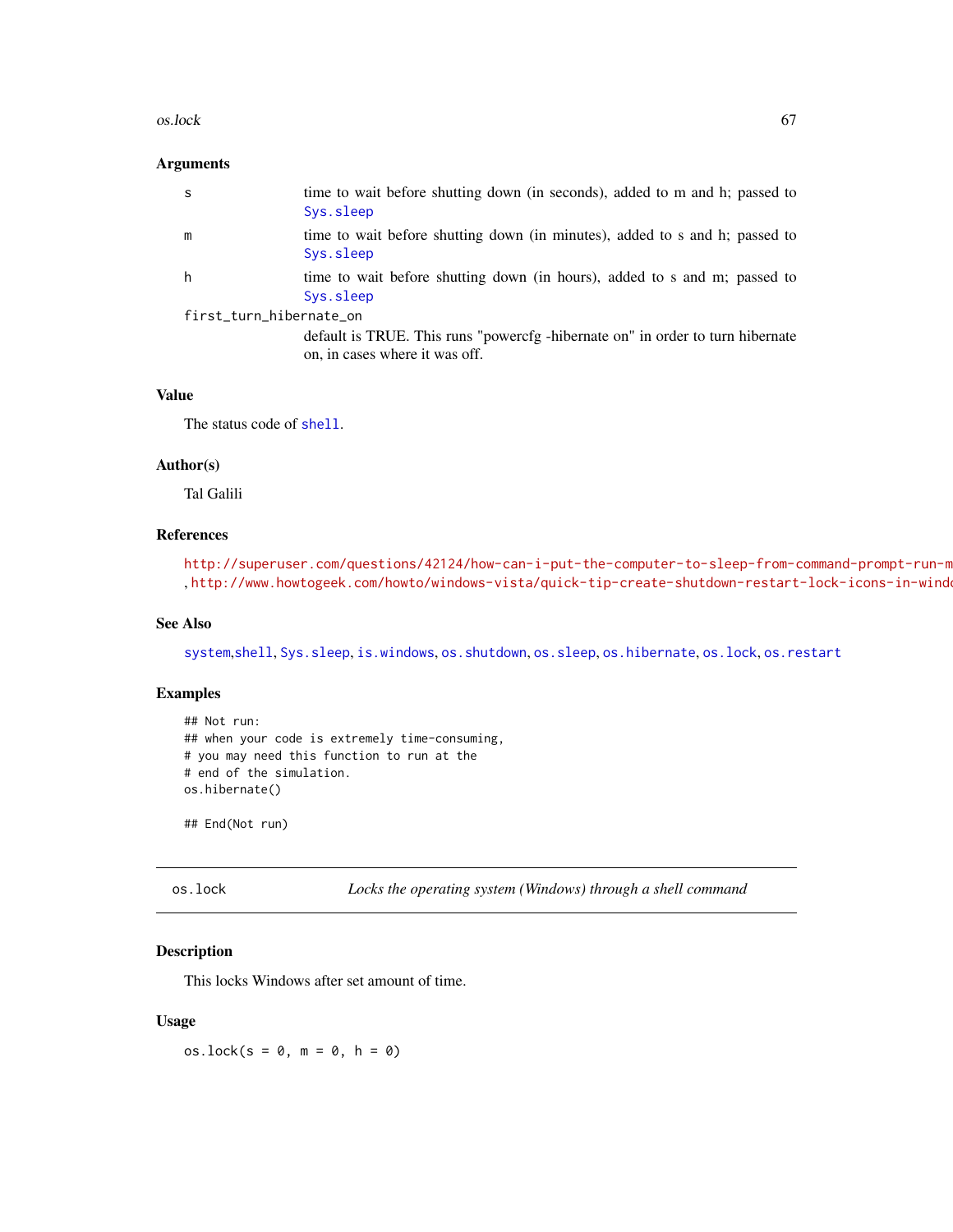#### Arguments

| -S | time to wait before shutting down (in seconds), added to m and h; passed to<br>Sys.sleep |
|----|------------------------------------------------------------------------------------------|
| m  | time to wait before shutting down (in minutes), added to s and h; passed to<br>Sys.sleep |
| h. | time to wait before shutting down (in hours), added to s and m; passed to<br>Sys.sleep   |

#### Value

The status code of [shell](#page-0-0).

#### Author(s)

Tal Galili

## References

http://superuser.com/questions/42124/how-can-i-put-the-computer-to-sleep-from-command-prompt-run-m , http://www.howtogeek.com/howto/windows-vista/quick-tip-create-shutdown-restart-lock-icons-in-wind

# See Also

[system](#page-0-0),[shell](#page-0-0), [Sys.sleep](#page-0-0), [is.windows](#page-56-0), [os.shutdown](#page-69-0), [os.sleep](#page-70-0), [os.hibernate](#page-65-1), [os.lock](#page-66-0), [os.restart](#page-68-0)

# Examples

```
## Not run:
## when your code is extremely time-consuming,
# you may need this function to run at the
# end of the simulation.
os.lock()
```
## End(Not run)

| os.manage | Gives managing option to the current OS (shutdown, restart, sleep, |  |  |  |  |
|-----------|--------------------------------------------------------------------|--|--|--|--|
|           | hibernate, etc)                                                    |  |  |  |  |

# Description

A central function to run functions for shuting down, restarting, sleeping (etc.) your computer. This will run these functions immediately.

#### Usage

 $os.maxe(GUI = TRUE, ask = TRUE, ...)$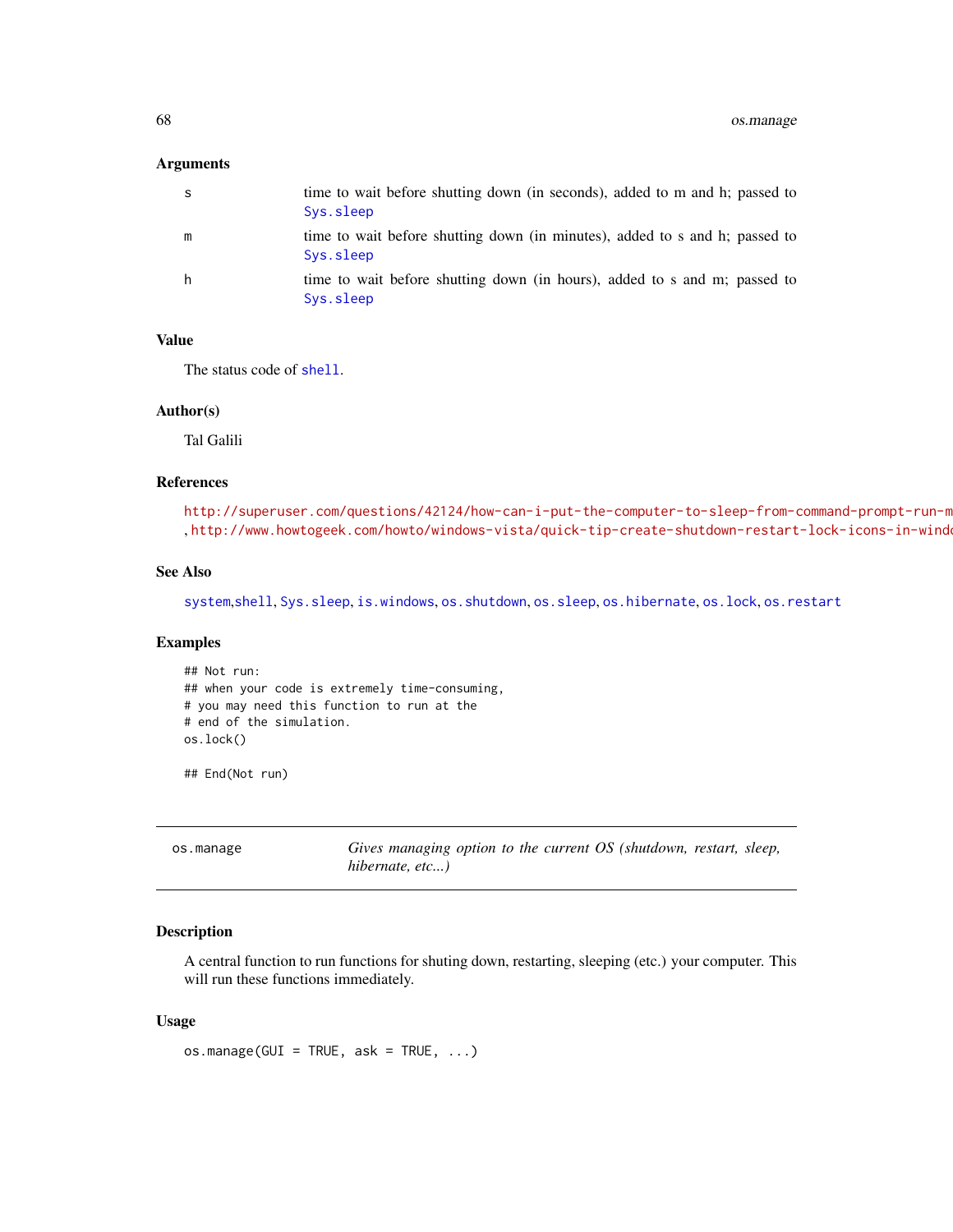#### os.restart 69

#### **Arguments**

| GUI                     | a logical indicating whether a graphics menu should be used if available. If<br>TRUE, and on Windows, it will use winDialog, otherwise it will use menu. |
|-------------------------|----------------------------------------------------------------------------------------------------------------------------------------------------------|
| ask                     | a logical indicating whether to ask the user for the number of minutes in which<br>to perform the operation.                                             |
| $\cdot$ $\cdot$ $\cdot$ | not in use                                                                                                                                               |

## Value

The status code of [system](#page-0-0).

## References

```
http://superuser.com/questions/42124/how-can-i-put-the-computer-to-sleep-from-command-prompt-run-m
, http://www.howtogeek.com/howto/windows-vista/quick-tip-create-shutdown-restart-lock-icons-in-windows-vista/
```
# See Also

[system](#page-0-0),[shell](#page-0-0), [Sys.sleep](#page-0-0), [is.windows](#page-56-0), [os.shutdown](#page-69-0), [os.sleep](#page-70-0), [os.hibernate](#page-65-1), [os.lock](#page-66-0), [os.restart](#page-68-0)

# Examples

```
## Not run:
## when your code is extremely time-consuming,
# you may need this function;
# e.g. you wish to go to sleep,
# while keeping R running with a long computation...
# complex graphics... and long long computation...
# at last,
os.manage()
## the next day you wake up, "thank you, R" :)
```
## End(Not run)

<span id="page-68-0"></span>os.restart *Restarts the operating system (Windows) through a shell command*

# Description

This restarts Windows after set amount of time.

# Usage

os.restart( $s = 0$ ,  $m = 0$ ,  $h = 0$ )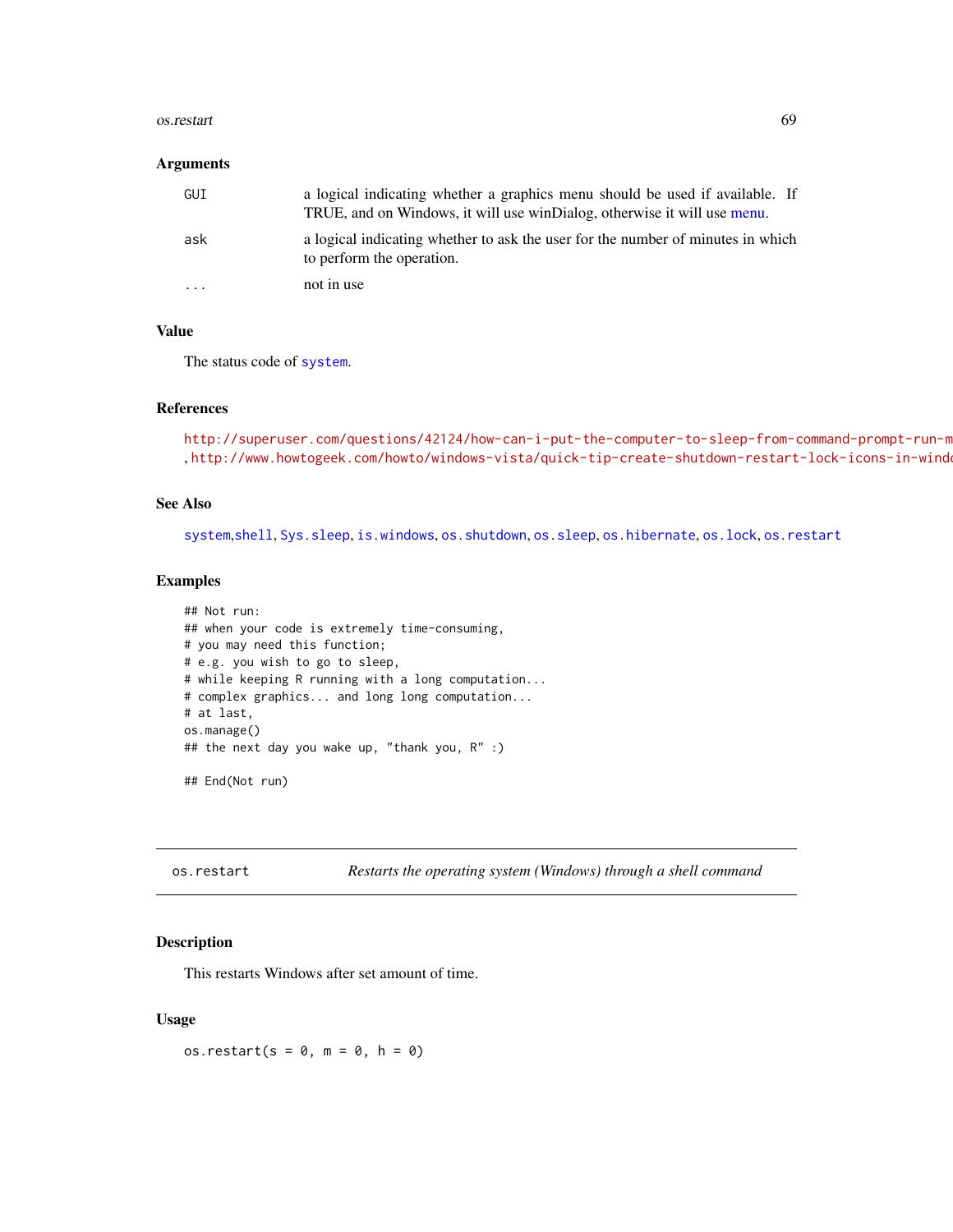#### **Arguments**

| S | time to wait before shutting down (in seconds), added to m and h; passed to<br>Sys.sleep |
|---|------------------------------------------------------------------------------------------|
| m | time to wait before shutting down (in minutes), added to s and h; passed to<br>Sys.sleep |
| h | time to wait before shutting down (in hours), added to s and m; passed to<br>Sys.sleep   |

#### Value

The status code of [shell](#page-0-0).

#### Author(s)

Tal Galili

## References

http://superuser.com/questions/42124/how-can-i-put-the-computer-to-sleep-from-command-prompt-run-m , http://www.howtogeek.com/howto/windows-vista/quick-tip-create-shutdown-restart-lock-icons-in-wind

## See Also

[system](#page-0-0),[shell](#page-0-0), [Sys.sleep](#page-0-0), [is.windows](#page-56-0), [os.shutdown](#page-69-0), [os.sleep](#page-70-0), [os.hibernate](#page-65-1), [os.lock](#page-66-0), [os.restart](#page-68-0)

#### Examples

## Not run: os.restart()

## End(Not run)

<span id="page-69-0"></span>os.shutdown *Shut down the operating system with the command 'shutdown'*

## Description

There is a command shutdown in both Windows and Linux, and this function uses it to shut down a computer.

After the time wait has passed, R will execute shutdown  $-s -t$  0 (for Windows) or shutdown -h now to shut down the computer.

This function is a modified version of Yihui's shutdown function from the fun package.

#### Usage

os.shutdown( $s = 0$ ,  $m = 0$ ,  $h = 0$ )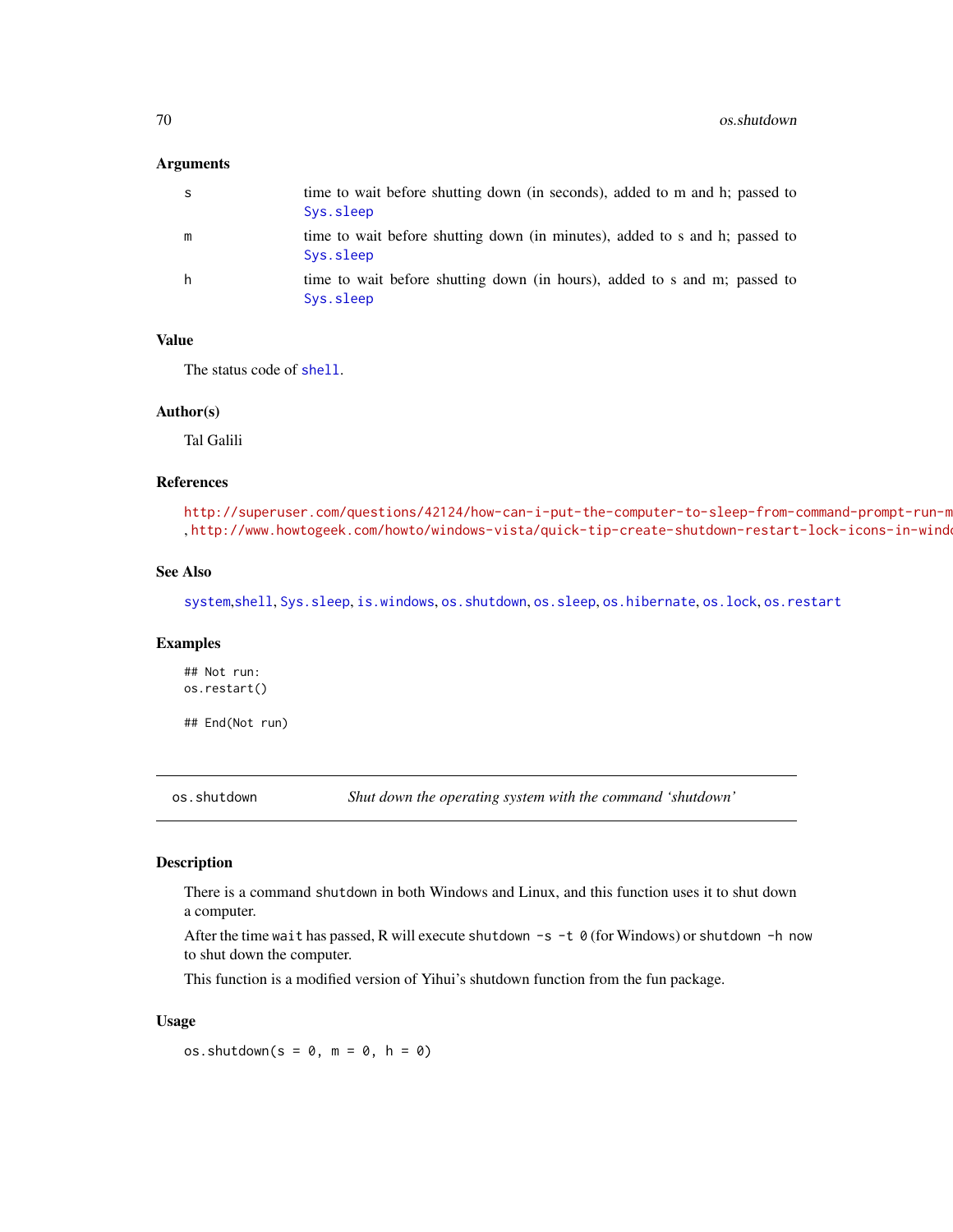#### os.sleep 71

## Arguments

| -S | time to wait before shutting down (in seconds), added to m and h; passed to<br>Sys.sleep |
|----|------------------------------------------------------------------------------------------|
| m  | time to wait before shutting down (in minutes), added to s and h; passed to<br>Sys.sleep |
| h  | time to wait before shutting down (in hours), added to s and m; passed to<br>Sys.sleep   |

# Value

The status code of [system](#page-0-0).

# Author(s)

Yihui Xie <<http://yihui.name>>, and Tal Galili

## References

<https://github.com/yihui/fun/blob/master/R/shutdown.R>

#### See Also

[system](#page-0-0),[shell](#page-0-0), [Sys.sleep](#page-0-0), [is.windows](#page-56-0), [os.shutdown](#page-69-0), [os.sleep](#page-70-0), [os.hibernate](#page-65-1), [os.lock](#page-66-0), [os.restart](#page-68-0)

#### Examples

```
## Not run:
## when your code is extremely time-consuming,
# you may need this function;
# e.g. you wish to go to sleep, while keeping R running long computation...
os.shutdown()
## the next day you wake up, "thank you, R" :)
## End(Not run)
```
<span id="page-70-0"></span>os.sleep *Sleeps the operating system (Windows) through a shell command*

#### Description

This sleeps Windows after set amount of time.

# Usage

os.sleep( $s = 0$ ,  $m = 0$ ,  $h = 0$ , first\_turn\_hibernate\_off = TRUE)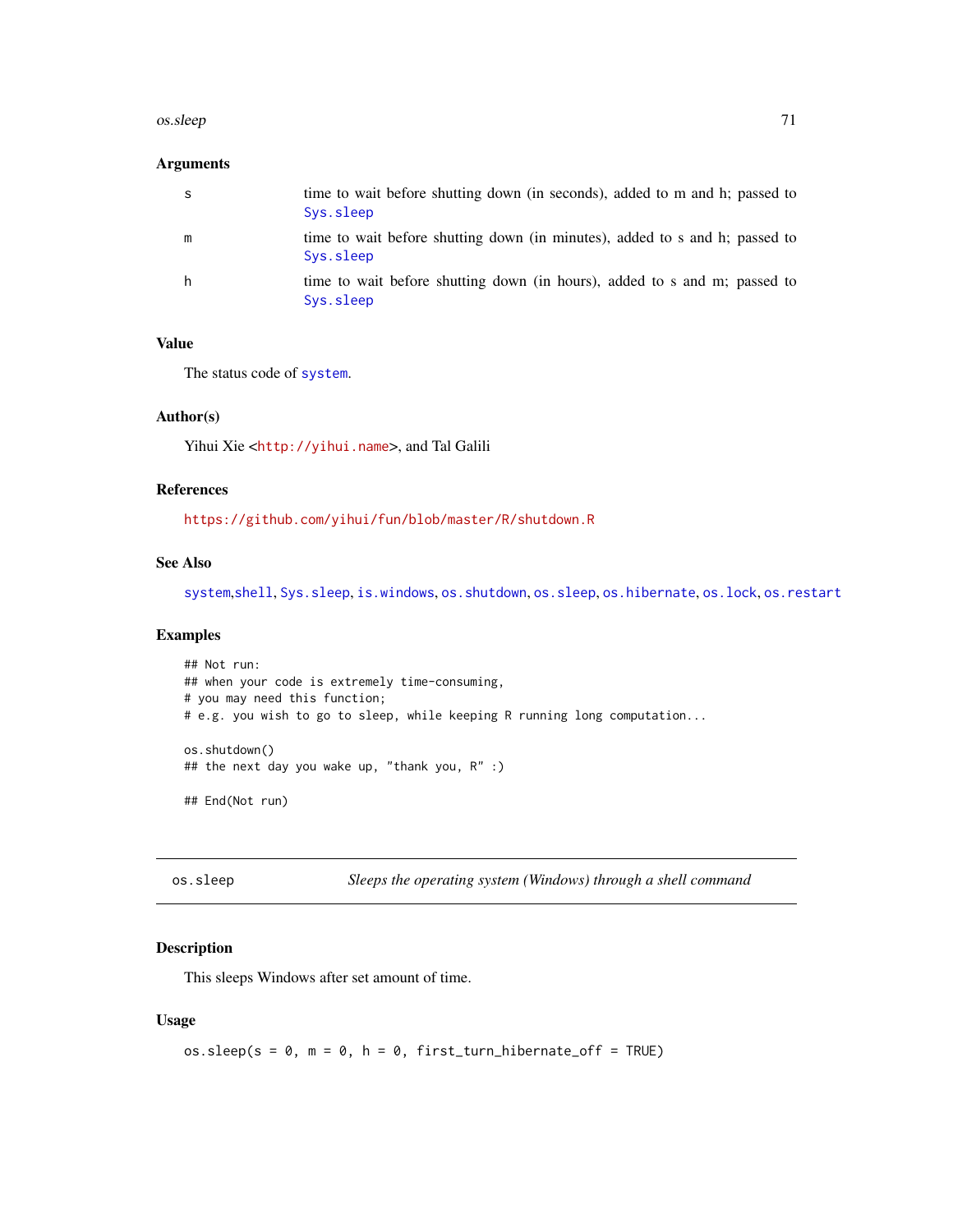#### Arguments

| S                        | time to wait before shutting down (in seconds), added to m and h; passed to<br>Sys.sleep                                                                               |
|--------------------------|------------------------------------------------------------------------------------------------------------------------------------------------------------------------|
| m                        | time to wait before shutting down (in minutes), added to s and h; passed to<br>Sys.sleep                                                                               |
| h                        | time to wait before shutting down (in hours), added to s and m; passed to<br>Sys.sleep                                                                                 |
| first_turn_hibernate_off |                                                                                                                                                                        |
|                          | The command rundll32.exe powrprof.dll, SetSuspendState 0,1,0 for sleep is cor-<br>rect - however, it will hibernate instead of sleep if you don't turn the hibernation |

off. I'm not sure this is true, but that's what is explained in the linke (see bellow)

# Value

The status code of [shell](#page-0-0).

# Author(s)

Tal Galili

# References

http://superuser.com/questions/42124/how-can-i-put-the-computer-to-sleep-from-command-prompt-run-m , <http://www.howtogeek.com/howto/windows-vista/quick-tip-create-shutdown-restart-lock-icons-in-windows-vista/>, <http://superuser.com/a/135450/28536>

# See Also

[system](#page-0-0),[shell](#page-0-0), [Sys.sleep](#page-0-0), [is.windows](#page-56-0), [os.shutdown](#page-69-0), [os.sleep](#page-70-0), [os.hibernate](#page-65-1), [os.lock](#page-66-0), [os.restart](#page-68-0)

# Examples

```
## Not run:
## when your code is extremely time-consuming,
# you may need this function to run at the end of
# the simulation.
os.sleep()
```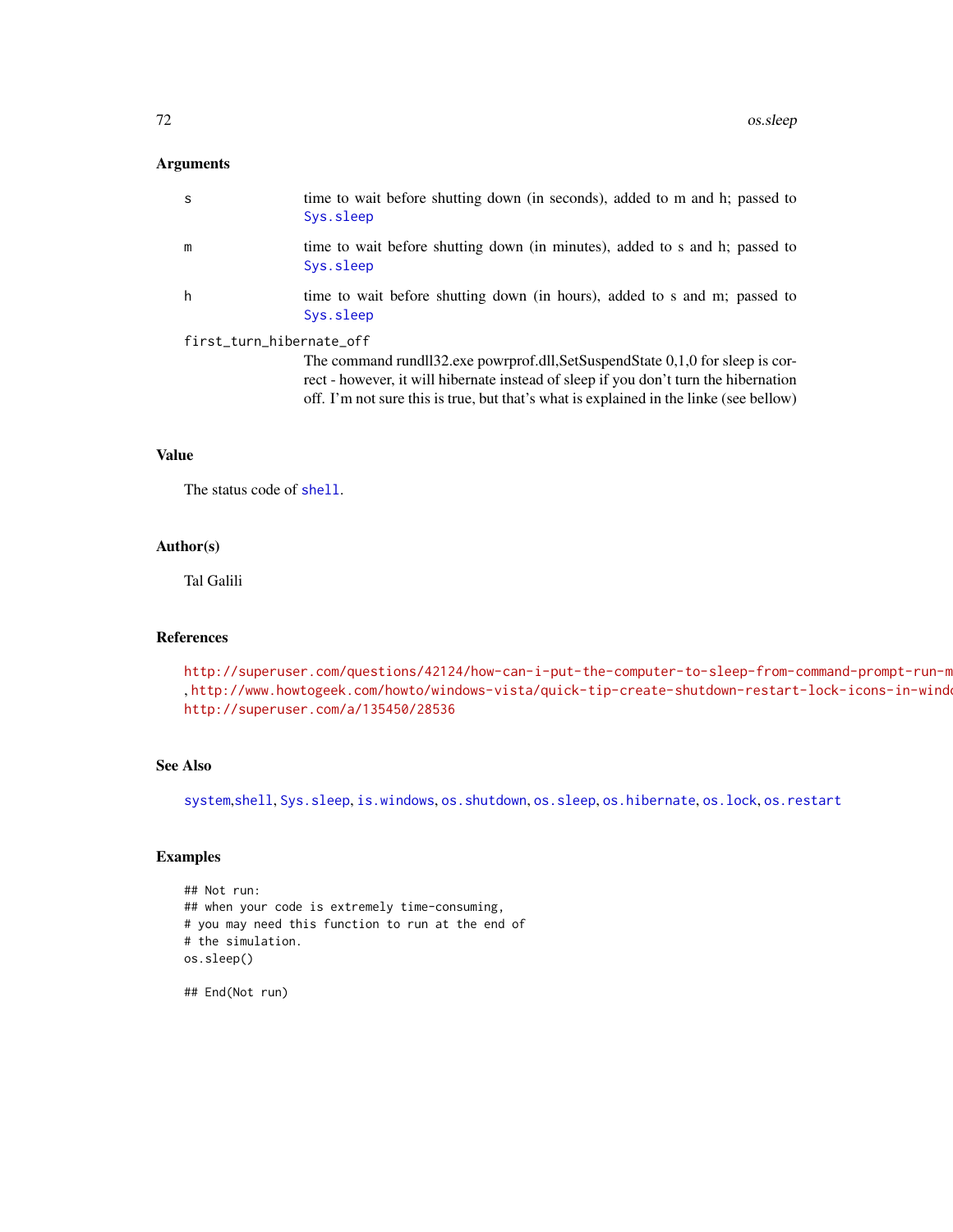<span id="page-72-0"></span>package\_authors *Access (and clean) author elements from R's Rd file*

# Description

Find authors.

#### Usage

```
package_authors(package, to_strsplit = TRUE, split = c(",|and"),
  to\_table = FALSE, ...)
```
## Arguments

| package     | a character string of the package we are interested in.                                                                                                              |
|-------------|----------------------------------------------------------------------------------------------------------------------------------------------------------------------|
| to_strsplit | logical (TRUE). Should the authors strings be split (in cases of a "and" or a<br>comma "," $)$ ?                                                                     |
| split       | a character scalar to be passed to strsplit split paramter. default is c(",land)                                                                                     |
| to_table    | logical (FALSE). Should the authors strings be listed in a table - showing a count<br>of how many. Rd files they were listed in? If not - a unique list is produced. |
| $\cdots$    | not used.                                                                                                                                                            |

#### Details

List authors for a package from its "author" tag elements from its Rd files. The function also seperate lists of authors, and cleans the output a bit (from spaces at the beginning of the strings).

#### Value

a character vector with a package authors (as extracted from the author tag in the .Rd files)

#### References

Useful for updating your DESCRIPTION file:

<https://cran.r-project.org/doc/manuals/R-exts.html#The-DESCRIPTION-file>

## See Also

[fetch\\_tag\\_from\\_Rd](#page-18-0)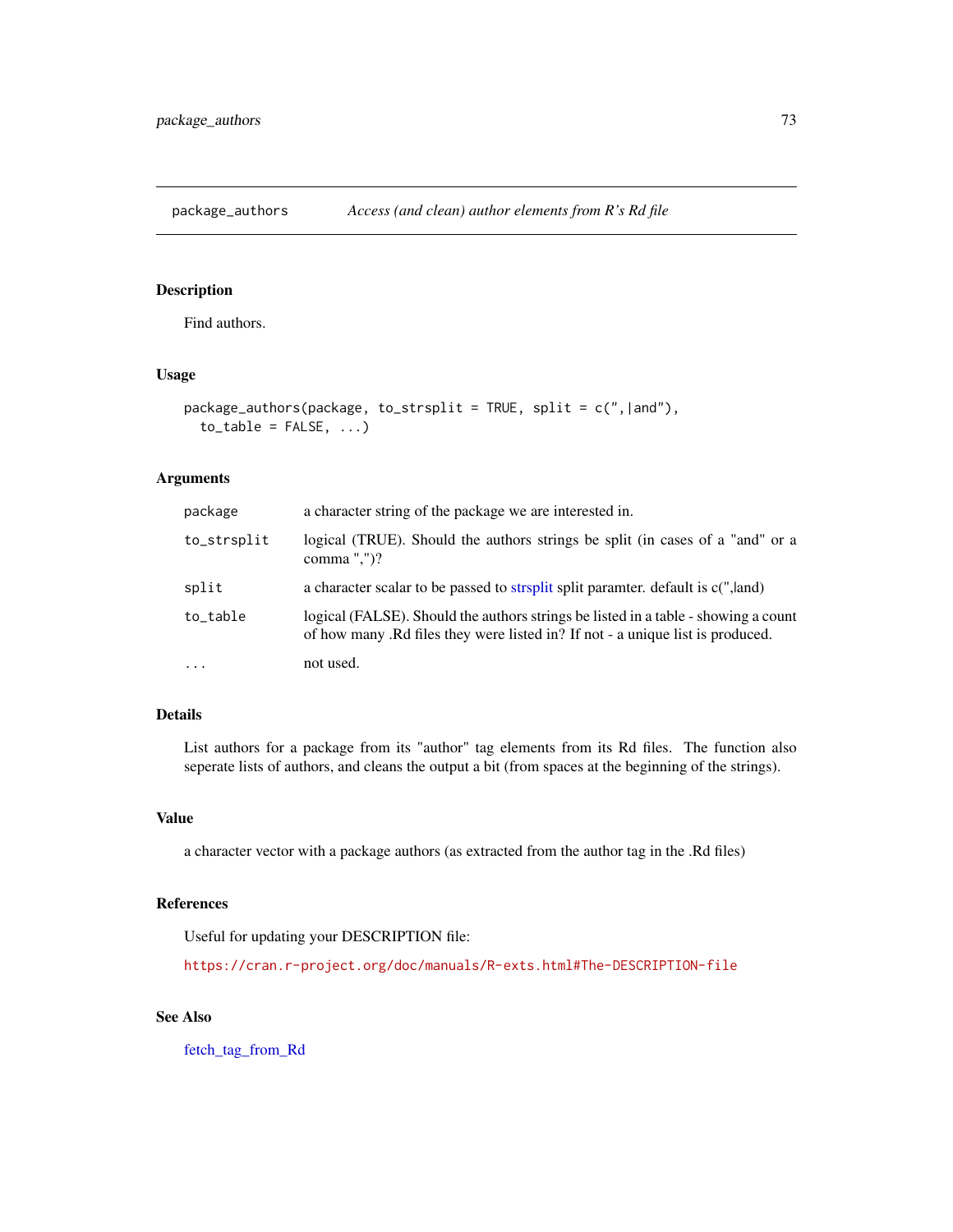#### Examples

## Not run:

```
# before:
fetch_tag_from_Rd("installr", "\\author")
# after:
package_authors("installr")
sort(package_authors("installr")) # sorted name list...
```

```
## From the top R packages list:
## http://www.r-statistics.com/2013/06/top-100-r-packages-for-2013-jan-may/
package_authors("plyr")
package_authors("digest")
package_authors("ggplot2")
package_authors("colorspace")
package_authors("stringr") # empty string.
package_authors("knitr")
```

```
package_authors("MASS")
package_authors("rpart")
package_authors("Rcpp")
```
## End(Not run)

pkgDNLs\_worldmapcolor *Worldmap colored by the number of downloads for a given package*

## Description

Plots a worldmap colored by the number of users installation for a given package

#### Usage

```
pkgDNLs_worldmapcolor(pkg_name, dataset, remove_dups = TRUE, ...)
```
## Arguments

| pkg_name    | a character string of the package we are interested in.                                      |  |
|-------------|----------------------------------------------------------------------------------------------|--|
| dataset     | a dataset output from running read RStudio CRAN data.                                        |  |
| remove_dups | logical (default is TRUE). Should the duplicate user ids (based on their ips) be<br>removed. |  |
| $\cdots$    | not in use.                                                                                  |  |

## Details

RStudio maintains its own CRAN mirror, https://cran.rstudio.com/ and offers its log files.

<span id="page-73-0"></span>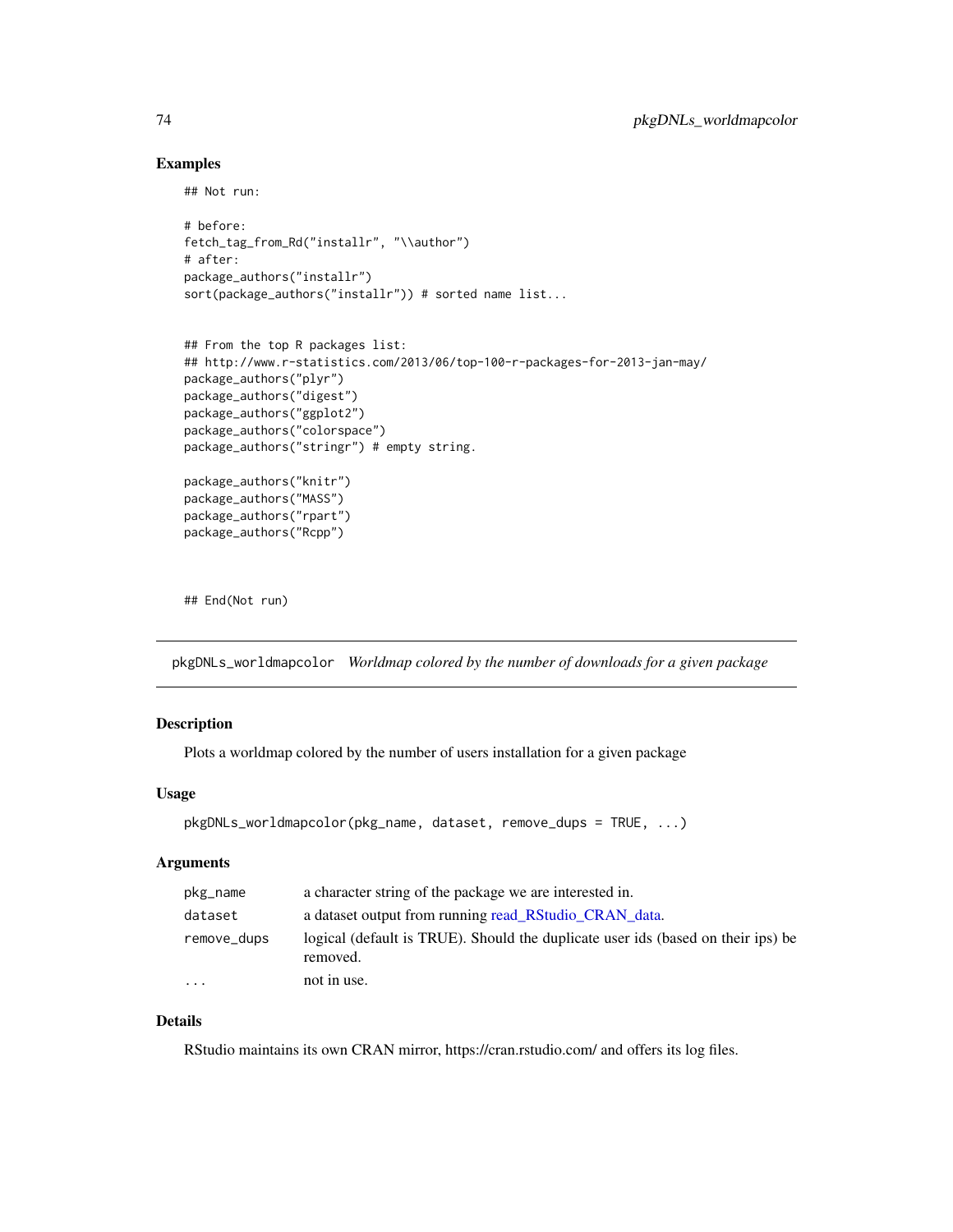#### <span id="page-74-1"></span>Value

a ggplot object

#### Author(s)

Boris Hejblum

#### Source

<http://www.nicebread.de/finally-tracking-cran-packages-downloads/>

## See Also

[download\\_RStudio\\_CRAN\\_data,](#page-16-0) [read\\_RStudio\\_CRAN\\_data,](#page-74-0) [barplot\\_package\\_users\\_per\\_day,](#page-8-0) [gg](#page-0-0)[plot](#page-0-0)

## Examples

```
## Not run:
# The first two functions might take a good deal of time to run (depending on the date range)
RStudio_CRAN_data_folder <-
      download_RStudio_CRAN_data(START = '2013-04-02',
                                 END = '2013-04-05')# around the time R 3.0.0 was released
my_RStudio_CRAN_data <- read_RStudio_CRAN_data(RStudio_CRAN_data_folder)
head(my_RStudio_CRAN_data)
wm <- pkgDNLs_worldmapcolor(pkg_name="installr", dataset = my_RStudio_CRAN_data)
wm
```
## End(Not run)

<span id="page-74-0"></span>read\_RStudio\_CRAN\_data

*Reads RStudio CRAN mirror data files from a folder*

#### Description

This function reads files downloaded from the downlaod page ([http://cran-logs.rstudio.](http://cran-logs.rstudio.com/) [com/](http://cran-logs.rstudio.com/)).

This function relies on data.table to run faster. WARNING: this function can be quite slow...

#### Usage

```
read_RStudio_CRAN_data(log_folder = tempdir(), use_data_table = TRUE,
 packages, ...)
```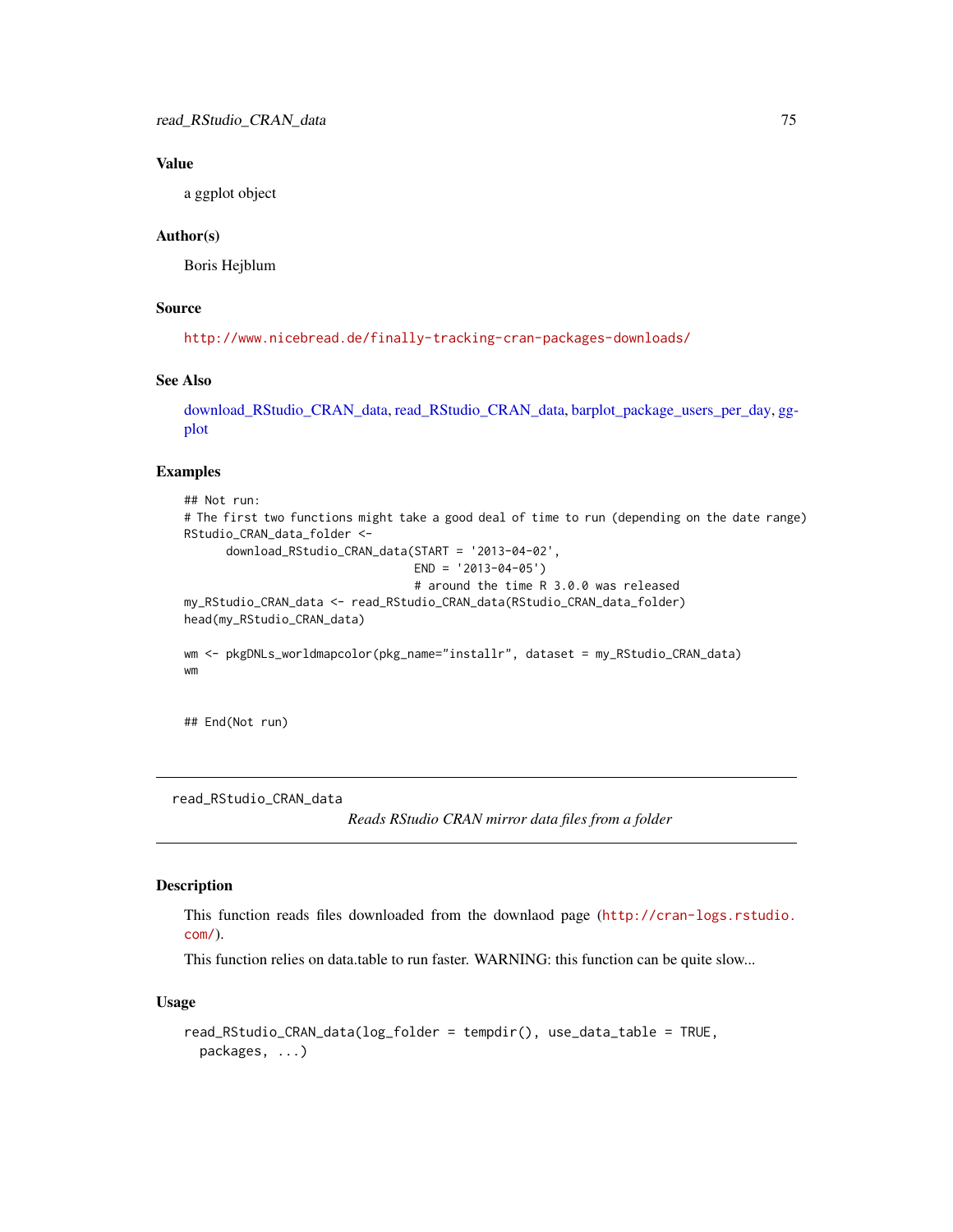#### <span id="page-75-0"></span>Arguments

| log_folder | the folder which contains the RStudio CRAN log files that were downloaded to.<br>Default is the temporary folder picked by tempdir.                                                                                |  |
|------------|--------------------------------------------------------------------------------------------------------------------------------------------------------------------------------------------------------------------|--|
|            | use_data_table default is TRUE. A switch for wether or not to use the data.table package in<br>order to merge the log files using rbindlist. This function is MUCH faster then<br>the alternative.                 |  |
| packages   | a character vector containing the names of packages for which information is<br>extracted. If not specified, all packages are included, but this can cause out-of-<br>memory problems if there are many log files. |  |
|            | not in use.                                                                                                                                                                                                        |  |

## Details

RStudio maintains its own CRAN mirror, https://cran.rstudio.com/ and offers its log files.

#### Value

Returns the combined data file.

#### Author(s)

Felix Schonbrodt, Tal Galili

#### Source

<http://www.nicebread.de/finally-tracking-cran-packages-downloads/>

## See Also

[download\\_RStudio\\_CRAN\\_data,](#page-16-0) [read\\_RStudio\\_CRAN\\_data](#page-74-0)[,barplot\\_package\\_users\\_per\\_day](#page-8-0)

## Examples

```
## Not run:
# The first two functions might take a good deal of time to run (depending on the date range)
RStudio_CRAN_data_folder <-
      download_RStudio_CRAN_data(START = '2013-04-02',
                                 END = '2013-04-05')# around the time R 3.0.0 was released
my_RStudio_CRAN_data <- read_RStudio_CRAN_data(RStudio_CRAN_data_folder)
# barplots: (more functions can easily be added in the future)
```

```
barplot_package_users_per_day("installr", my_RStudio_CRAN_data)
barplot_package_users_per_day("plyr", my_RStudio_CRAN_data)
```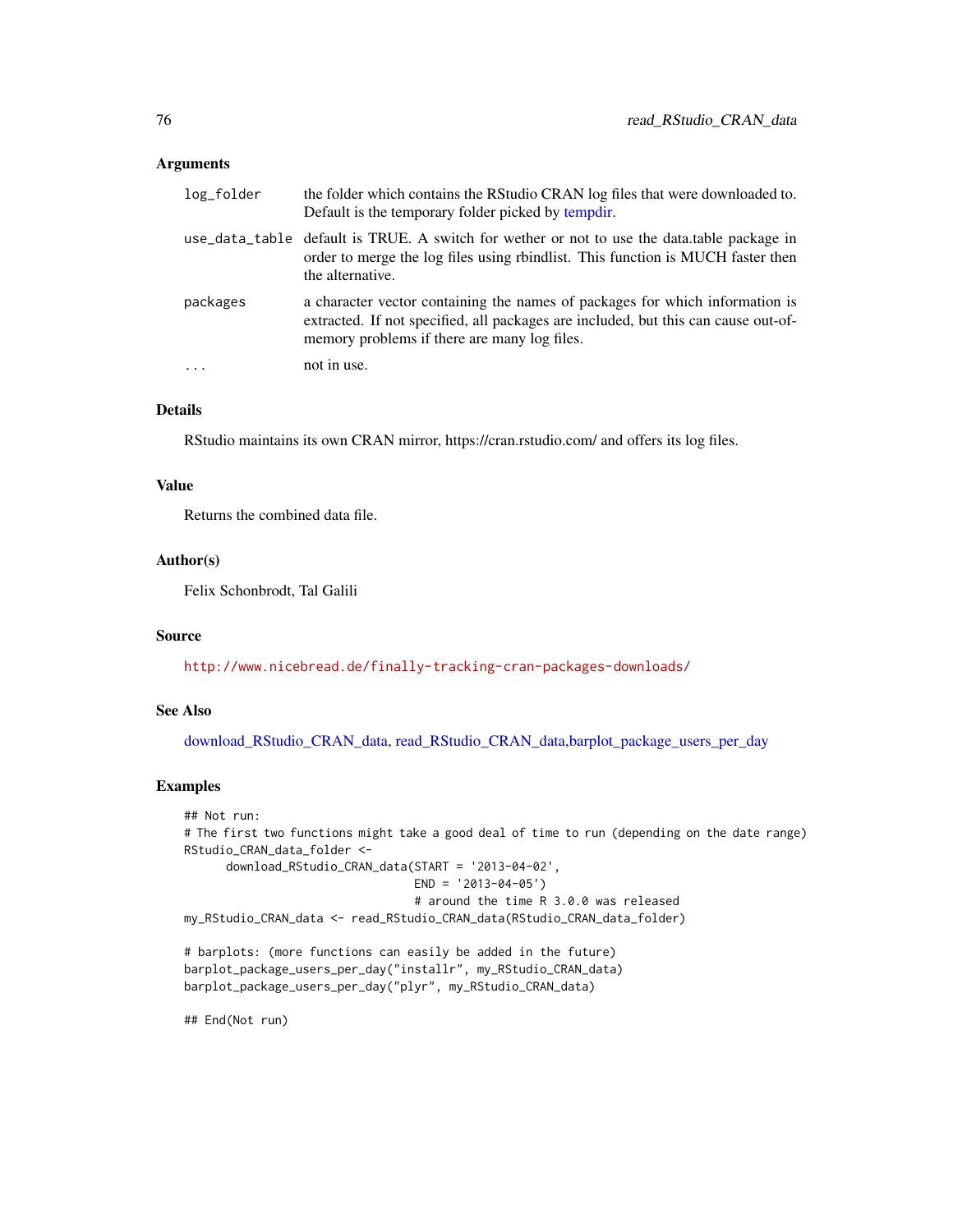<span id="page-76-0"></span>remove.installr.GUI *Removes the menu based GUI for updating R within Rgui*

## Description

Removes the menu based GUI for updating R within Rgui.

# Usage

```
remove.installr.GUI()
```
## Details

This function is used during .Last.lib to remove the menus for the installr package in Rgui.

## Value

invisible(NULL)

## Examples

```
## Not run:
add.installr.GUI() # add menus
remove.installr.GUI() # remove them
```
## End(Not run)

remove\_from\_.First\_in\_Rprofile.site *Remove a code line from Rprofile.site .First*

#### Description

Goes through Rprofile.site text, finds a line of code - and removes it.

## Usage

```
remove_from_.First_in_Rprofile.site(code, fixed = TRUE, ...)
```
#### Arguments

| code                    | A character scalar with code to add at the beginning of the .First function in<br>Rprofile.site |
|-------------------------|-------------------------------------------------------------------------------------------------|
| fixed                   | passed to grep                                                                                  |
| $\cdot$ $\cdot$ $\cdot$ | passed to grep                                                                                  |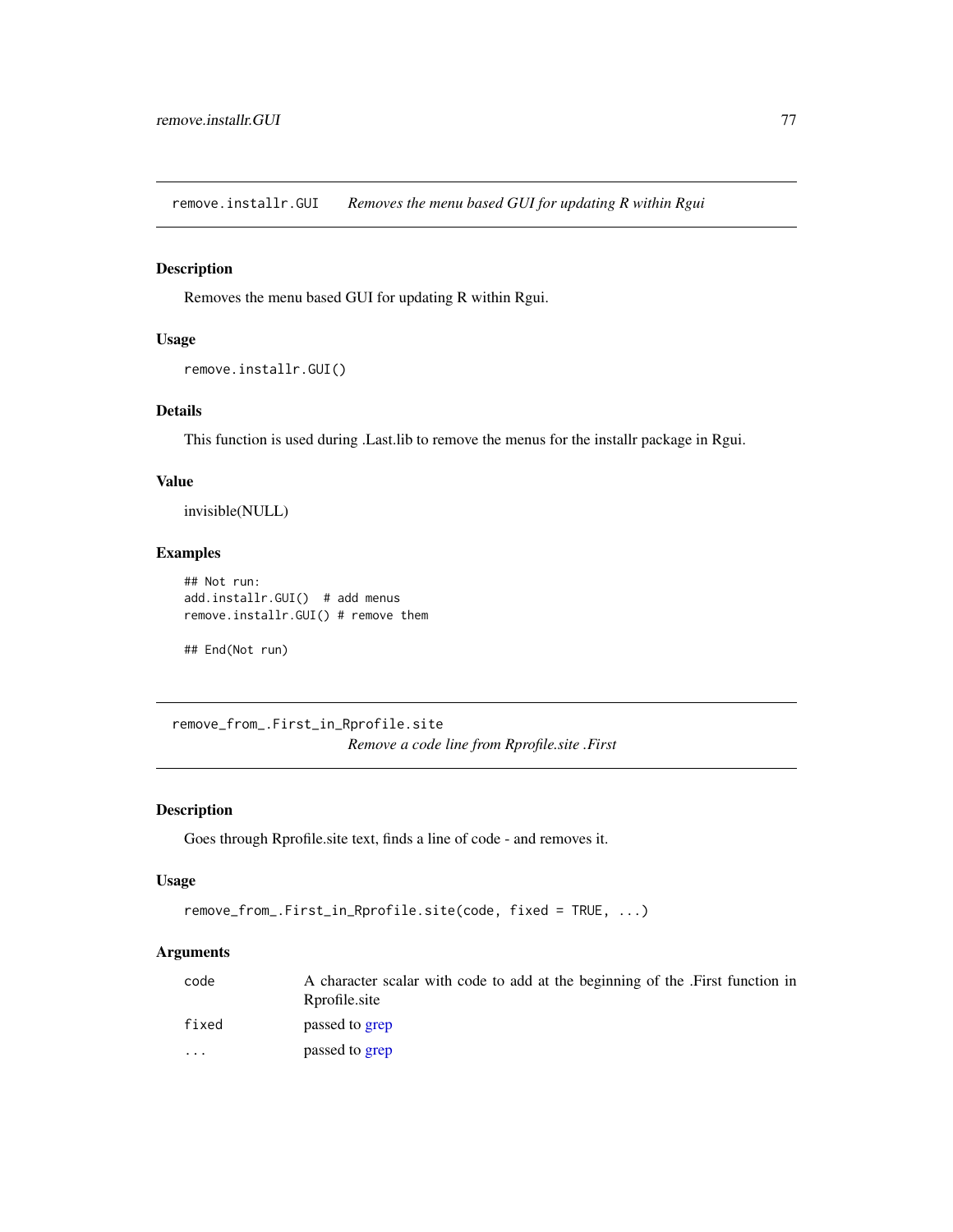## Value

logical. Did we remove that line or not (in case it was not there)

## References

```
http://stackoverflow.com/questions/1395301/how-to-get-r-to-recognize-your-working-directory-as-its-working-directory
http://stackoverflow.com/questions/1189759/expert-r-users-whats-in-your-rprofile
http://www.noamross.net/blog/2012/11/2/rprofile.html http://www.statmethods.net/
interface/customizing.html
```
#### Examples

```
## Not run:
```

```
is_in_.First_in_Rprofile.site("suppressMessages(library(installr))") # FALSE
add_to_.First_in_Rprofile.site("suppressMessages(library(installr))")
is_in_.First_in_Rprofile.site("suppressMessages(library(installr))") # TRUE
remove_from_.First_in_Rprofile.site("suppressMessages(library(installr))")
is_in_.First_in_Rprofile.site("suppressMessages(library(installr))") # FALSE
# this would still leave .First
```
## End(Not run)

rename\_r\_to\_R *Rename files' extensions in a folder from .r to .R*

#### Description

Rename files' extensions in a folder from .r to .R.

#### Usage

```
rename_r_to_R(subdir = ".", recursive = FALSE, message = TRUE,
  text_to_find = "\\.r$", new_ex tension = ".R", ...)
```
# Arguments

| subdir        | (character) sub folder from the current working directoryl in which the files<br>should be changed. Default is "". |
|---------------|--------------------------------------------------------------------------------------------------------------------|
| recursive     | (logical) FALSE. Should the function keep going into folders and check them as<br>well?                            |
| message       | (logical) should we output how many files were changed. (default is FALSE)                                         |
| text_to_find  | old file extension (should have \$ at the end!)                                                                    |
| new_extension | new file extension                                                                                                 |
| $\ddotsc$     | not used.                                                                                                          |

<span id="page-77-0"></span>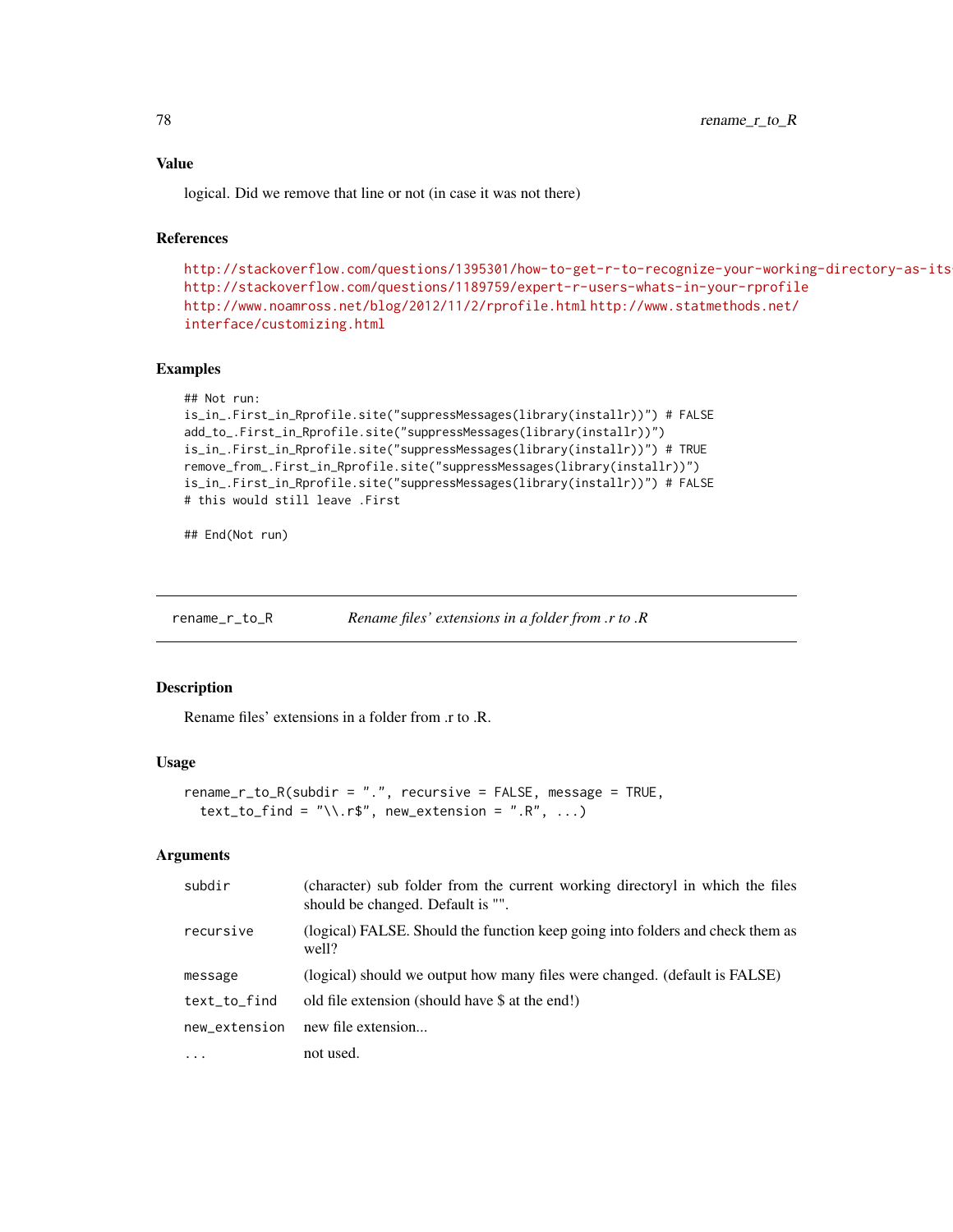#### <span id="page-78-0"></span>require2 79

## Details

This came after a discussion with Hadley, JJ, and Martin leading to the realization that since we are using the R language (and not the r language), the standard is to use .R files instead of .r

Be careful when using the recursive argument. And remember that source("miao.r") and source("miao.R") Are NOT the same...

## Value

(integer) the number of files changed

#### Examples

```
## Not run:
rename_r_to_R() # changes only .r in the current wd
rename_r_to_R("R") # fixing the file ending inside a package directory
rename_r_to_R(recursive = TRUE) # Changes
rename_r_to_R(recursive = TRUE, message = FALSE) # Changes
# ALL of the .r files underneath the current
# working directory
# source: http://stackoverflow.com/questions/52950/how-to-make-git-ignore-changes-in-case
# First run the following in git bash:
# git config core.ignorecase false
rename_r_to_R(recursive = TRUE, text_to_find="\\.R$", new_extension = ".b")
# mmm, since it does not work nicely, you'd need to run the following:
# and commit between the two.
rename_r_to_R(recursive = TRUE, text_to_find="\\.r$", new_extension = ".b")
# commit!
rename_r_to_R(recursive = TRUE, text_to_find="\\.b$", new_extension = ".R")
```
## End(Not run)

require2 *Loading Packages (and Installing them if they are missing)*

#### Description

require2 load add-on packages by passing it to [require.](#page-0-0) However, if the package is not available on the system, it will first install it (through [install.packages\)](#page-0-0), and only then try to load it again.

#### Usage

```
require2(package, ask = FALSE, character.only = FALSE, ...)
```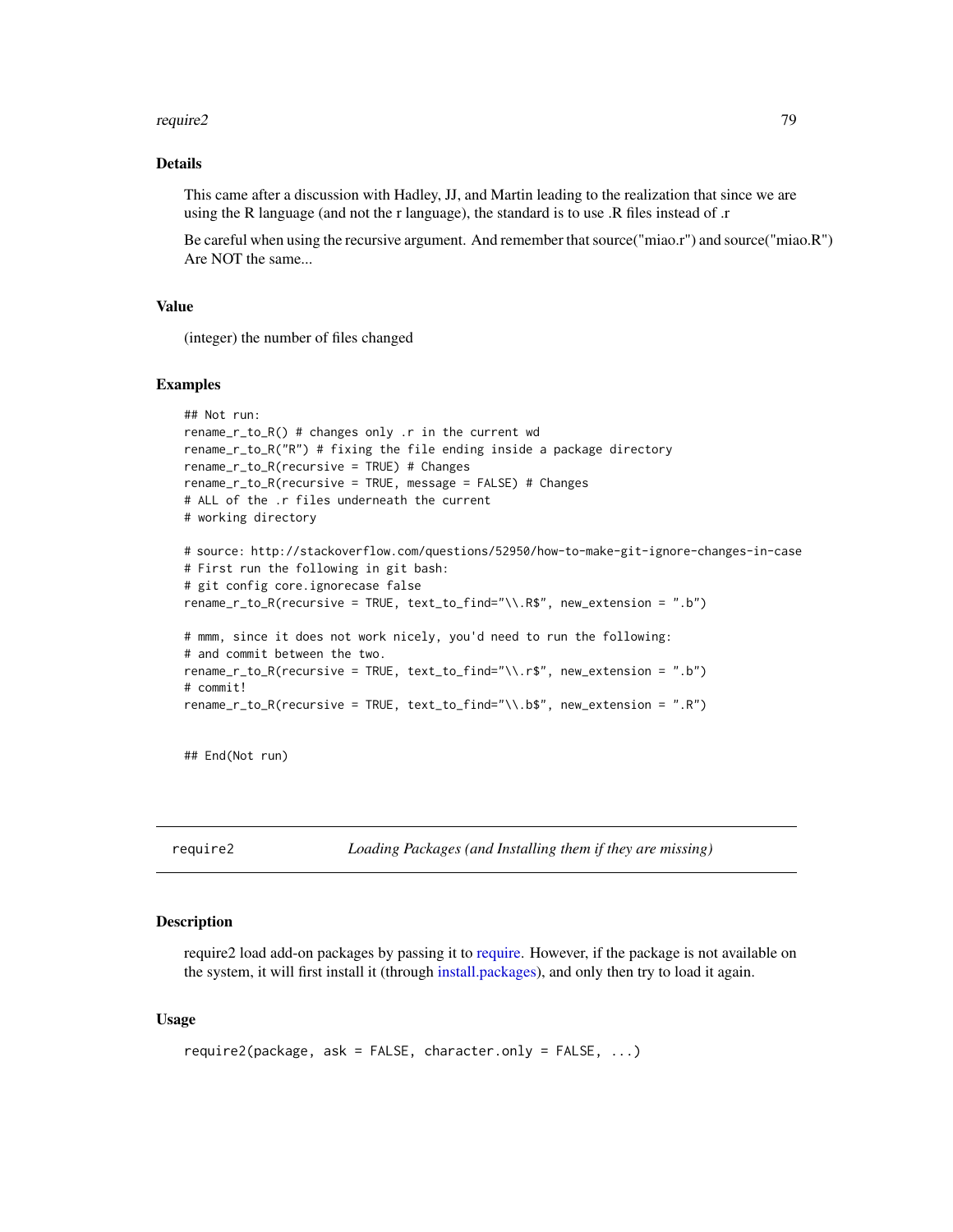# <span id="page-79-0"></span>Arguments

| package | A character of the name of a package (can also be without quotes).                                                                          |  |
|---------|---------------------------------------------------------------------------------------------------------------------------------------------|--|
| ask     | Should the user be asked to install the require packaged, in case it is missing?<br>(default is FALSE)                                      |  |
|         | character.only logical (FALSE) - a logical indicating whether package or help can be assumed<br>to be character strings. Passed to require. |  |
| .       | not used                                                                                                                                    |  |

# Value

returns (invisibly) a logical indicating whether the required package is available.

## Examples

```
## Not run:
a= require2("devtools")
a
a= require2(geonames)
a
## End(Not run)
```
restart\_RGui *Restart RGui from RGui*

# Description

Start a new RGui session and then quites the current one. This is a Windows only function.

# Usage

```
restart_RGui(...)
```
## Arguments

... passed to q()

## Value

q(...)

# Examples

## Not run: restart\_RGui()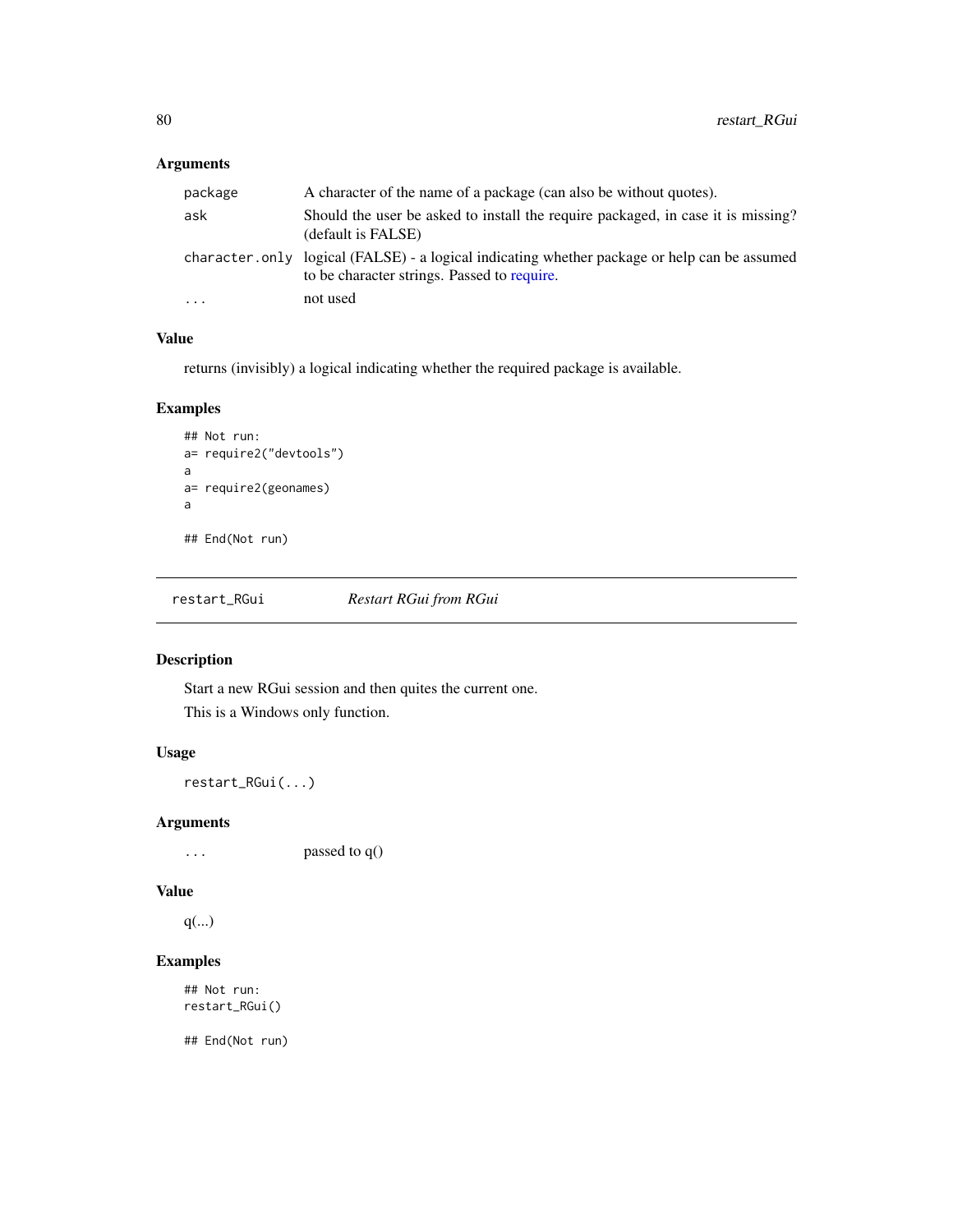<span id="page-80-0"></span>rm\_installr\_from\_startup

*Remove installr from startup*

#### Description

Have the installr package NOT load on startup

#### Usage

rm\_installr\_from\_startup(...)

#### Arguments

... not used. (but good for future backward compatibility)

## Value

invisible(NULL)

#### References

```
http://stackoverflow.com/questions/1395301/how-to-get-r-to-recognize-your-working-directory-as-its-working-directory
http://stackoverflow.com/questions/1189759/expert-r-users-whats-in-your-rprofile
http://www.noamross.net/blog/2012/11/2/rprofile.html http://www.statmethods.net/
interface/customizing.html
```
## Examples

## Not run: load\_installr\_on\_startup() rm\_installr\_from\_startup()

## End(Not run)

R\_version\_in\_a\_folder *Get the version of the R installed in a folder*

#### Description

Get the version of the R installed in a folder based on the structure of the filename README.R- ... (where ... is a version number for R). This function helps detect the version number of an R installation even if the name of the folder is not standard. If multiple versions were installed, overwriting each other, the most recent is selected.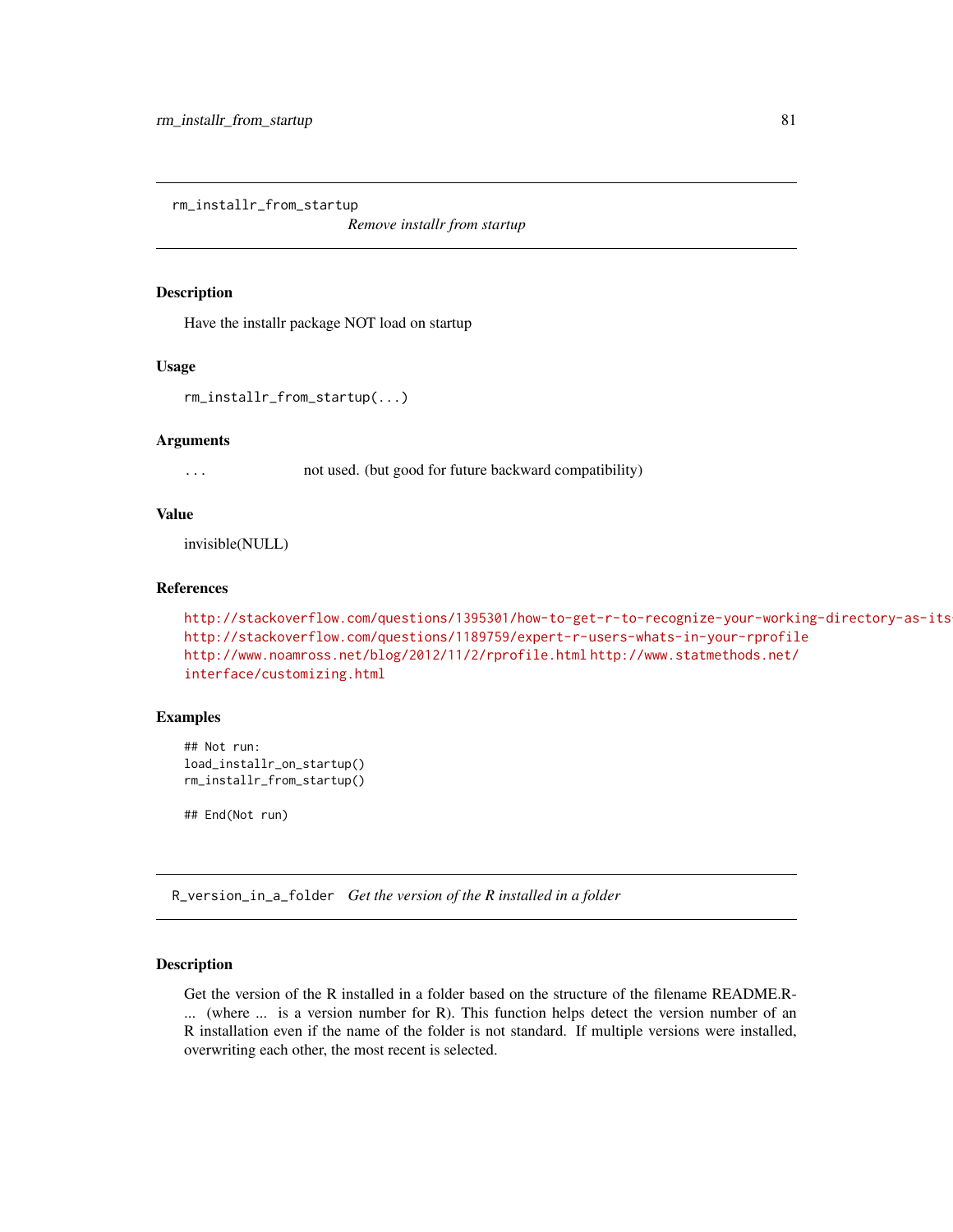#### Usage

R\_version\_in\_a\_folder(folder)

#### Arguments

folder The folder for which we wish to know the R version.

## Value

Returns a character vector of the R version (or NA, if this is not an R installation folder)

#### See Also

[get.installed.R.folders](#page-22-0)

## Examples

```
## Not run:
R_version_in_a_folder(folder = R.home())
# returns the version of the current R installation
```
## End(Not run)

source.https *Read R Code from a File in an https URL*

#### Description

source.https causes R to accept its input from a File in an https URL. Input is read and parsed from that file until the end of the file is reached, then the parsed expressions are evaluated sequentially in the chosen environment.

#### Usage

```
source.https(URL, ..., remove_r_file = T)
```
#### Arguments

| URL     | the URL of the .r file to download and source.              |
|---------|-------------------------------------------------------------|
| $\cdot$ | parameters to pass to source                                |
|         | remove r file if to remove the r file after it was sourced. |

## Details

"The easiest way to use Git on Windows." (at least so they say...)

<span id="page-81-0"></span>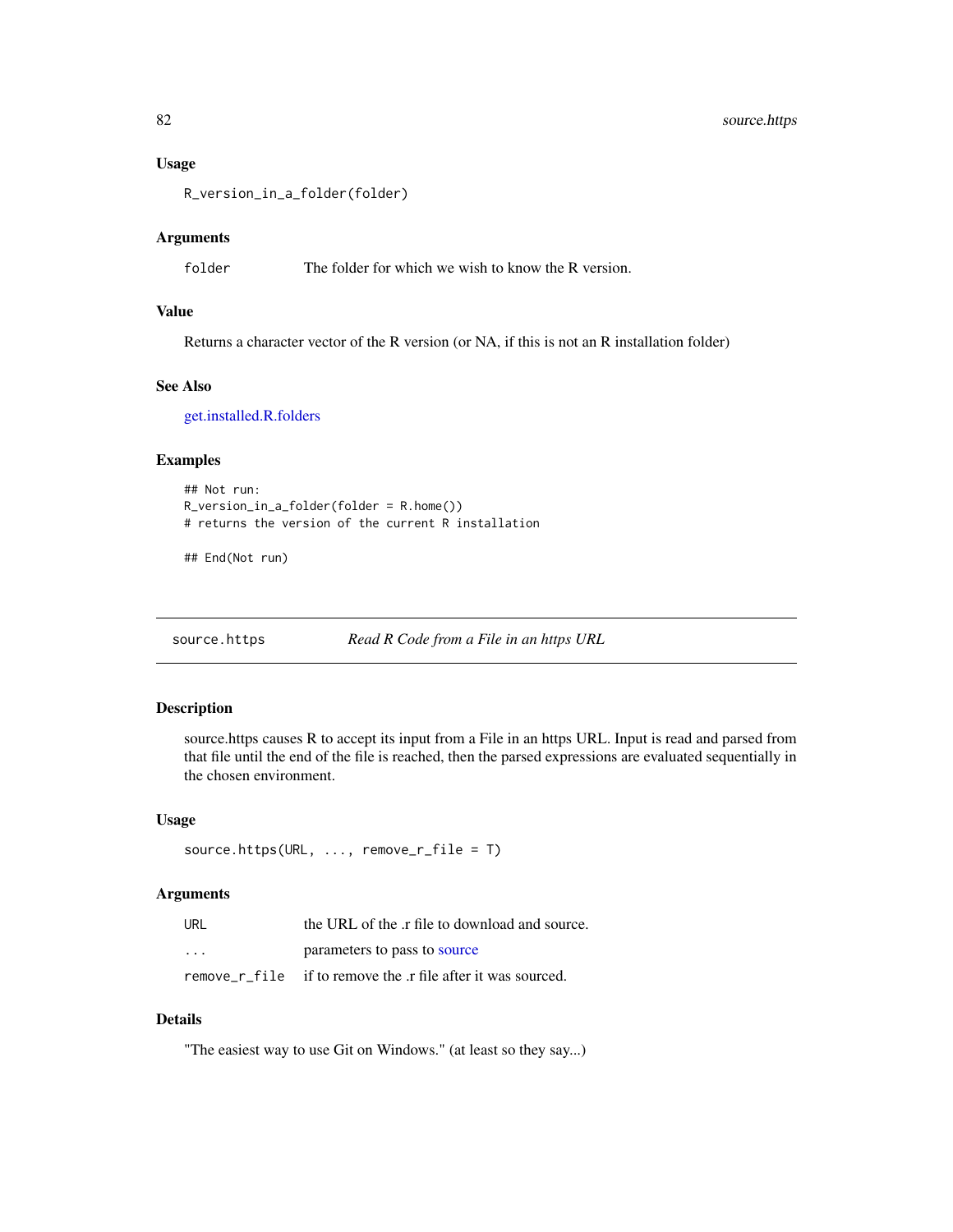## <span id="page-82-0"></span>system.PATH 83

## Value

Nothing.

#### References

Other solutions to the source.https problem:

- Using RCurl
- devtools::source\_url
- A relevant (OLD) discussion: http://stackoverflow.com/questions/7715723/sourcing-r-scriptover-https

## See Also

[source](#page-0-0)

## Examples

```
## Not run:
source.https("https://raw.github.com/talgalili/installr/master/R/install.r")
```
## End(Not run)

system.PATH *Returns the search path for executable files*

## Description

Returns the search path for executable files based on

#### Usage

system.PATH()

## Value

A character vector with the search path for executable files

#### References

http://www.microsoft.com/resources/documentation/windows/xp/all/proddocs/en-us/ntcmds\_shelloverview.mspx?mfr=true

# Examples

## Not run: system.PATH() #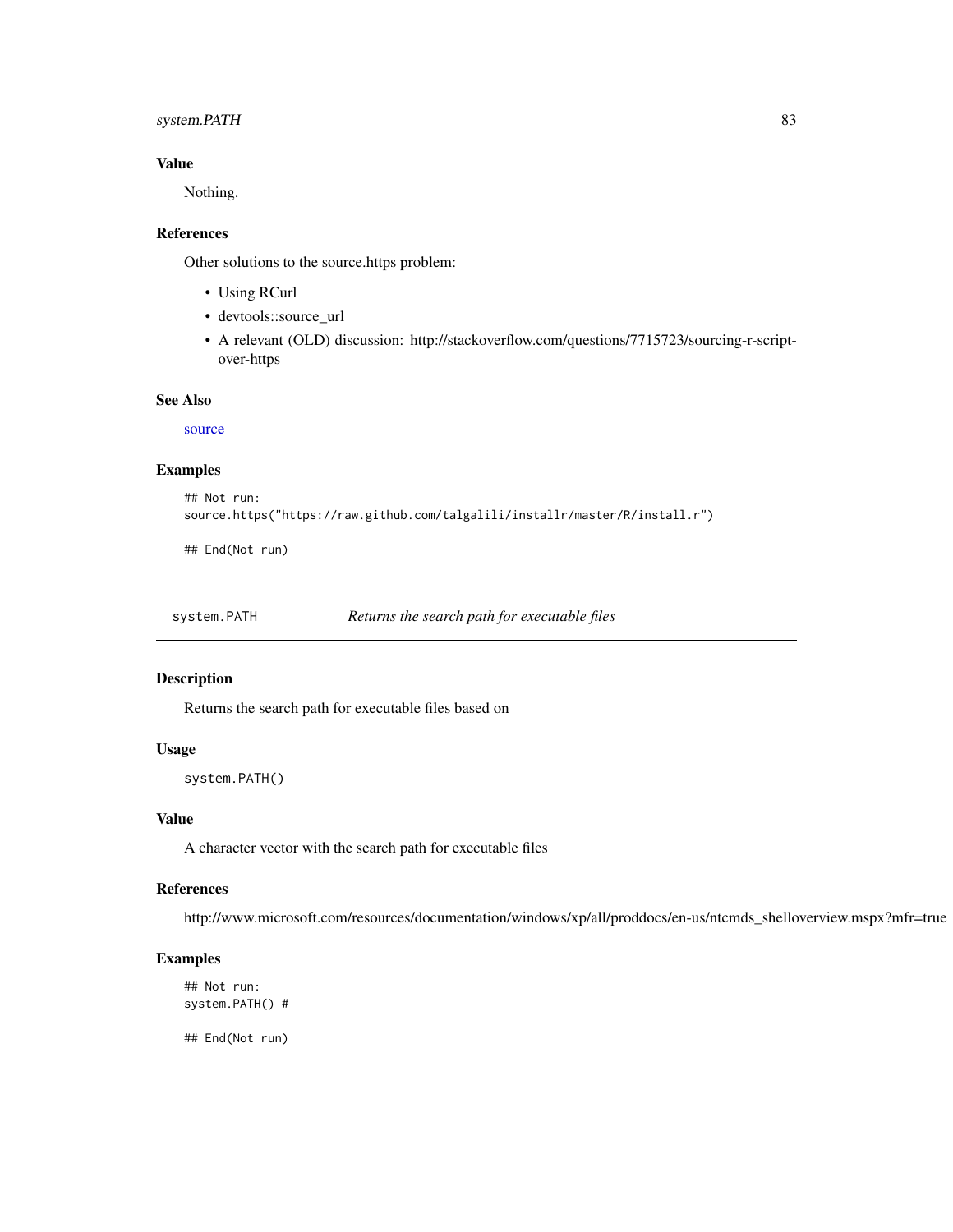<span id="page-83-1"></span>turn.number.version *Turns a vector of version-numbers back to version-character*

# Description

Version Num to char

#### Usage

```
turn.number.version(number_to_dots)
```
## Arguments

number\_to\_dots A numeric vector - of the number-version of R

## Value

A vector of "numbers" representing the versions (for example: 2015002). The names of the vector is the original version character.

#### Examples

```
## Not run:
turn.number.version(turn.version.to.number(c("2.15.2", "2.15.2")))
turn.number.version(2015011) # "2.15.11"
```
## End(Not run)

<span id="page-83-0"></span>turn.version.to.number

*Turns version to number (for a vector of values)*

## Description

Turns version to number (for a vector of values)

#### Usage

turn.version.to.number(version\_with\_dots)

## Arguments

version\_with\_dots

- A character vector - of the version of R (for example 2.15.2)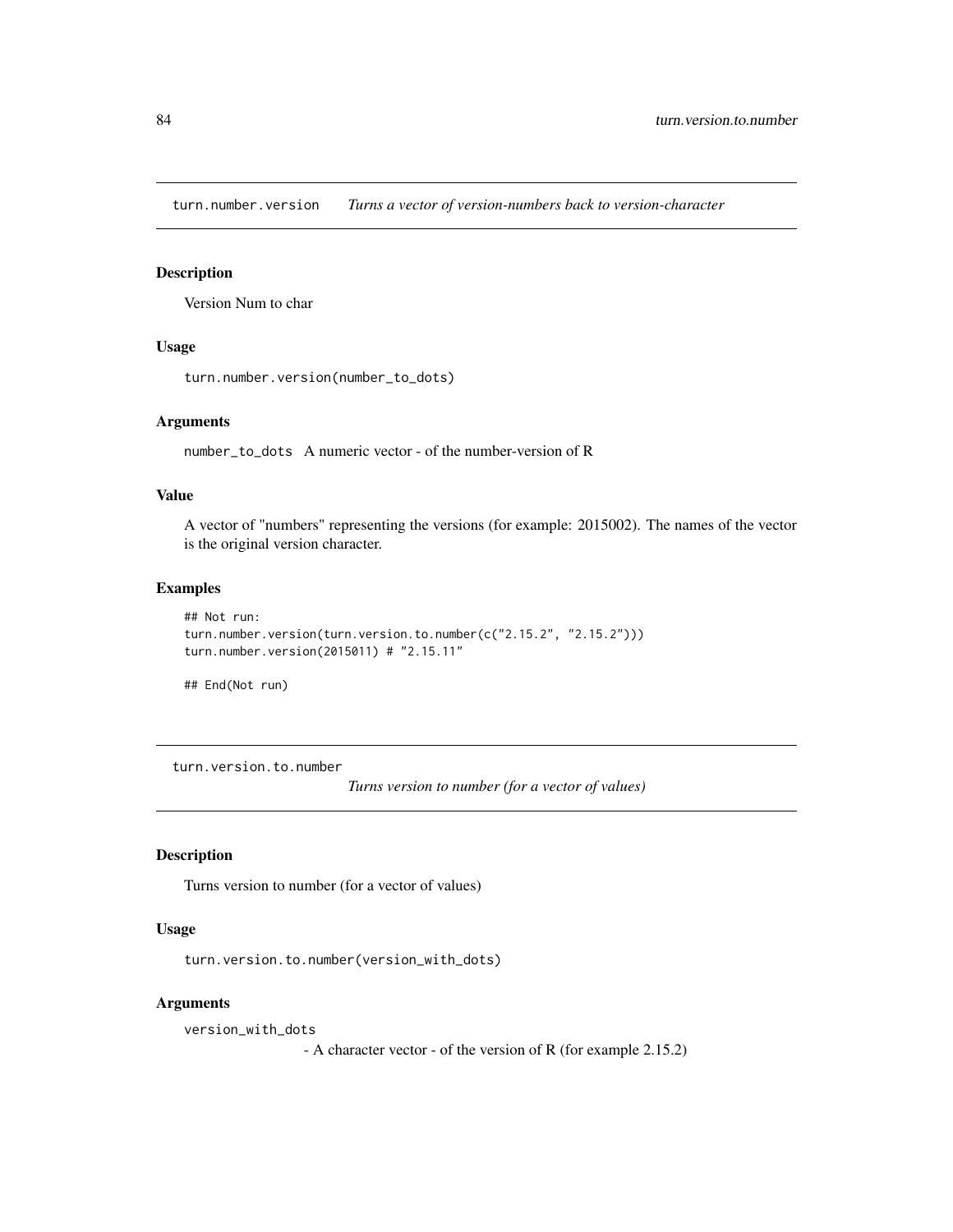# <span id="page-84-0"></span>Value

A vector of "numbers" representing the versions (for example: 2015002). The names of the vector is the original version character.

## Examples

## Not run: turn.version.to.number(c("2.15.2", "2.15.2"))

## End(Not run)

turn.version.to.number1

*Turns version to number (for 1 value only)*

## Description

Turns version to number (for 1 value only)

#### Usage

turn.version.to.number1(version\_with\_dots)

#### Arguments

```
version_with_dots
```
A character value - of the version of R (for example 2.15.2)

# Value

A "number" representation of the version (for example: 2015002)

## See Also

[turn.version.to.number](#page-83-0)

## Examples

```
## Not run:
turn.version.to.number1("2.15.2")
turn.version.to.number1("3.0.1")
```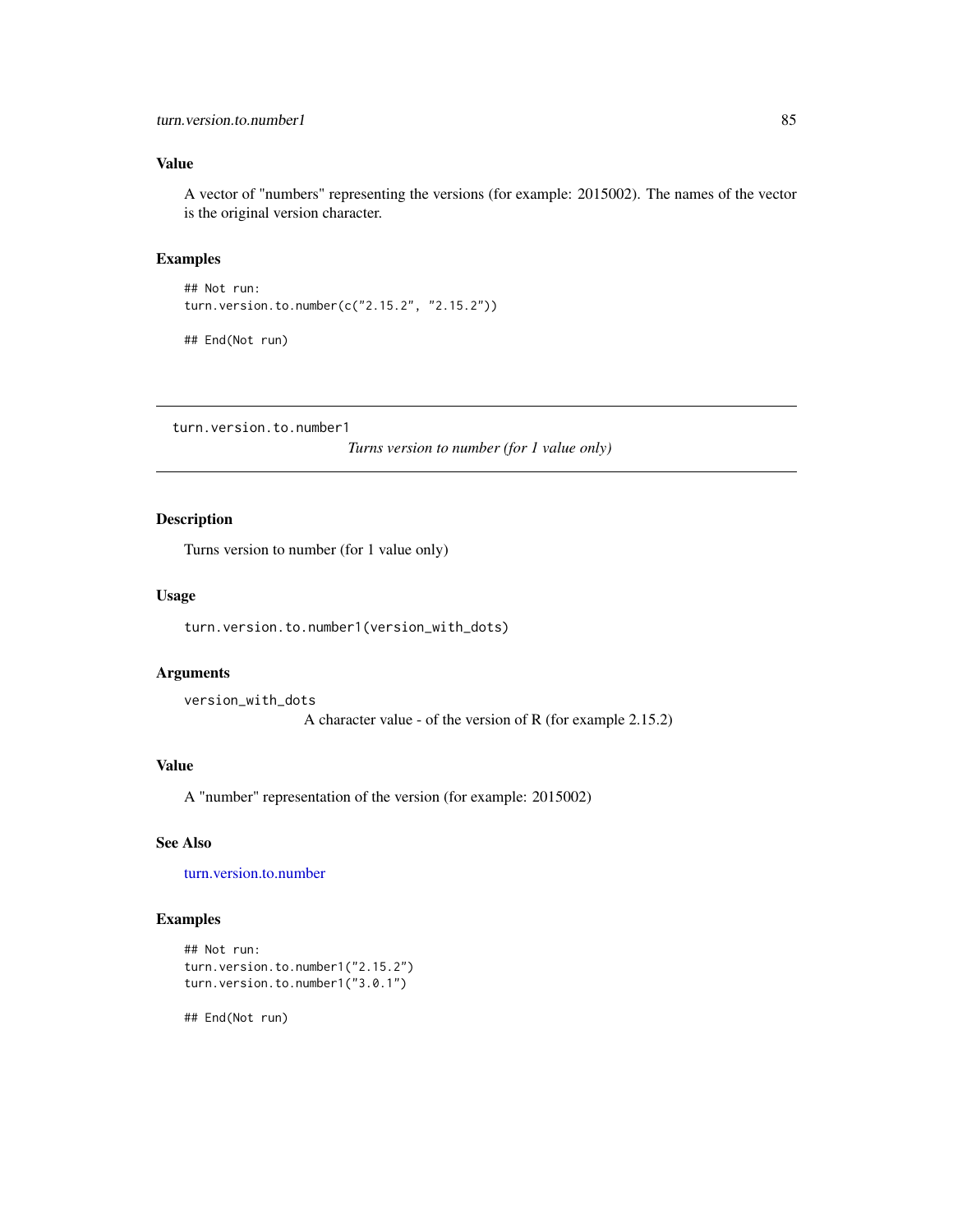<span id="page-85-0"></span>uninstall.packages *uninstalls (removes) Installed Packages*

## Description

A wrapper for [remove.packages.](#page-0-0) Usefull since it also works if the package is currently loaded into the workspace.

#### Usage

```
uninstall.packages(pkgs, lib, warning = TRUE, ...)
```
## Arguments

| pkgs      | a character vector with the names of the packages to be removed.                                                                         |
|-----------|------------------------------------------------------------------------------------------------------------------------------------------|
| lib       | a character vector giving the library directories to remove the packages from. If<br>missing, defaults to the first element in libPaths. |
| warning   | boolean (TRUE), should a message be printed in various cases.                                                                            |
| $\ddotsc$ | currently ignored.                                                                                                                       |

#### Value

Invisible NULL

#### See Also

[install.packages](#page-0-0), [remove.packages](#page-0-0), [install.packages.zip](#page-42-0)

## Examples

```
## Not run:
install.packages(c("reshape", "plyr"))
require(plyr)
uninstall.packages(c("reshape", "plyr"))
install.packages(c("reshape", "plyr"))
```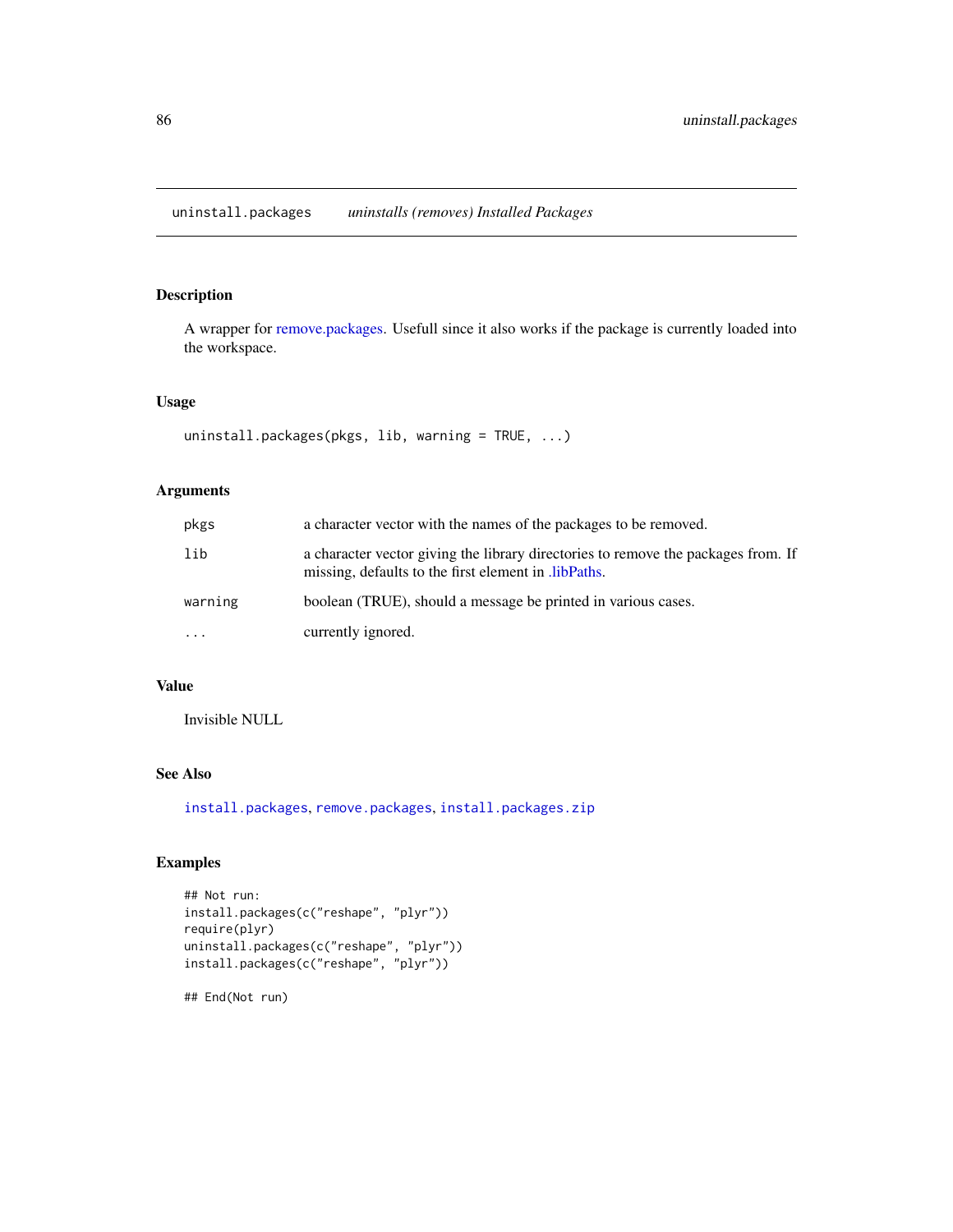<span id="page-86-1"></span><span id="page-86-0"></span>

## Description

Choose an R version to uninstall via a menubar. By default, the function allows the user to pick an R version to uninstall from a list. Also, the function can be called with using "r\_version", where multiple R versions can be supplied and all will be uninstalled.

#### Usage

uninstall.R(r\_version, GUI = TRUE)

#### Arguments

| r version | a character vector for R versions to uninstall (the format is of the style: "2.15.3").<br>default is empty - resulting in a prompt message asking the user what to do. |
|-----------|------------------------------------------------------------------------------------------------------------------------------------------------------------------------|
| GUT       | If asking the user which R version to uninstall, should the GUI be used? (default<br>is TRUE)                                                                          |

#### Value

the output of [system](#page-0-0) running the uninstaller

## See Also

[install.R,](#page-45-0) [updateR,](#page-87-0) [system](#page-0-0)

## Examples

```
## Not run:
uninstall.R() # choose an R version to uninstall
uninstall.R("2.15.3") # will uninstall R 2.15.3
uninstall.R(c("2.15.3", "2.14.0")) # will uninstall two R versions (if both exists)
uninstall.R("10.10.0") # would pop up the menu options (until R 10.10.0 will be released :D )
```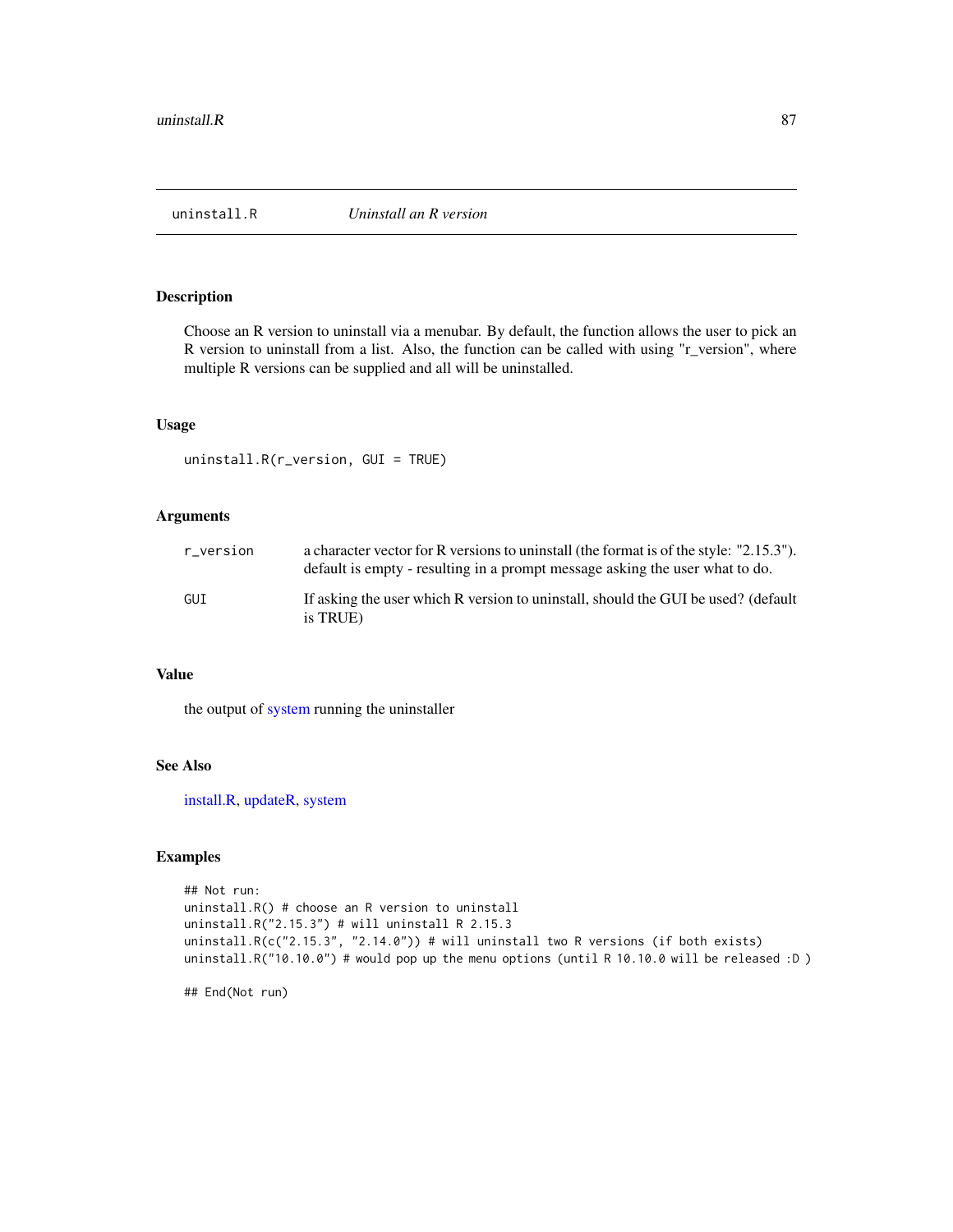<span id="page-87-1"></span>88 updateR and the control of the control of the control of the control of the control of the control of the control of the control of the control of the control of the control of the control of the control of the control

<span id="page-87-0"></span>updateR *Checks for the latest R version, and if there is a newer version of R downloads and installs it.*

## **Description**

This function performs the following steps:

- Check what is the latest R version. If the current installed R version is up-to-date, the function ends (and returns FALSE)
- If a newer version of R is available, the user is asked if to review the NEWS of the latest R version - in order to decide if to install the newest R or not.
- If the user wishes to the function will download and install it. (you will need to press the "next" buttons on your own)
- Once the installation is done, you should press "any-key", and the function will proceed with copying all of your packages from your old (well, current) R installation, into your newer R installation.
- You can then erase all of the packages in your old R installation.
- After your packages are moved (and the old ones possibly erased), you will get the option to update all of your packages in the new version of R.
- You will be asked if to open the Rgui of your new R.
- Lastly you can close the current session of your old R.

#### Usage

```
updateR(fast = FALSE, browse_news, install_R, copy_packages,
  copy_Rprofile.site, keep_old_packages, update_packages, start_new_R, quit_R,
 print_R_versions = TRUE, GUI = TRUE, to_checkMD5sums = FALSE,
 keep_install_file = FALSE, download_dir = tempdir(), silent = FALSE,
  setInternet2 = TRUE, cran_mirror = "https://cran.rstudio.com/", ...)
```
#### Arguments

| fast        | logical (default is FALSE). If TRUE, it overrides other parameters and uses a<br>set of defaults to make the R installation as fast as possible: no news, installr<br>R, copy packages and Rprofile, keep old packages, updated packages, without<br>quiting current R or starting the new R. don't use GUI, check MD5sums, keep<br>installed file in the getwd. |
|-------------|------------------------------------------------------------------------------------------------------------------------------------------------------------------------------------------------------------------------------------------------------------------------------------------------------------------------------------------------------------------|
| browse_news | if TRUE (and if there is a newer version of R) - it opens the browser to the<br>NEWS of the latest version of R, for the user to read through                                                                                                                                                                                                                    |
| install R   | TRUE/FALSE - if to install a new version of R (if one is available). If missing<br>(this is the default) - the user be asked if to download R or not. Of course the<br>installation part itself (the running of the .exe file) is dependent on the user.                                                                                                         |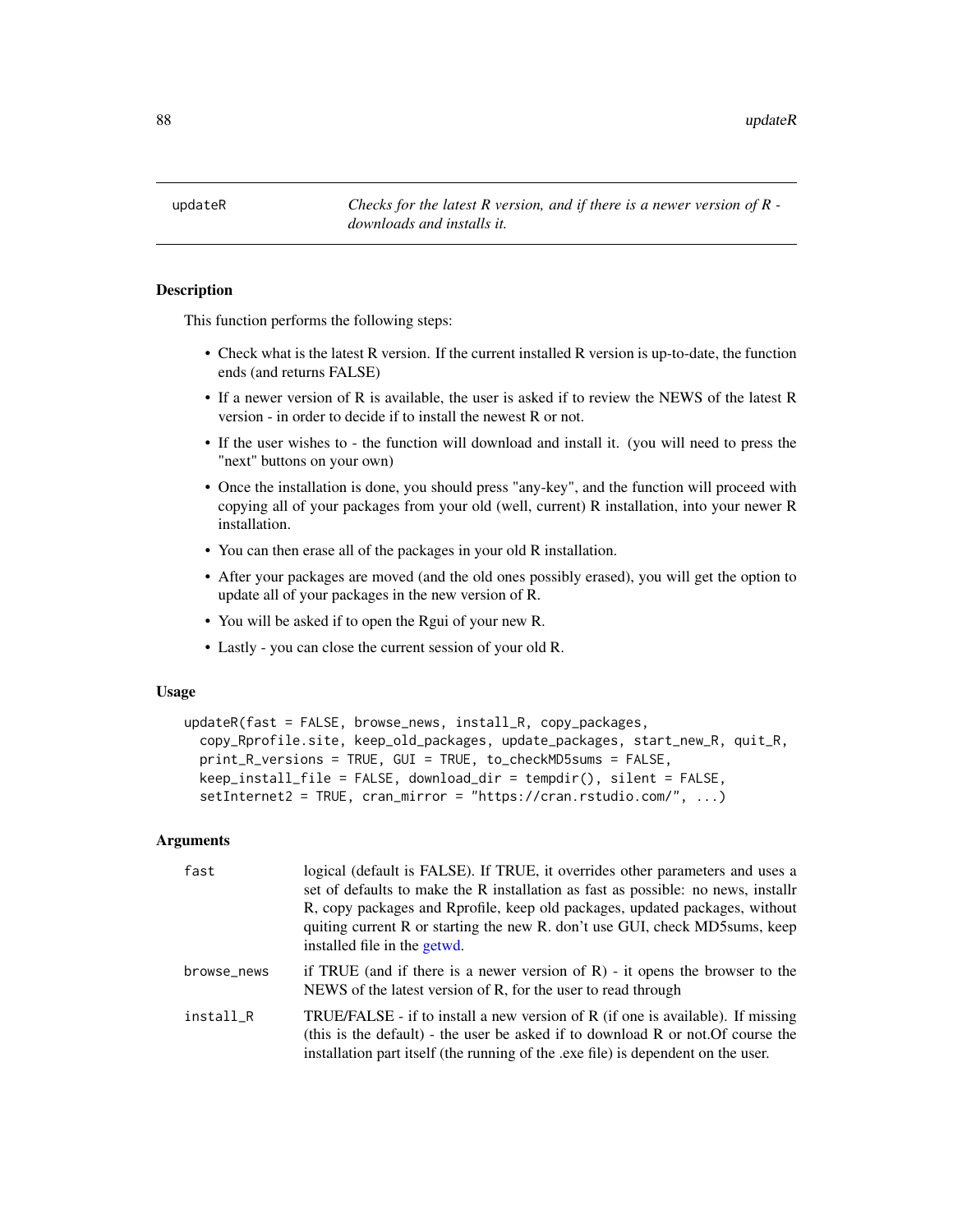#### <span id="page-88-0"></span> $updateR$  and  $89$

| copy_packages      | TRUE/FALSE - if to copy your packages from the old version of R to the new<br>version of R. If missing (this is the default) - the user will be asked for his<br>preference (he should say yes, unless he is using a global library folder).                                                                                                       |
|--------------------|----------------------------------------------------------------------------------------------------------------------------------------------------------------------------------------------------------------------------------------------------------------------------------------------------------------------------------------------------|
| copy_Rprofile.site |                                                                                                                                                                                                                                                                                                                                                    |
|                    | logical - if to copy your Rprofile site from the old version of R to the new version<br>of R. If missing (this is the default) - the user will be asked for his preference<br>(he should say yes, unless he is using a global library folder).                                                                                                     |
| keep_old_packages  |                                                                                                                                                                                                                                                                                                                                                    |
|                    | - if the keep the packages in the library of the old R installation. If missing (this<br>is the default) - the user will be asked for his preference (he should say yes,<br>unless he is using a global library folder).                                                                                                                           |
| update_packages    |                                                                                                                                                                                                                                                                                                                                                    |
|                    | TRUE/FALSE - if to update your packages in the new version of R (all packages<br>will be updated without asking confirmation per package) If missing (this is the<br>default) - the user will be asked for his preference (he should say yes, unless he<br>is using a global library folder). This is done by calling the Rscript in the new<br>R. |
| start_new_R        | TRUE/FALSE - if to start the new R (Rgui) after we will quit the old R. Default<br>is TRUE. It will try to start the 64 bit R version, if it does not exist, the 32 bit<br>will be started. This may be less useful for people using RStudio or the likes.                                                                                         |
| quit_R             | TRUE/FALSE - if to quit R after the installation and package copying or not. If<br>missing (this is the default) - the user is asked what to do.                                                                                                                                                                                                   |
| print_R_versions   |                                                                                                                                                                                                                                                                                                                                                    |
|                    | if to tell the user what version he has and what is the latest version (default is<br>TRUE)                                                                                                                                                                                                                                                        |
| GUI                | a logical indicating whether a graphics menu should be used if available. If<br>TRUE, and on Windows, it will use winDialog, otherwise it will use menu.                                                                                                                                                                                           |
| to_checkMD5sums    |                                                                                                                                                                                                                                                                                                                                                    |
|                    | Should we check that the new R installation has the files we expect it to (by<br>checking the MD5 sums)? default is TRUE. It assumes that the R which was<br>isntalled is the latest R version. parameter is passed to install.R()                                                                                                                 |
| keep_install_file  |                                                                                                                                                                                                                                                                                                                                                    |
|                    | If TRUE - the installer file will not be erased after it is downloaded and run.                                                                                                                                                                                                                                                                    |
| download_dir       | A character of the directory into which to download the file. (default is tem-<br>pdir()                                                                                                                                                                                                                                                           |
| silent             | If TRUE - enables silent installation mode.                                                                                                                                                                                                                                                                                                        |
| setInternet2       | logical. Should setInternet2(TRUE) be run. (only relevant for versions of R<br>before $3.3.0$ )                                                                                                                                                                                                                                                    |
| cran_mirror        | URL of your preferred CRAN mirror. (default is https://cran.rstudio.com/)                                                                                                                                                                                                                                                                          |
| $\ldots$           | Other arguments (this is currently not used in any way)                                                                                                                                                                                                                                                                                            |

# Details

It is worth noting that the function assumes that you are installing R in the same directory as before. That is, if the old R was on: D:RR-3.0.0 then the new R will be on D:RR-3.0.1.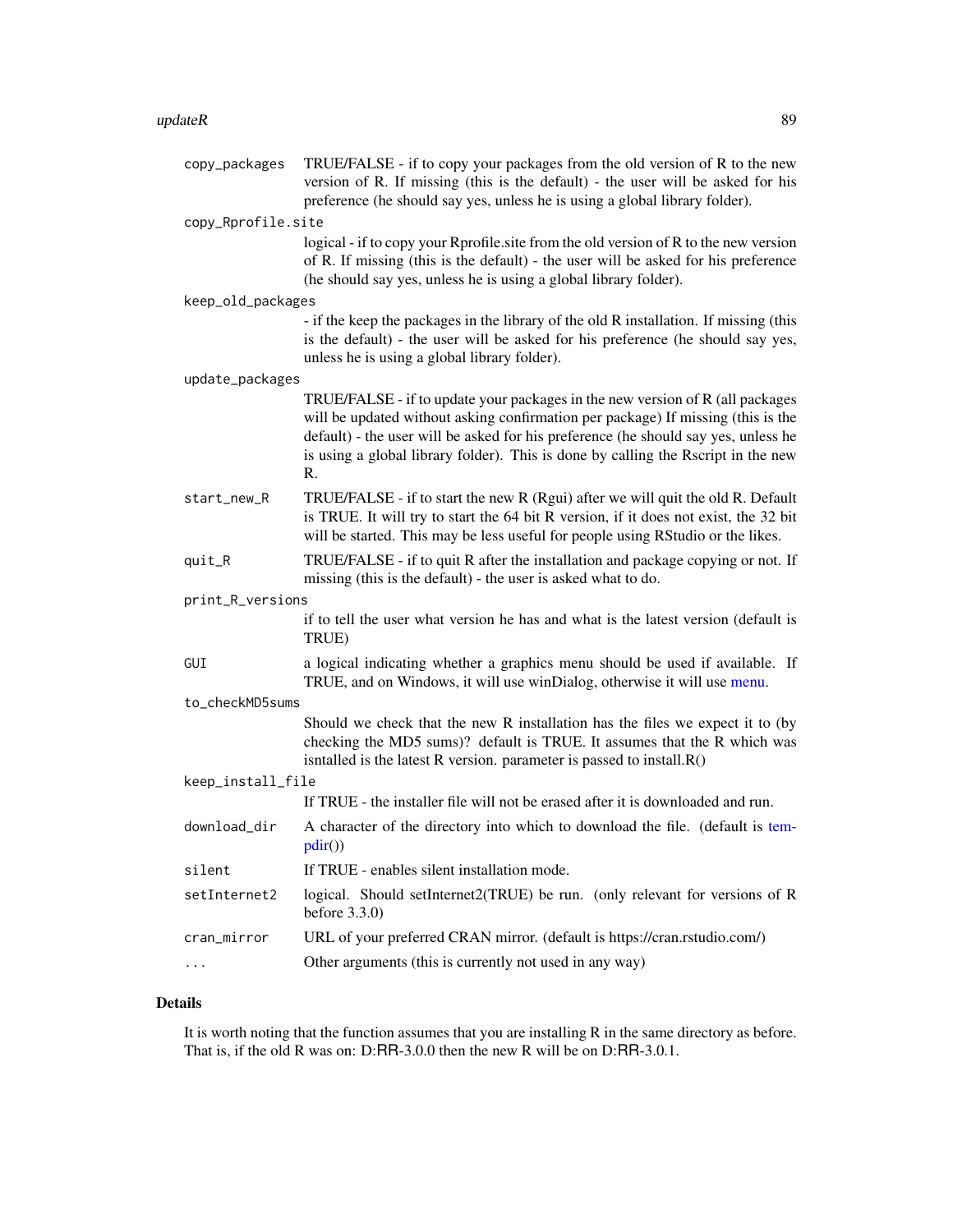#### <span id="page-89-0"></span>Value

a TRUE/FALSE value on whether or not R was updated.

#### See Also

[check.for.updates.R,](#page-10-0) [install.R,](#page-45-0) [copy.packages.between.libraries,](#page-13-0) [uninstall.R](#page-86-0)

## Examples

## Not run:

```
updateR(TRUE) # This sets "fast" to be TRUE
# # the fastest/safest upgrade option:
# install R while keeping a copy in the working directory,
# copy packages, keep old packages,
# update packages in the new installation.
updateR() # will ask you what you want at every decision.
## End(Not run)
```
up\_folder *Performs "up-level" on a folder string*

#### Description

Gets a character vector of folder strings and returns the same vector after removing the end of the folder path.

## Usage

 $up_folder(FOLDER, n = -1, ...)$ 

## Arguments

| FOI DER                 | a character vector of folders |
|-------------------------|-------------------------------|
| - n                     | passed to n in function head  |
| $\cdot$ $\cdot$ $\cdot$ | not used.                     |

#### Value

The name of the file in the URL

## Examples

```
up_folder(FOLDER = c("D:/R/R-3.0.1", "D:/R/R-3.0.2", "D:/R/R-3.0.3"))
```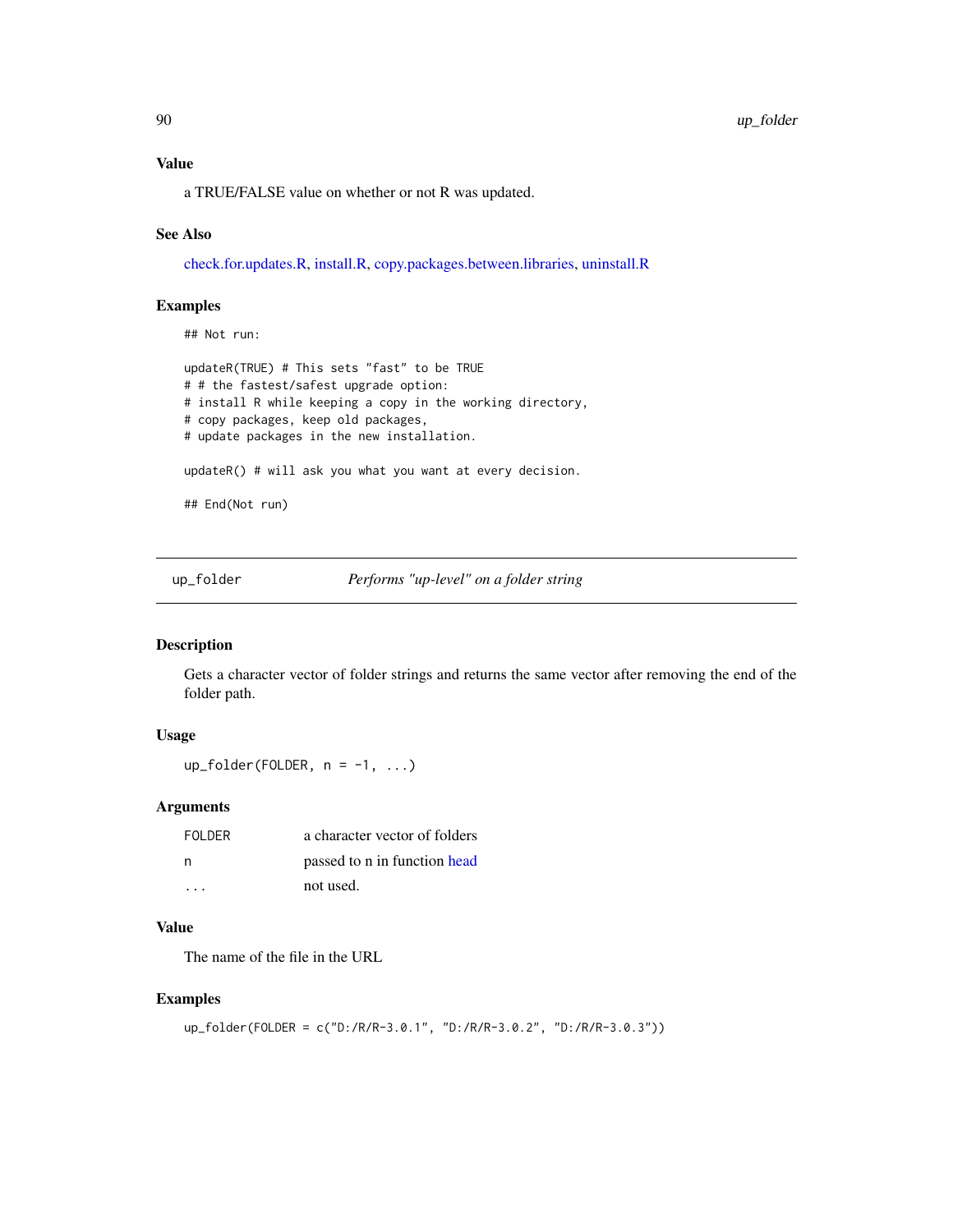<span id="page-90-0"></span>

## Description

Converts  $xls(x)$  to csv using VB script. Not that important now that we have the readxl package.

## Usage

```
xlsx2csv(xlsx, csv, path, ...)
```
## Arguments

| xlsx                    | the (character) name of the xlsx (or xls) file to convert. if xlsx has a full path, it<br>will override the path parameter. |
|-------------------------|-----------------------------------------------------------------------------------------------------------------------------|
| CSV                     | the (character) name of the csy file to convert to (default will be the name of the<br>xlsx file)                           |
| path                    | the path for the files (default is the working directory).                                                                  |
| $\cdot$ $\cdot$ $\cdot$ | ignored.                                                                                                                    |

# Source

This is based on the code from plang's answer here: [http://stackoverflow.com/questions/](http://stackoverflow.com/questions/1858195/convert-xls-to-csv-on-command-line) [1858195/convert-xls-to-csv-on-command-line](http://stackoverflow.com/questions/1858195/convert-xls-to-csv-on-command-line)

#### Examples

## Not run:

```
xlsx2csv("c:/some_file.xlsx")
```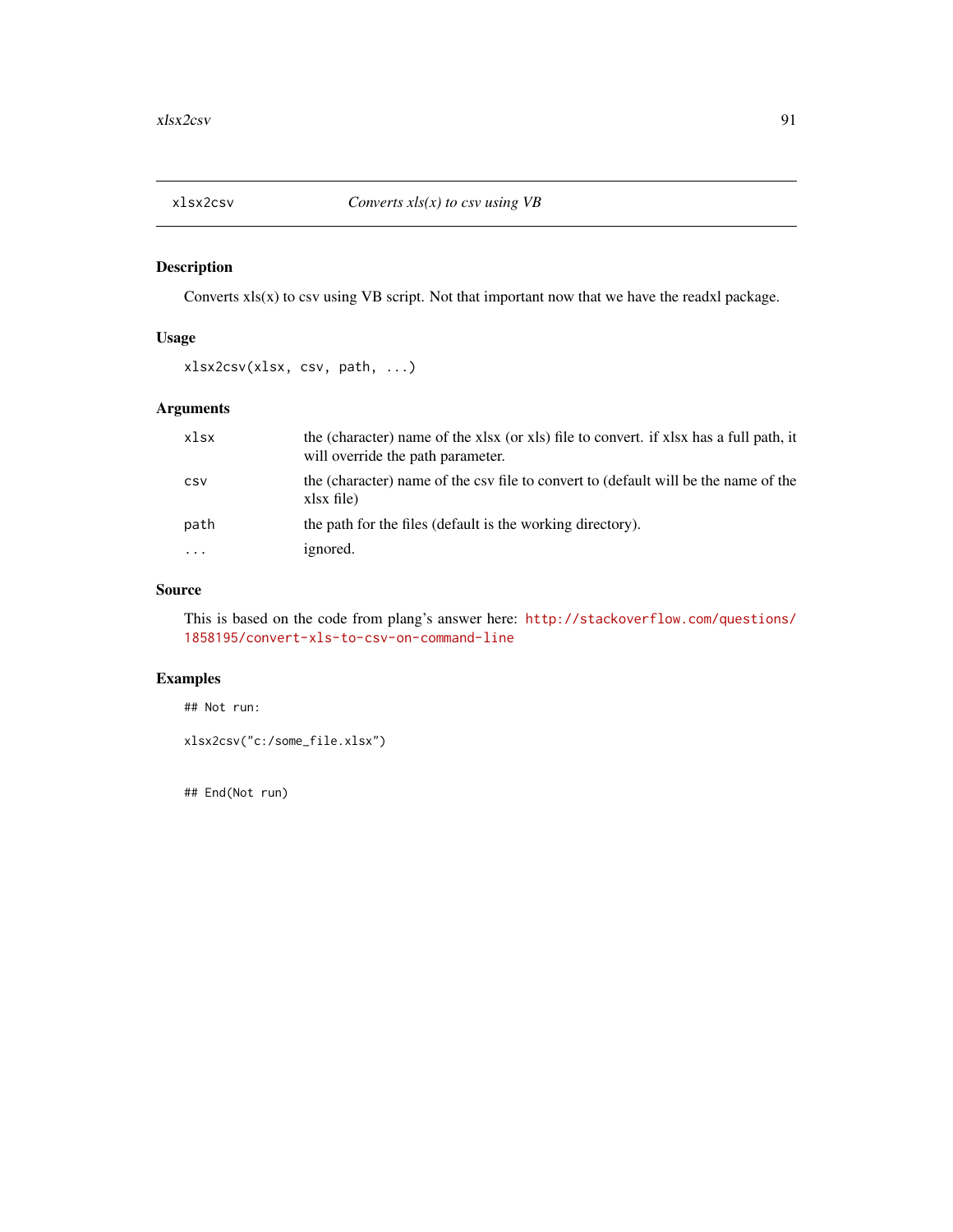# **Index**

∗Topic installr installr-package, [4](#page-3-0) ∗Topic package, installr-package, [4](#page-3-0) .libPaths, *[86](#page-85-0)* add.installr.GUI, [4](#page-3-0) add\_load\_installr\_on\_startup\_menu, [5](#page-4-0) add\_remove\_installr\_from\_startup\_menu, [5](#page-4-0) add\_to\_.First\_in\_Rprofile.site, [6](#page-5-0) ask.user.for.a.row, [7](#page-6-0) ask.user.yn.question, [8](#page-7-0) barplot\_package\_users\_per\_day, *[9](#page-8-1)*, [9,](#page-8-1) *[18](#page-17-0)*, *[21](#page-20-0)*, *[63](#page-62-0)*, *[65](#page-64-0)*, *[75,](#page-74-1) [76](#page-75-0)* browse.latest.R.NEWS, [10](#page-9-0) cat, *[11](#page-10-1)* check.for.updates.R, [11,](#page-10-1) *[53](#page-52-0)*, *[90](#page-89-0)* check.integer, [12](#page-11-0) checkMD5sums, *[13](#page-12-0)* checkMD5sums2, [13](#page-12-0) copy.packages.between.libraries, [14,](#page-13-1) *[24](#page-23-0)*, *[90](#page-89-0)* cranometer, [15,](#page-14-0) *[16](#page-15-0)*, *[22](#page-21-0)*, *[66](#page-65-0)* create.global.library, [17](#page-16-1) curl\_download, *[52](#page-51-0)* download.file, *[52](#page-51-0)* download\_RStudio\_CRAN\_data, *[9](#page-8-1)*, [17,](#page-16-1) *[18](#page-17-0)*, *[21](#page-20-0)*, *[63](#page-62-0)*, *[65](#page-64-0)*, *[75,](#page-74-1) [76](#page-75-0)* fetch\_tag\_from\_Rd, [19,](#page-18-1) *[73](#page-72-0)* file.name.from.url, [20](#page-19-0) format\_RStudio\_CRAN\_data, [21,](#page-20-0) *[62](#page-61-0)*, *[65](#page-64-0)* freegeoip, *[16](#page-15-0)*, *[22](#page-21-0)*, [22,](#page-21-0) *[66](#page-65-0)* get.installed.R.folders, *[14](#page-13-1)*, [23,](#page-22-1) *[82](#page-81-0)* get\_pid, [24,](#page-23-0) *[25,](#page-24-0) [26](#page-25-0)*, *[60–](#page-59-0)[62](#page-61-0)* get\_Rscript\_PID, *[25](#page-24-0)*, [25,](#page-24-0) *[26](#page-25-0)*, *[60–](#page-59-0)[62](#page-61-0)*

get\_tasklist, *[25,](#page-24-0) [26](#page-25-0)*, [26,](#page-25-0) *[60](#page-59-0)[–62](#page-61-0)* getwd, *[88](#page-87-1)* ggplot, *[75](#page-74-1)* grep, *[59](#page-58-0)*, *[77](#page-76-0)* head, *[90](#page-89-0)* identical, *[54](#page-53-0)* install.7zip, [27](#page-26-0) install.CMake, [28](#page-27-0) install.cmake *(*install.CMake*)*, [28](#page-27-0) install.conda, [29](#page-28-0) install.Cygwin, [30](#page-29-0) install.cygwin *(*install.Cygwin*)*, [30](#page-29-0) install.FFmpeg, [30](#page-29-0) install.ffmpeg *(*install.FFmpeg*)*, [30](#page-29-0) install.git, [31,](#page-30-0) *[53](#page-52-0)* install.GitHub, [32](#page-31-0) install.github *(*install.GitHub*)*, [32](#page-31-0) install.GraphicsMagick, [33,](#page-32-0) *[53](#page-52-0)* install.graphicsmagick *(*install.GraphicsMagick*)*, [33](#page-32-0) install.ImageMagick, [34,](#page-33-0) *[53](#page-52-0)* install.imagemagick *(*install.ImageMagick*)*, [34](#page-33-0) install.inno, [35](#page-34-0) install.Java *(*install.java*)*, [36](#page-35-0) install.java, [36](#page-35-0) install.Jdk *(*install.java*)*, [36](#page-35-0) install.jdk *(*install.java*)*, [36](#page-35-0) install.LaTeX2RTF, [37](#page-36-0) install.latex2rtf *(*install.LaTeX2RTF*)*, [37](#page-36-0) install.LyX, [38](#page-37-0) install.lyx *(*install.LyX*)*, [38](#page-37-0) install.MikTeX, [39,](#page-38-0) *[53](#page-52-0)* install.miktex *(*install.MikTeX*)*, [39](#page-38-0) install.nodejs, [40](#page-39-0) install.notepadpp, [41](#page-40-0) install.npptor, [42](#page-41-0)